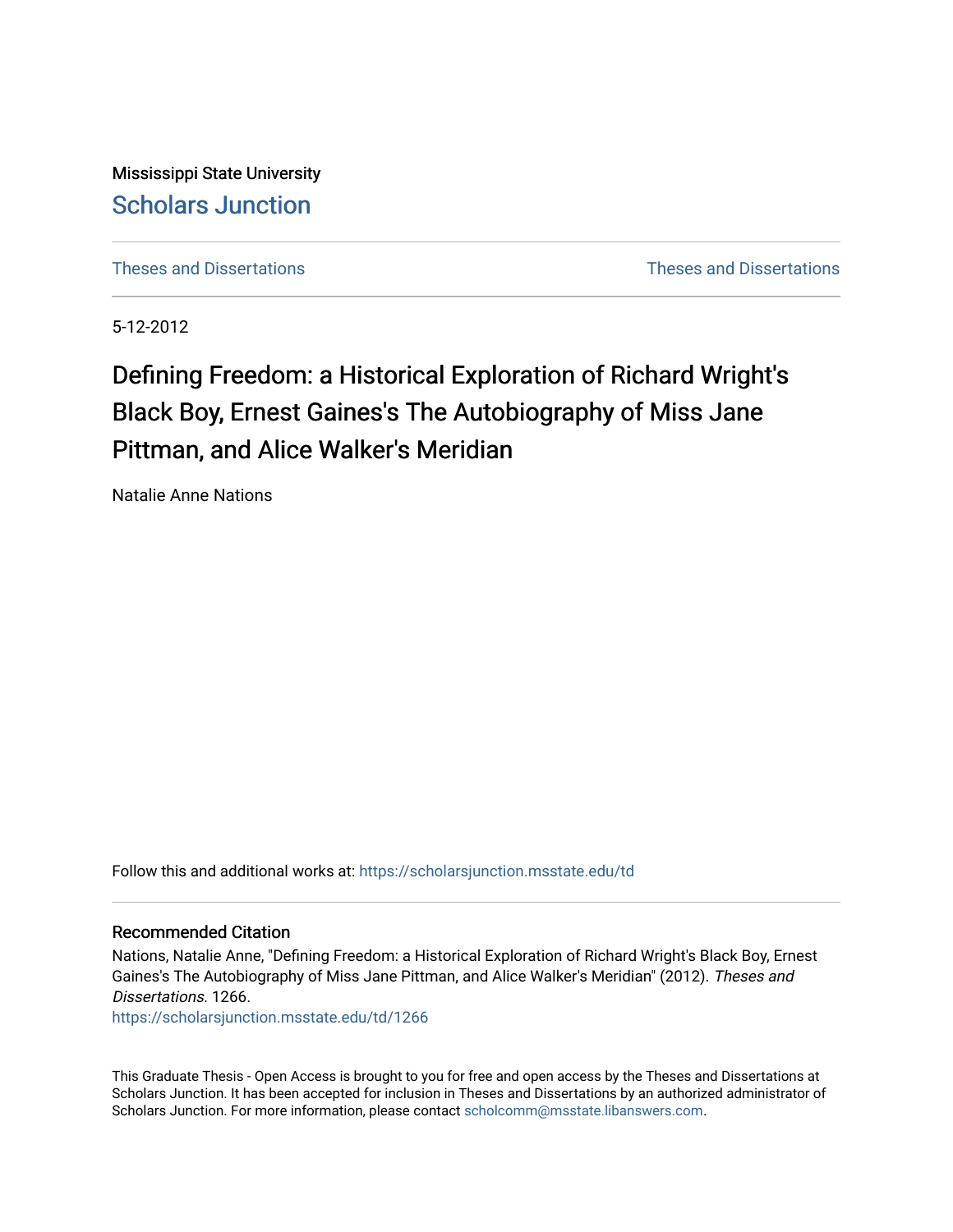# DEFINING FREEDOM: A HISTORICAL EXPLORATION OF RICHARD WRIGHT'S BLACK BOY, ERNEST GAINES'S THE AUTOBIOGRAPHY OF MISS JANE PITTMAN, AND ALICE WALKER'S MERIDIAN

By

Natalie Anne Nations

A Thesis Submitted to the Faculty of Mississippi State University in Partial Fulfillment of the Requirements for the Degree of Master of Arts in English in the Department of English

Mississippi State, Mississippi

May 2012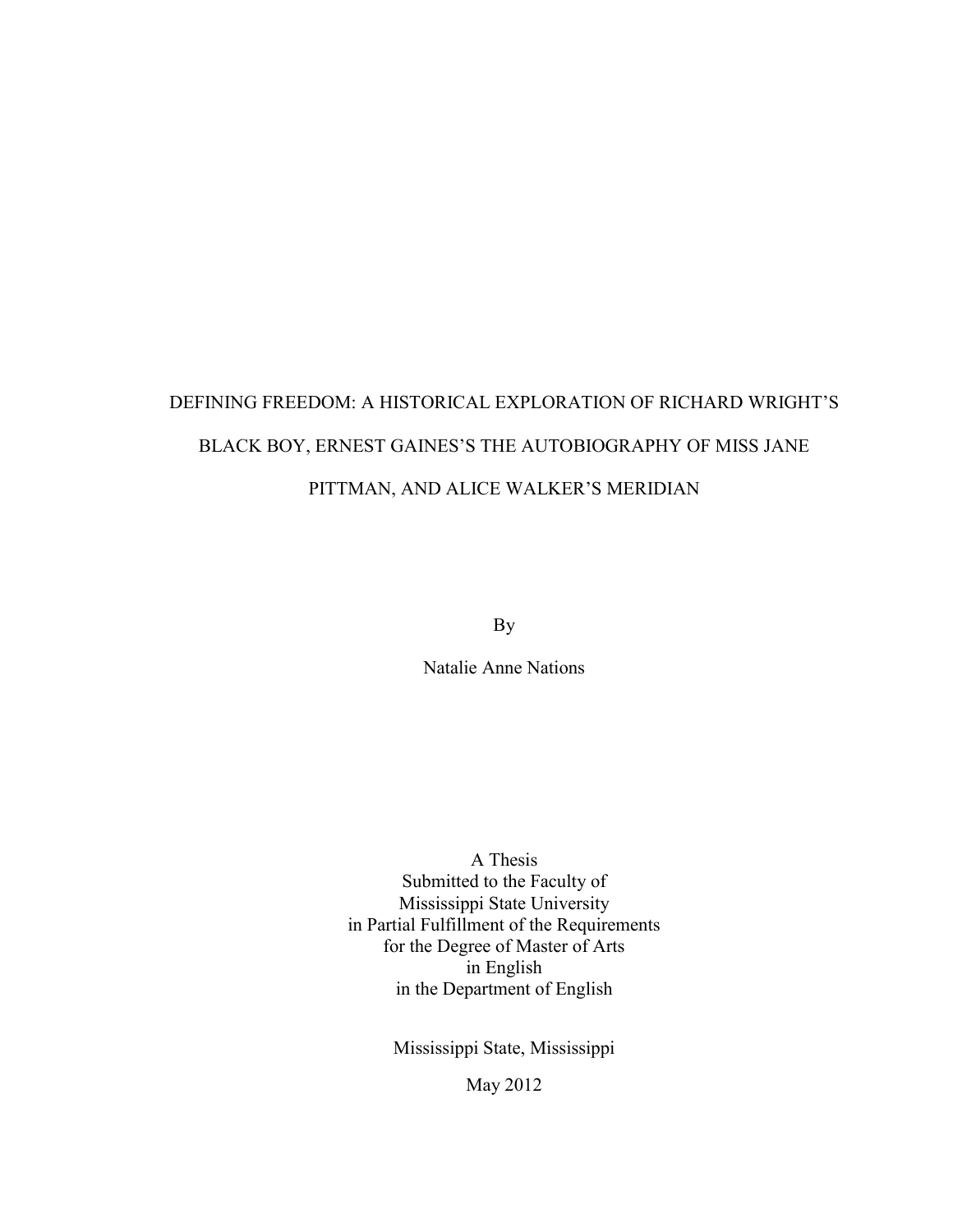Copyright 2012

By

Natalie Anne Nations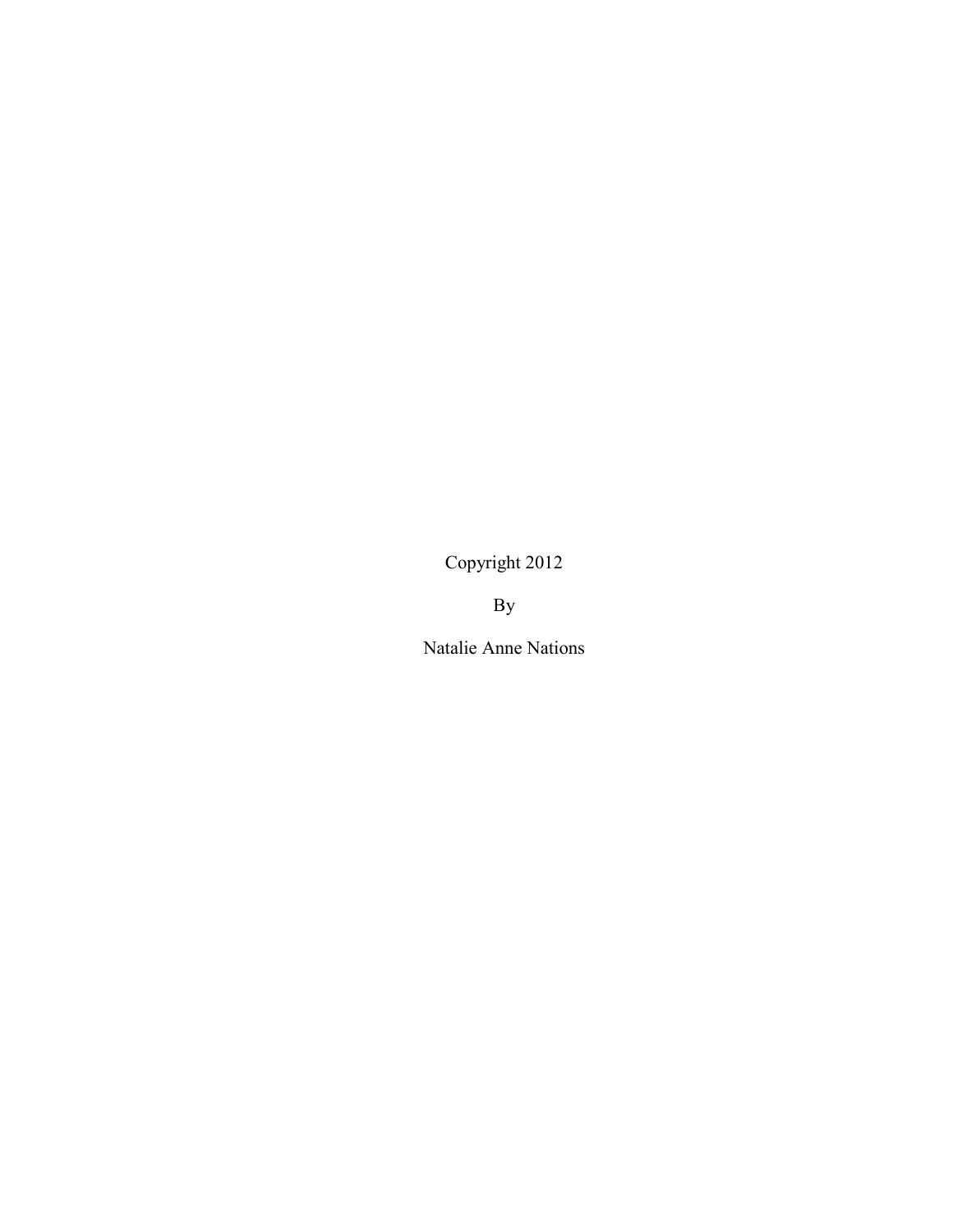#### DEFINING FREEDOM: A HISTORICAL EXPLORATION OF RICHARD WRIGHT'S

# BLACK BOY, ERNEST GAINES'S THE AUTOBIOGRAPHY OF MISS JANE

# PITTMAN, AND ALICE WALKER'S MERIDIAN

By

Natalie Anne Nations

 $\_$  , and the set of the set of the set of the set of the set of the set of the set of the set of the set of the set of the set of the set of the set of the set of the set of the set of the set of the set of the set of th

Approved:

Ted Atkinson, III Donald Shaffer (Director of Thesis) African American Studies

Shirley Hanshaw Lara Dodds

 $\_$  , and the set of the set of the set of the set of the set of the set of the set of the set of the set of the set of the set of the set of the set of the set of the set of the set of the set of the set of the set of th Assistant Professor of English Assistant Professor of English and (Committee Member)

Associate Professor of English Associate Professor of English (Committee Member) Director of Graduate Studies in Department of English

Gary L. Myers Professor and Dean College of Arts & Sciences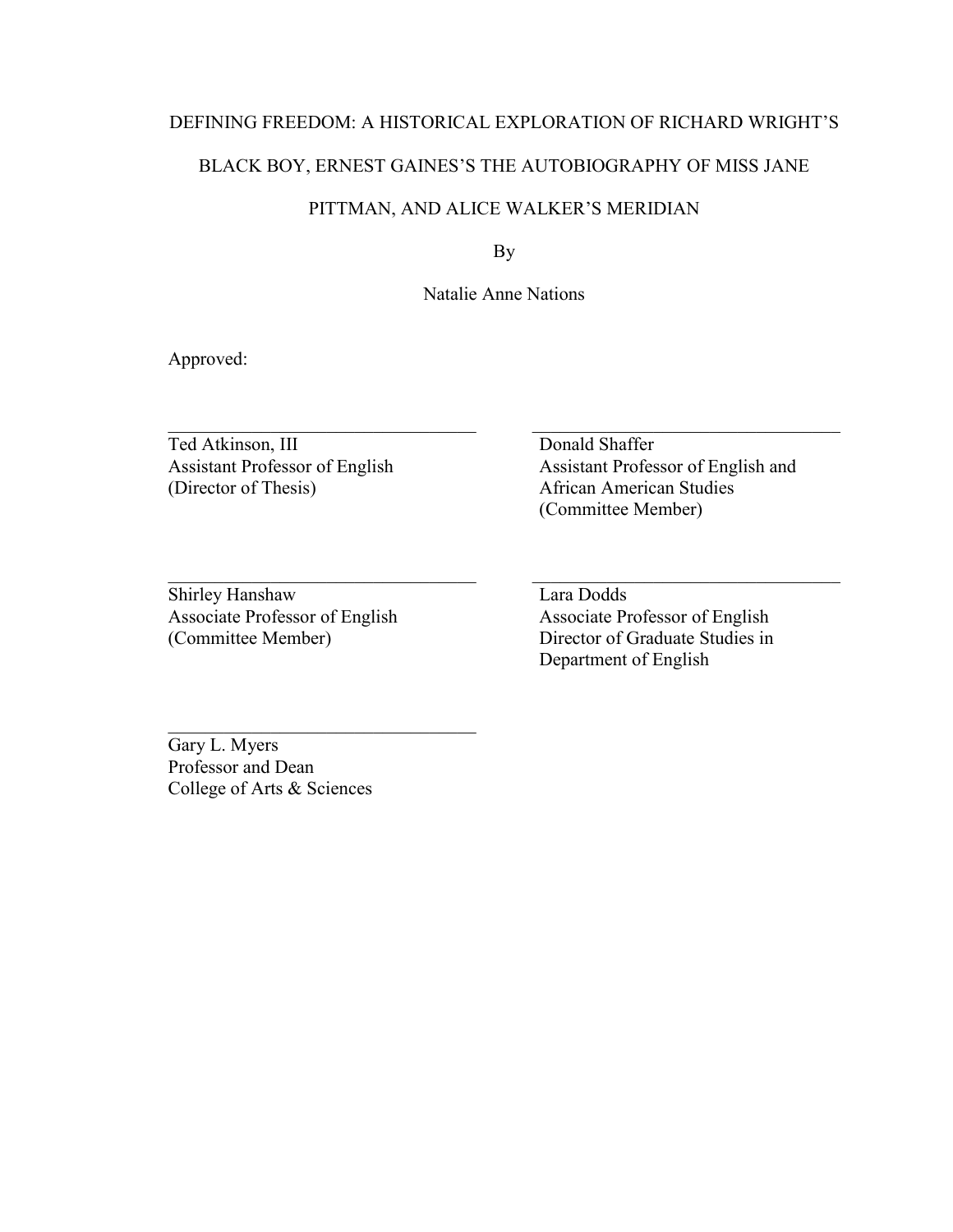Name: Natalie Anne Nations

Date of Degree: May 12, 2012

Institution: Mississippi State University

Major Field: English

Major Professor: Dr. Ted Atkinson

# Title of Study: DEFINING FREEDOM: A HISTORICAL EXPLORATION OF RICHARD WRIGHT'S BLACK BOY, ERNEST GAINES'S THE AUTOBIOGRAPHY OF MISS JANE PITTMAN, AND ALICE WALKER'S MERIDIAN

Pages in Study: 91

Candidate for Degree of Master of Arts

Richard Wright's *Black Boy*, Alice Walker's *Meridian*, and Ernest Gaines's *The Autobiography of Miss Jane Pittman* depict the African American struggle for rights and freedom both before, during, and after the recognized Civil Rights Era. By exploring the novels' definitions of freedom, this work examines how these definitions inform the characters' search for freedom. Using Wright, Walker, and Gaines to follow the freedom struggle from slavery to the post-civil rights era provides a comprehensive, historical framework for understanding the evolving rhetoric of freedom. Reflecting a "long," complicated history of the Civil Rights Movement, these novels obscure a simplified, dichotomous understanding of the movement and provide a multivalent definition of freedom that encompasses both the political and psychological self. Ultimately, this research analyzes how these authors respond to each other and the racial and political climate of their time and examines how the search for freedom changes over time.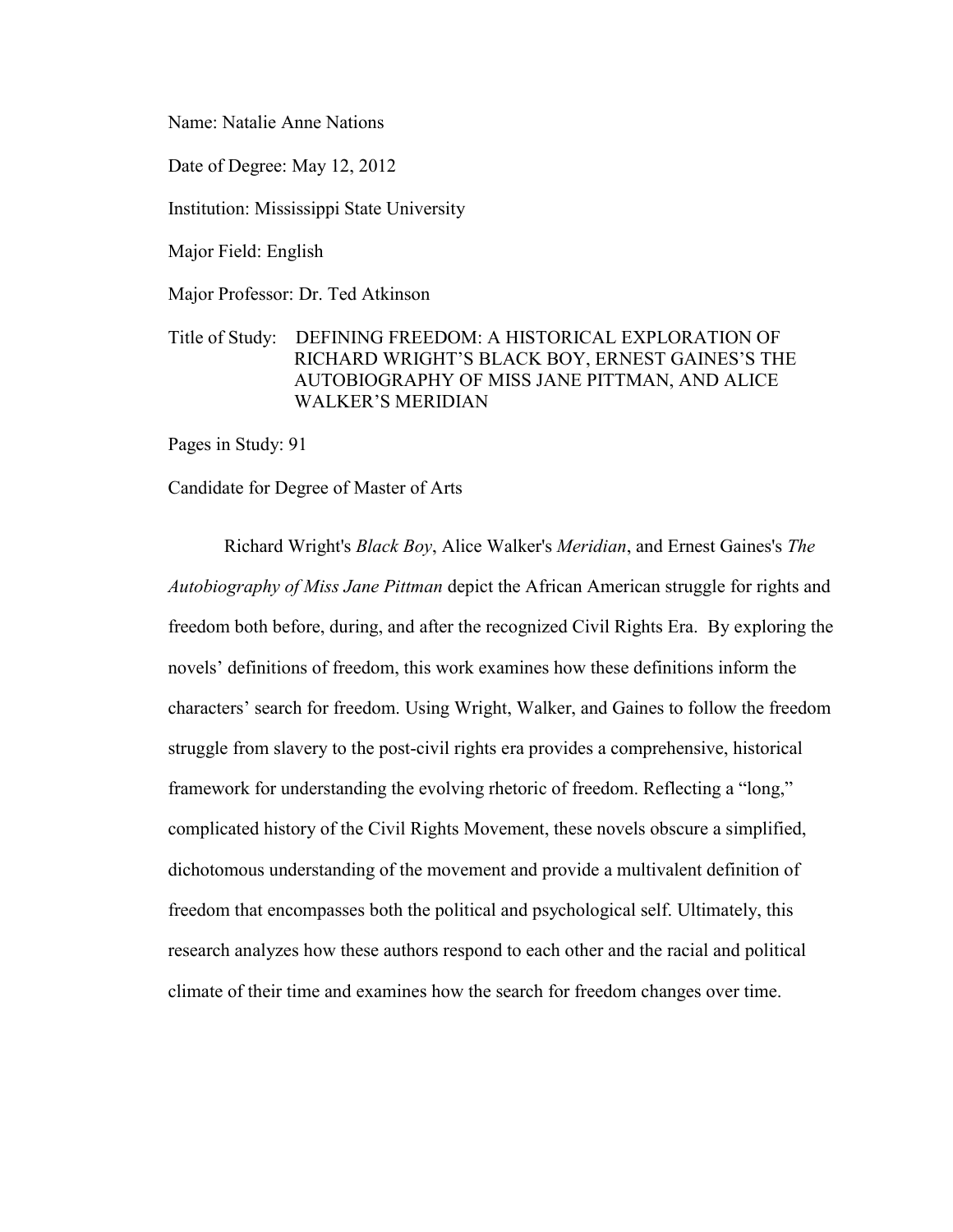# DEDICATION

<span id="page-5-0"></span>I would like to dedicate this research to the women and children of Pathways, Inc. in Birmingham, Alabama, who inspired this project.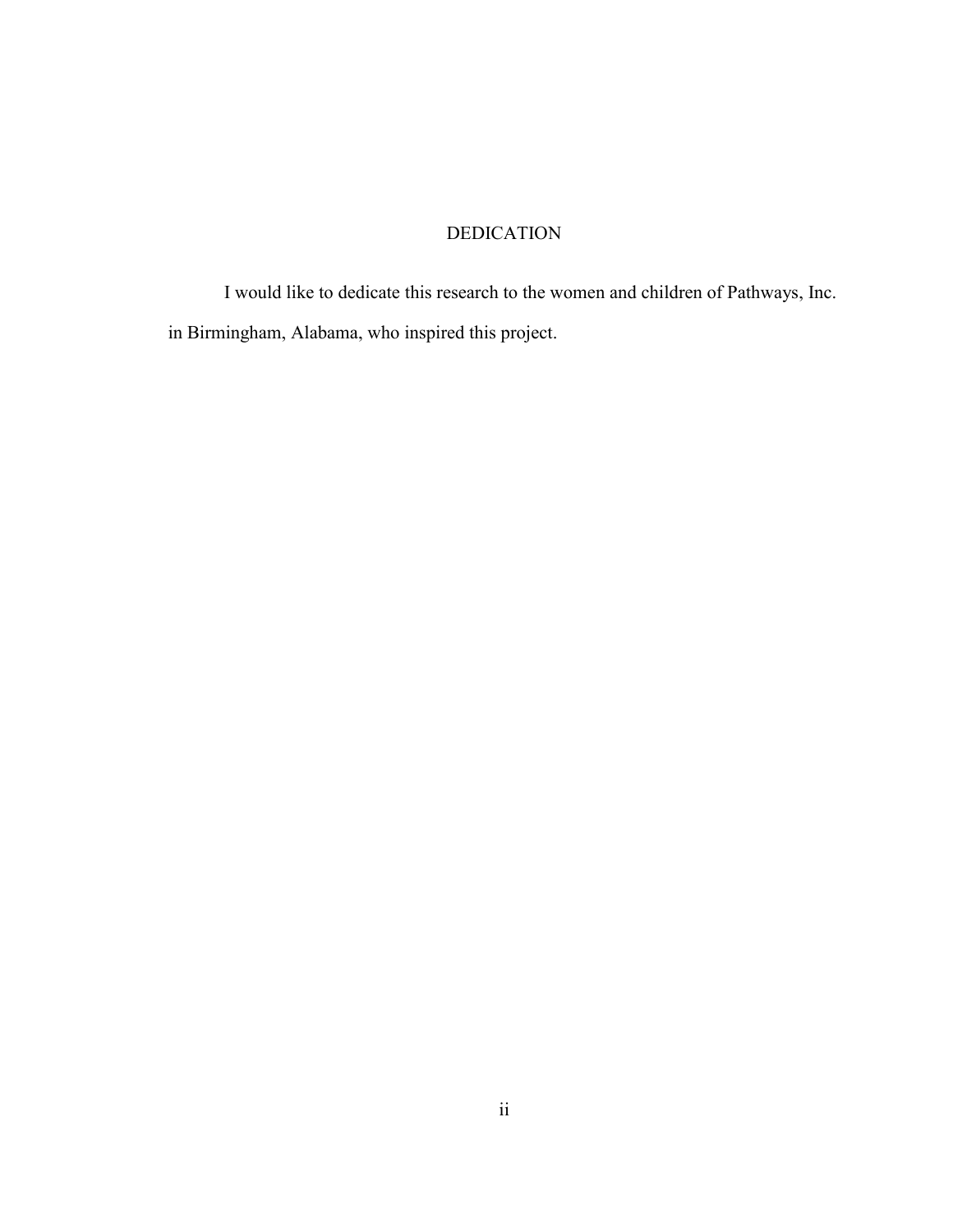# ACKNOWLEDGEMENTS

<span id="page-6-0"></span>Without the encouragement and support of my thesis director, Dr. Ted Atkinson, this project would not be possible. His accomplishments and extensive knowledge in the field of literary scholarship inspire to me to continue future research, and I am honored to have had this opportunity to work with him.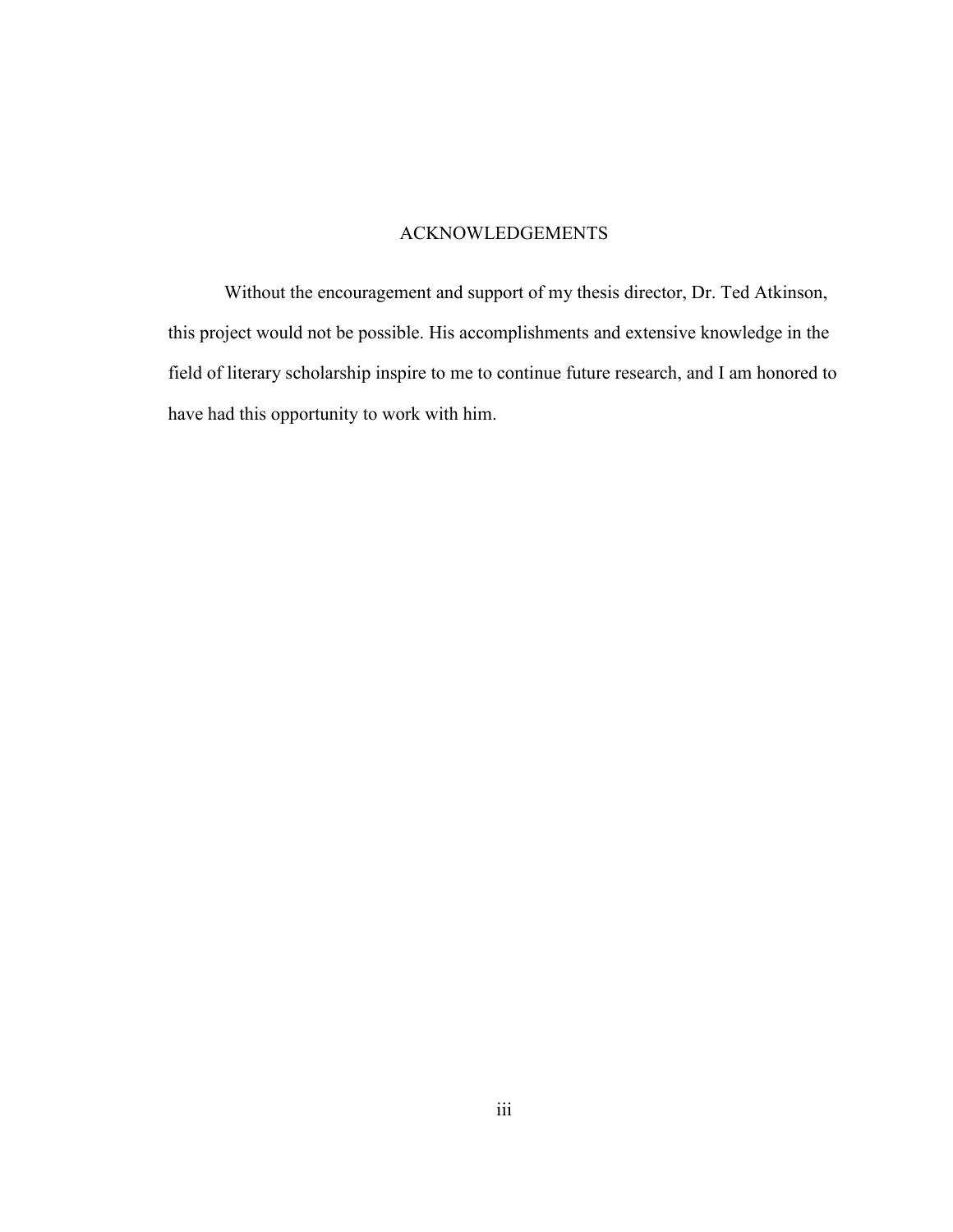# TABLE OF CONTENTS

|                                                                                                  | Page |
|--------------------------------------------------------------------------------------------------|------|
|                                                                                                  |      |
|                                                                                                  |      |
| <b>CHAPTER</b>                                                                                   |      |
| L.                                                                                               |      |
| THE UNANSWERED CALL FOR FREEDOM IN RICHARD<br>II.                                                |      |
| III.<br>ERNEST GAINES'S AUTOBIOGRAPHY OF MISS JANE<br>PITTMAN: A "LONG" ACCOUNT OF BLACK FREEDOM |      |
| ALICE WALKER'S MERIDIAN: THE CONTINUED FIGHT FOR<br>IV.                                          |      |
| V.                                                                                               |      |
|                                                                                                  |      |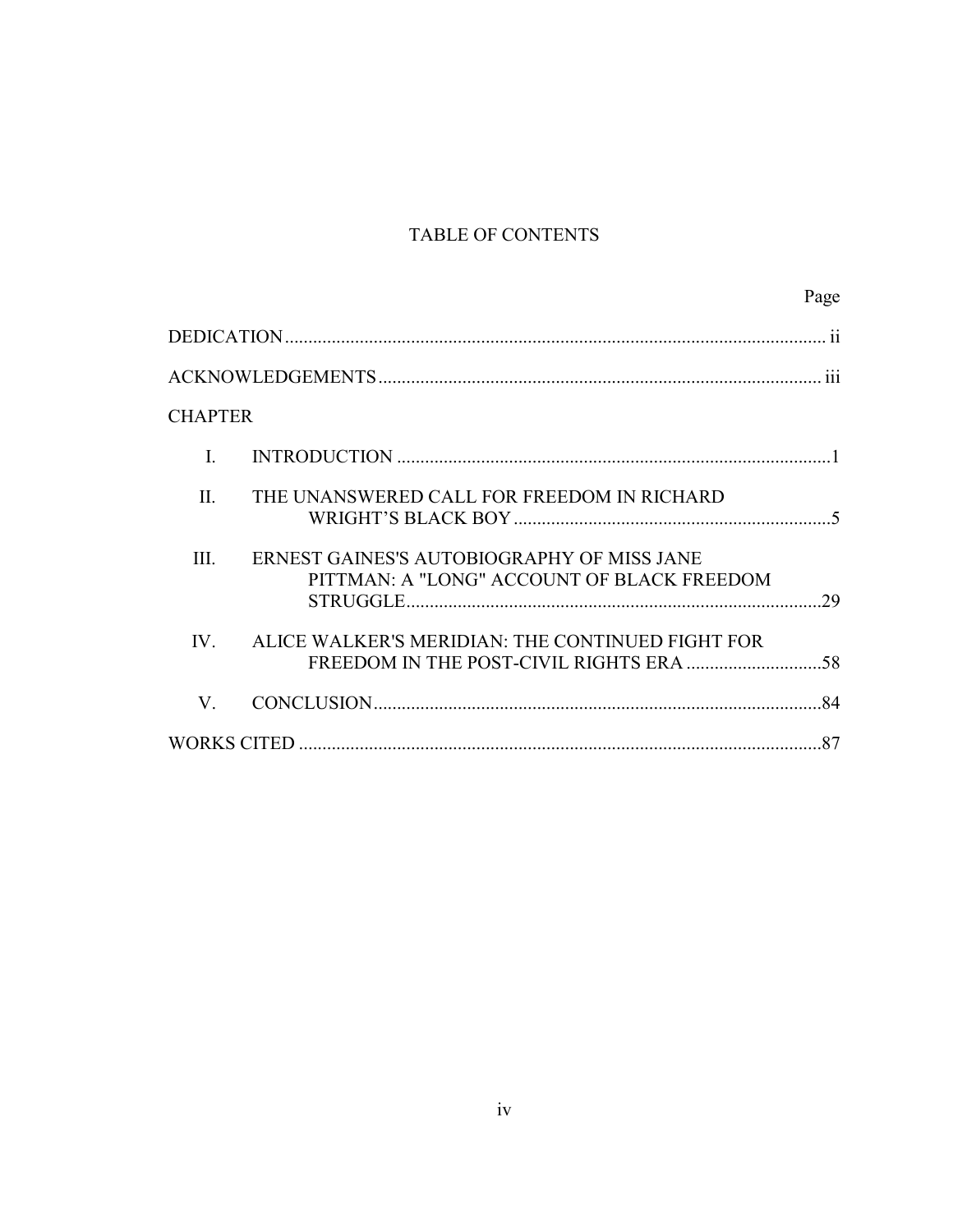# CHAPTER I

## **INTRODUCTION**

<span id="page-8-1"></span><span id="page-8-0"></span>From pre-abolition to the post-civil rights era, the concept of freedom lies at the heart of African American literature. The Civil Rights Movement's freedom rhetoric propelled action during its time by encouraging blacks to demand political and liberal freedom and to establish an individual and collective sense of "'somebodyness' and 'selfrespect<sup>\*\*</sup> (King 27). With a multivalent definition of "freedom," the Movement sought both human and legal rights for blacks and strove to eliminate prejudice and racism and its negative effects on the collective black psychology. However, this process of understanding and defining the term "freedom" is not confined to the Civil Rights Movement but extends back to the pre-abolitionist period of slavery. As Ernest Gaines illustrates in *The Autobiography of Miss Jane Pittman*, the concept—"freedom" evolved from an unfamiliar term that symbolized a departure from slavery and a future hope to understanding the necessity of overcoming the injustice, racism, and prejudice that prohibited freedom within society and the political arena. Freedom from slavery did not immediately result in American democratic freedom—the freedom to participate as equal citizens in politics and society. The dominant narrative of the Civil Rights Movement confines the movement to the 1960s as the "one halcyon decade" that began and ended the black freedom struggle in America (Hall 1234). This dominant "historical" narrative ignores the nation's complicit involvement in segregation and racial oppression by picturing the Movement as a solely Southern struggle. Trying to "make civil rights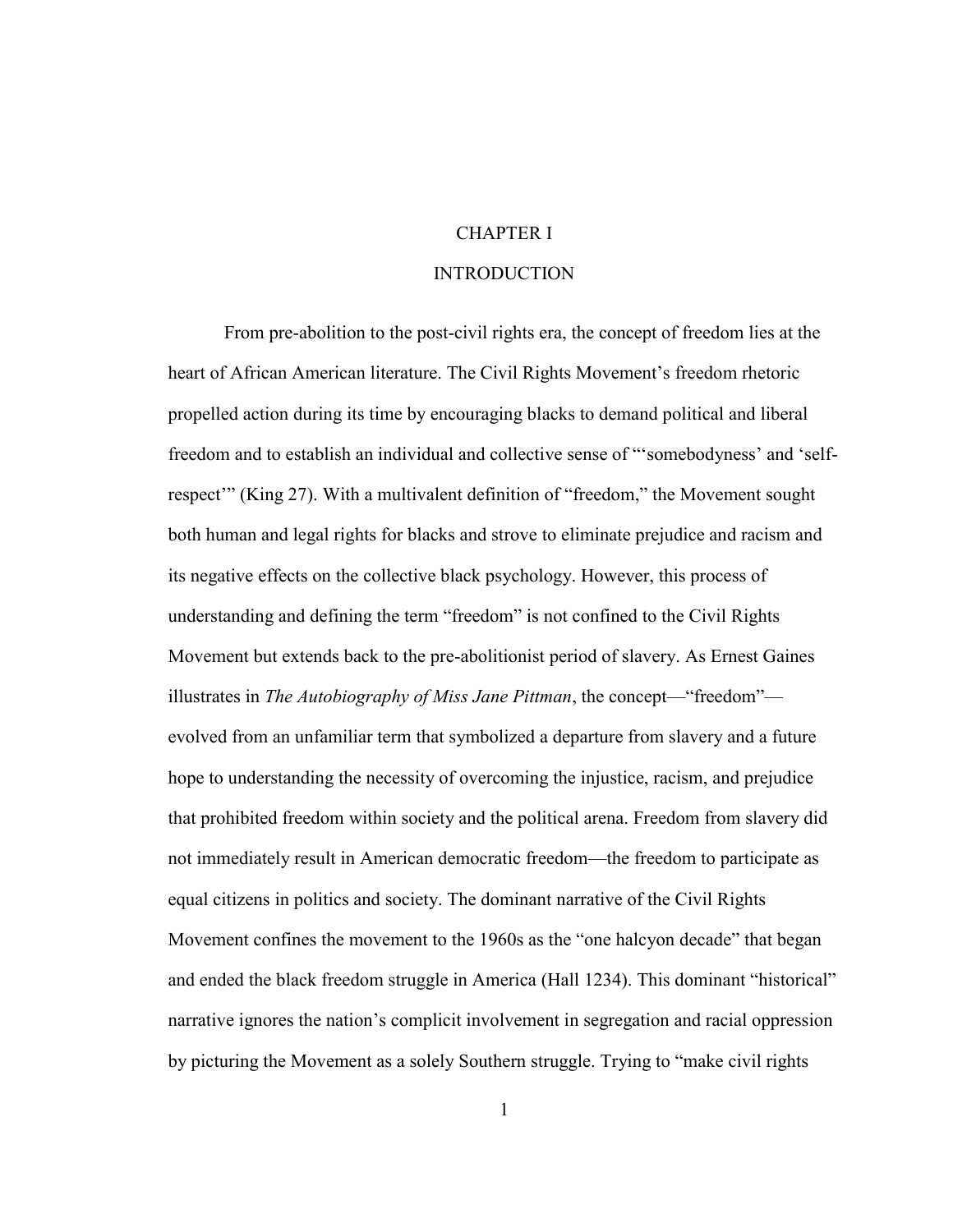harder," Jacquelyn Dowd Hall identifies a "long civil rights movement" that "took root in the liberal and radical milieu of the late 1930s" and extends to the "movement of movements" in the 1960s and 1970s (1235). The process of this "long" struggle for civil rights and liberties,' however, should span further back in time to encompass a period extending from pre-abolition to the post-civil rights era, including periods of little to no organization to the widespread national movement of the 1960s. With this "long" progression of civil rights struggle, the individual and collective hope (or lack thereof) of attaining freedom and equality reflects the strength or absence of a recognizable movement. Although some scholars criticize this "long" perspective by claiming that the movement loses distinction and thus nearly disappears, I would argue that we lose sight of the movement's primary origins and stifle its residual progress if we do not extend its scope. Historians and scholars do a disservice to the black freedom struggle by limiting it to set dates within the widely recognized Movement of the 1950s and 1960s. Despite these limiting historiographical narratives, literature has played a key role in shaping narrative of the Civil Rights Movement and offers fertile ground for rethinking the scope of the movement, complicating the reductive understanding that has taken root in the popular imagination. By tracing the movement from the despair and isolation of Richard Wright's *Black Boy* to the hope and unity of Alice Walker's *Meridian*, this thesis explores the impact of various stages in the civil rights struggle on the definitions and search for freedom in the African American freedom journey. Chronicling the journey from slavery to the Civil Rights Movement, Ernest Gaines's *The Autobiography of Miss Jane Pittman* lends itself to a "long," expansive exploration of the civil rights struggle and the evolving rhetoric of freedom. Following the novels' chronology of publication from Wright's *Black Boy* in 1944 to the 1970s with Gaines's *Miss Jane Pittman* (1971)

2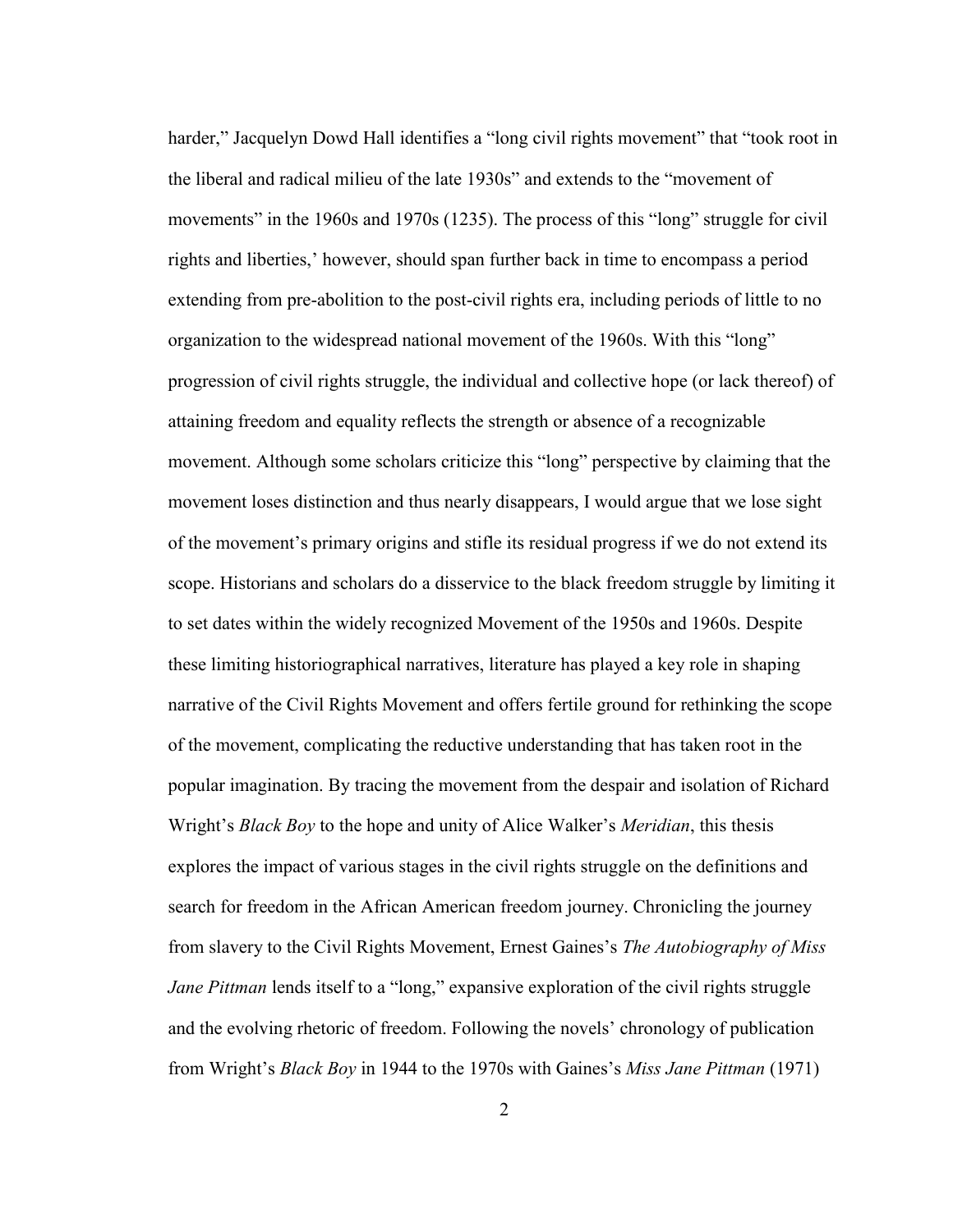and Walker's *Meridian* (1976) will provide a historical framework for assessing their characters' perception of freedom and the viability of achieving it.

The chronology of the novels' settings and publication dates reveal that Wright's, Gaines's, and Walker's novels are reflective of distinct eras in the civil rights struggle. Although Gaines's *Miss Jane Pittman* covers a span of time that extends to a later time in history than Wright's *Black Boy*, he belongs to the post-civil rights era of the African American literary canon. Nevertheless, Gaines's *Miss Jane Pittman* portrays a period from slavery to the beginnings of the recognized Civil Right Movement that distinguishes it from the stagnant 1930s to 1940s of Wright's *Black Boy* and the period encompassing the Civil Rights Movement and post-civil rights era in Walker's *Meridian*. These distinct periods in history correspond with what Michael G. Cooke considers the four major modes and stages in black American Literature (35). In *The Achievement of Intimacy*, Cooke identifies four stages, Self-veiling, Solitude, Kinship, and Intimacy, which appear to correspond with the progress of the civil rights struggle and to reflect various attitudes toward the attainment of freedom. Although Cooke does not connect the historical setting to his four stages, the progression of stages is chronologically ordered by authors representing each stage in black American literature. Cooke identifies authors exemplifying the first stage, "self-veiling," as members of the Harlem Renaissance of the 1920s and 1930s, and distinguishes representatives of the second stage, "solitude," as authors, such as Wright and Ellison, who were published during the 1940s and 1950s. Authors representing the "kinship" stage range in publication from the 1940s to the 1970s, and the ultimate stage, "intimacy," began its ascendancy in the 1970s. The historical underpinnings of Cooke's stages help ground a reading of these works in the various years' predominant attitudes toward the promise of a liberating freedom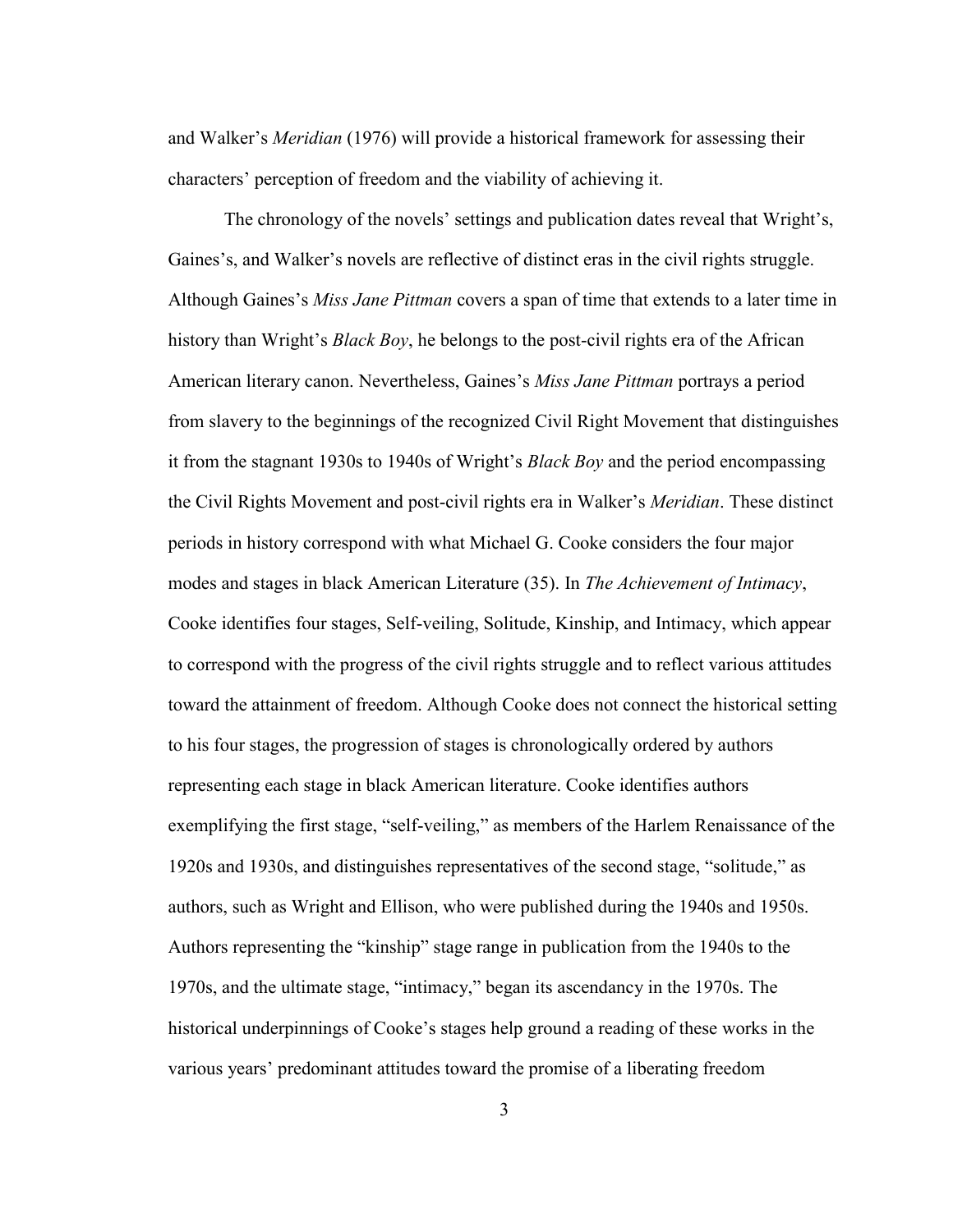movement. An examination the novels' competing ideas of freedom and selfhood within a historical and literary framework reveals the role of literature as a means for reflecting and responding to the conditions of the black freedom struggle.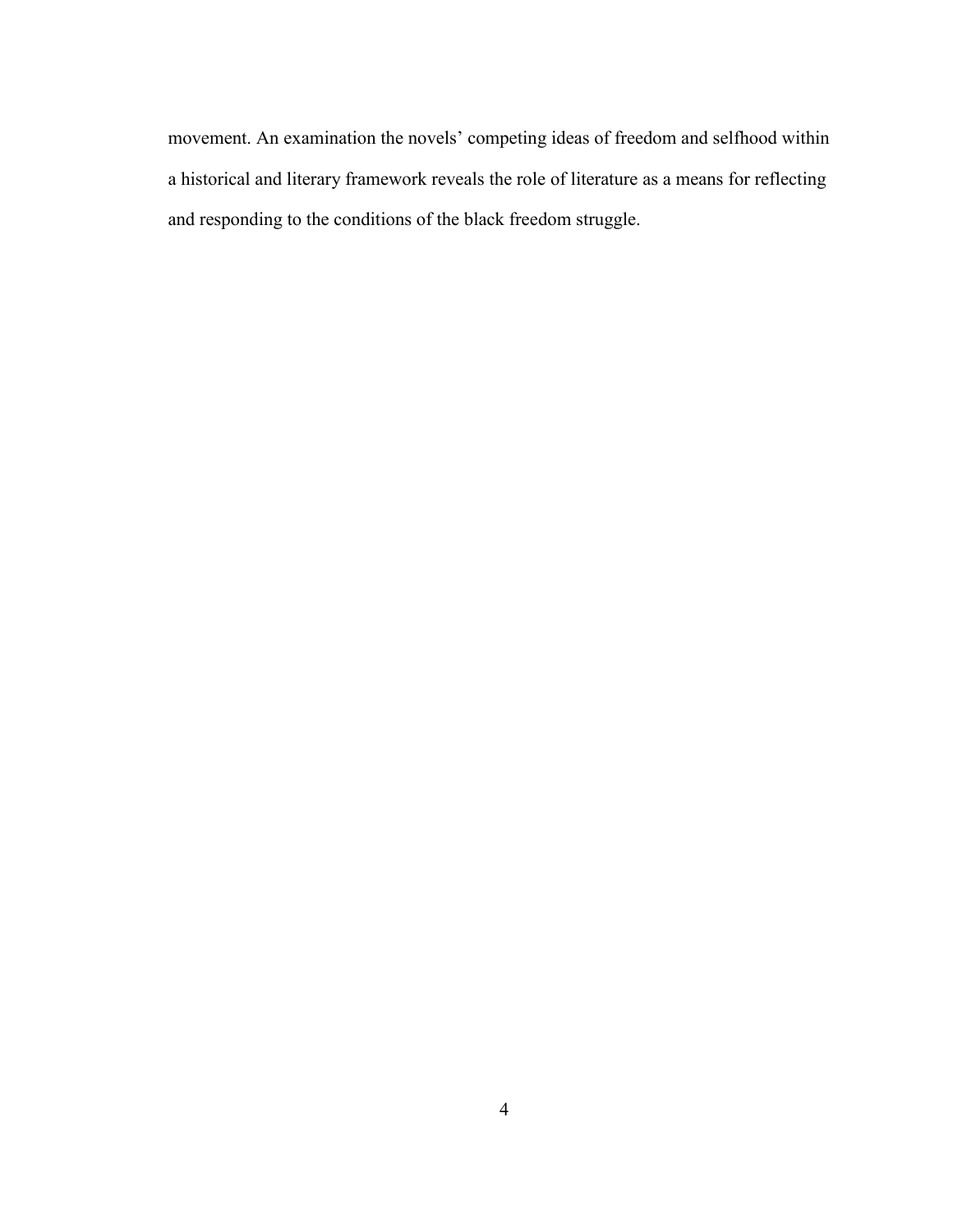#### CHAPTER II

# <span id="page-12-0"></span>THE UNANSWERED CALL FOR FREEDOM IN RICHARD WRIGHT'S BLACK BOY

Providing an account of the African American experience from the 1910s through the 1940s, Richard Wright's *Black Boy* offers little hope of political and individual freedom for blacks living in America. For Wright, the legal restrictions, societal prejudices, and psychological abuse committed against African Americans appear as overwhelming obstacles to obtaining equality and to developing, for the black collective, a sense of "self-respect" and agency. Wright's search for freedom is a self-directed effort that leads him northward and eventually to membership in the Communist Party. His isolationist endeavors and chronic fear and hatred of the white race constitute his placement by Cooke in the stages of "self-veiling" and "solitude." Cooke identifies the "self-veiling" stage in the narrative characteristics of adaption or the acceptance of the lack of freedom, survival rather than freedom, impersonality, conscious hatred, blaming the whole (American) system, and the perception of restraints imposed upon blacks as denying blacks the ability to free themselves (35-37). Wright's experiences in both the South and the North reveal his "self-veiling" as he seeks to avoid harm by adapting to the Jim Crow order. Wright's criticism of America and membership in the Communist Party expose his discontent with the American system, yet he seems powerless to affect any change to the political restraints and racial prejudice that he identifies. "Solitude" also pervades Wright's narrative from his childhood to adulthood. Cooke recognizes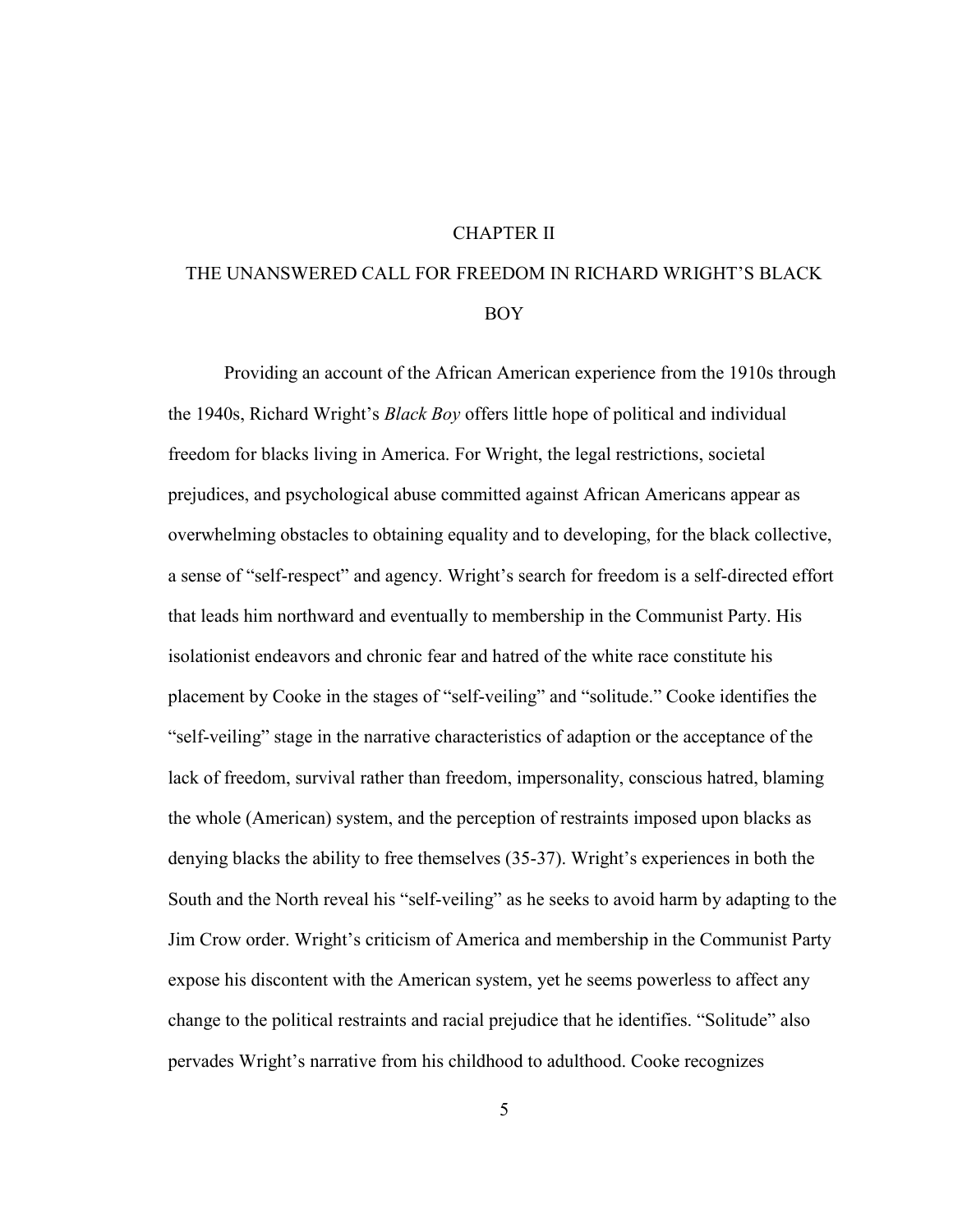"solitude" in a character's relationship with his or her environment: the characters survive without forming any real connections to others, feel discontented from society, and are unable to integrate themselves socially, even when experiencing physical closeness and exposure in society (38-39). As Jerry W. Ward Jr. explains, this "alienation was one of the costs of telling the truth" during a period of time when silence and submission was the accepted response to prejudice and racial abuse (179). Wright's psychological isolation from his family, the church, the Communist Party, and the black community keep him from engaging in society, and this sense of isolation resonates with the era in which he writes.

The black freedom struggle of the 1930s and the 1940s was not the widespread and influential movement of the 1960s civil right era. With the exception of the communists, militant labor unions, and the support progressive government officials, mass organization by blacks for the achievement of civil rights and liberties did not exist, especially in the South (Sitkoff 114). After the outbreak of World War II, the indictments against communist-threat organizations and leaders aided in stifling any progress in the black freedom struggle (114). The 1930s and 1940s era black freedom movement also employed different strategies than those of the 1950s and 1960s movement. Rather than protest and civil disobedience, the civil rights movement of the 1930s and 1940s "relied on publicity, agitation, litigation in the courts, and lobbying in the halls of political power to gain the full inclusion of blacks in American life" (17). As Sitkoff notes, these advances came in "the minor social, political, and cultural concessions afforded [to] Afro-Americans in the North, but the all-oppressive system of Jim Crow in the South remained virtually intact" (17). With the majority of movement activity occurring inside the courtroom, few blacks were able to engage in the struggle for civil rights. The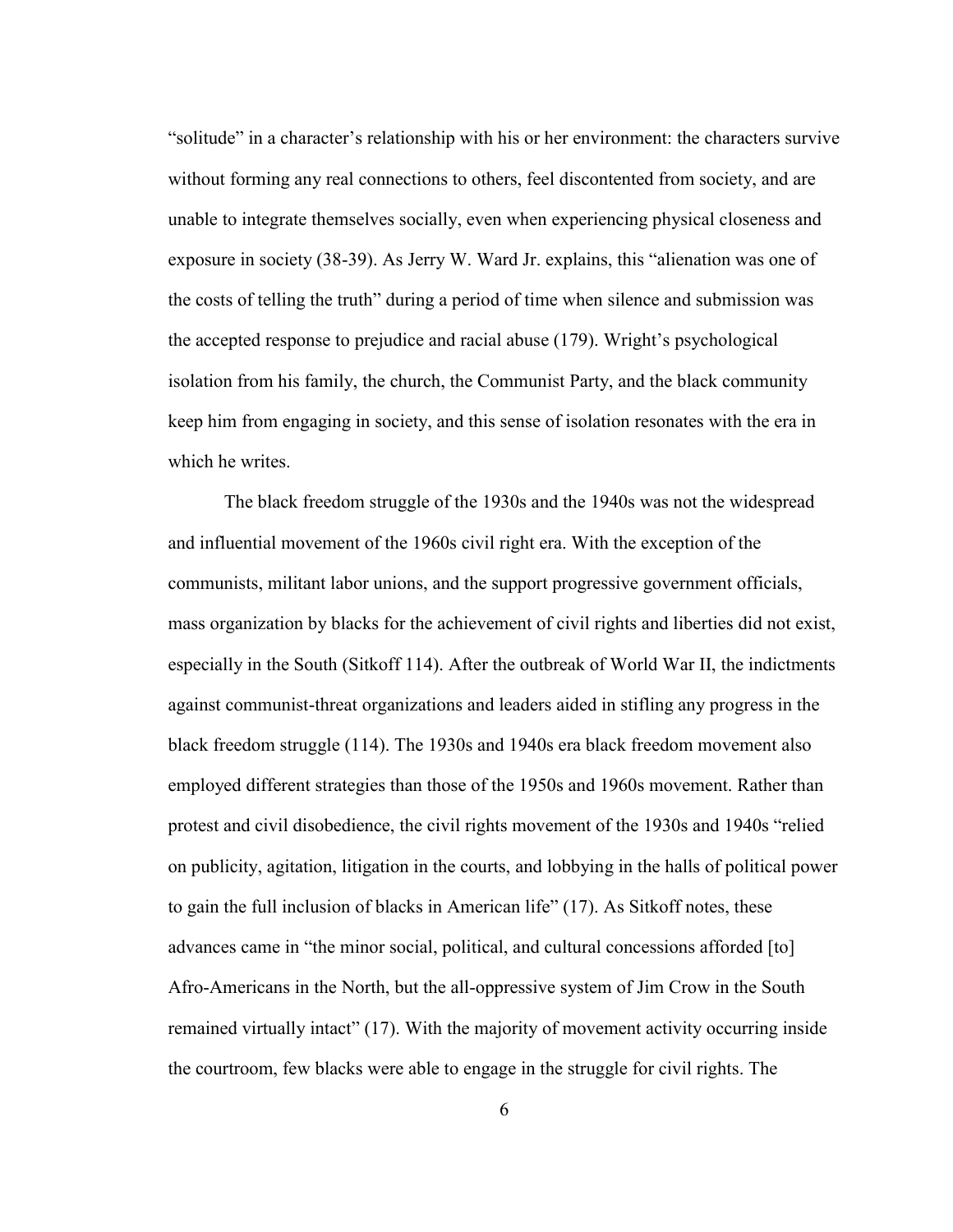isolation of the movement from the people reflects the "solitude" of Richard Wright's *Black Boy*. Wright's feelings of disconnect from the African American race is symptomatic of the relatively low rate of participation of blacks in an organized freedom movement. The Jim Crow system's constant threats played a major part in ensuring that few blacks participated in the movement and encouraged them to accept and adapt to the restraints and prejudice of the system. In 1942, A. Phillip Randolph's call for a national mass march on city halls drew only silence. No blacks marched in response. When Randolph called for a week of nonviolent civil disobedience and noncooperation to protest Jim Crow school and transportation policies in 1943, a "poll indicated that more than seventy percent of African Americans opposed the campaign, and no blacks engaged in such activities" (100). The response of black churches and community leaders to the freedom struggle was "to stay on the sidelines" and "to advocate upright behavior and individual economic advancement within the existing order, and to preach paternalism and 'civility'" (103). That Randolph's call issued no response indicates that individuals like Randolph and Wright who were ready for movement were a minority of the black population. Randolph's and subsequent leaders' use of the "call-and-response pattern registers the changing relationship between the individual … storyteller and the community," which with Hall's "long" approach helps contextualize the changing nature of the movement in regard to the individual and communal search and action (Callahan 17). Although the black community was not answering the call for action, individuals felt the need for change and movement. Fear of the Jim Crow system, however, prevented blacks from unifying in an organized movement and left individuals like Randolph and Wright frustrated with their environment. Isolation rather than organization was the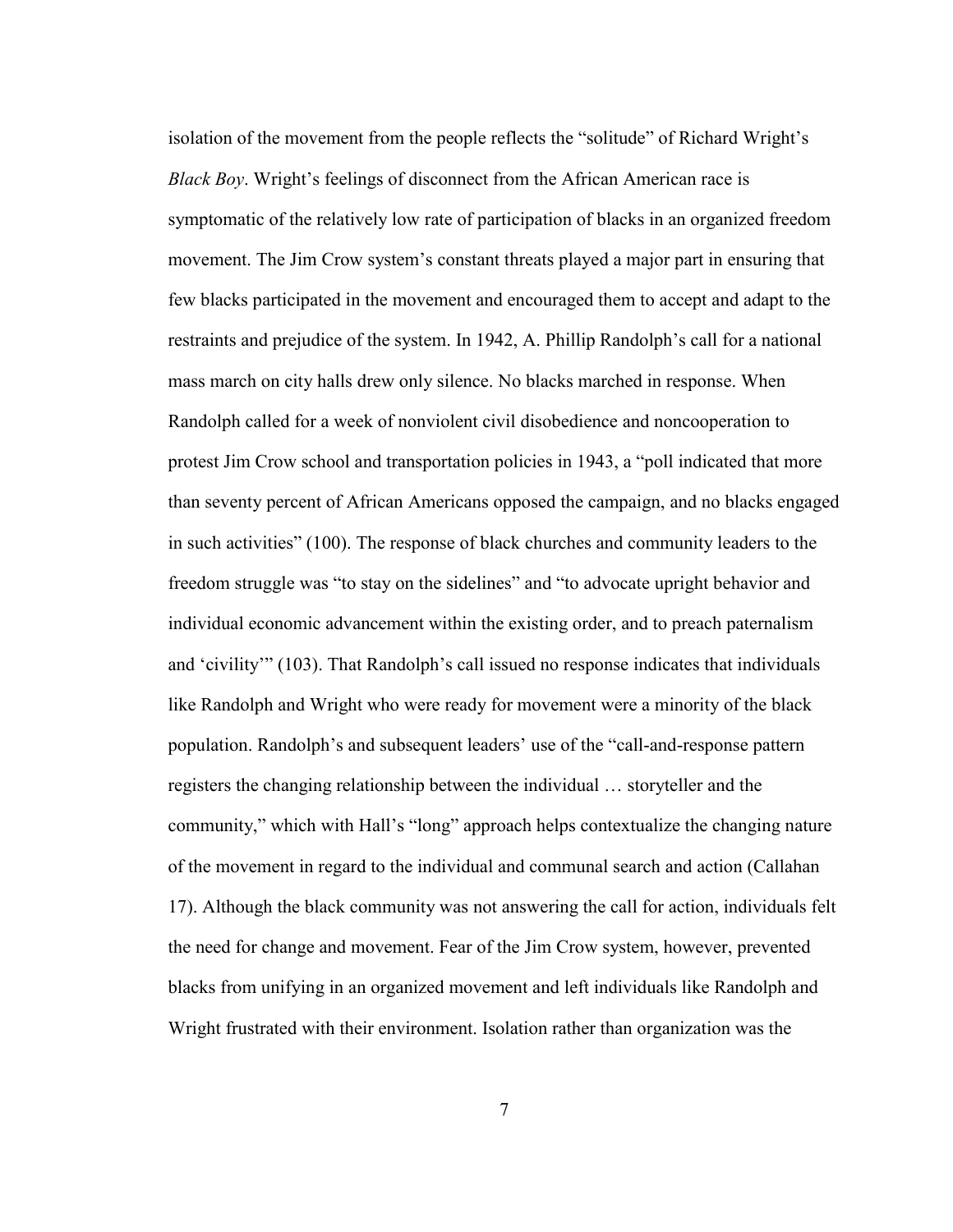standard strategy for combating racial abuse, and this strategy prevented the black community from organizing en masse.

The isolation Wright felt in *Black Boy* represents a disconnect from his family, the church, the Communist Party, and the black community. This disconnect was largely due to the lack of kinship, "togetherness," and "self-respect" he feels in these communities. As William L. Andrews explains, Wright does not "argue that being true to himself was for the good of others and indeed made community possible (the usual justification of the discourse of sincerity)" but rather "shows how truth to the self led to ruptures with every community [he] tried to join" (7). Rather than search for freedom within the "stifling" community group, Wright seeks an isolated, individualistic understanding of freedom—a freedom of the self. This conflict between the primacy of individual or collective liberation is a matter of debate among scholars. While scholars like Elsa Barkley Brown argue that the "advancement of the self, the liberation of the self, is a meaningless concept outside the context of one's community," Stephen Holmes posits that "individualism, not communitarism, provides the best hope of disadvantaged minorities for achieving equality and inclusion" (Brown and Holmes qtd. in Dawson 255). Wright cannot achieve "liberation" within the "context of … community" because the community appears unwilling to engage in a black freedom struggle. For this reason, Wright can only conceive of liberation as an individual activity. As a child growing up in the South, Wright voiced a desire to separate from his family: "I ached to be of an age to take care for myself" (Wright 98). His desire for autonomy reflects a need for selfhood and individualism within a system that considered blacks a collective unit. Whites' dehumanizing treatment of blacks impacted the black psychology, causing Wright to consider himself a "non-man, something that knew vaguely that it was human but felt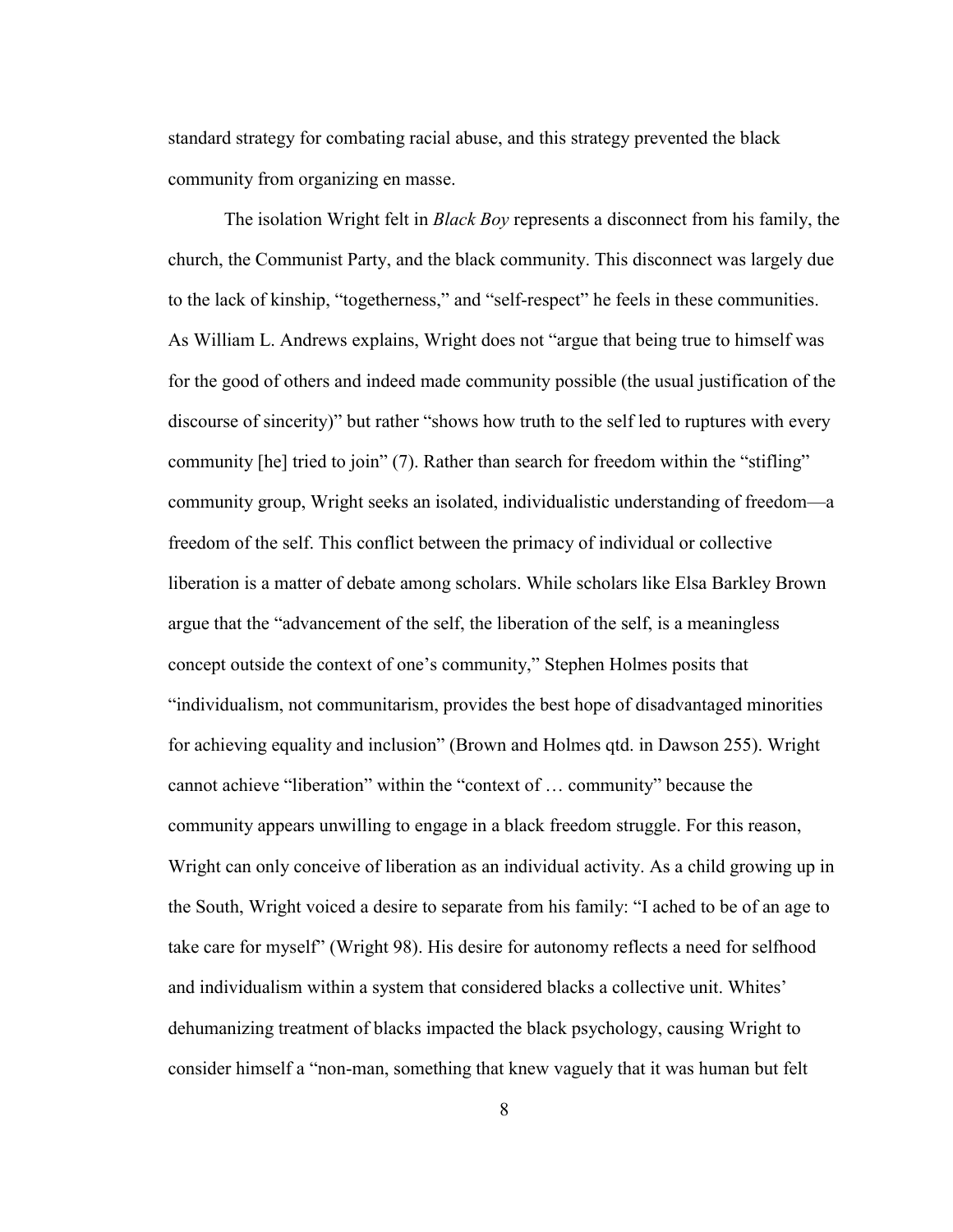that it was not" (194). The "impersonality" Wright expresses is representative of Cooke's "self-veiling" stage, which suggests that Wright's desire for individualism and autonomy is a futile effort as he is isolated from both himself and society. Although Wright's "alert and thoughtful state" of being (Cooke 37) makes him keenly aware of himself, he recognizes his inability to access his true self: "my personality was numb, reduced to a lumpish, loose, dissolved state" (194). Wright could not experience a fullness of life within the Jim Crow system that demoralized and restricted the individual and collective growth of African American people.

The "stunted" life of the black community keeps Wright from seeking freedom in kinship and identification with the black community (197). Wright first recognizes a lack of selfhood and agency in students at the religious school: "The pupils were a docile lot, lacking in that keen sense of rivalry which made the boys and girls who went to public school a crowd in which a boy was tested and weighed, in which he caught a glimpse of what the world was" (104). To Wright, the only strategies of survival available in the Jim Crow world of the South are conformity or aggression. However, the black community of Wright's time largely resembles the pupils—timid to act and devoid of a full experience of life. The silence and submission of the black community was problematic to Wright, yet he recognized the important function of invisibility for the black community. As Claudia C. Tate explains, "keeping silent had a special significance within the Black community; it indicated acceptance, submission to the conditions of life, especially those caused by racial practices" (118). By manipulating the black church into submission (through the church's teachings), the Jim Crow system robs the community of its autonomy. Wright recognizes this manipulation of the black community by the Jim Crow system through his experience in the black church. The black church of Wright's *Black*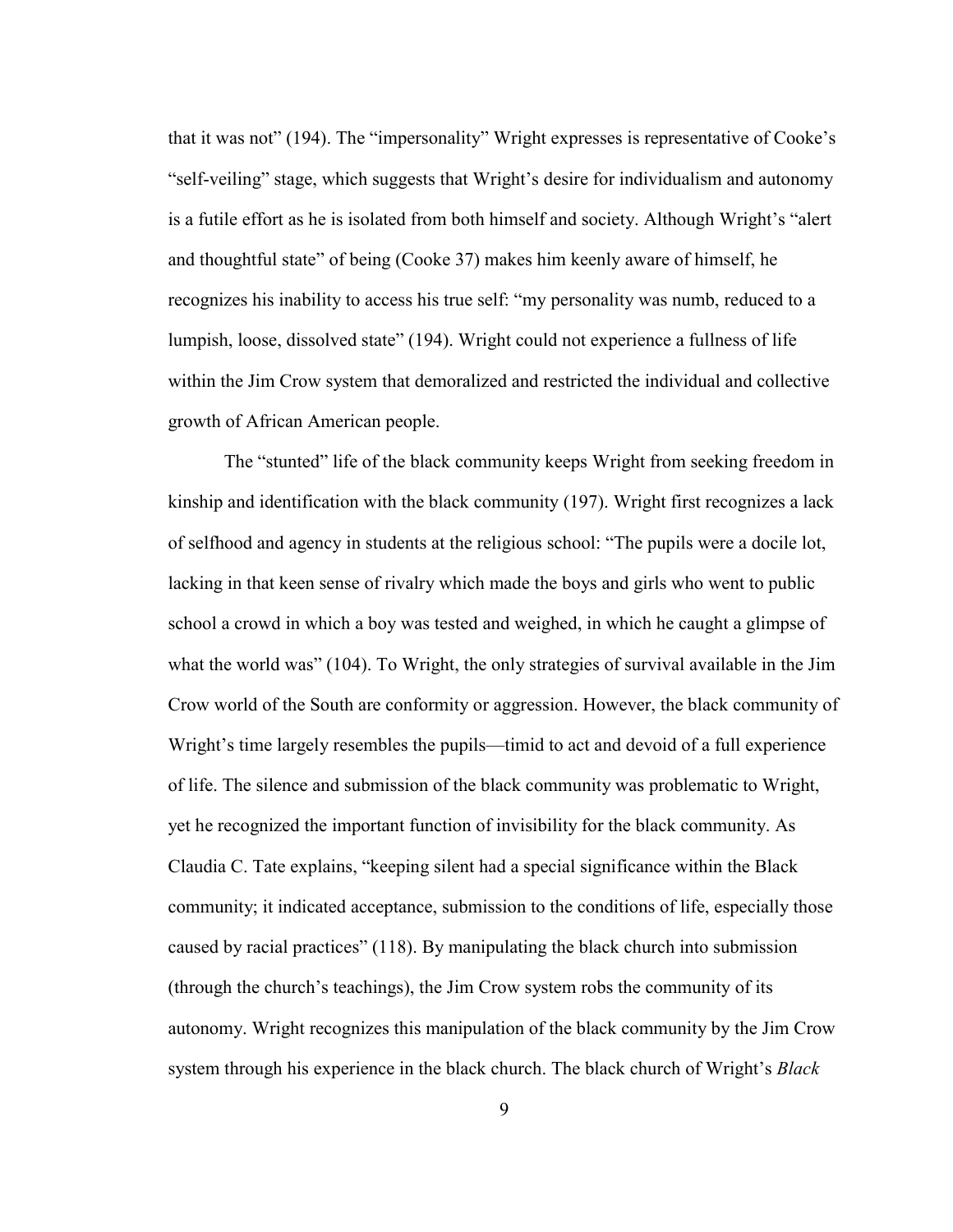*Boy* cannot help but to develop the autonomy of its members because it preaches subservience and acceptance of one's place in life. For this reason, Wright rejects the church in order to escape the psychological death of his individuality and selfdetermination. While many churches joined the Civil Rights movement, "another segment of the black church community remained virtually uninvolved in the black struggle" in order to maintain a relative peace for their congregations (Douglas and Hopson 95). The black churches' codes of religious behavior validated the Jim Crow system's idea of subservience and compliance as the only acceptable form of black conduct, and therefore, kept their members safe against racially-charged abuse. As Sitamon Mubaraka Youssef explains, "the violence of living in a segregated racist society that saw young black men as a threat [tried to] force [Wright] to adopt behaviors that are unnatural and dehumanizing but would keep him alive .…" (91). Because of Wright's outspokenness and lack of faith, Granny considers him a "bad boy" and excludes him from the family in order to protect it from outside threats. Granny's compliance with the Jim Crow system isolates Wright from community and establishes his sense of "solitude" within society.

Wright's perspective of freedom is void of a sense of "collective deliverance" for blacks living in America (King 28). The idea of "collective deliverance" itself is an ambiguous concept, indeterminate of whether the deliverance implies being freed or selfliberated, "choseness" or self-initiated rebellion, going home or expelling an occupier from one's home, or whether it is of a religious or secular nature (28). Wright's *Black Boy* expresses an uncertainty and pessimism toward a "collective deliverance" of either being freed or self-liberated. Wright's experience with whites in the Communist Party result in his finding that although white communists were kind to blacks, they "idealized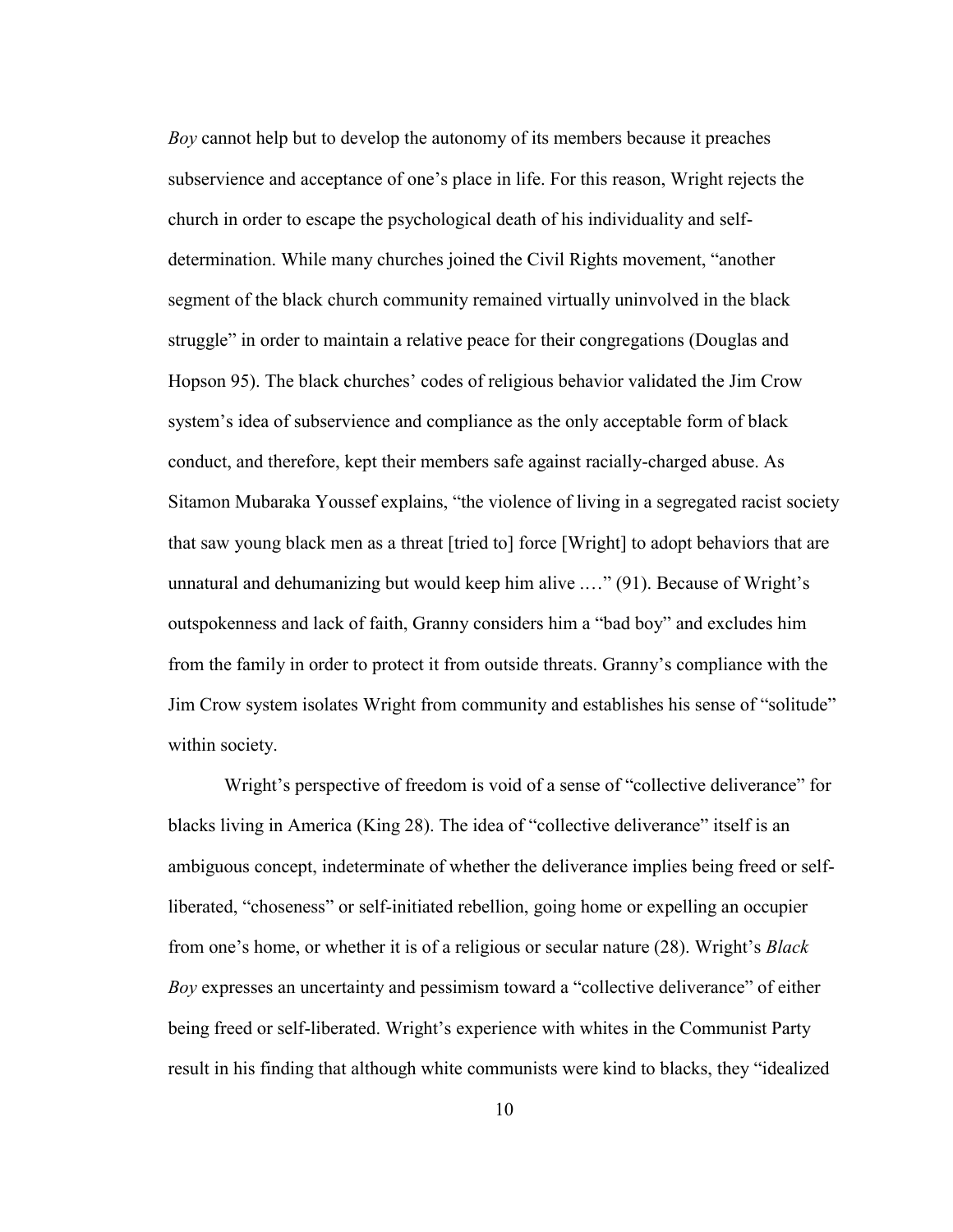all Negroes to the extent that they did not see the same Negroes I saw" (339). This idealization of blacks within the Communist Party was, in part, a way for Communists to fuel the ideology of the party—the poor, disenfranchised blacks as a symbol of the problematic capitalist system. As Wright noted, this collective view of the black population "oversimplified the experience of those whom they sought to lead" (320). Figuring the black population as a collective whole perpetuated racial stereotypes and limited the autonomy of individuals. Wright's observation is that the prospect of "being freed" by whites further stunts the growth and autonomy of blacks and restricts a true sense of black agency. Wright, however, considers a "collective deliverance" incited by black self-liberation an unlikely development in the freedom struggle. Wright's summation of the black race reflects his doubt in an uprising or movement for freedom by African Americans:

> how unstable was our tenderness, how lacking in genuine passion we were, how void of great hope, how timid our joy, how bare our traditions …. Negroes led so passional an existence! I saw that what had been taken for our emotional strength was our negative confusions, our flights, our fears, our frenzy under pressure. (37)

Wright's description of blacks as lacking "passion," "hope," "joy," and "tradition" and overtaken by "confusions," "flights," "fears," and "frenzy" does not suggest any hope in a strong, collective movement. The purpose of Wright's criticism of the black community is not to "place blame on the black community itself" but to "show that a racist system produced the way of life that was forced on black people" (Hakutani 124). Wright suggests that in the process of adjusting to their (Jim Crow) environment, blacks "lose individuality, self-respect, and dignity" with the "circumstance in which they find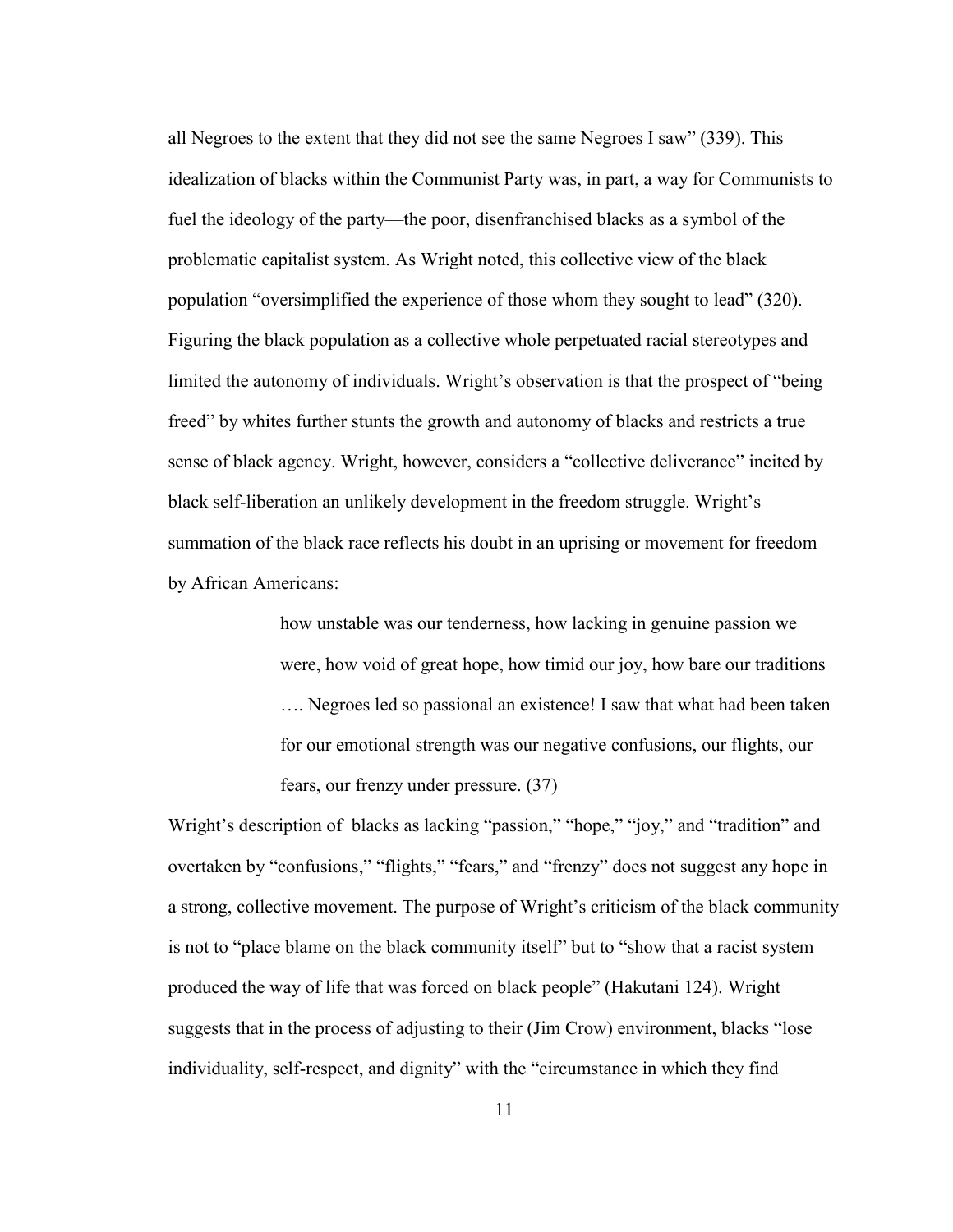themselves [causing] damage to their personalities …." (124). Wright's evaluation of the "cultural barrenness of black life" leads him to understand the dehumanizing effect of conformity to the Jim Crow system: "I wondered if clean, positive tenderness, love, honor, loyalty, and the capacity to remember were native with man" (37). To Wright, the damaging effects of racism kept blacks from fully knowing themselves, which consequently prevented a satisfying and liberating form of community from forming. For this reason, the "kinship" Cooke identifies seems a foreign notion in Wright's narrative. For Wright, freedom will not arise from a mass black movement because the black masses live "truncated" and limited" lives, unaware of the "meaning of their lives" and of the oppression they suffer (374, 267).

To avoid the snares of community, Wright consciously separates himself from others. Believing relationships will stifle individual attainment of freedom, he "develop[s] a self-sufficiency that ke[eps] [him] distant from others, emotionally and psychologically" (278). Wright expounds upon his isolationist tendencies in *Black Power*, stating that "I like and even cherish the state of abandonment, of aloneness; it does not bother me; indeed, to me it seems the natural, inevitable condition of man, and I welcome it" (xxix). Because of his experiences with whites and the black community, Wright sees no other way to live but in isolation. From his experiences in the South, Wright develops an inability to trust others, both black and white. The Jim Crow system made blacks the target of white hatred and led blacks to become suspicious of each other's motives. Whites often used the system not only to threaten blacks but to test their loyalty and adherence to Jim Crow laws. This "testing" regularly pitted blacks against each other in order to affirm their compliance with white supremacy's dictates (rather than with any concept of racial solidarity). Trying to initiate a fight, Wright's white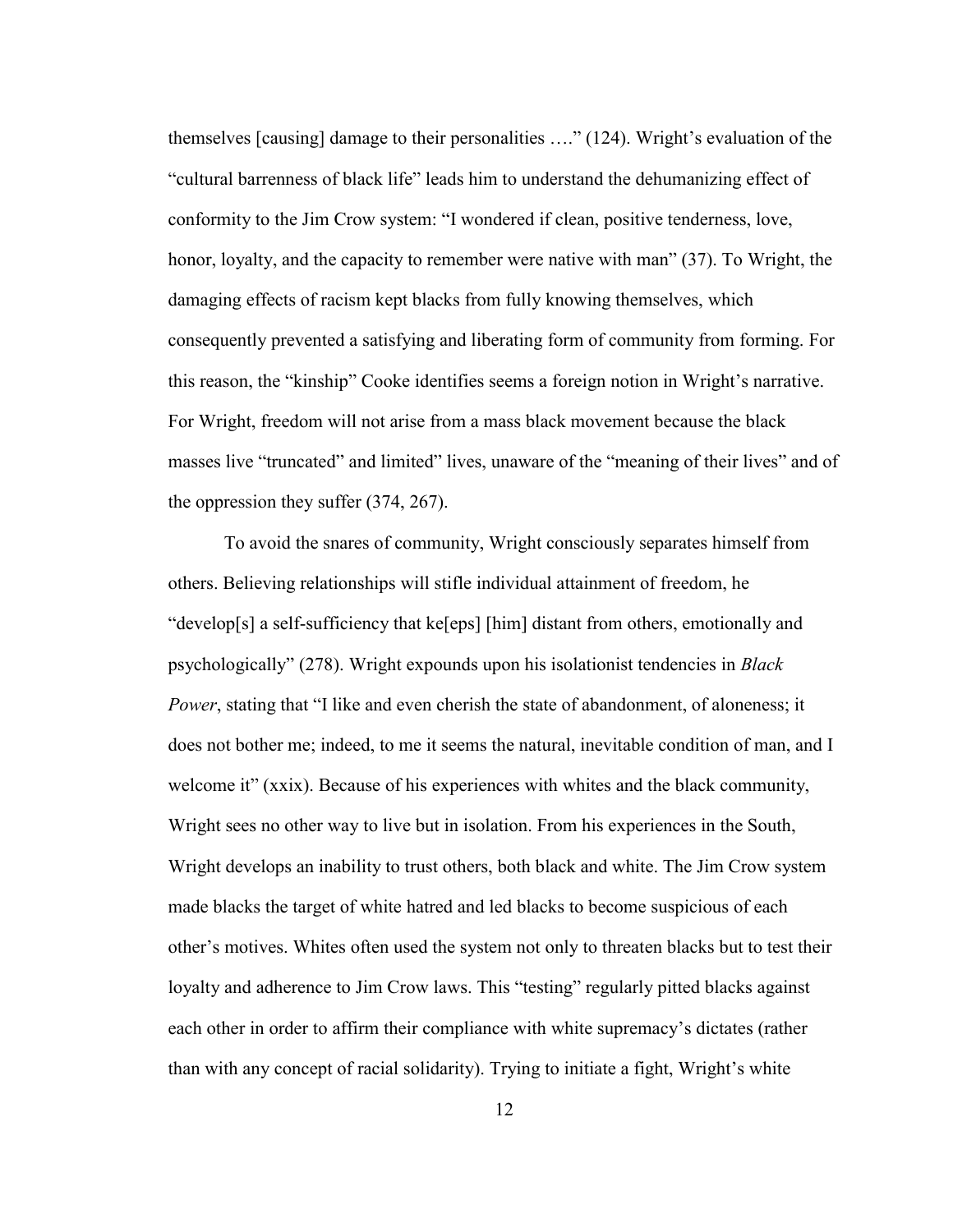employers lie about threats from a black boy named Harrison in order to test his loyalty and to see a fight. Although Wright and Harrison recognize their employers' trickery, they decide to feign belief in the concocted threats in order to benefit monetarily from their fight. Wright relates that because of a "depend[ence] upon the whites for the bread we ate … we actually trusted whites more than we did each other" (239). Earlier in the narrative, a young, black boy preys on Wright's desire for companionship, leading Wright to discover that the fight for survival causes a tension in the formation of relationships among blacks. Because of these experiences, Wright forgoes establishing trust and prevents others from misusing him by distancing himself from society. By using a "terse, cynical mode of speech," (278) Wright keeps from making alliances and isolates himself despite wanting "a life in which there was a constant oneness of feeling with others, in which the basic emotions of life were shared, in which common memory formed a common past, in which collective hope reflected a national future" (279). Wright's self-imposed isolation is a defense mechanism that keeps him from anticipating a "national future" of "collective hope" and from feeling the disappointment of this unrealized dream.

Despite Wright's isolationist tendencies and negative perception of the black race, he expresses a desire for kinship and community within society (Howland 124). Wright "yearn[s] for identification" (8) and expresses a hunger for connection with his family:

> Again and again I vowed that someday I would end this hunger of mine, this apartness, this eternal difference; and I did not suspect that I would never get intimately into their lives, that I was doomed to live with them but not of them, that I had my own strange and separate road, a road which in later years would make them wonder how I had come to tread it. (126)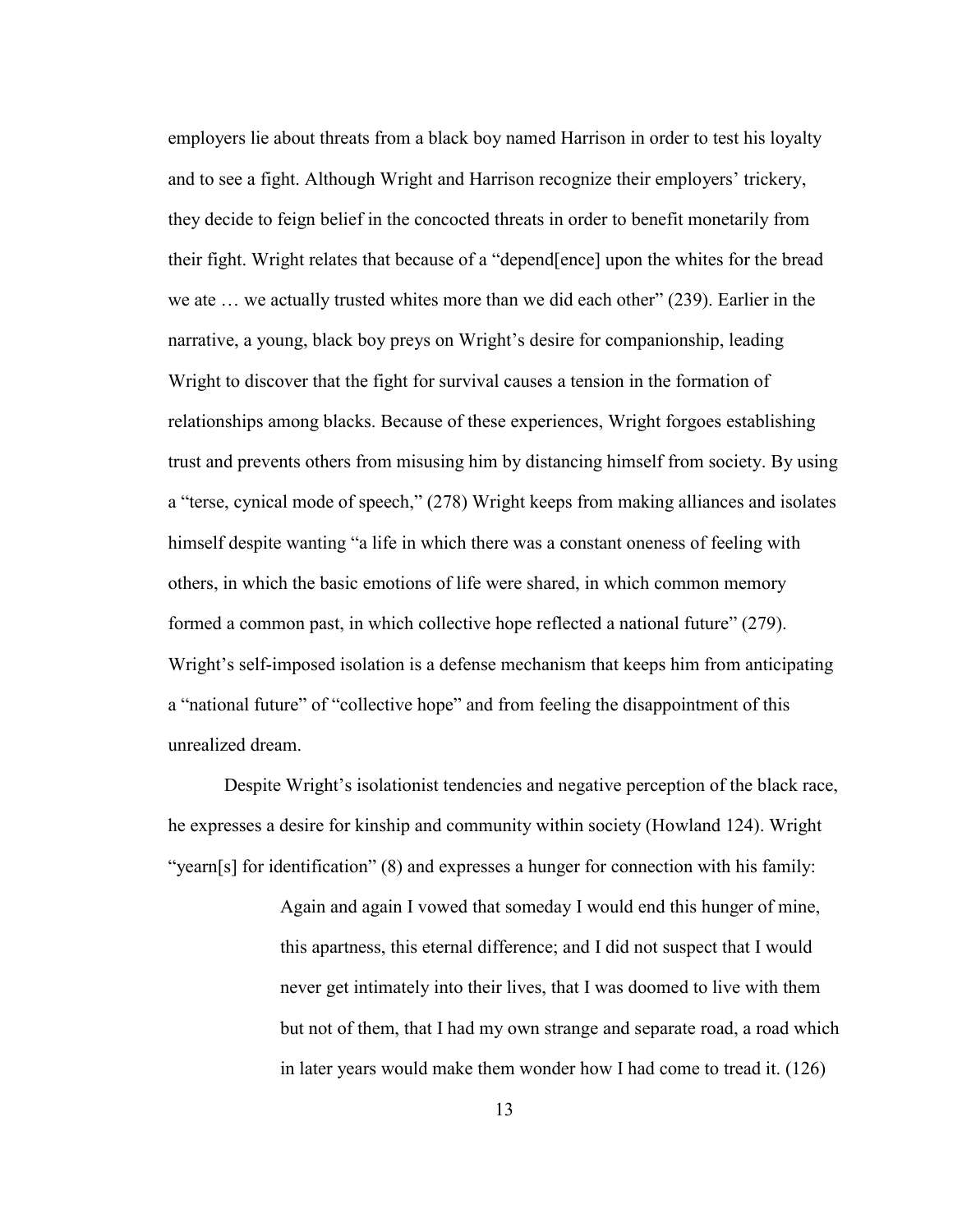Wright's inability to overcome his sense of "apartness" despite his desire for connection also reflects the disjointedness of the movement at the time. Wright's desire for "togetherness" might imply hope for a self-liberating form of "collective deliverance," yet the necessity of his "own strange and separate road" suggests a realization that the mass freedom struggle was not reality in his time. Living the "life of an optimist," Wright repeatedly allows community to "seduce" him during periods of "starv[ation] for association," yet finds his "optimism" falters when realism overtakes his perception of this "kinship." After leaving the South, Wright's hope for a sense of belonging peaks. He initially believes the Communist Party will provide community and the opportunity for black liberation:

> …there was no agency in the world so capable of making men feel the earth and the people upon it as the Communist …. In no other system yet devised could man so clearly reveal his destiny on earth, a destiny to rise and grapple with the world in which he lives, to wring from it the satisfaction he feels he must have. (372)

Although the Communist Party initially appears to be an agency of liberation to Wright, he discovers he cannot experience "kinship" within the party because membership requires a degree of suspicion. Protecting the party from "Trotskyite," outsider threat required members to regard each other with suspicion and to question loyalty to the party (351). Regardless of the Communist Party's ability to "make men feel the earth and the people upon it," Wright notes his feelings of isolation within the party: "at no time had I felt at home in the Communist party. I had always felt that the possibility was there, but always I was not quite sure of the motives of the people with whom I worked and they never quite seemed sure of mine" (363). Despite his persistent search for solidarity,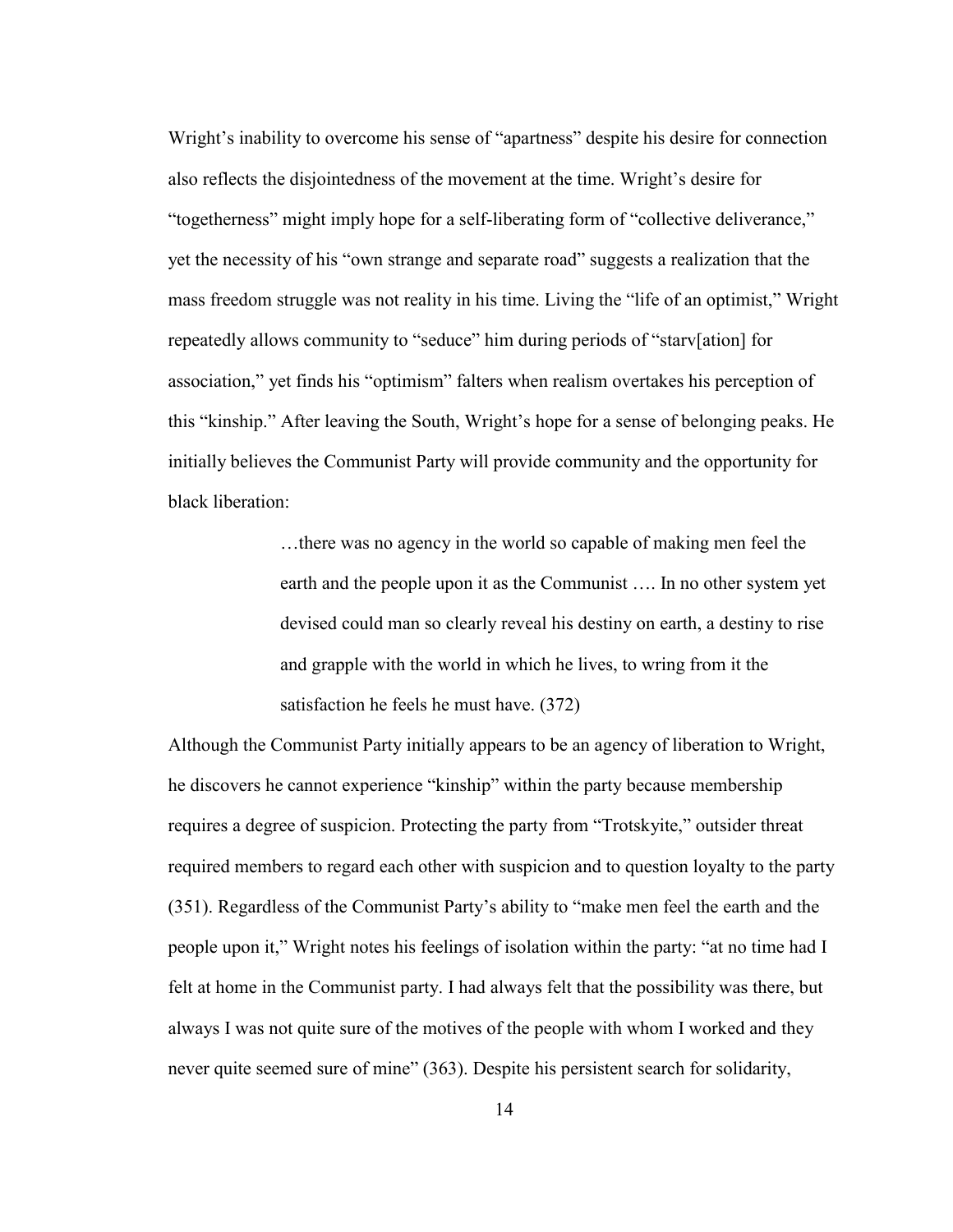Wright never realizes this "possibility" of feeling at home and loses sight of a present movement for freedom. Nevertheless, *Black Boy* ends with hope for a response to his narrative and a promise to propel a collective movement through his words: "I would hurl words into this darkness and wait for an echo, and if an echo sounded, no matter how faintly, I would send other words to tell, to march, to fight, to create a sense of the hunger for life that gnaws in us all, to keep alive in our hearts a sense of the inexpressibly human" (384). Wright hopes that the "inexpressibly human" desire for freedom, humanity, and agency will eventually lead to the demand for the "inalienable rights" of America's promise.

Wright's flight North further reflects his individual search for freedom. Although the Great Migration was a mass black movement, it was not an organized cry for freedom but an unorganized migration of individuals looking not for reform but for escape. The Great Migration, however, was a "glimmer of hope," and although "few found the promised land, … most experienced some relief from the tenantry, poverty, and ignorance of the Black Belt" (Sitkoff 217). In *Turning South Again*, Houston A. Baker, Jr. identifies the importance of mobility to the progression of black modernity. Baker defines "black modernism" as "the achievement of a life-enhancing and empowering public sphere mobility and the economic solvency of the black majority" (83, 33). Although the Great Migration centers on mobility, the North did not offer the "lifeenhancing and empowering public sphere mobility" that Wright and others imagined was available in the North. Wright's first aspirations for reaching the North spark during his childhood, beginning with frustrated talks among childhood friends. Wright interprets the boys' words of hopelessness for the South and justification of flight North: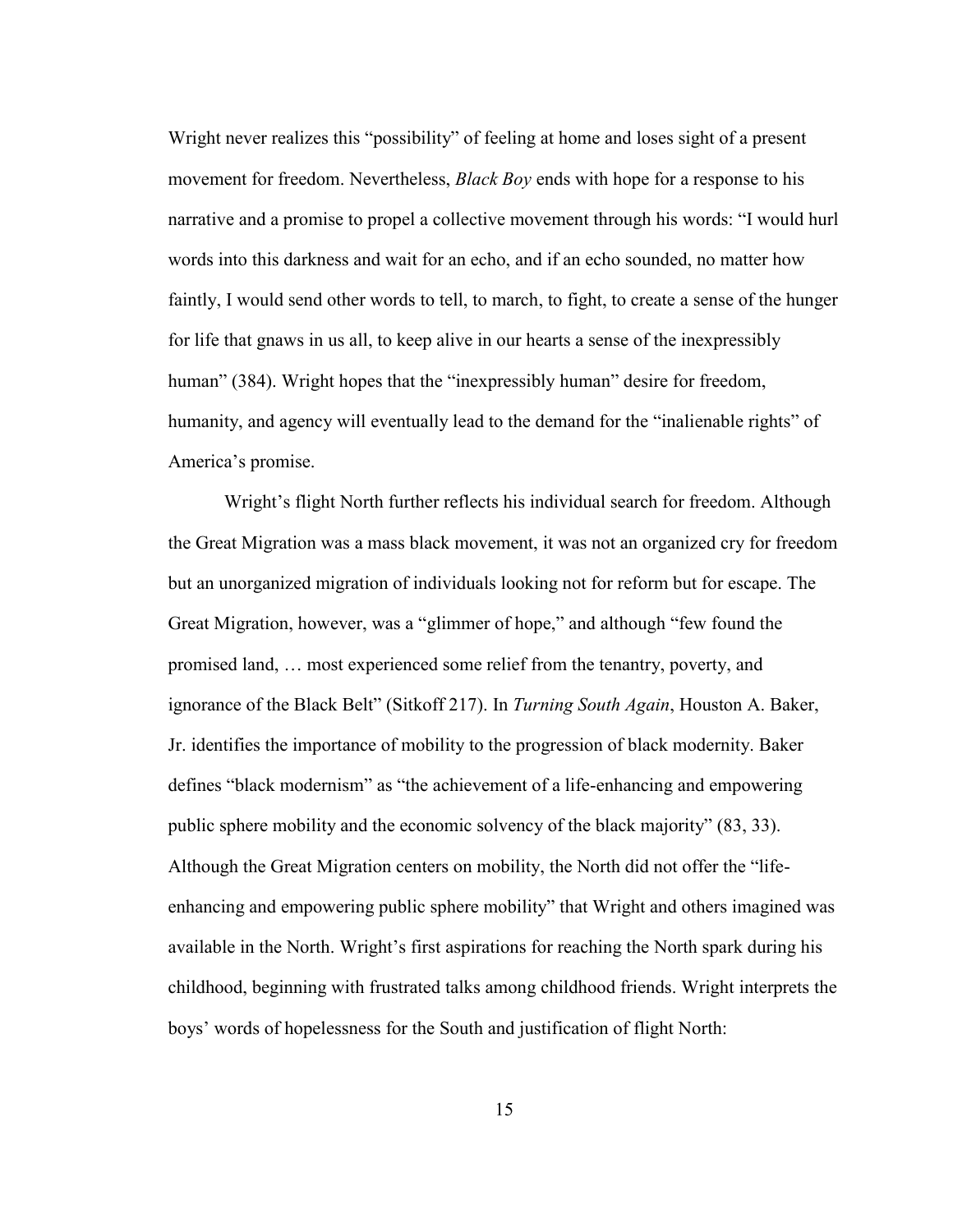"Man, you reckon these white folks ever gonna change?" *Timid, questioning hope.* 

"Hell, no! They are just born that way." *Rejecting hope for fear that it could never come true*.

"Shucks, man. I'm going north when I get grown." *Rebelling against futile hope and embracing flight*.

"A colored man's alright up north." *Justifying flight*. (80)

The "futile hope" of southern progress and belief in northern freedom allow the boys to dream of a region devoid of prejudice and racial hatred. The need to "justify flight" stems from a reluctance to leave home and encounter a foreign environment. Leaving the kinship of home and family was a major hardship of the Great Migration, yet Wright's isolationist perspective allows him to search for freedom on his own: "a flash of insight… revealed to me the true nature of my relations with my family, an insight which altered the entire course of my life. I was now definitely decided on leaving home …. I was poised for flight …." (173). "Justifying flight" also reflects the fear of angry whites who might discover the boys' intentions of fleeing the South. As Wright prepares his own journey North, he expresses this fear as he "kn[ows] that southern whites hated the idea of Negroes leaving to live in places where the racial atmosphere was different" (254- 255). Because of these societal restraints and his lack of a substantial income, Wright only has "vague hopes of going north" during his childhood (161). Although flight is a "vague hope," Wright continues to aspire toward the Northern world of his imaginings: "The North symbolized to me all that I had not felt and seen; it had no relation whatever to what actually existed. Yet, by imagining a place where everything was possible, I kept hope alive in me" (168). For Wright, the North becomes symbolic of hope and allows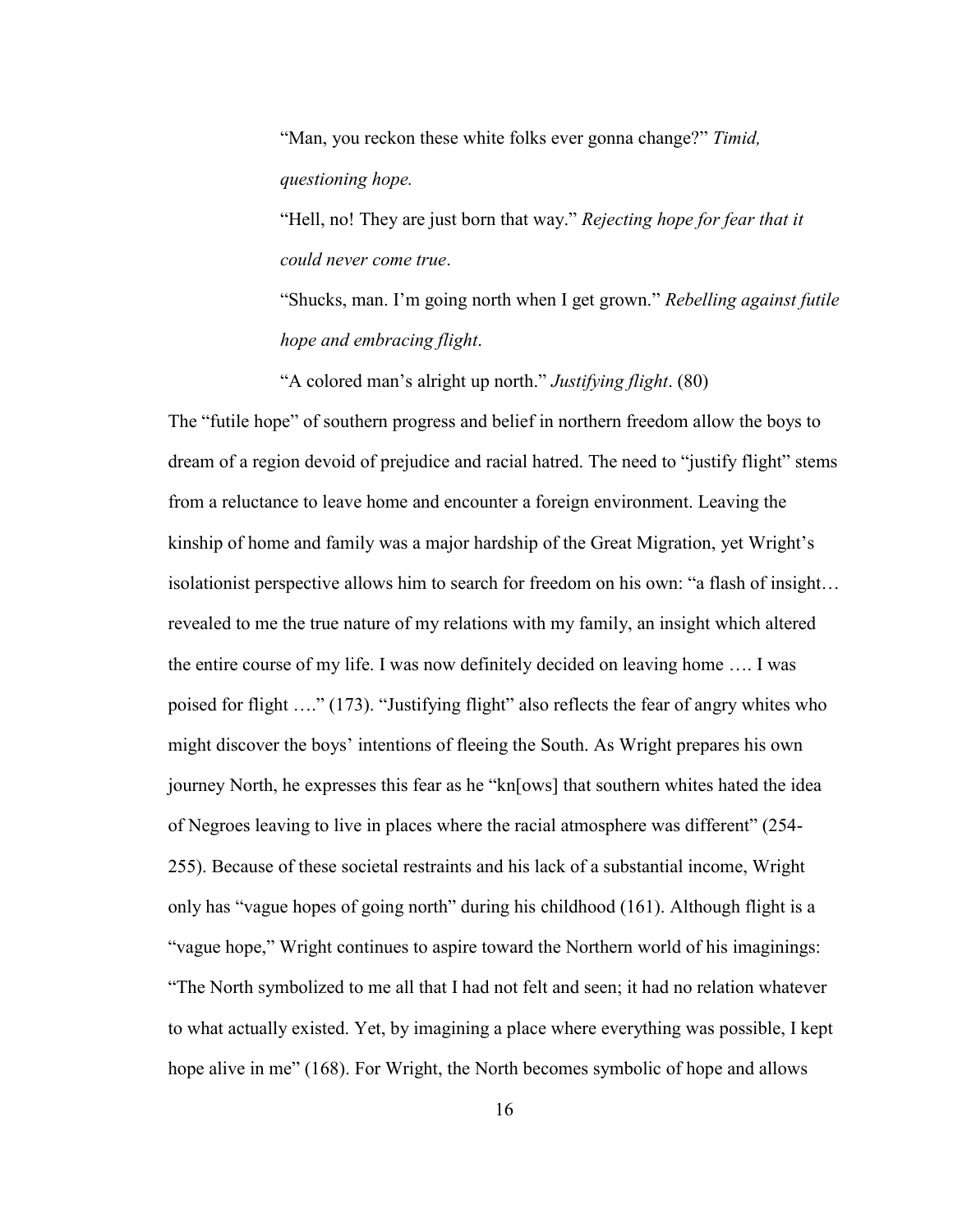him to imagine a future of opportunity (Karem 85). Place, rather than a change or uprising (of white or black people), became synonymous with the attainment of freedom. Belief in Northern freedom suggests that racism is a southern problem; however, many blacks, like Wright, discovered that racism was a pervasive national problem.

Although Wright suggests that "there was no racial fear" in Chicago, he encounters a more subtle form of racism in the North, particularly in the Communist Party (261). Using Wright solely for his "negro" status, the Communist Party in Wright's narrative exploits blacks in order to strengthen its political agenda. Although white communists were kind to blacks, they, as Wright saw, "idealized all Negroes to the extent that they did not see the same Negroes I saw" (339). This idealization of blacks within the Communist Party was, in part, a way for Communists to fuel the ideology of the party—the poor, disenfranchised blacks as a symbol of the problematic capitalist system. While the desire for community acceptance follows Wright northward, he discovers in the Communist Party and the Northern environment "the alienated character of modern urban life"—an alienation that resembles his experience in the south (Karem 80). Furthermore, Wright observes that the North has a debilitating effect on poor blacks: "what moved me most of all was the frequency of mental illness, that tragic toll that the urban environment exacted of the black peasant" (284). Although Wright gives no explanation of the relationship between the Northern environment and mental illness in poor blacks, he may be referring to the poor living conditions of blacks in industrialized cities—a situation he addresses in *Native Son*. Once a source of hope for Wright, the North eventually becomes a place of fear that differs little from the South. Voicing this discovery, Wright expresses his disillusionment: "It was inconceivable to me, though bred in the lap of southern hate, that a man could not have his say. I had spent a third of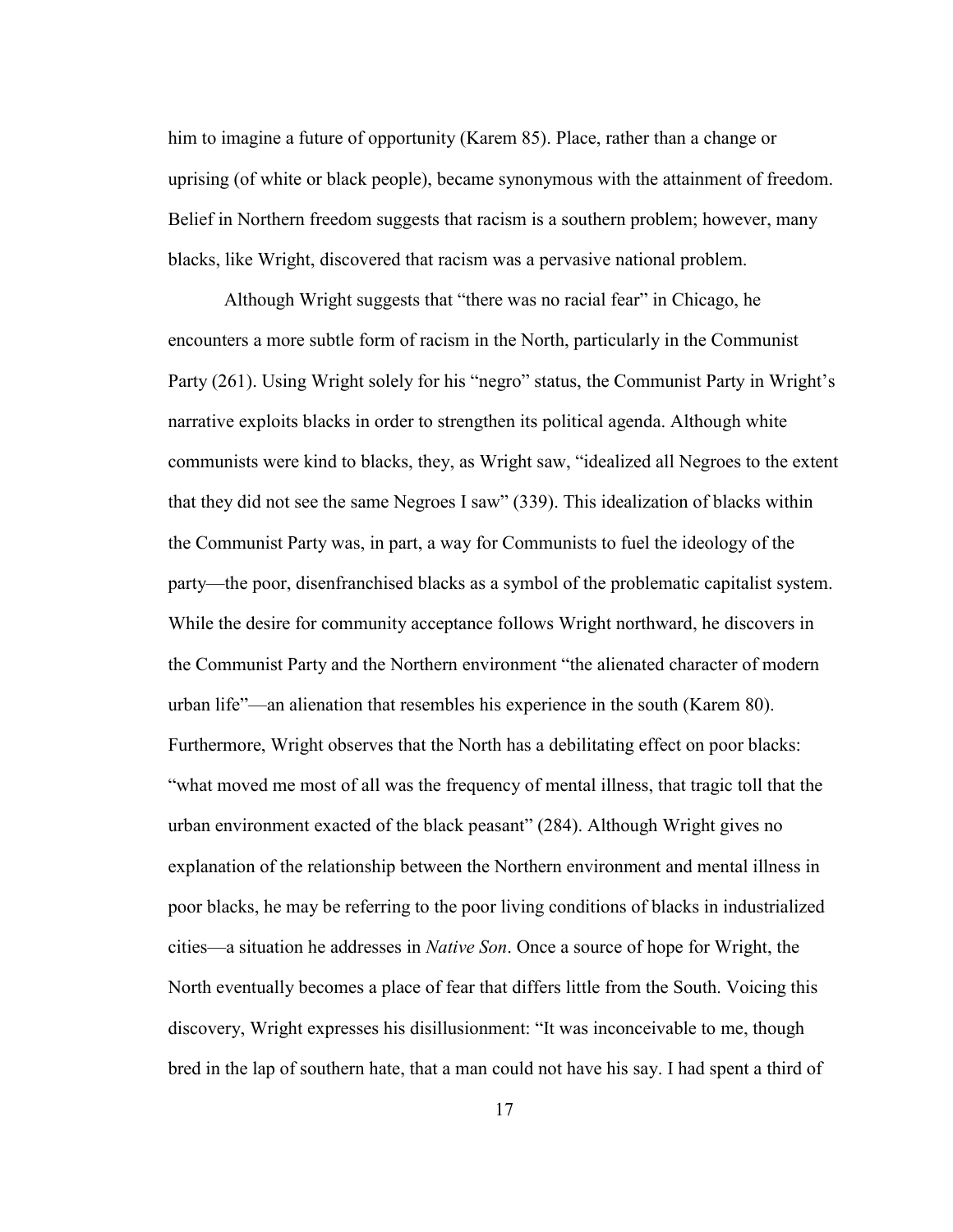my life traveling from the place of my birth to the North just to talk freely, to escape the pressure of fear, And now I was facing fear again […]" (344). Wright realizes that the North cannot fulfill his desire for agency and discovers that the attainment of freedom requires more than distance from the South. Much like Shorty, who recognizes that he will never physically leave the South, Wright later grasps the psychological impossibility of leaving the past behind. Shorty's words foreshadow Wright's realization: "I'll never leave this goddamn South …. I'm always saying I am but I won't […]" (257).

The South follows Wright and restricts his freedom and sense of agency regardless of his location. As Wright explains in "The Handiest Truth," the "environment that the South creates is too small to nourish human beings, especially Negro human beings" (3). Although technically limited to the South, the Jim Crow systems pervades American culture by limiting "the aspirations of black people" with both law and prejudice preventing black mobility (169). The minimal distinctions between Southern de jure segregation of law and Northern de facto segregation of custom "implicat[es] the nation" for prejudice and racial hatred held against blacks (Lassiter and Crespino 7). Wright exposes the "myth of Southern exceptionalism" and broadens the territory of civil rights trouble by identifying Northern methods of marginalizing and separating blacks from the dominant white culture (Lassiter and Crespino 7). Society's restraints on black advancement conflict with Wright's desires as he "yearn[s] for a kind of consciousness, a mode of being that the way of life about me said could not be, must not be, and upon which the penalty of death had been placed" (169). The Jim Crow system used fear to police blacks in the South; therefore, blacks depended on their adherence to these rules and the development of a hypersensitive awareness of whites for survival. Accused of "acting white," Wright receives the advice that he should "learn how to live in the South"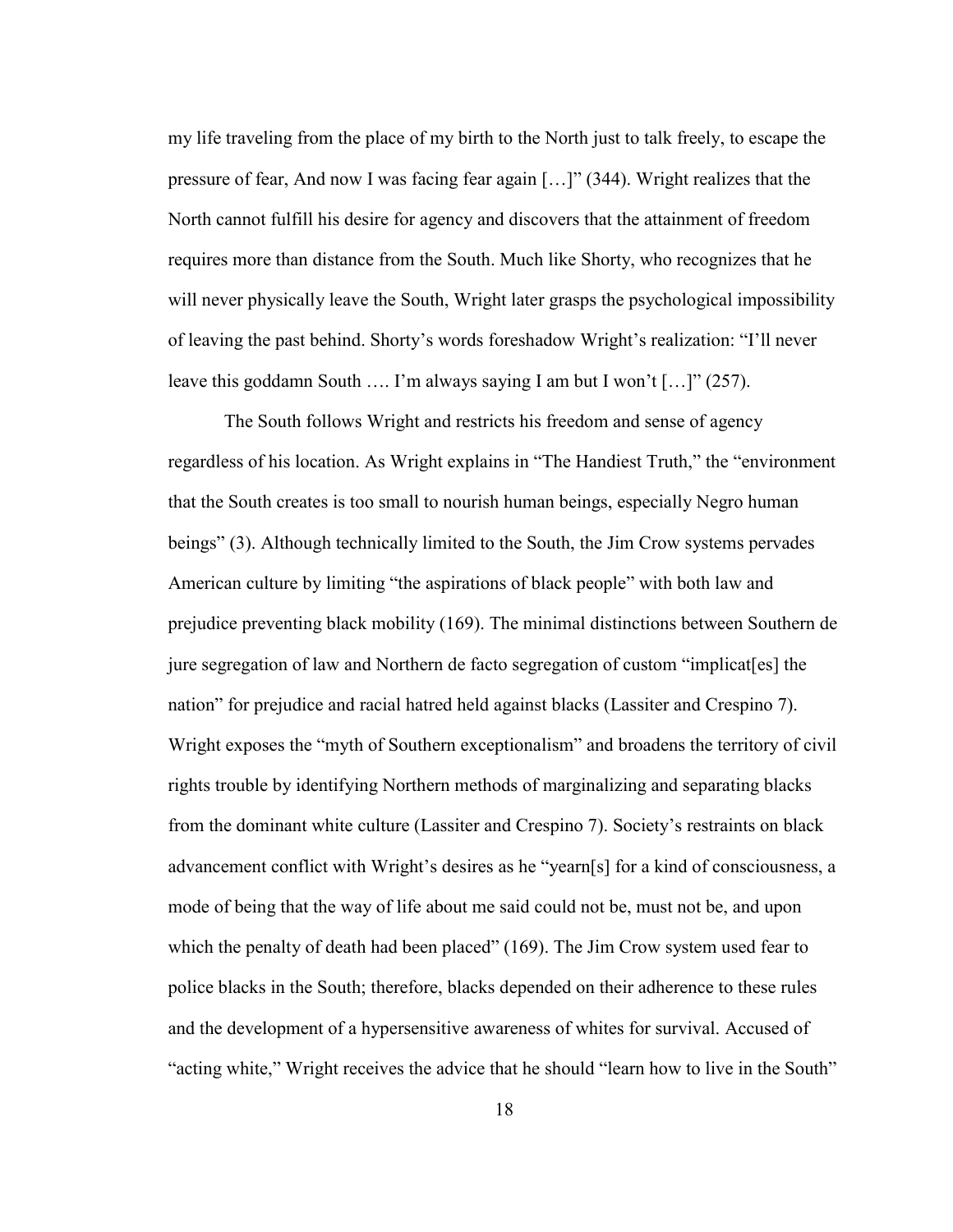in order to avoid racial abuse (184, 183). Wright's punishable acts of freedom are opposite of the submissive and servile manner blacks were to assume before whites. To protect himself from racial abuse, Wright must become "conscious of the entirety of my relations with [whites]"—a consciousness that limits his ability to act freely (196). Despite his conscious awareness of whites, Wright is unable to fully submit himself to the Jim Crow system and accept losing his autonomy: "I had begun coping with the white world too late. I could not make subservience an automatic part of my behavior" (196). In Shorty, Wright sees a life of subservience and humiliation that he is unwilling to lead and concludes that "if I did not want others to violate my life, how could I [like Shorty] voluntarily violate it myself?" (253). Wright determines to retain his sense of self-respect regardless of the harm he may incur.

Ultimately, Wright perceives only two options for blacks living in the South (and the nation)—organized opposition to the Jim Crow system or acceptance of "the life of a genial slave" (252). These options are hopeless to Wright who can neither live the life of a slave nor believe in the success of an organized freedom struggle. Considering the "fight" option, Wright surmises that he "could never win that way; there were many whites and there were but few blacks. They were strong and we were weak. Outright black rebellion could never win. If I fought openly I would die and I did not want to die" (252). This tension between militancy and nonviolence reflects Wright's frustration with both the black community's unwillingness to act and the unlikelihood that any action could effect change. His disaffection from whites allows Wright to form a militant discourse of action, yet he concludes that nonviolence is the only viable option for his time. Because he lacks faith in a black freedom struggle, Wright's perception of black life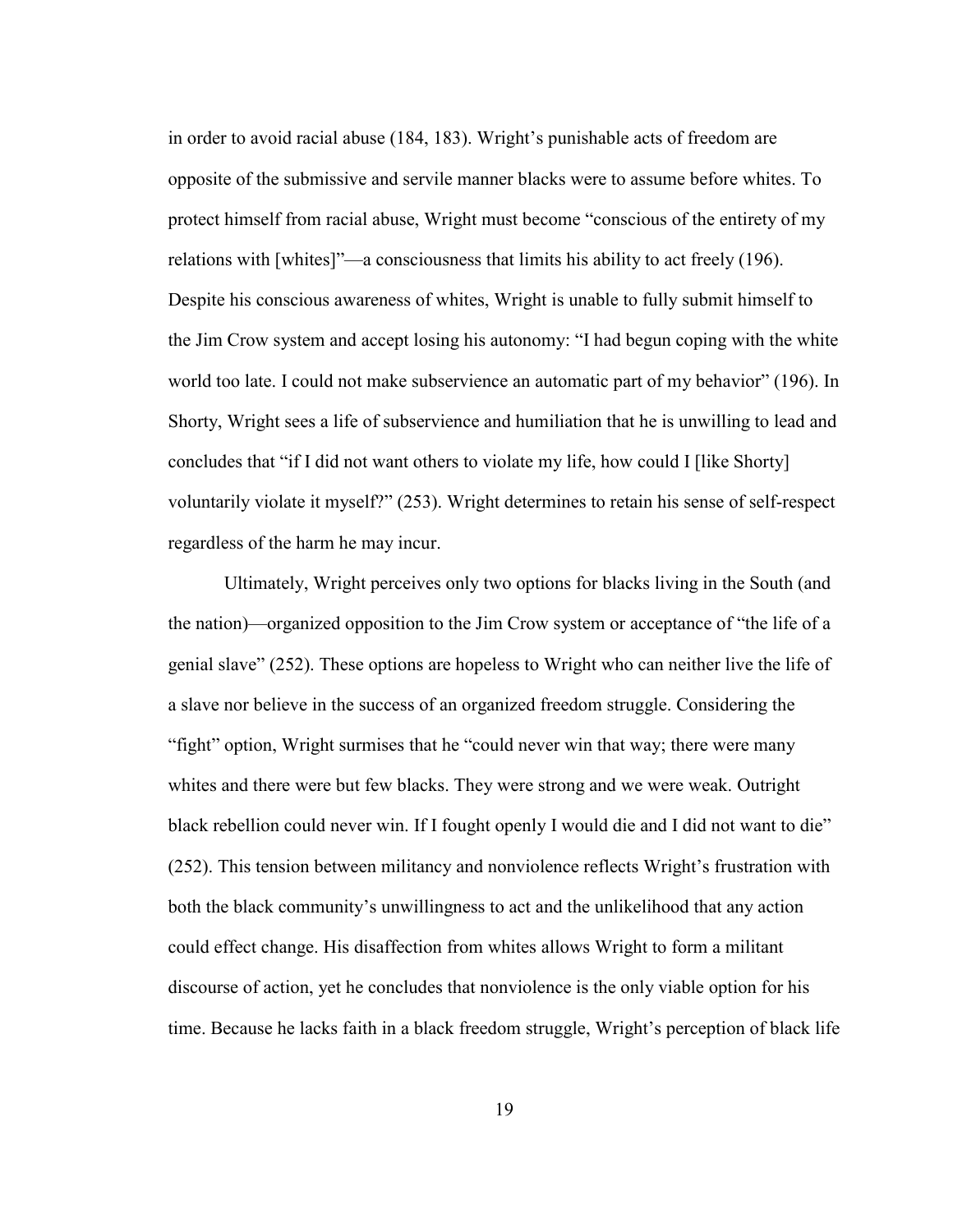in America appears bleak and hopeless. Although Wright believes "fight" is not a readily available option, he suggests that black revolution will overcome the Jim Crow fear:

> I would make it known that the real danger does not stem from those who seek to grab their share of wealth through force, or from those why try to defend their property through violence, for both of these groups, by their affirmative acts, support the values of the system in which they live. The millions that I would fear are those who do not dream of the prizes that the nation holds forth, for it is in them, though they may not know it, that a revolution has taken place and is biding its time to translate itself into a new and strange way of life. (302)

Despite Jim Crow's reign over black life during his era, Wright has faith in the future of a black collective struggle against the fear and prejudice that limit black agency and restrict black equality in American politics and society.

The concept of "fighting" in Wright's *Black Boy* is a recurrent theme in the narrative. Early in his life, Wright begins to question his suffering and discovers an affinity for tales of revolution: "It [the questioning] made me love burrowing into psychology, into realistic fiction and art, into those whirlpools of politics that had the power to claim the whole of men's souls. It directed my loyalties to the side of men in rebellion …." (101). The story of a black woman avenging her husband's death leads Wright to "resolve that I would emulate the black woman if I were ever faced with a white mob; I would conceal a weapon ... [and] I would let go with my gun and kill as many of them as possible before they killed me" (73-74). Feeling that the woman's story provides him a course of action, Wright explains that "the story of the woman's deception gave form and meaning to confused defensive feelings that had long been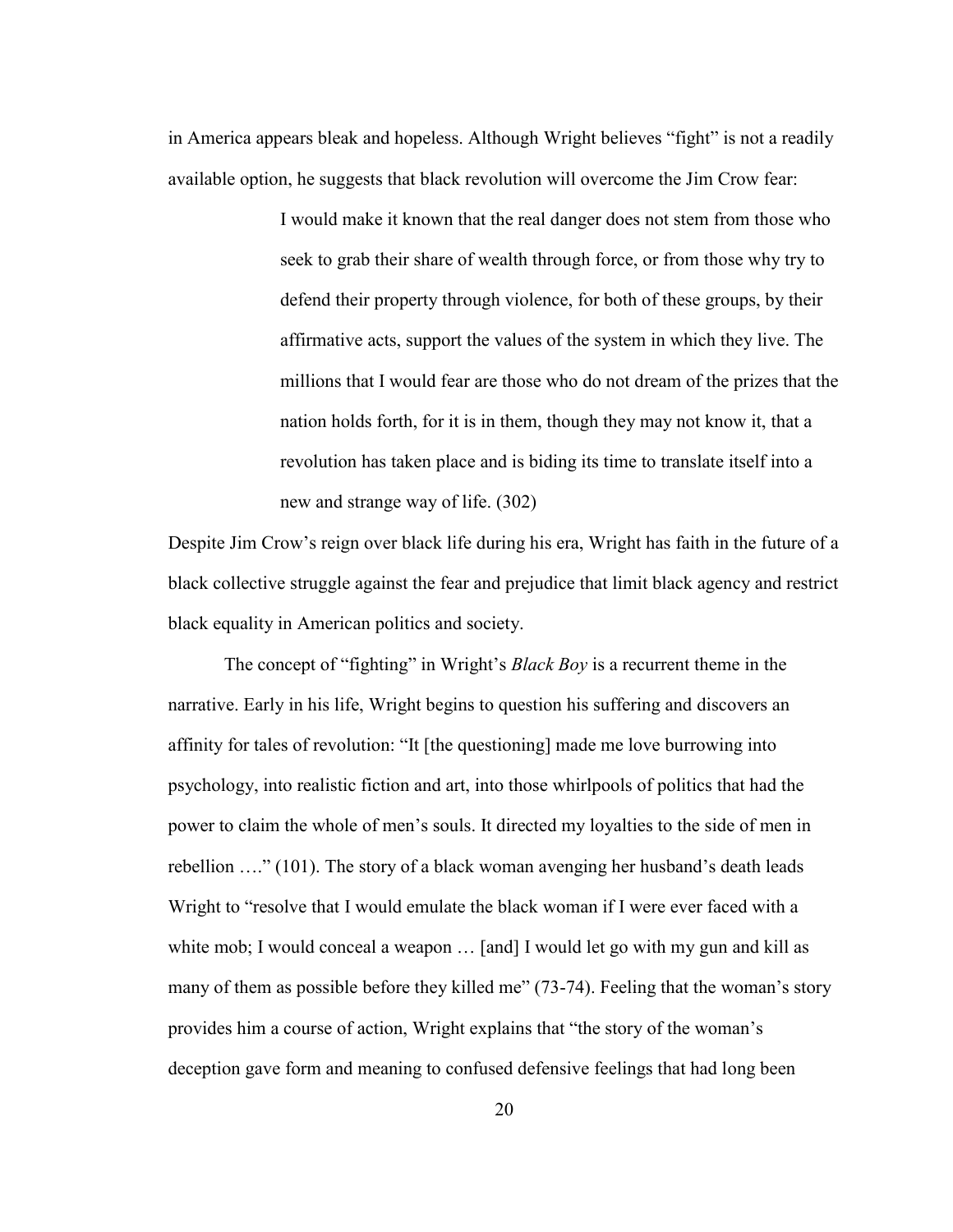sleeping in me" (74, Rambsy 653). Wright's "defensive feelings" reflect a mindset of self-defense rather than militancy. Here, Wright identifies "fighting" as a means of protection and retaliation rather than a militant fight for freedom. Growing up in the racially tense environment of the South, Wright realizes early in his life that fighting is necessary for survival in the South: "I knew that my life was revolving about a world that I had to encounter and fight when I grew up. Suddenly the future loomed tangibly for me, as tangible as a future can hold for a black boy in Mississippi" (125). To Wright, the future held not a struggle for freedom but a struggle for survival, with freedom only a secondary notion to survival.

After moving northward, Wright's perception of "fighting" changes from a necessity for survival to a type of militant organizing. Wright expresses his "dream of organizing secret groups of blacks to fight all whites" and decides that "if the blacks would not agree to organize, then they would have to be fought ...." (266). Wright's frustration at the absence of a collective black freedom struggle causes him to postulate a form of militancy that fought against all who opposed and did not work for a collective black movement. Speaking out of anger, Wright's true commitment to "fight[ing] all whites" and "blacks [who] would not agree to organize" is questionable. While working at a post office in Chicago, Wright comes to "ridicule all ideas of protest, of organized rebellion or revolution" because he recognizes the unlikelihood of revolution among the masses (285, 296). In response to speculations of a mass uprising, Wright expresses his pessimism:

> The speakers claimed that Negroes were angry, that they were about to rise and join their fellow white workers to make a revolution. I was in and out of many Negro homes each day and I knew that Negroes were lost,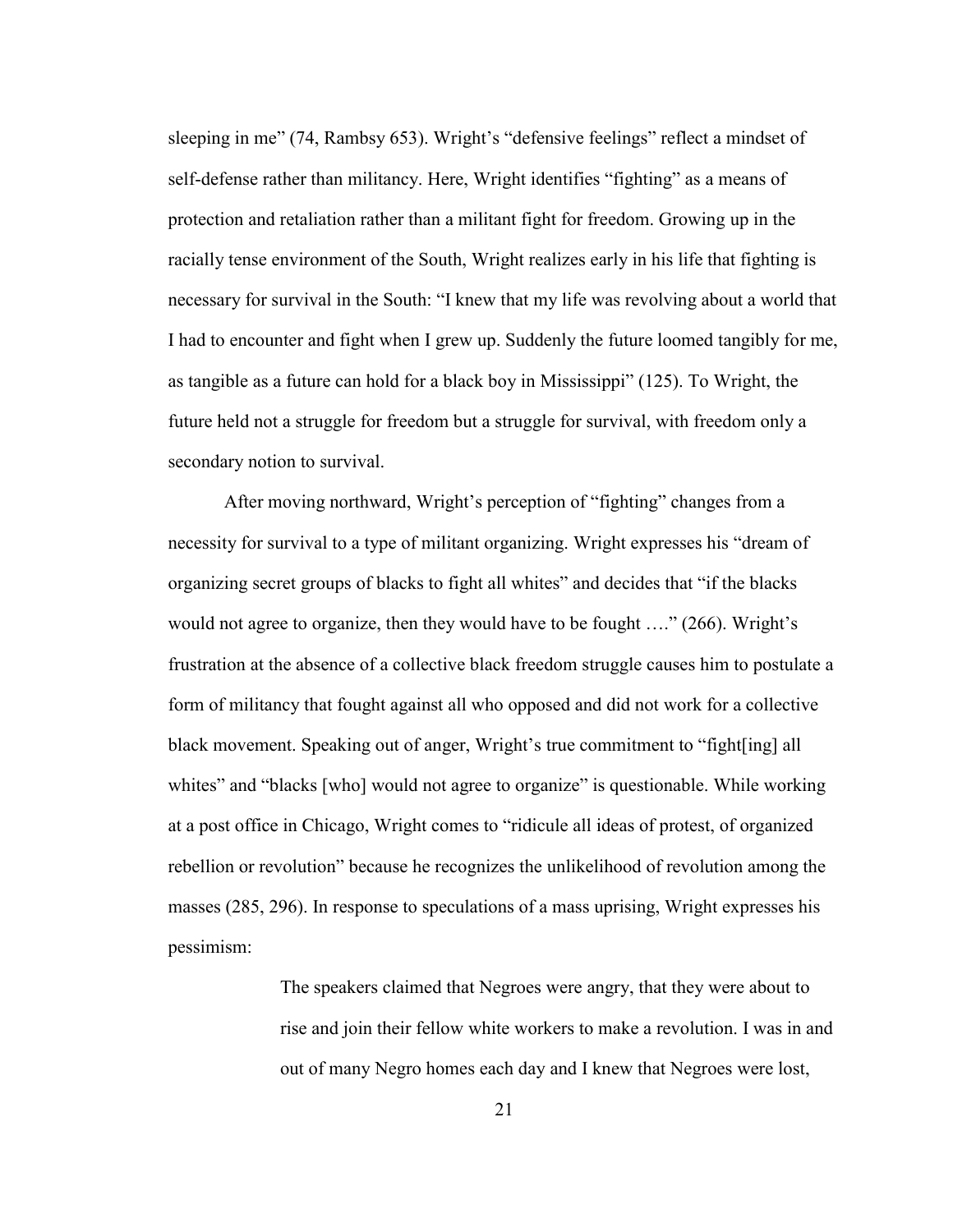ignorant, sick in mind and body. I saw that a vast distance separated the agitators from the masses …. (294).

Wright understands that the fighting of a few agitators will result in little change; therefore, militancy is not an option because the masses were not willing to fight. Exploring the reasons for this unwillingness to fight, Wright determines that a lack of agency and self-determination keeps blacks immobile: "These people, of course, were not ready for a revolution; they had not abandoned their past lives by choice, but because they simply could not live the old way any longer" (301). According to Wright, necessity rather than choice influenced the actions of many blacks, and the development of agency is essential to the choice of engaging in a fight for freedom. In the Communist Party, Wright eventually finds a group poised for action and deems it a "realm of revolutionary expression … where Negro experience could find a home, a functioning value and role," yet later Wright discovers the barbarism of revolutionary militancy in the Communist Party (318). The party "tests" members' loyalty by their willingness to face police brutality during party demonstrations (334). Wright's later expulsion from the Communist Party ends his involvement in a mass organized movement; however, he retains his belief that fighting is necessary to the freedom struggle:

> Somehow man had been sundered from man and, in his search for a new identity, for a new wholeness, for oneness again, he would have to blunder into a million walls to find merely he could not go in certain directions. No one could tell him. He would have to learn by marching down history's bloody road. He would have to purchase his wisdom of life with sacred death. He would have to pay dearly to learn just a little. (382)

> > 22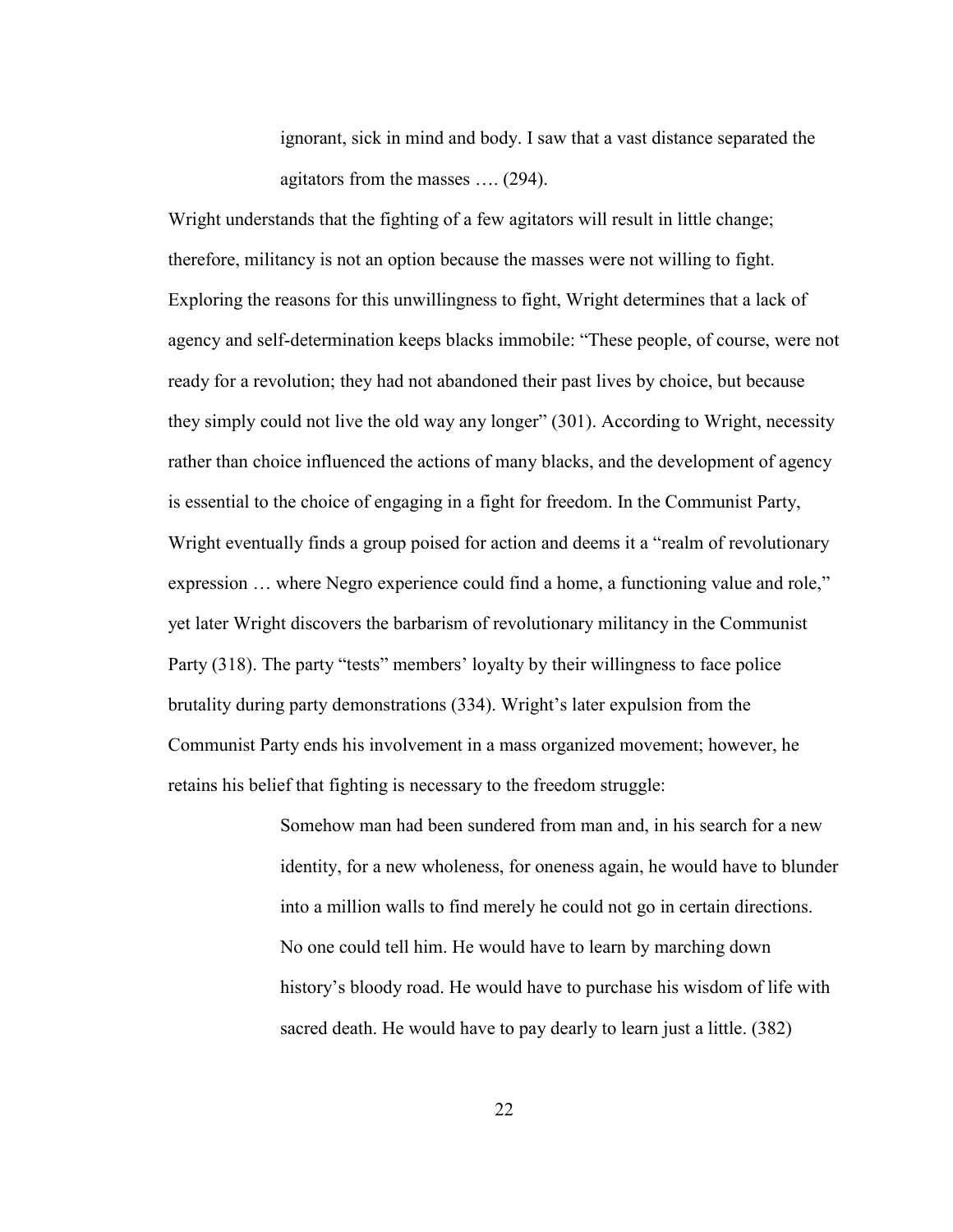Agency—"a new identity […] a new wholeness, […] oneness"—requires a bloody fight for the wisdom and knowledge of freedom. To Wright, the fight will not perpetuate the "sunder[ing]" of man from man but will heighten the visibility of blacks as members of humankind. Wright suggests that the "inalienable rights" of man first rely on the recognition of a person or group's humanity. For this reason, the attainment of equal rights as citizens remains a struggle for blacks rather than an inherent right, with the "native son" an outsider to the ideals of his country (302).

From Wright's perspective, a black freedom struggle, whether individual or collective, will not have the force to change a racially tense America nor will it establish political, societal, and psychological freedom for blacks. Freedom, according to Wright, requires a change to white America:

> I feel that for white America to understand the significance of the problem of the Negro will take a bigger and tougher America than any we have yet known. I feel that America's past is too shallow, her national character too superficially optimistic, her very morality too suffused with color hate for her to accomplish so vast and complex a task. (272)

The American system of "morality" operates according to principles that exclude blacks from basic human and political rights, and the American economic system especially depends on the exploitation of black labor. Wright's perception of America reflects the "disillusioned liberalism" of black leaders (like the post-1930 Du Bois) who saw the "capitalist system … as a fundamental part of the problem" and considered whites "too wedded to the material gains derived from a racist system or too indifferent to make reliable allies" in the struggle for black freedom (Dawson 17-18). Because American whites depended on their racial superiority for economic advancement, few were willing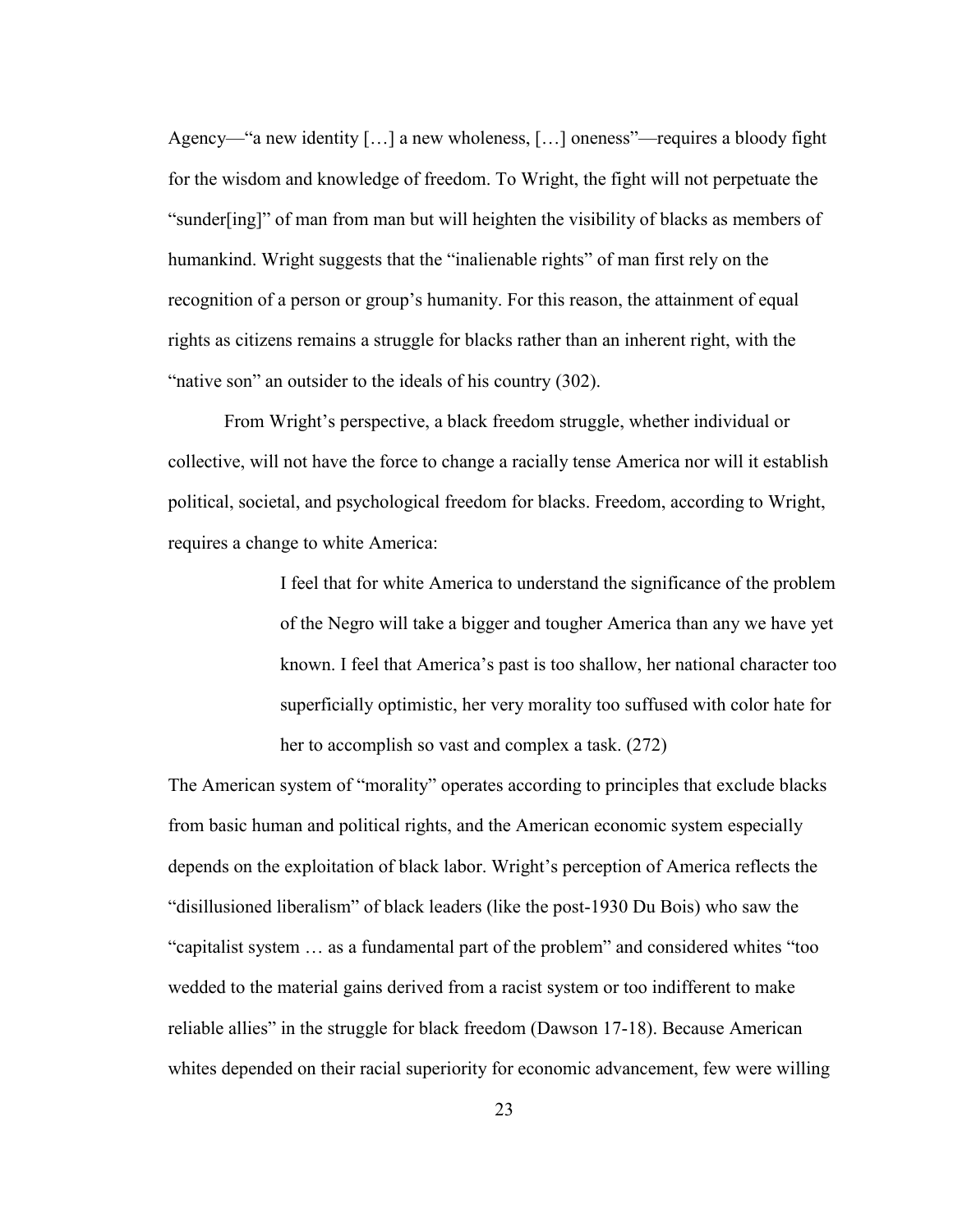to aid a movement for black civil rights. America's "superficial optimism" for solving the "problem of the Negro" is, at this time, a superficial attempt at including blacks in American citizenship. According to Wright, the "psychological distance" of the races is a cause of the "Negro problem": "How far apart in culture we stood! All my life I had done nothing but feel and cultivate my feelings; all their lives they had done nothing but strive for petty goals, the trivial material prizes of American life. We shared a common tongue, but my language was a different language than theirs" (272). To Wright, white America's inability to understand and sympathize with blacks hinders the progress of a black freedom struggle. As Jerry W. Ward Jr. explains, *Black Boy* answered this essential problem and question found also in *Native Son*: "given the racial mores of America or the racial contract that governed life in the United States, would it ever be possible for black men and white men who were linked by a common history to achieve a common humanity?" (177). Ward believes Wright's "answer depended on whether the language and concepts used by whites and blacks came to have identical referents" (177). Wright's recognition of a "psychological distance" between the races, however, reflects his doubts concerning the achievement of a "common humanity" and shared citizenship in America. According to Wright, citizenship without full inclusion in American life and politics was a cultural paradox because "though he [the Negro] is an organic part of the nation, he is excluded by the entire tide and direction of American culture" (272). Wright explains that the "Negro problem" is not simply an effect of white hatred but a result of America's inability to confront issues:

> the anti-Negro attitude of whites represents but a tiny part—though a symbolically significant one—of the moral attitude of the nation …. our America is frightened of fact, of history, of processes, of necessity. It hugs

> > 24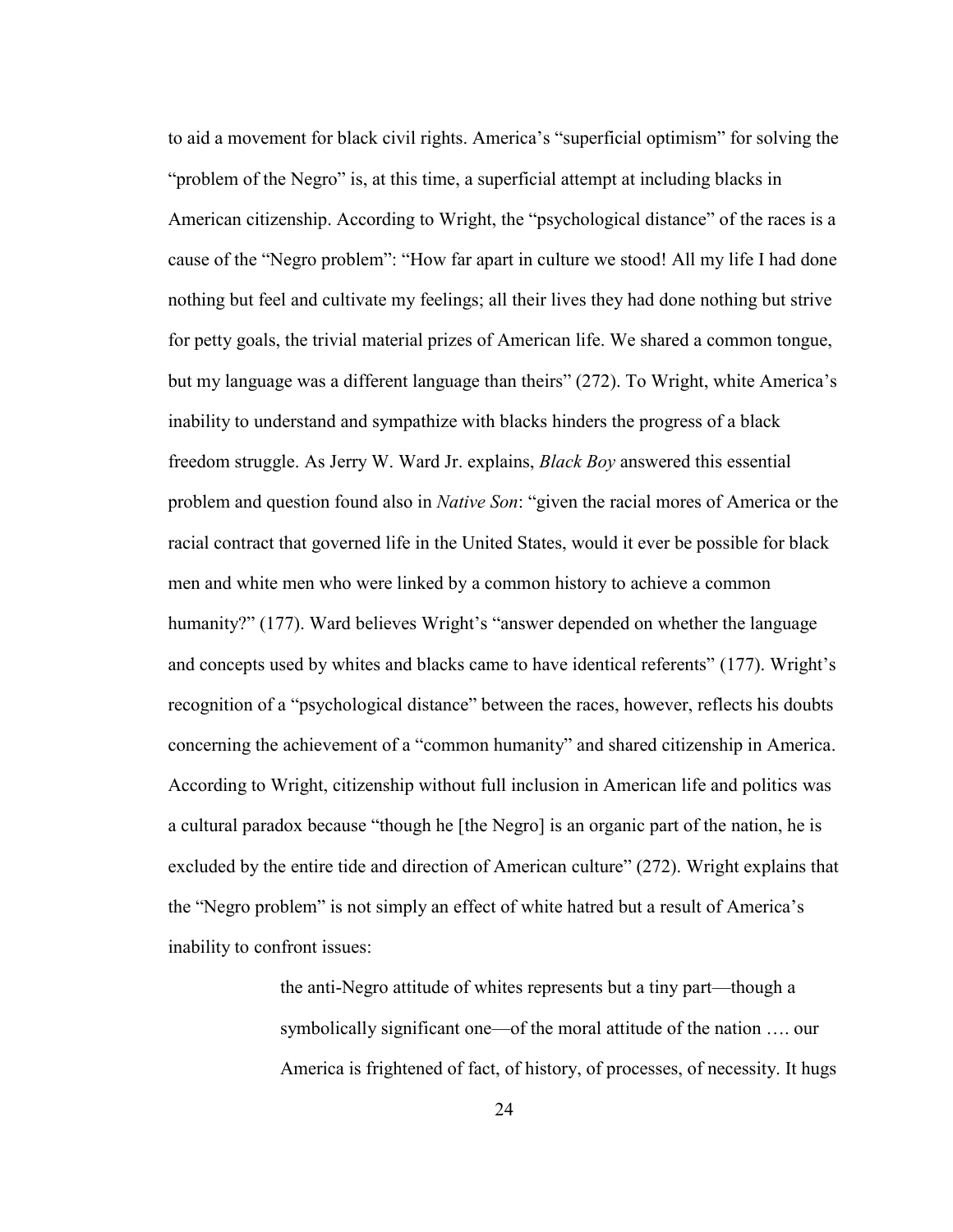the easy way of damning those whom it cannot understand, of excluding those who look different, and it salves its conscience with a self-draped cloak of righteousness …. I really do not think that America, adolescent and cocksure, a stranger to suffering and travail, an enemy of passion and sacrifice, is not ready to probe into its most fundamental beliefs. (272-273)

America's democratic "righteousness" and empty rhetoric of "equality for all" resolves nothing for a problem that requires moral and political action and a deep awareness of black struggle. America's tendency to fear and therefore ignore "fact" and "history" keeps the "Negro problem" distant from the national mind. According to Wright, America "is not ready to probe into [the] fundamental beliefs" that would reveal its "color hatred" and noncompliance to the democratic, American ideals it claims to uphold.

Both the allowance and avoidance of black struggle and racial discrimination result in a "sprawling land of unconscious suffering" for black Americans (267). American "color hate" and discrimination lead Wright to feel that "the Negro could not live a full human life under the conditions imposed upon him by America" (297). "Liv[ing] a full human life" requires autonomy and the opportunity for selfdetermination, yet racism barred blacks from these experiences. Because of America's unwillingness to address the "Negro problem," Wright suggests that blacks must both resolve the "Negro problem" and the American problem:

> It seemed to me, then, that if the Negro solved his problem, he would be solving infinitely more than his problem alone. I felt certain that the Negro could never solve his problem until the deeper problem of American civilization had been faced and solved. And because the Negro was the most cast-out of all the outcast people in America, I felt that no other

> > 25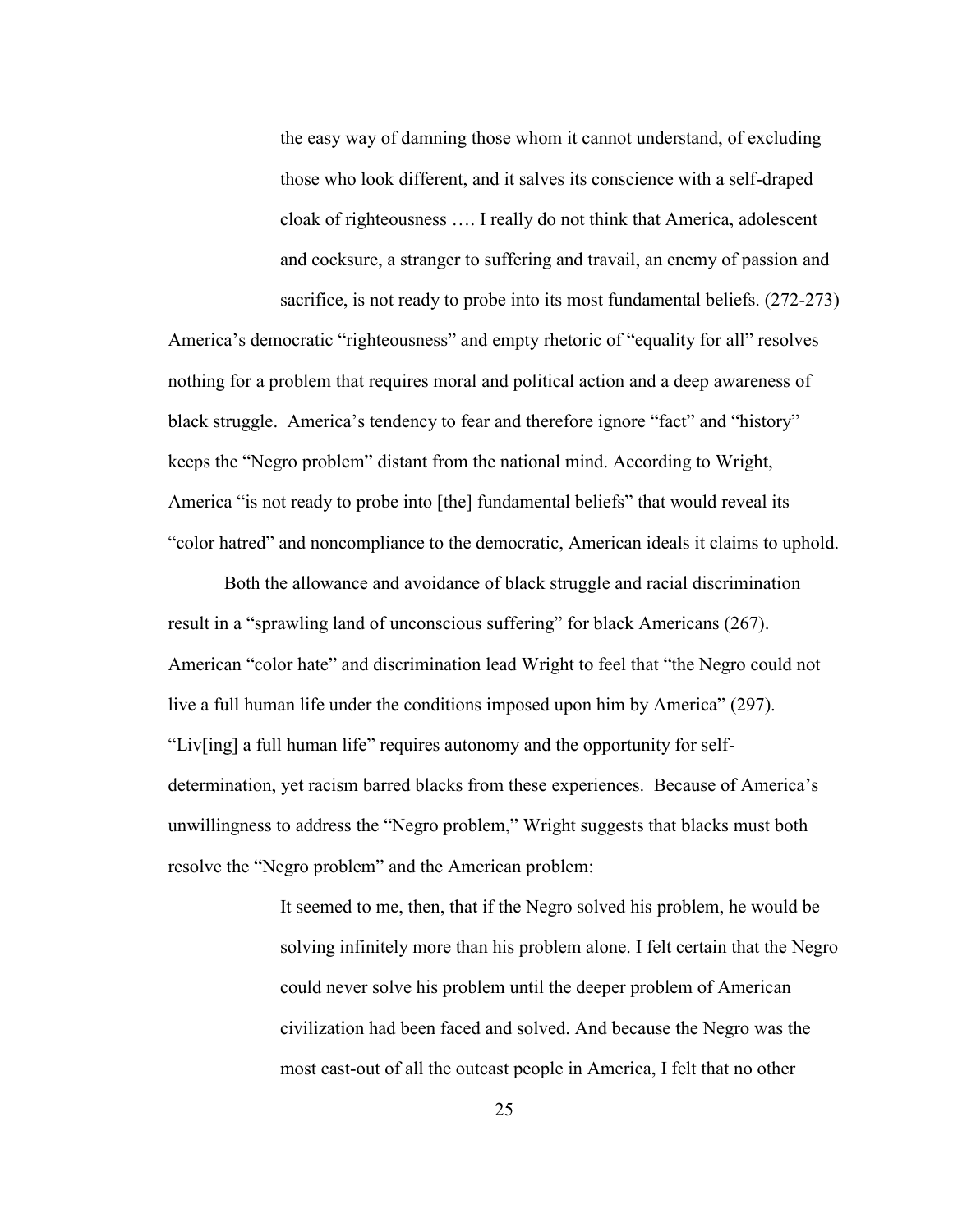group in America could tackle this problem of what our American lives meant so well as the Negro could. (297-298)

Although Wright believes blacks could best "tackle" the Negro and American problem, his optimism wanes when he considers the black collective's fear of and reluctance toward action. Wright catches "glimpse[s] of the potential strength of the American Negro" from the Garveyite organizations; however, their Black Nationalist beliefs further separate the races and avoid the "American problem" by rejecting America for Africa (287). Wright's confinement to the "dark underworld of American life" allows him to question whether black self-determination and "life" is a possibility for blacks living in America: "Could a Negro ever live halfway like a human being in this goddamn country?" (349). American life provides little hope to Wright because the country "had shown [him] no examples of how to live a human life" (383). For Wright, American citizenship needs to represents more than participatory freedom—citizenship, voting, and holding office (King 27). By closely linking American citizenship with personhood, Wright suggests that citizenship should include the freedom of autonomy: selfdetermination, pride, self-respect, and freedom from the old sense of self and relationships of oppression (King 27). Wright uses these "negative" (freedom to) and "positive" (freedom from) concepts of freedom to define the liberties afforded to whites and his expectations for American equality. Wright eventually becomes an expatriate of the United States—an action that signifies his doubt in America's ability to change and rid itself of color hatred (Lowe 567).

In Wright's *Black Boy*, freedom represents a hunger for a life unencumbered by the racial hatred, prejudice, and restrictions of the Jim Crow system and America. Wright hungers for a sense of agency, self-determination, and self-respect and for the political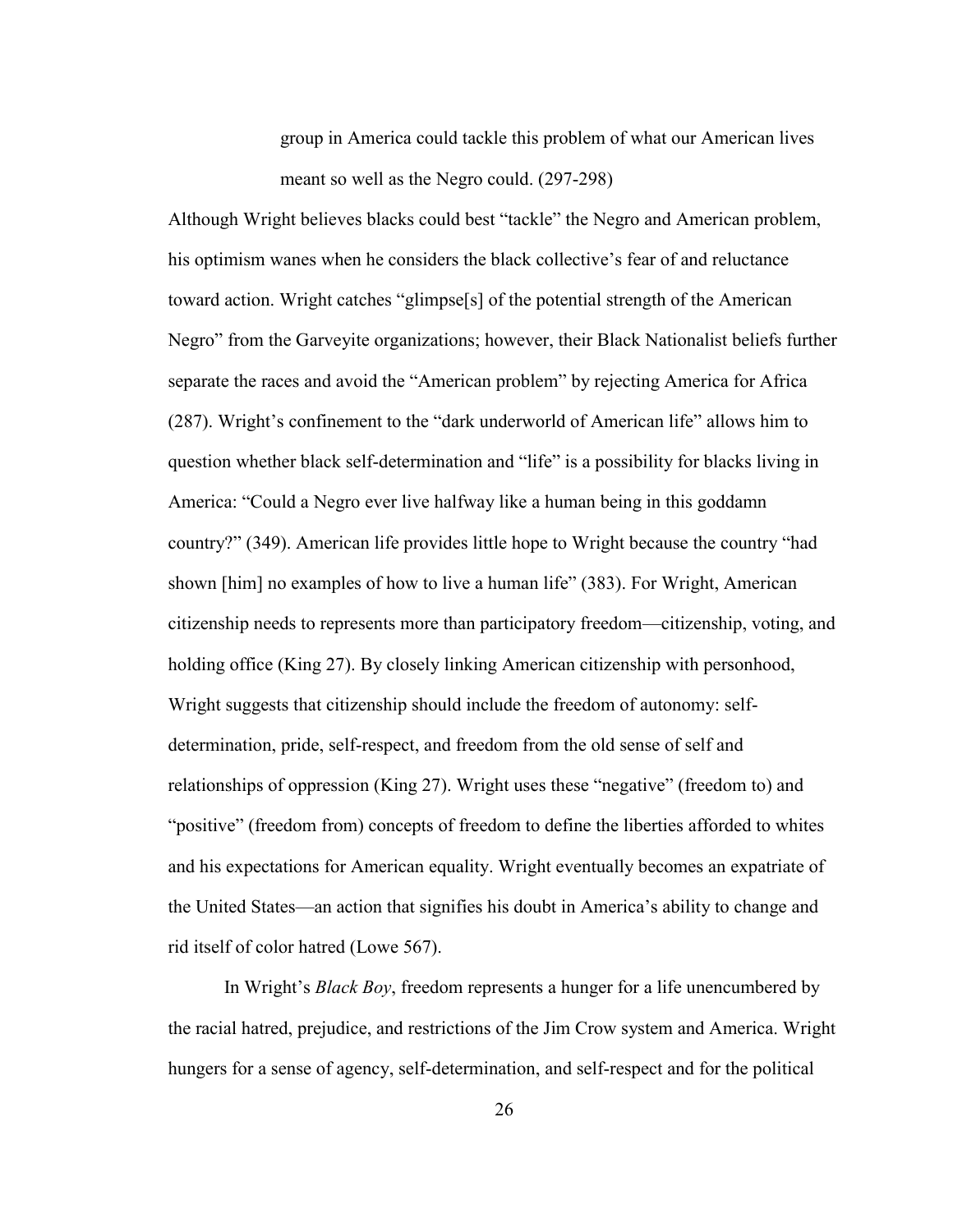and societal equality of American citizenship. Wright's hunger results in his dissatisfaction with his environment and the people who inhabit it, and a doubt for substantial change to the racially-tense atmosphere that defines his life. This hunger for freedom manifests itself in religion and political action, yet these outlets do little to effect any change in Wright's world. Wright recognizes a shared desire for life in blacks, like his grandmother, who sought freedom in religion: "I knew more than she thought I knew about the meaning of religion, the hunger of the human heart for that which is not and can never be, the thirst of the human spirit to conquer and transcend the implacable limitations of human life" (119). Wright, however, finds the search for freedom through religion a futile effort and discovers the desire to "transcend the … limitations of human life" does not often result in a concerted effort or action to fulfill the need for autonomy and to realize life's potentialities. Unlike the "docile" and fearful black collective, Wright expresses a willingness to fight for justice by claiming that "if laying down my life could stop the suffering in the world, I'd do it" (116). The effectiveness of this action, however, Wright doubts: "But I don't believe anything can stop it [the suffering]" (116). Whether individual or collective, action proves unsuccessful for Wright. Although the Communist Party expresses a "readiness to act," the party is "lost in folly" over internal politics and forgoes its promises of action for African American equality (296). The hunger Wright desires to satiate is left starving by the environment in which he lives. As Jeff Karem suggests, the conclusion of Wright's *Black Boy* "is as much a beginning as an end, for even though there is a sense of possibility, there is no complete triumph, no elimination of Wright's hunger" (80). Like his grandfather who believes The Civil War will someday resume, Wright realizes that the "war had not really ended, that it would start again" (141). While critics like David L. Cohn "could not understand why Wright seemed to call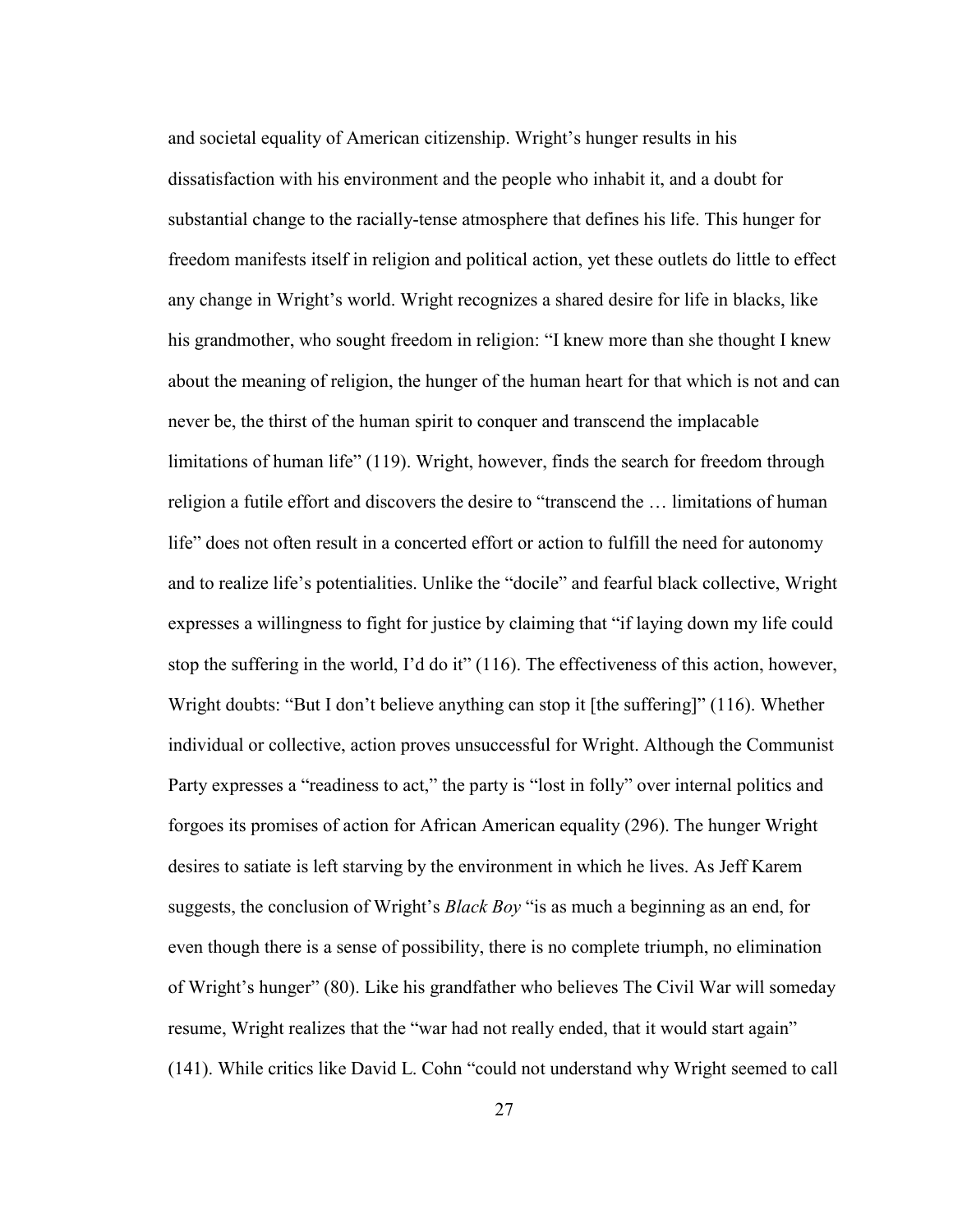for a second Civil War to free the black masses," Wright recognized that the Civil War and Emancipation Proclamation had brought little change to the blacks living in America—another fight was necessary to secure black freedom (Ward 179). For Wright, this war is an individual effort, a psychological groping for agency and identity as an American citizen. The "warring" Civil Rights Movement of the 1960s has yet to begin an era Wright cannot foresee during the politically immobile 1910s through 1940s. Nevertheless, Wright understands that the freedom struggle is a generational fight that "must be 'fostered, won, struggled, and suffered for, preserved in ritual from one generation to another'" (Tate 119, Black Boy 37). Despite his inability to foresee a mass national movement for black equality, Wright stresses the importance of a "long," generational struggle—a continual struggle, which I believe, he would extend beyond the end of the recognized Civil Rights Movement.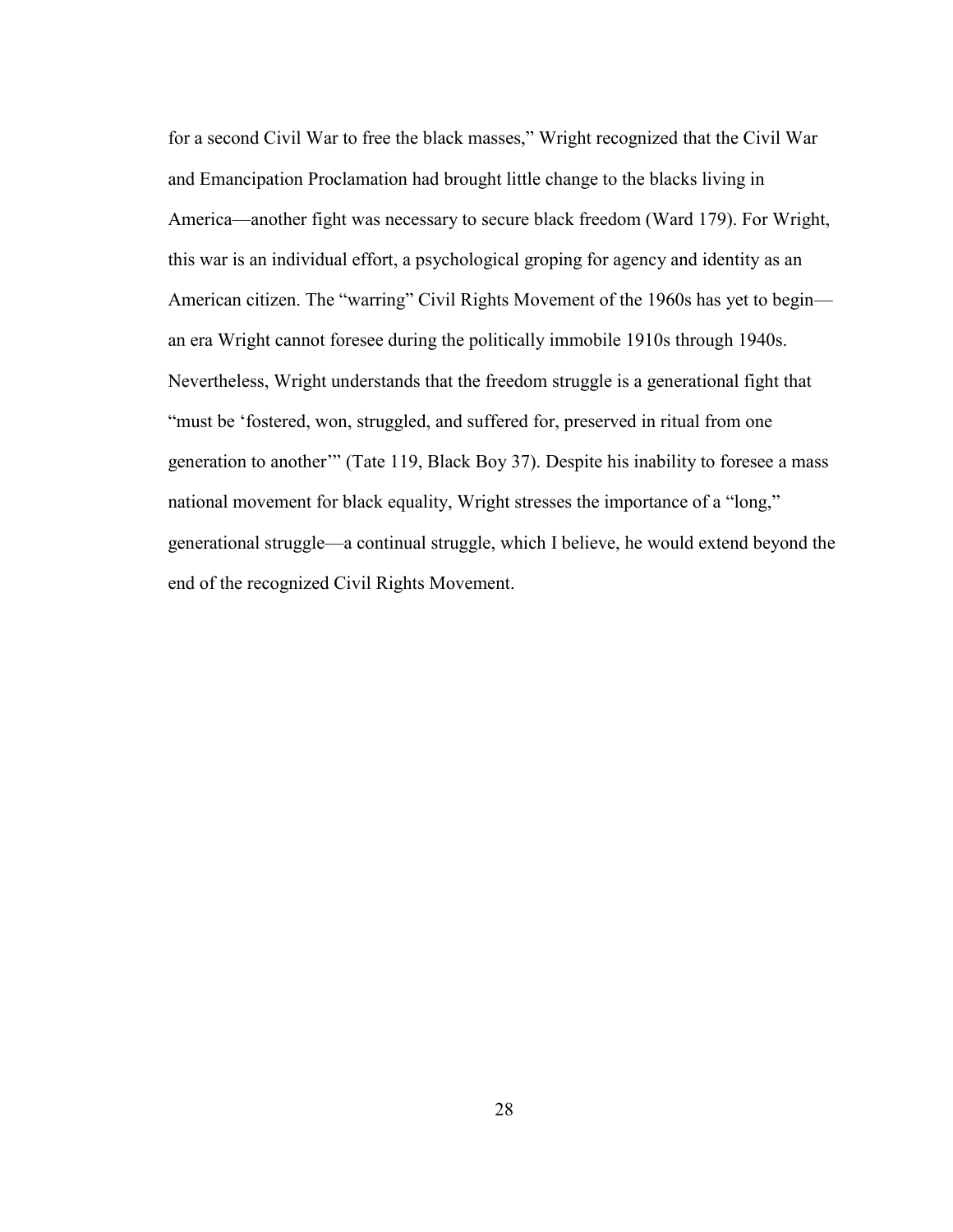## CHAPTER III

## ERNEST GAINES'S AUTOBIOGRAPHY OF MISS JANE PITTMAN: A "LONG" ACCOUNT OF BLACK FREEDOM STRUGGLE

Ernest Gaines's *The Autobiography of Miss Jane Pittman* spans a period of time that includes pre-emancipation slavery and the beginnings of the recognized Civil Rights Movement of the 1960s. Following the black freedom struggle from the 1860s to the 1960s, Gaines uses Miss Jane Pittman to redefine the movement as a century long process that will continue as it gains momentum at the end of the novel. As Critic Albert Wertheim likewise suggests, "*The Autobiography of Miss Jane Pittman* recalls an arduous, painful, slow 100 year journey in search of the freedom promised by Corporal Brown and white American society by the Emancipation Proclamation of 1863" (221). Jane's "long" journey distinguishes this narrative from movement centered works of the time by focusing on the progression from slavery to the present day. Published in 1971, *The Autobiography of Miss Jane Pittman* may be a reflection of Gaines's perspective on the Civil Rights Movement; however, the realistic tone of Miss Jane Pittman's voice expresses an experience that distinguishes her from the isolated and angry narrator of Richard Wright's *Black Boy*. While the relatively optimistic tone of *Miss Jane Pittman* may be suggestive of Gaines's time, Jane's initial enslavement and her setting in rural Louisiana distinguish her experiences from Wright's, which primarily involve black life in city settings (Jackson, Memphis, and Chicago). The "self-veiling" and "solitude" of Wright's *Black Boy* is practically absent from Jane's narrative, which seems grounded in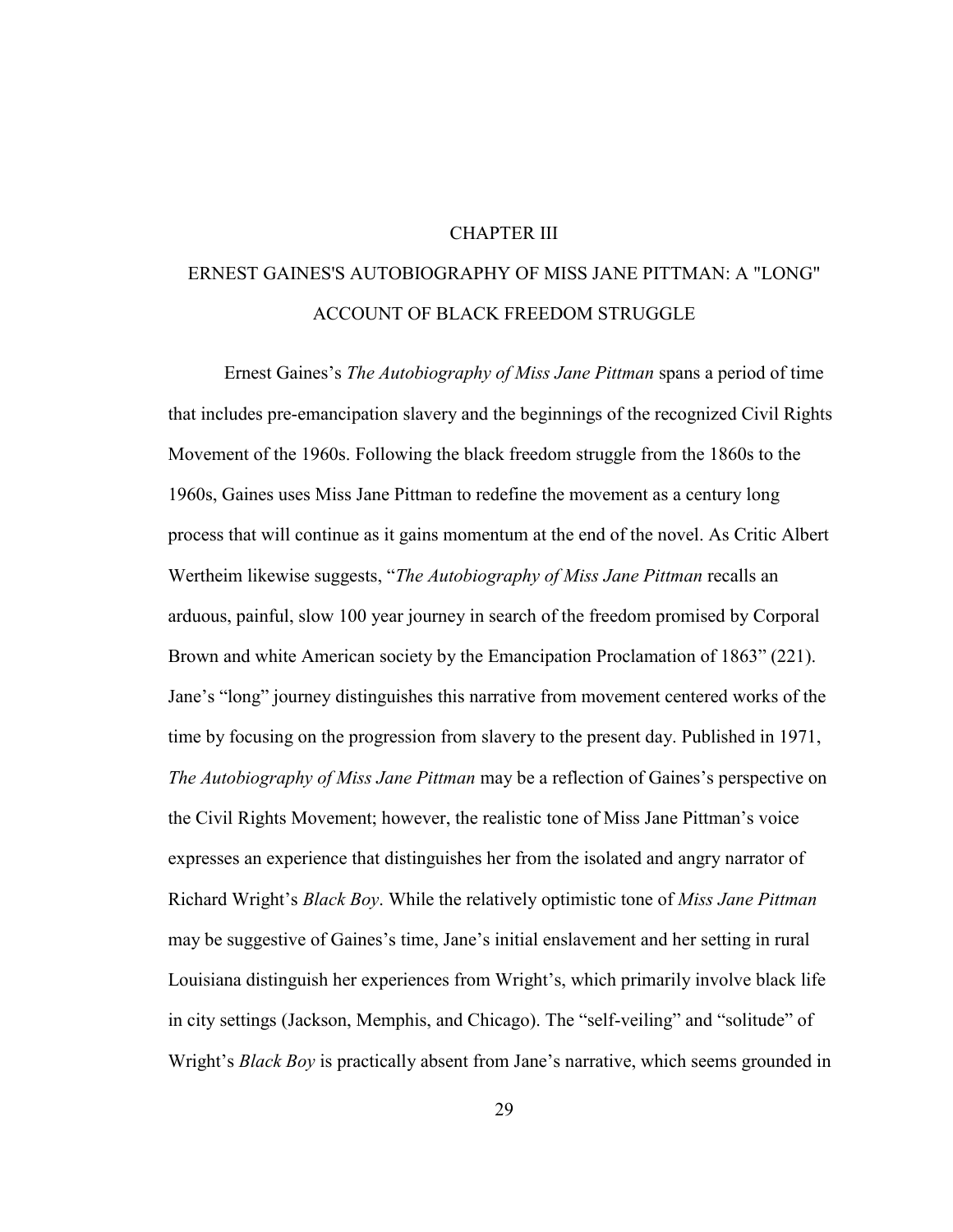what Cooke defines as the "kinship" stage. Cooke recognizes "kinship" as "seeing deprivation and pain … but … recognizing endurance and dignity"—a stage in which "personal goals and communal powers surge together to one goal" (40). In the "kinship" stage, the "confirmation and strength [of] the self" is in "unison with the kindred person(s)" as community becomes a means of self-knowledge. Despite the positive attributes of this stage, Cooke suggests that although "kinship" amounts to the "enrichment" of black characters and black community, it offers little relief from oppression and "carries with it an undertone of defense" (40). Although *Miss Jane Pittman* bypasses the "self-veiling" and "solitude" stages (stages suggestive of periods of time through which she lives), Cooke's "kinship" stage generally reflects novels written between the 1940s and 1970s, corresponding to the novel's date of publication and encompassing a period of time in which Miss Jane Pittman lives. The "kinship" of *Miss Jane Pittman* gives light to definitions of freedom that differ from those found in Wright's *Black Boy* as she centers "freedom" in the collective experience of the community. Furthermore, *Miss Jane Pittman's* century-long expanse embodies the "long civil rights movement" by capturing the beginnings of "freedom-talk" during emancipation (King 14).

*The Autobiography of Miss Jane Pittman* begins just before the abolition of slavery and the beginning of Reconstruction. In Jane's autobiography, the term "freedom" initially implies liberation from oppression and deliverance of the people by an outside force (King 28). The idea of "collective deliverance" in Jane's autobiography begins as a "story of being freed" and ends as a tale of "self-liberation" (28). The Union soldier Miss Jane encounters announces that the Yankee soldiers "c[a]me down here to beat them Rebs and set y'all free"—a statement that gives her the strength to act defiantly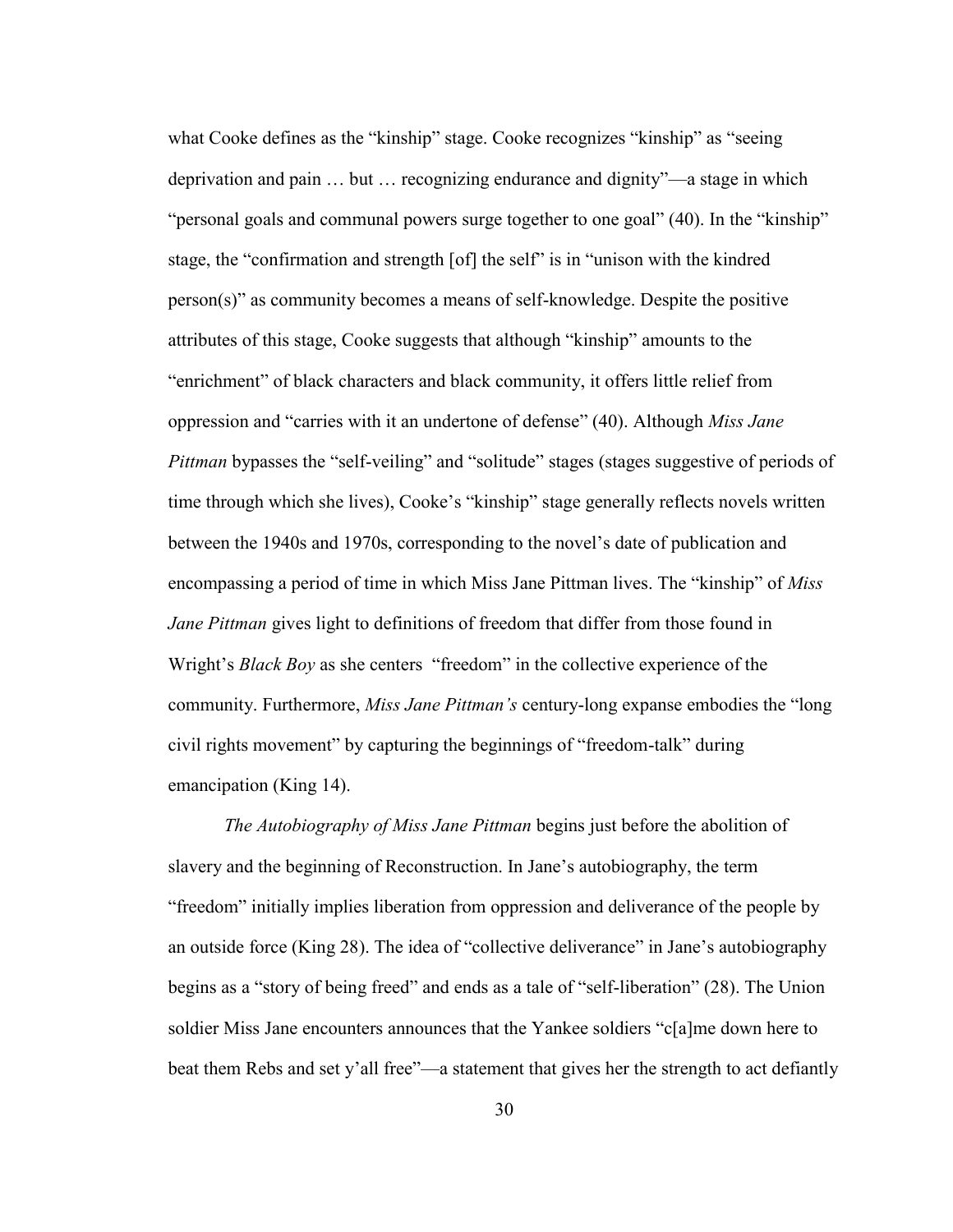against her master's wife for the first time (8-9). The power of rebellion becomes a reality to Jane after being told of her deliverance from slavery, and she begins to weld her own rebellion against her enslavers. Exploring the impact of the Union army's presence on the slaves, Eric Foner suggests that "the occupying Union army reinforced the freedmen's assertiveness and inspired constant complaint on the part of the whites" (80). Despite her aggressiveness and newfound sense of agency, Jane continues to cling to the Union solider, Mr. Brown, as the promise of her freedom. Jane initially associates freedom with Mr. Brown and his home in Ohio and believes she must reach Ohio to attain freedom. In Jane's "childlike mind," "freedom and its fulfillment are thus identified spatially, rather than psychologically and spiritually" (Andrews 146). Recognizing the futility of this association, Unc Isom mocks Jane's faith in Mr. Brown's promise and the false sense of freedom she gains from receiving a new name from the soldier: "Yankee told you your name was Jane; soon as Old Mistress start beating you, you can't find Yankee" (13). Unc Isom suggests that the soldier's declaration of freedom means little inside the institution of slavery and that her belief in this promise will reap nothing but abuse. Black life after emancipation was an "impossible dilemma" to former slaves like Jane: "if they openly declare their freedom and their rights, they are beaten like Ticey or gunned down like Big Laura; if they are silent and compliant, they are reduced to life only just short of slavery" (Wertheim 223-224). Ignoring Unc Isom's words, Jane begins her journey to Ohio but again faces resistance to her conceptualization of freedom. Jane encounters another Yankee soldier who explains that freedom is not limited to the North and suggests that she find a place of her own: "'you don't have to go to Ohio now,' he said. 'And your friend Brown might not even be there. I'll find you a place to stay till you find yourself a home" (34). The Yankee soldier's advice to Jane—"find yourself a home"—suggests a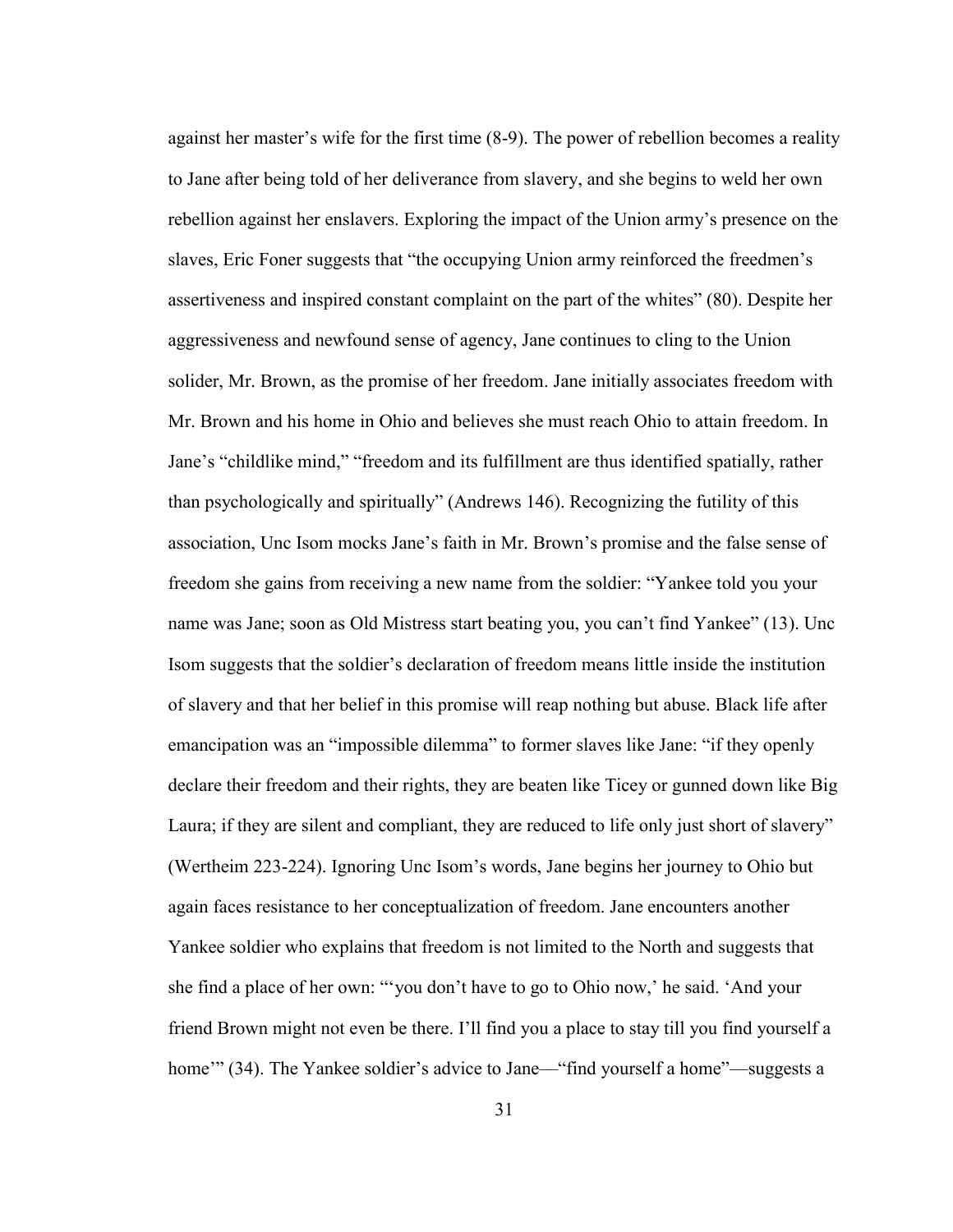kind of self-determination Jane has yet to develop. Unable to truly define "freedom," Jane and the other former slaves must establish "what freedom is" in order to begin their pursuit of it.

The first symbolic act of "freedom" that Jane experiences is the changing of her name from "Ticey" to "Miss Jane Brown." The change from "Ticey" to "Miss Jane Brown" represents a shift away from slavery and the beginning of freedom and respectability for blacks. As the Union solider explains, "Ticey is a slave name"—a name given by the slaveholders which lacks any connection to family lineage and history (8). Renaming Ticey, "Miss Jane Brown," the soldier gives her a formal name and the address, "Miss," as a sign of the respectability she gains as a freed slave. The last name "Brown" ties Jane to the Union soldier, which signifies a history of black and white togetherness in the struggle for equality. The soldier's act of renaming, however, denies Jane the agency of choosing a name for herself. His action echoes the slaveholders' naming of slaves and suggests his belief that black freedom will be won simply by the Union army's victory without any aid from the black community. Jane's "naming" contrasts Frederick Douglass's experience of taking a new name. Douglass allows "Mr. Johnson the privilege of choosing me a name" and accepts the name, "Douglass," by "continu[ing] to use it as [his] own" (116). Douglass's last words in *The Narrative Life of Frederick Douglass*—"I subscribe myself, FREDERICK DOUGLASS"—indicates his ownership of the name. Although Mr. Johnson "chooses" the name, he does not "give" or "force" the name upon Douglass. Rather, Douglass approves and takes possession of his name and relative agency as a freedman. In the role of "liberator," the solider refuses to grant Jane and other slaves any agency in or ownership of their struggle for freedom. The changing of names became a significant act for blacks after emancipation, as Foner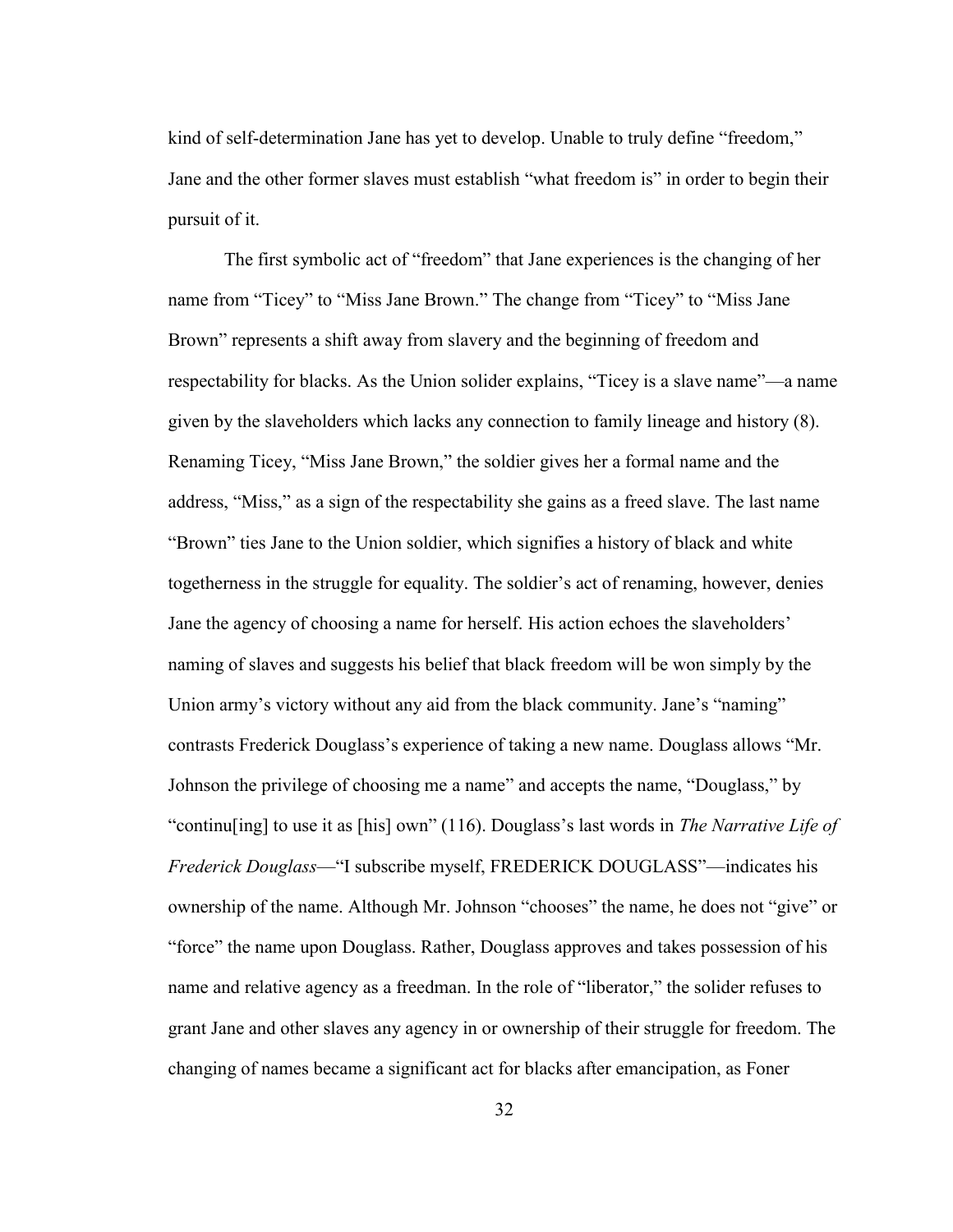relates: "the newly freed slaves sought to 'throw off the badge of servitude,' to overturn the real and symbolic authority whites had exercised over every aspect of their lives. Some took new names that reflected the lofty hope inspired by the emancipation" (79). Names like Alexander Hamilton, Franklin Pierce, Hope Mitchell, Chance Great, and Thomas Jefferson were suggestive of blacks' newfound inclusion in American citizenship and hopes for change after emancipation (79). The popularity of name change also appears in Miss Jane's narrative: "We must have been two dozens of us there, and now everybody started changing names like you change hats. Nobody was keeping the same name Old Master had given them" (18). Breaking free of their slave names, freed blacks began choosing the names of famous white and black politicians and leaders as their own. As Miss Jane relates, assuming the names of black leaders was significant to men like Ned:

> He had changed his name now—Ned Douglass. Before he was Ned Brown—after me …. Then he changed it to Douglass, after Mr. Frederick Douglass. He was go'n to be a great leader like Mr. Douglass was. He was Ned Douglass awhile, Ned Stephen Douglass awhile, then Edward Stephen Douglass. All the rest of the young men round him was taking on names like that. Some Douglass, some Brown—after John Brown, not Jane Brown; some Turners, after Nat Turner; Sumners; some Sherman. Ask one his name, right off he would tell you John Brown. Ask him his daddy's name, he told you Ed Washington.(76)

For these young men, the names of black leaders represent strength and the attainment of the respectability and renown that was ordinarily denied to blacks. Choosing these names signifies the young men's aspirations for leadership positions in the black community. As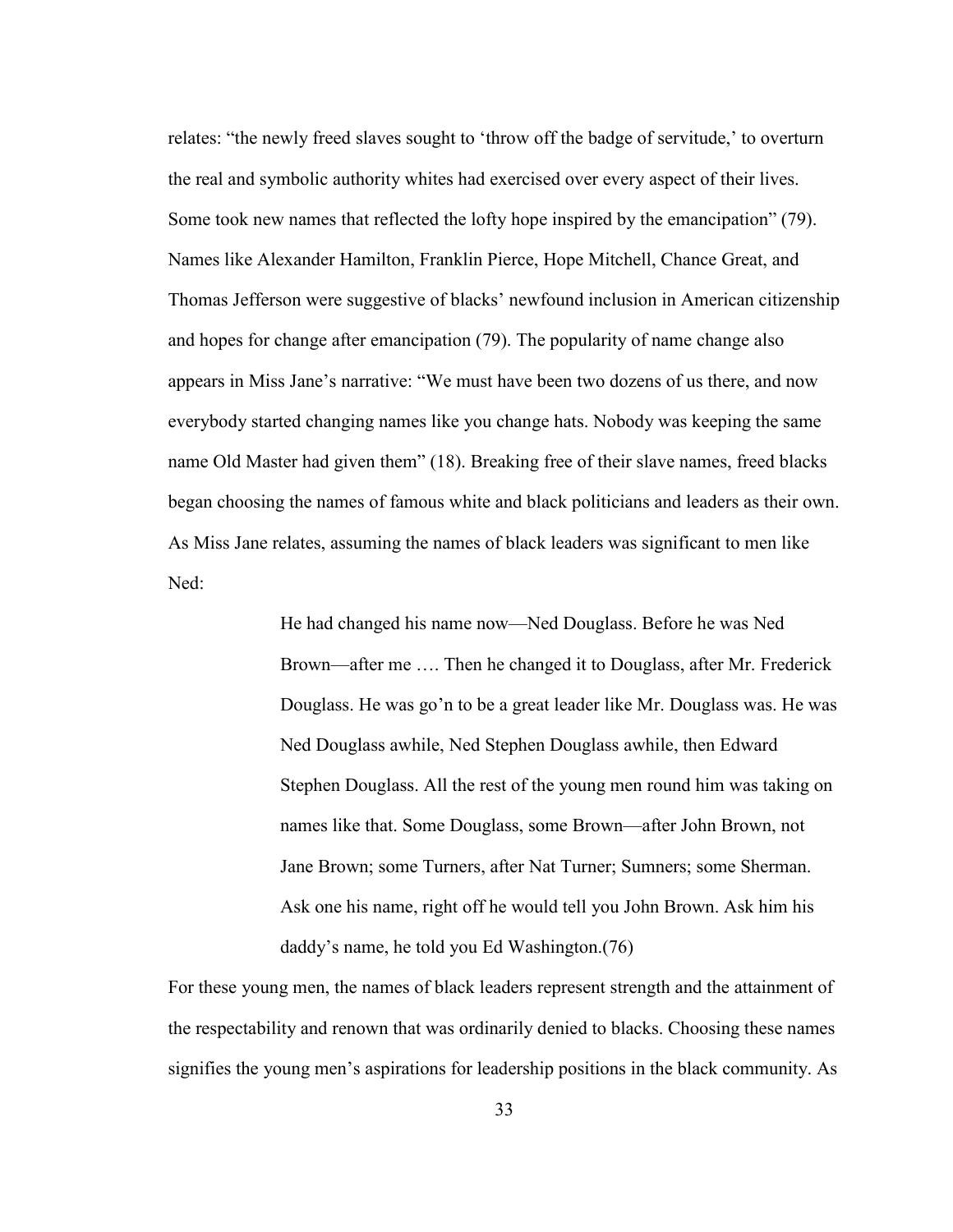Jane suggests, the chosen names do not reflect the legacy of an immediate family but imply that the black community is part of a collective family. Adopting new names, however, did not improve blacks' physical conditions nor did it positively influence the attitudes of whites like Jane's mistress. The symbolic change did not alter reality of life after emancipation; therefore, blacks sought freedom in "the real" by moving away from the South.

After the Emancipation Proclamation, Jane and the other former slaves recognize their familiarity with the term "freedom" but do not understand what it means to "be free." As Jane explains, "We had never thought about nothing like that, because we had never thought we was go'n ever be free. Yes, we had heard about freedom, we had even talked about freedom, but we never thought we was go'n ever see that day" (16). As *Miss Jane Pittman* demonstrates, the concept of freedom became a source of debate after the abolition of slavery among former slaves and whites. Eric Foner explains that after emancipation, freed slaves soon realized that a "straightforward definition" of freedom did not exist as a "predetermined category or static concept;" therefore, "'freedom' itself became a terrain of conflict, its substance open to different and sometimes contradictory interpretations, its content changing for whites as well as blacks in the aftermath of the Civil War" (77). The plantation owner in *Miss Jane Pittman* defines black freedom by his release of responsibility for his former slaves: "You free and don't belong to me no more. Got to fight your own battles best you can" (12). As Jane comes to understand, "fight[ing] your own battles" means both struggling against white violence and fighting for freedom without the help of the Union army.

Amongst the former slaves, the debate becomes a matter of going North or staying on the plantation. While the elder slaves, like Unc Isom, suggest they "stay …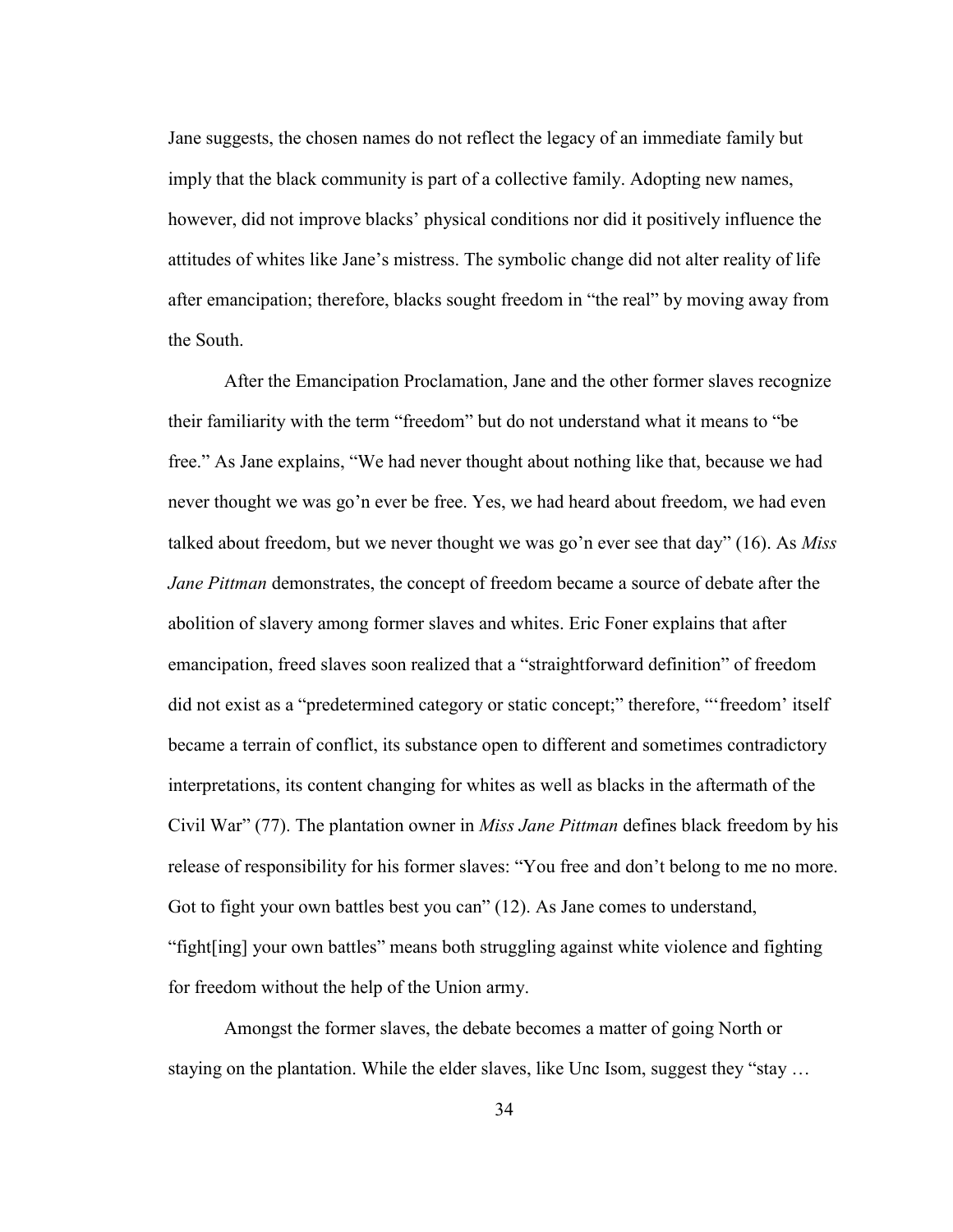[and] see if old Master go'n act different when its freedom," the younger slaves declare that "We leaving out …. if the old people want to stay here, stay. We free, let's move" (13-14). The mindset of "we free, let's move" was prevalent after emancipation as "it seemed that half the South's black population took to the roads" (Foner 80). As one Texas slave later recalled, "Right off colored folks started on the move. They seemed to want to get closer to freedom, so they'd know what it was—like a place or a city" (qtd. in Foner 80). As in Wright's *Black Boy*, the North becomes a symbol of freedom and to slaves who recognized freedom as coming from the northern Union army, the association between freedom and place becomes especially significant to the journey northward. After multiple people discourage Jane's journey northward, she eventually recognizes that her perilous tract may not result in the freedom she seeks: "All of a sudden it came to me how wrong I had been for not listening to people. Everybody, from Unc Isom to the hunter, had told me I was. I wouldn't listen to none of them. I felt like crying" (51). Rather than continuing her journey to Ohio and the North, Miss Jane decides to remain in Louisiana in order to provide for herself and Ned. Miss Jane's resolution to stay in the south reflects the decision of many freedmen after emancipation, as Foner relates: "a majority of freedmen did not abandon their home plantations in 1865, and those who did generally traveled only a few miles" (81). For some former slaves, staying in the South meant finding out if they were truly free from slavery—a trial that reflects Unc Isom's disbelief in a proclamation's ability to end the bondage of slavery. Jane, however, stays in Louisiana for the sake of survival and "live[s] [a] rural life out of necessity, not choice" (Karem 116). For Jane, the danger of the journey North outweighs the struggles of life on a sharecropping plantation. Despite the relative "slavery" of the sharecropping system, Jane can provide food and housing for Ned and herself by working on the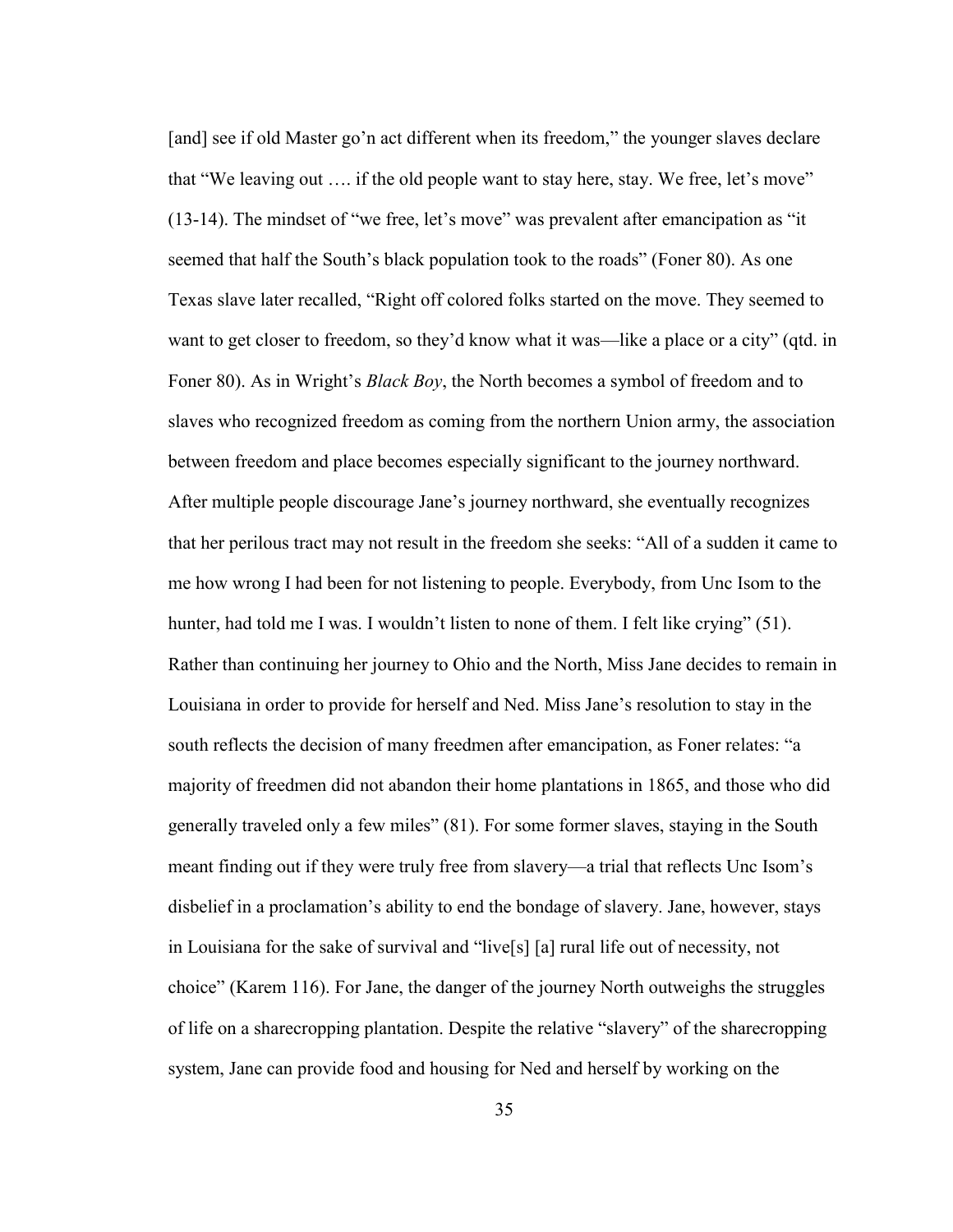plantation. Regardless of these limited options, Jane's "husband," Joe Pittman, refuses to live the life of a sharecropper and actively pursues a sense of agency and freedom in selfgoverned work.

Joe Pittman defines freedom by the sense of autonomy, self-determination, pride, and self-respect he experiences in his employment. For Joe, "freedom is not merely movement away from the control of others but is in fact the exercise of his own power" (Byerman 118). Working on Colonel Dye's plantation keeps Joe in a state of economic enslavement, and he resolves to leave in order to escape the plantation mentality of the Colonel: "Joe was sharp with a horse and he was sure he could find a place where he could get more money and get better treatment than what he was getting here" (81). Although Joe is free to leave Dye's plantation, the Colonel uses an old debt to keep him in relative slavery until he pays it off through work. This "old debt," however, only surfaces when Joe tries to leave. Additionally, the Colonel adds thirty more dollars in interest after Joes pays off the one-hundred and fifty dollar sum. Employment at Colonel Dye's plantation is much like the sharecropping system, which exploited black workers by keeping them dependent on the owner for survival. By "breaking horses," Joe "do[esn't] take orders from a soul on earth"—a situation that gives him the autonomy and freedom he desires (93). According to Eric Foner, economic freedom was a major concern of blacks after emancipation: "freedom meant more than simply receiving wages. Freedmen wished to take control of the conditions under which they labored, to free themselves from subordination to white authority, and to carve out the greatest measure of economic autonomy …. economic emancipation meant freedom from white control" (103). Despite the danger of breaking horses, Joe relishes his title as "Chief" and accepts the possibility that his job might result in his death. To Joe, an autonomous death is better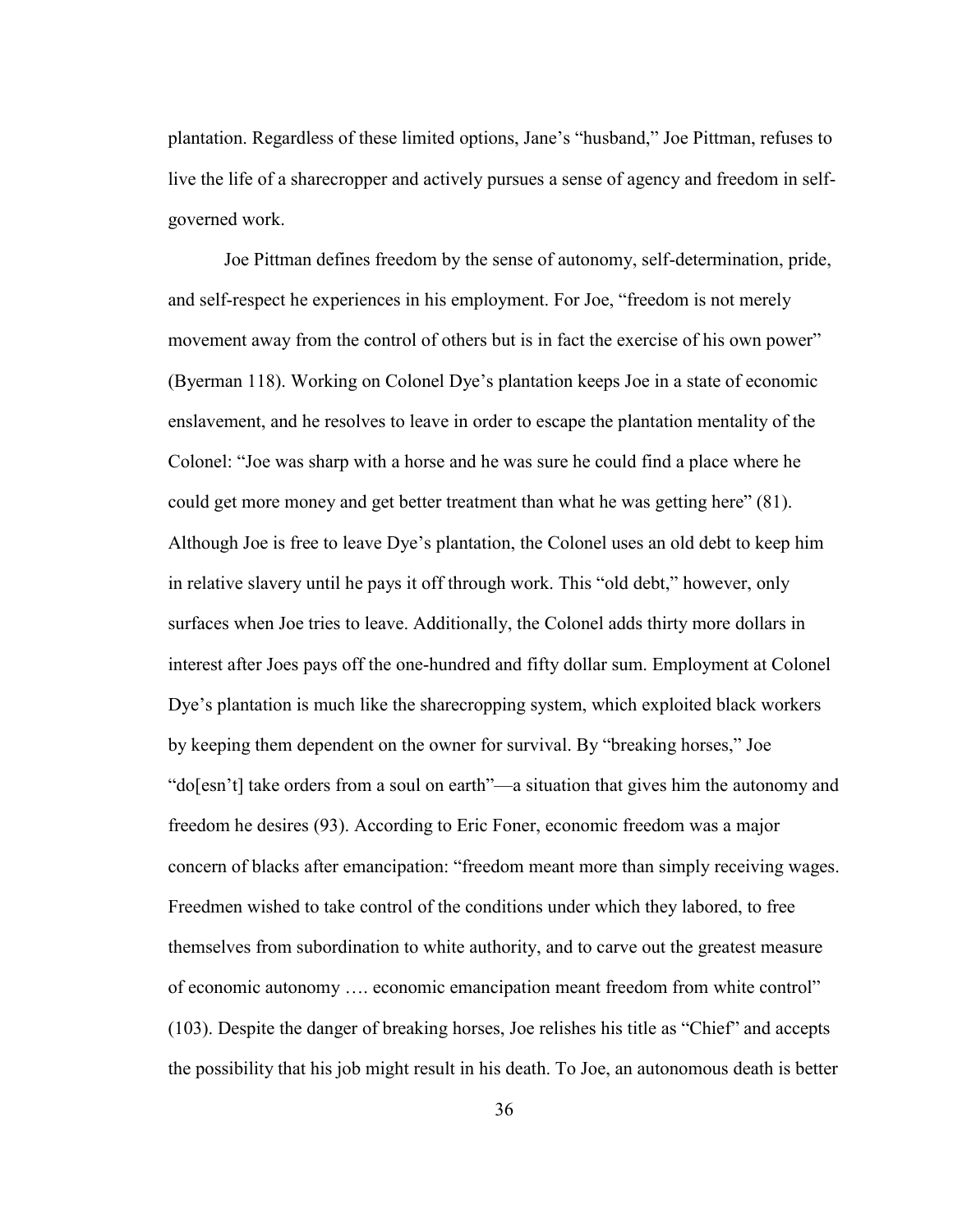than a subservient life. As the hoo-doo woman explains, Joe's attachment to breaking horses stems from his desire for recognition as a man: "He probably rides for many reasons. That's man's way. To prove something, Day in, day out he must prove himself" (97). She further explains that "man must always search somewhere to prove himself. He don't know everything is already inside him" (99). For Joe and many black men, the need to prove oneself "a man" was felt due to the demeaning language of slavery that "infantilize[d] [black men] as 'boys'" to reinforce a sense of emasculation (Ling and Monteith 6). Although Joes feels "he must prove himself" a man, Jane recognizes him as a "real man" because of his acceptance of her barrenness and nonconformity to gender role stereotypes that call for a man to prove his masculinity by impregnating his wife (81). Despite Jane's praise of him and her pleas for him to discontinue his work breaking horses, Joe dies trying to maintain his sense of autonomy in a white dominated culture.

Although Jane discontinues her journey northward, she recognizes that "flight" is sometimes a necessary step toward understanding and defining freedom. When Ned voices a need to move North, Jane recognizes that he must leave both to gain a sense of selfhood and for safety reasons. Ned's fight against slavery contributes to the necessity of his flight—to stay means imminent death. His involvement in a Freedom Bureau committee makes his presence in the South problematic to white racists. His flight North, however, signifies not just escape from threat but a journey for freedom—a journey Jane determines is not essential to her but necessary for Ned's own self-discovery:

"I can't stop, Mama," he said.

"Then you have to go," I said.

[....] "What's up there?" I asked him.

"Everybody else going," he said.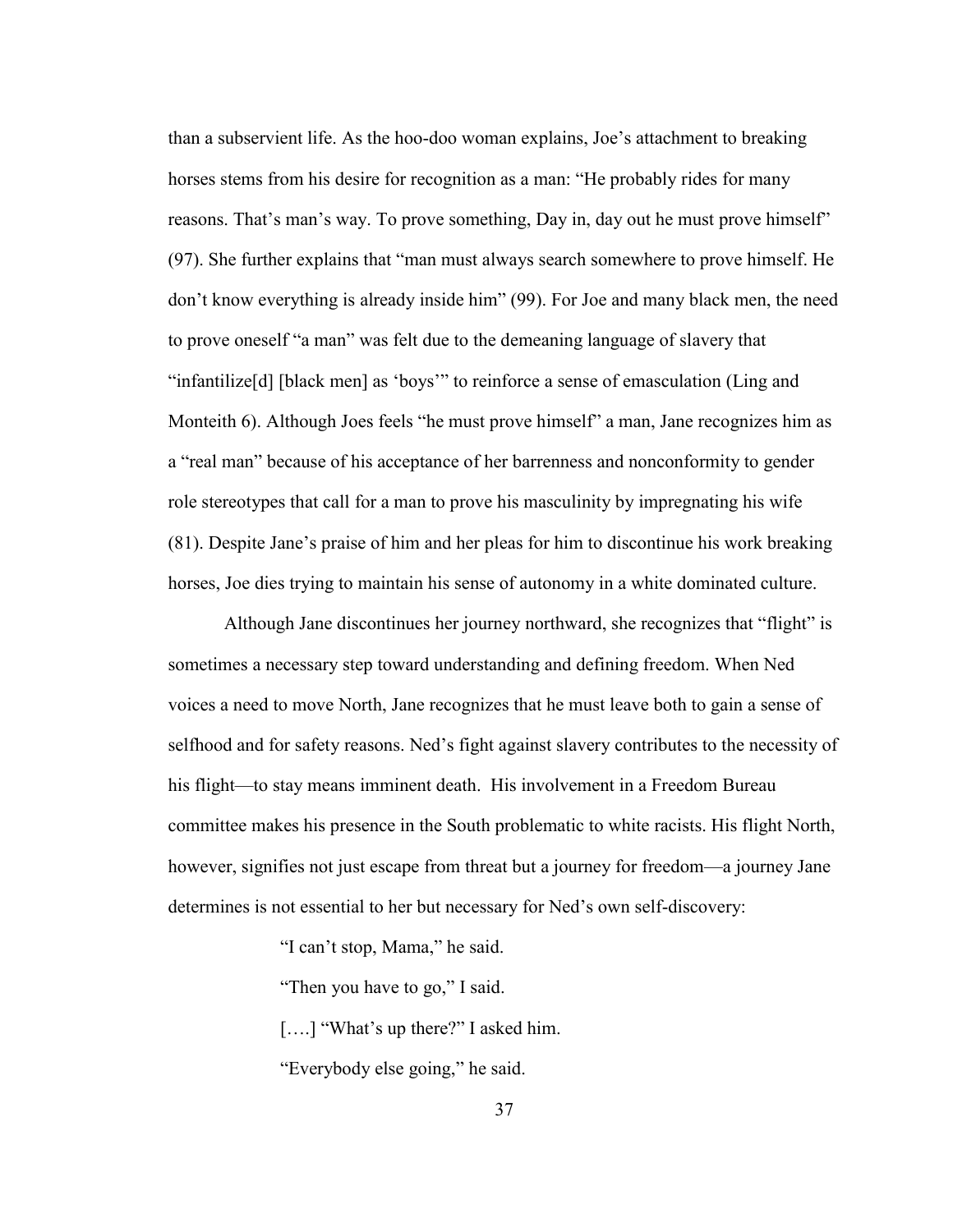"Many going, but not everybody," I said. "I think you ought to go but not me" (78).

Jane's perception of flight reveals that moving northward was a psychological necessity to some more than others. Like the old former slaves who resolve to stay on the plantation, Jane may see flight as necessary journey for young people searching for autonomy and freedom during the formative stage of their lives. As William L. Andrews explains:

> Jane's agreement shows that she understands the essential psychological nature of [Ned's] quest; she sees that he needs to break the ties of home, to become his own man, to leave the South rather than "go back" to a slave status or voluntarily stop black progress westward. But she also understands that such movement would not be progressive for her. (147)

 Jane, herself, experiences an adolescent search for northward freedom and recognizes the importance of this journey for Ned's own self development. After attending school and teaching in Kansas and then fighting in the army, Ned returns "home" to the South a selfreliant man—a man who desires to spread this same sense of autonomy to his community through education. Regardless of Wright's perception of flight as an individual escape, Ned's flight becomes a political act that informs his leadership of the community. For Ned, the journey North and return home represents the "life-enhancing and empowering public sphere mobility" that Houston A. Baker Jr. recognizes as essential to the development of black modernity (33). Ned's flight North strengthens his desire for political action, which calls for the "public sphere mobility" necessary for a movement a marker of progression for the development of black modernity (33).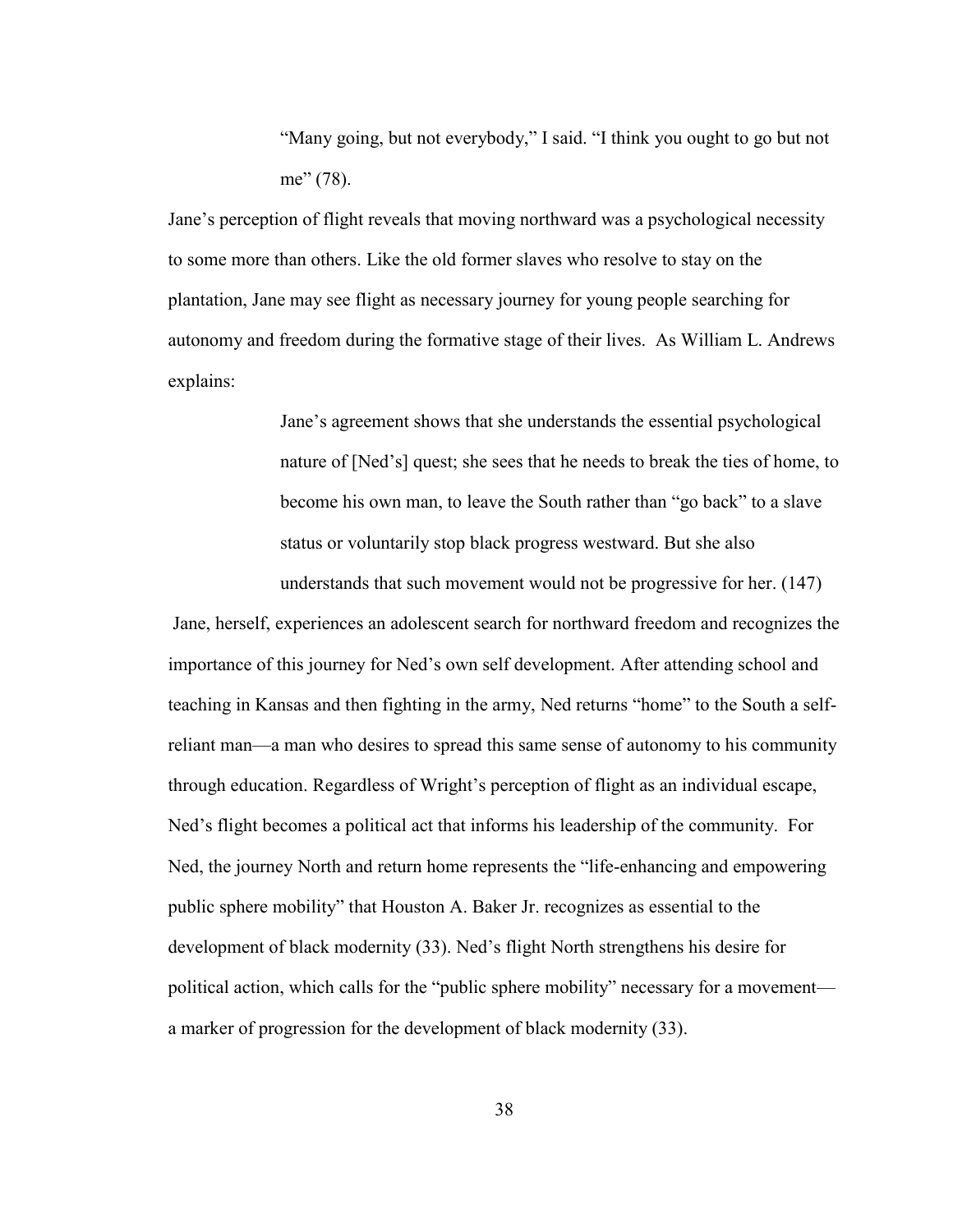When Ned returns to Louisiana, he arrives with the intention of starting a school that engages in the debate over black equality. Assuming the church has taught Booker T. Washington or Frederick Douglass, Ned finds that the black community has little knowledge of the two black spokesmen. He explains to Jane that "Mr. Booker T. Washington taught that all colored ought to stay together, work together, and try to improve their own lot before they tried to mix with white folks. Mr. Frederick Douglass taught that everybody ought to work together. [He] always believed in Mr. Douglass's teaching …" (105). The goal of Ned's school is to incite the "seemingly unquenchable thirst for education" many blacks felt after emancipation (Foner 96). According to Foner, "blacks' hunger for education arose from the same desire for autonomy and selfimprovement that inspired so many activities in the aftermath of emancipation" (97). Inciting a hunger for education in the Louisiana community, however, becomes a challenge for Ned who faces the same collective reluctance and fear Wright recognizes in the black community of his time. Ned, however, offers an optimistic rather than frustrated view of this reluctance by holding hope for an eventual dissolution of their fear and willingness to fight. Jane observes that despite his teaching, "the people wasn't listening. Not [because] they didn't believe in what he was talking about, but they had already seen too much killing. And they knowed what he was preaching was go'n get him killed, and them too if they followed" (106). Despite the "kinship" and unity of the community in *Miss Jane Pittman*, fear of racial abuse in the Jim Crow South initially stifles their communal power. The community, however, overcomes some of its hesitancy toward education by maintaining the school Ned establishes even after his death. Purchasing the land and the school, the community takes ownership of Ned's teachings and asserts its independence from the white society's restrictions against black land ownership (118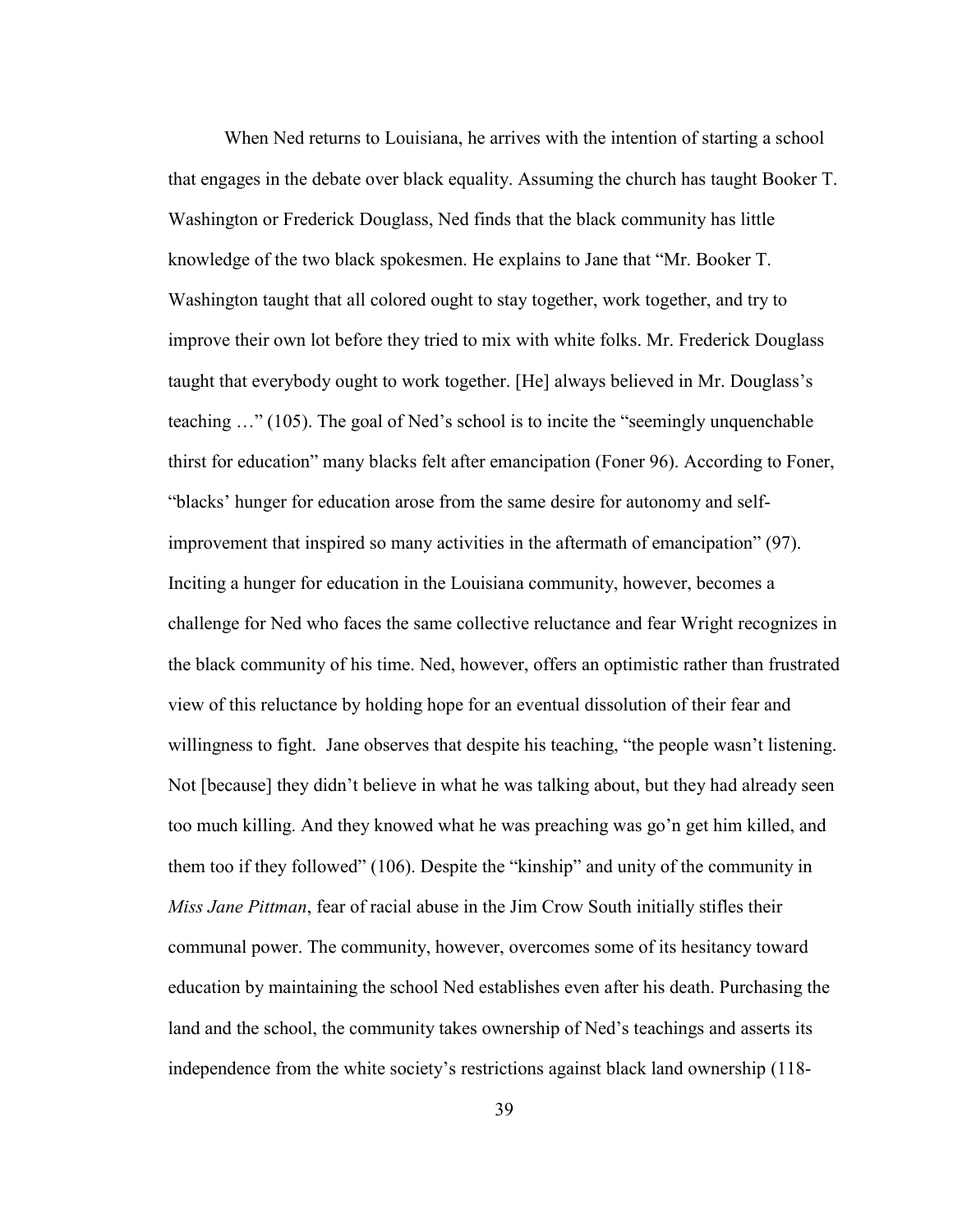119). Although the community continues to fear abuse, its ownership of the school is a small act of defiance that signals a stronger, future movement.

In his role as an educator and pastor, Ned preaches the politics of "fighting" against the oppressor and the submissive mindset of slavery in order to gain freedom. Like Richard Wright, Ned recognizes that fear of racial abuse keeps blacks compliant with the Jim Crow laws that prevent them from achieving freedom and agency, yet he attributes blame for slavery to both blacks and whites:

> I won't blame all white men. I'll blame ignorance. Because it was ignorance that put us here in the first place. Because the white man didn't have to go to Africa with guns to get us. The white man came with rum and beads. And why? Because we was already waiting for him when he came there in his ships. Our own black people had put us up in pens like hogs, waiting to sell us into slavery. He didn't tell the white man how to treat us after he got us on his ship, the white man made up them rules himself. (113-144)

 Ned tells a different story of the slave trade—a story in which blacks allow whites to strip them of their agency and humanity. By "sell[ing] [ourselves] into slavery" and by "not tell[ing] the white man how to treat us," Ned suggests that blacks allow whites to manipulate them through both fear and financial incentive. Instead of complacency, Ned urges his audience to fight actively against their own fear and the fear of white racial abuse. Furthermore, he emphasizes the importance of community and kinship in the fight against oppression: "The white man never would have brought us here if we was together. He never would have separated a nation. But little tribes beat each other, and all the white man had to do was wait" (114). According to Ned, oppression continues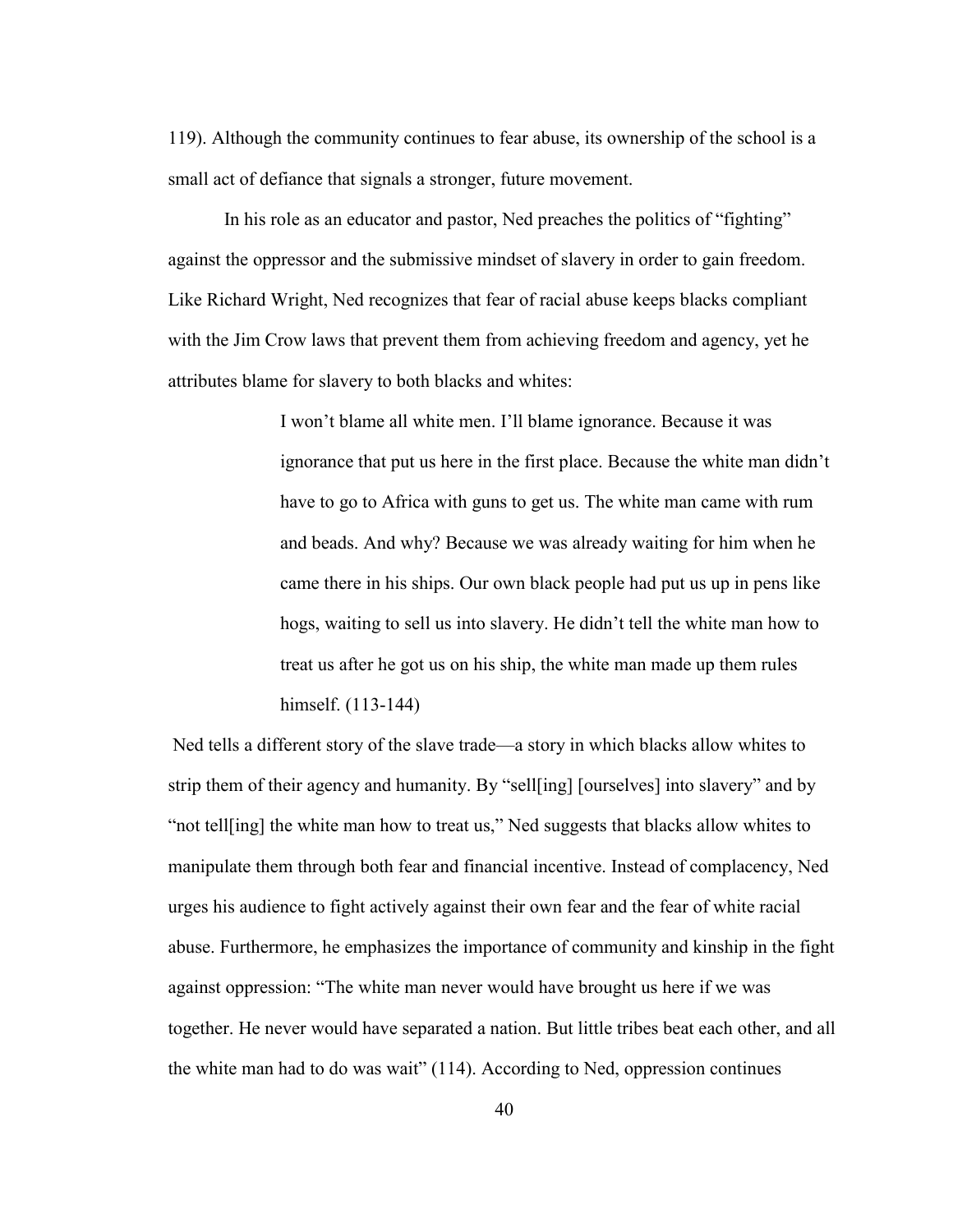because the black race does not utilize its collective strength and fights against itself rather than acting as a whole. Unlike Wright, Ned does not perceive the white race as a collective unit of oppression but recognizes whites as individuals who either aid or terrorize blacks: "You got some black men … that'll tell you the white man is the worst thing on earth. Nothing horrible he wouldn't do. But let me tell you this … if it wasn't for some white men, none of us would be alive here today. I myself probably'll be killed by a white man. I know they following me everywhere I go"  $(113)$ . Without a clear target for blame, Ned's concept of "fighting" is an abstract idea rather than a physical act. The abstract idea of "fighting" signifies the type of nonviolent protest and civil disobedience the community's leader, Jimmy, later advocates. Like Ned, Jimmy urges "fighting" and places this action within the context of Martin Luther King Jr.'s teachings: "But we have to fight. We have to fight. I'm not the only one doing this. They doing it everywhere …. They listened to [what] Martin Luther was teaching in Alabama" (238). Murdered before the start of the recognized Civil Rights Movement, Ned's character underscores that fighting may mean death.

Despite understanding death as a consequence of action, Ned prefers death to safety and thereby slavery. In response to a young boy's fear of death and desire for safety, Ned asks, "But if you must die, let me ask you this: wouldn't you rather die saying I'm a man than to say I'm a contented slave" (117). Like Joe Pittman, Ned perceives agency as essential to the manhood often denied to blacks. Although his language seems patriarchal, Ned implies that agency is a requirement for selfhood—male and female. Even though Ned associates fighting with manhood, he seems to define "man" as "humanity" in the case of his children (two females and one male): "I want my children to be men …. I want my children to fight. Fight for all—not just a corner" (115).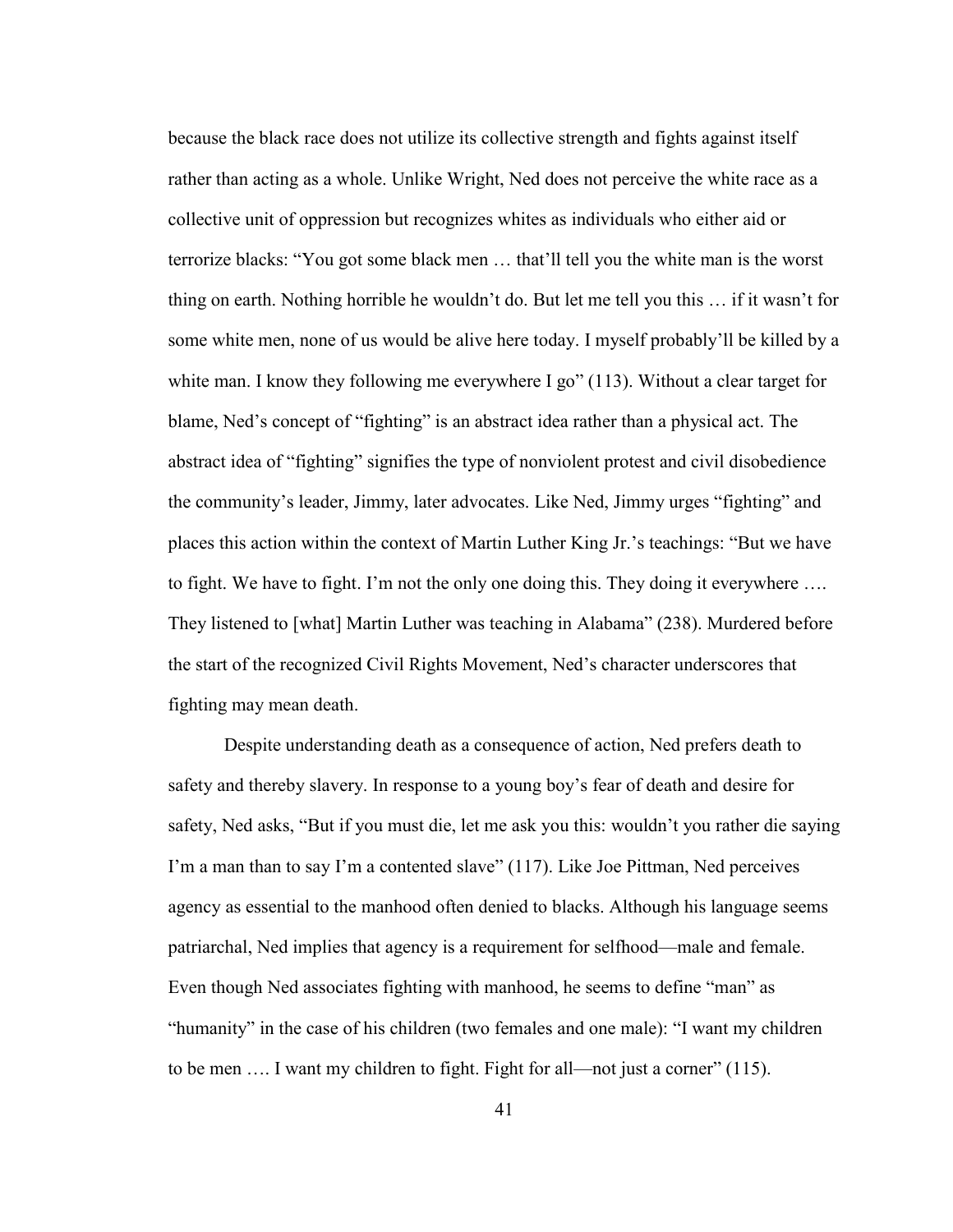Ultimately, Ned understands the purpose of fighting as a demonstration of black agency and self-determination that eliminates the expectation for submissive behavior from blacks: "Show them, warriors, the difference between black men and niggers" (117). To Ned, fighting allows blacks to break free of the demeaning "nigger" stereotype that eliminates their humanity in the eyes of white racists. Like Wright, Ned posits that fighting will bring recognition to the humanity of blacks and will hinder whites from objectifying blacks as tools used for the achievement of white prosperity. Compliance, however, figures blacks as instrument in their own oppression—a possibility Ned perceives in the teachings of Booker T. Washington.

Politically, Ned follows Frederick Douglass's rather than Booker T. Washington's plan for the advancement of the black race. Finding safety in Washington's teachings, a young boy questions Ned's perception of Washington:

> You keep saying we ought to not listen to Mr. Washington, but ain't Mr. Washington saying that to keep the race from getting slaughtered? Mr. Washington growed up round these white people. He know a man'll shoot a black man down just for standing on two feet. This something maybe the people in the North don't know yet. And another thing, Professor Douglass, … ain't he saying learn a trade because a trade is the thing that's go'n to carry this country? (116)

The debate between Washington and Douglass is a matter of compliance to white society's expectations for blacks. Gaines's decision to stage the debate between Washington and Douglass, rather than the more commonly referenced debate between Washington and DuBois, reflects his (and Ned's) hope for and belief in the possibility for black inclusion in American culture and politics. DuBois "saw little hope in a black-white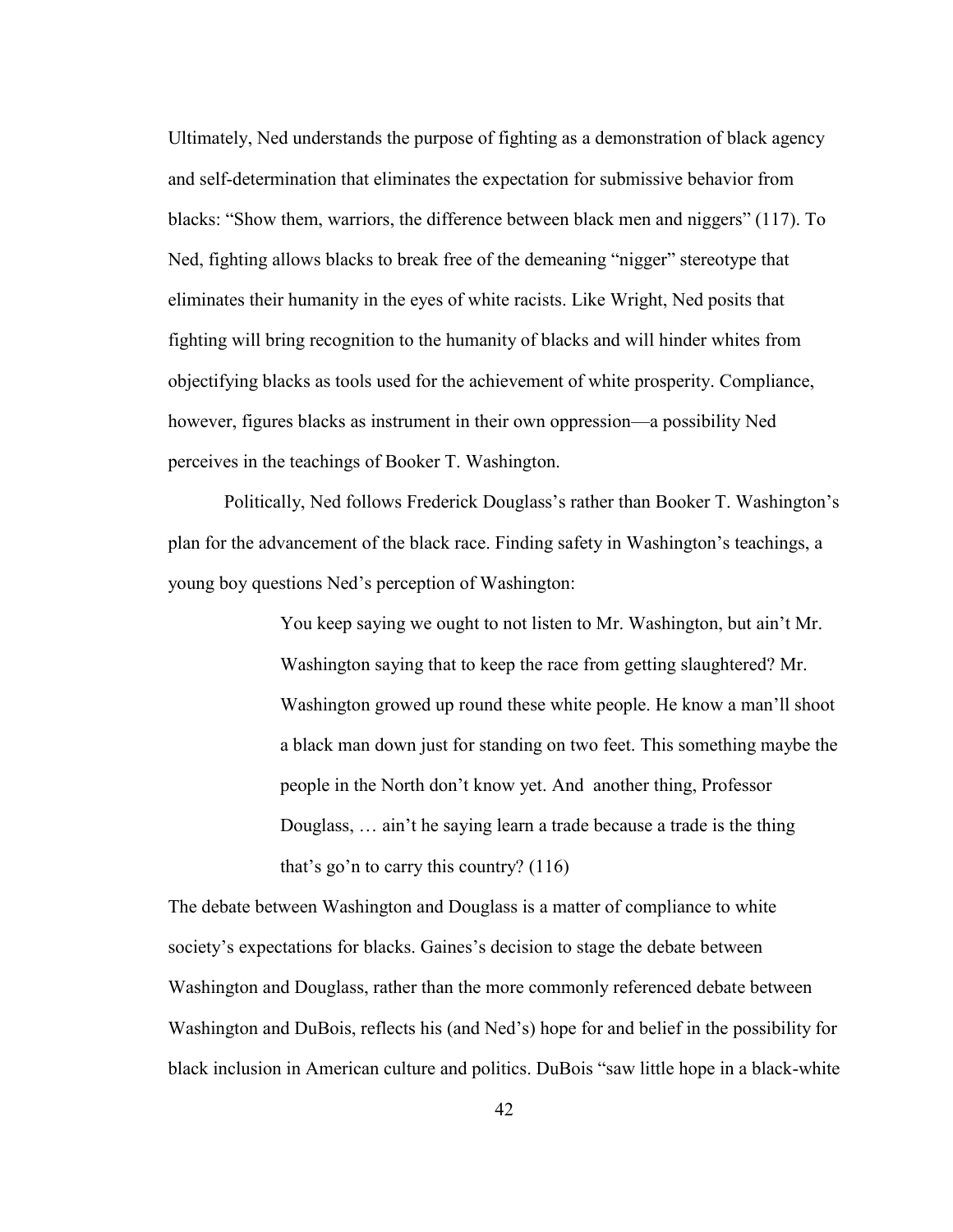alliance," and his conception of the black double consciousness emphasized a split between black and American (King 35). In *The Souls of Black Folk*, DuBois expresses that "one ever feels his two-ness,—an American, a Negro" and "simply wishes to make it possible for a man to be both a Negro and an American, without being cursed and spit upon by his fellows, without having the doors of Opportunity closed roughly in his face" (5). Ned, however, considers the black American a complete entity that fights and struggles for recognition and rights. To Ned, the term "American" implies struggle, and he thereby connects the struggle of blacks seeking full citizenship rights to his notion of the word "American." Furthermore, Ned recognizes the helpfulness of some whites in achieving freedom, unlike DuBois who believes an alliance between the races is impossible.

Rather than recalling the Washington and DuBois debate, Gaines uses Washington and Douglass to highlight the importance of black agency and selfdetermination rather than the safety found in compliance to white society. Washington's arguments are appealing to the narrative's black community that "from the announcement of emancipation to the civil rights movement, seeks first and foremost to maintain whatever economic security can be had under such a system" (Byerman 111). Although learning a trade would provide some economic gain for blacks, working a "trade" still equates with servitude and implies that blacks will never have either the mental capacity or equal opportunity to be successful in higher education. Despite the positives of trade labor, Ned sees more possibilities for blacks than Washington:

> I agree with Mr. Washington on trade …, but trade is not all. I want to see some of my children become lawyers. I want to see some of my children become ministers of the Bible; some write books; some to represent their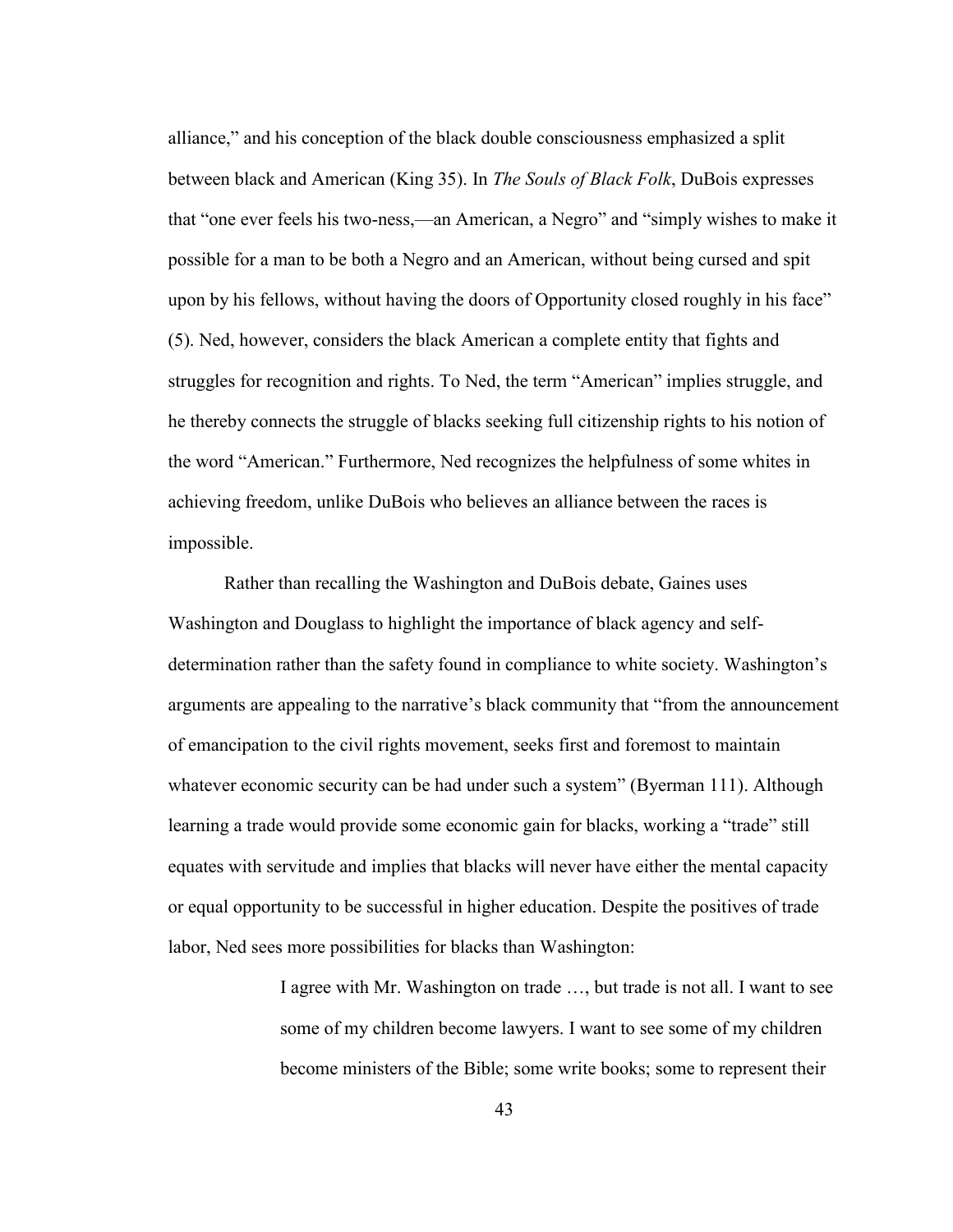people on the law. So trade is not all. Working with your hands while the white man write all the rules and laws will not better your lot. (116)

Although Washington believes that the black community must isolate itself and improve its "lot" before integrating with white society, Ned understands that this plan has not and will not establish equality for blacks: "Mr. Washington might have had the safety of our race in mind—I think Mr. Washington did—but since he made that statement over five years ago over a thousand men have been lynched. And for no other reason but their black skin" (117). Adhering to Washington's plan of survival brought little change to the racially-tense environment, and violence continued although blacks following Washington's teachings sought to separate themselves from white society. Furthermore, the "safety" of Washington's plan meant complying with white society's segregationist policies and warded against the "fighting" Ned believes is essential to gaining selfrespect and recognition in American culture.

Contrary to Washington's limited options for the black community, Historian Richard H. King considers Frederick Douglass's *Narrative Life of Frederick Douglass* a "canonical black American account of self-transformation and self-respect …. [that] anticipates the problem of the free, self-respecting self as it emerged in the civil rights movement" (74). Douglass's charge for blacks to be "one's own master" implies empowerment and self-determination rather than acceptance of white society's limitations (15). Furthermore, Douglass highlighted "the connection between the willingness to fight for freedom" by urging blacks to "cast off the aura the dependency and creat[e] pride: 'If we are elevated, our elevation will have been accomplished through our own instrumentality'" (32). Although Washington's emphasis on economic stability answers the material concerns of blacks, he does not examine the consequences of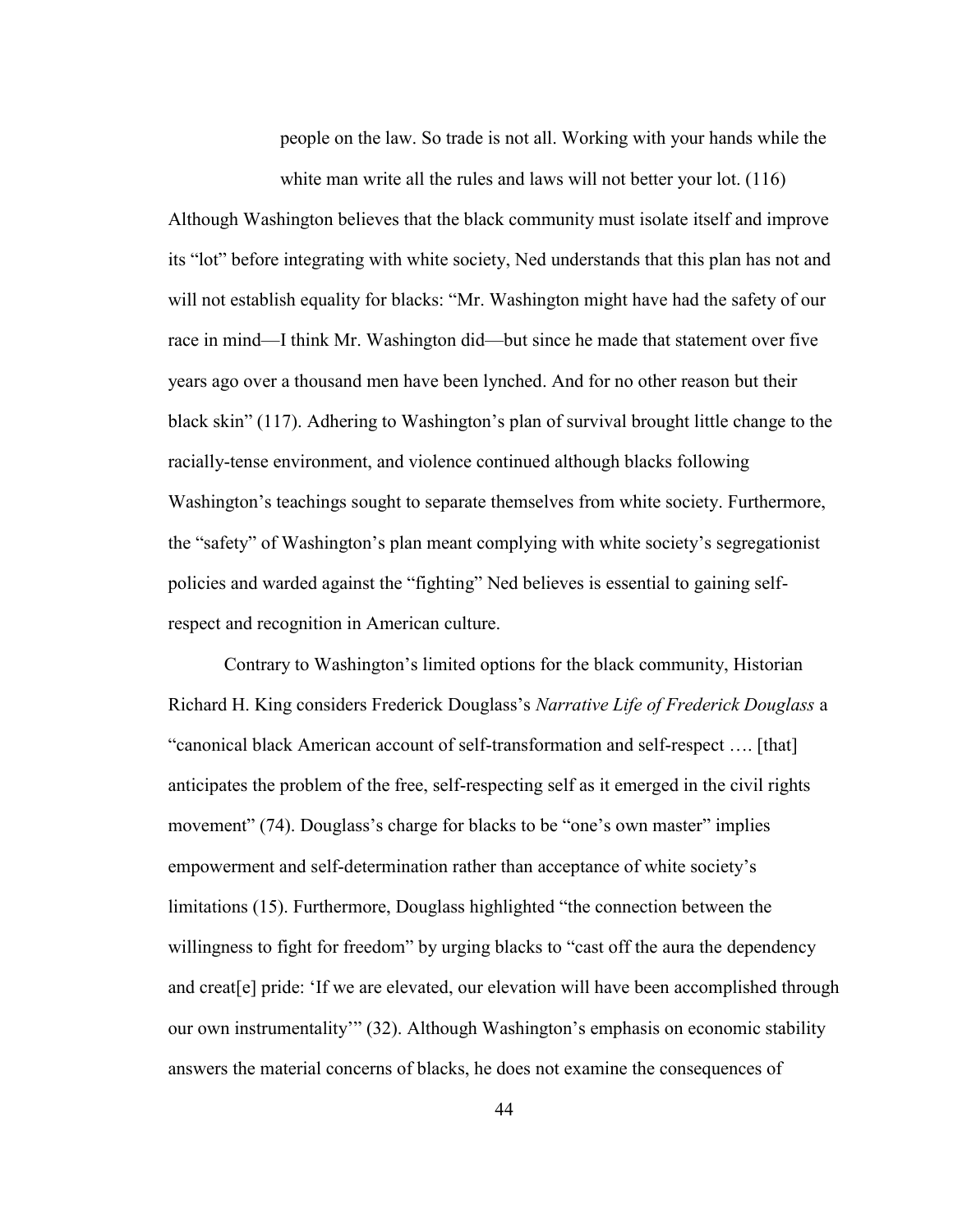accepting white society's standards and the impact it will have on black self-formation. Richard H. King explains that:

> It was not that Washington denied the importance of self-respect; indeed, his whole effort was to give black people a sense of worth and importance. Rather it was that Washington saw such a state of mind as being achieved not through confrontation with but through the conciliation of the white world. It was not that Washington advocated passivity and quiescence; it was that action for him was limited almost exclusively to the economic sphere and implied an abdication of the political, at least in the present. (86)

Despite Washington's concern for improving the conditions of the black community, his plan does not provide the hope and agency Ned desires for himself and the community. Rather than "abdicat[ing] ... the political," Ned emphasizes the importance for blacks of being recognized as American citizens.

In his sermon at the river, Ned defines the experience of being "American" as a relentless but satisfying struggle for freedom. Ned understands "freedom" as a process or a fight rather than an assumed set of rights and privileges—an understanding that reflects Douglass's assertion that the black community's "elevation will have been accomplished through our own instrumentality" (King 32). Because of pervasive white hatred, Ned determines that blacks will achieve freedom only through struggle and suggests that those who will not fight will remain subservient "nigger" slaves (115). In his sermon, Ned urges his congregation to "Be Americans" and distinguishes the difference between black Americans and "nigger" blacks: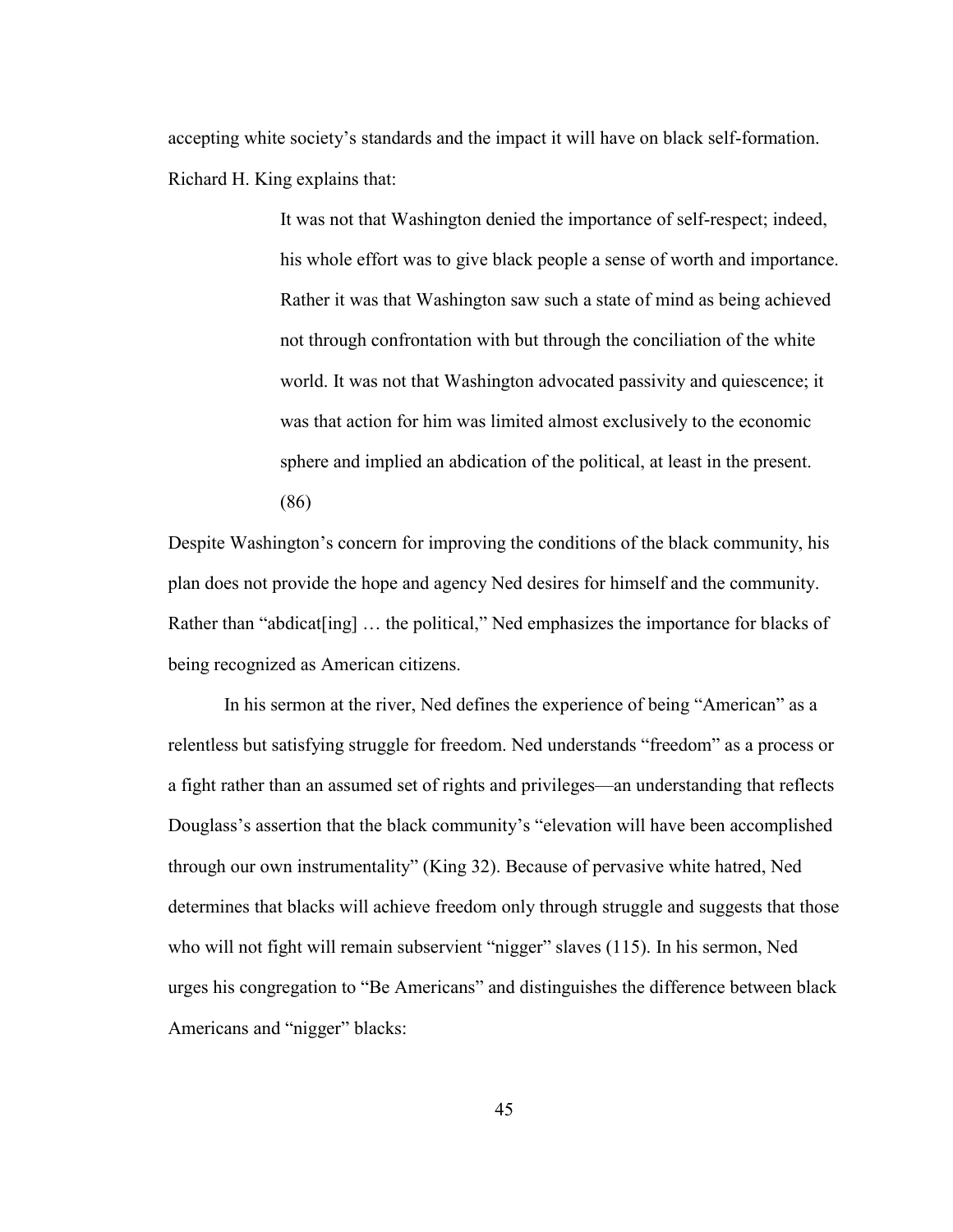Be Americans …. But first be men. Look inside yourself. Say, 'What am I? What else besides this black skin that the white man call nigger?' Do you know what a nigger is? …. First a nigger feels below anybody else on earth. He's been beaten so much by the white man, he don't care for himself, for nobody else, and for nothing else. He talks a lot, but his words don't mean nothing. He'll never be American, and he'll never be a citizen of any other nation. But there's a big difference between a nigger and a black American. A black American cares, and will always struggle. Every day he get up he hopes that this day will be better. The nigger know it won't. (115)

Ned's rhetoric of fighting for "manhood" or "humanity" resurfaces in the idea of the black "American." Although he emphasizes that blacks must first "be men," the terms "American" and "man" are almost synonymous according to Ned's understanding: "I'm much American as any man; I'm more American than most" (114). According to Ned's perspective, his hope and willingness to fight makes him a "man" and "more American than most," especially the "nigger" figure (114). To Ned, being an American implies hope; whereas, the "nigger" represents complacency and acceptance of inequality and discrimination. Ned's expectation for the black "American" is not the full rights of citizenship but a mindset of hope for the eventual attainment of these rights and liberties. From his experience with the Freedom Bureau, Ned understands that blacks cannot depend on the American government for freedom but must secure it for themselves. Observing the impact of the Freedom Bureau's retreat, Jane suggests that slavery can and did still exist after abolition: "It was slavery again, all right …. Mr. Frederick Douglass said give the South a chance. But when the people saw they was treated just as bad now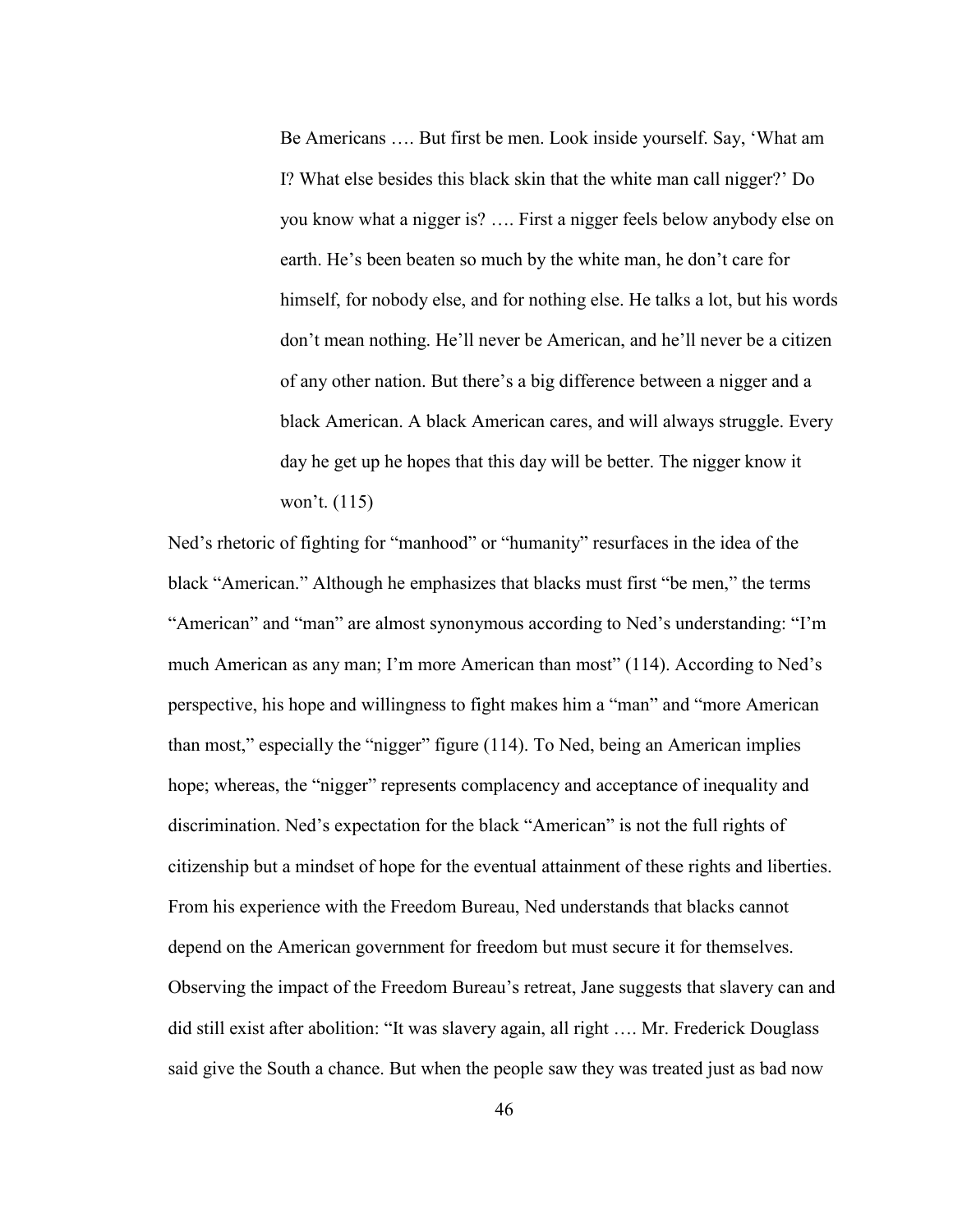as before the war they said to heck with Mr. Frederick Douglass and started leaving" (72, 74). As Ned realizes after his move North, leaving means accepting racial hatred and retreating from it rather than fighting and challenging the ever-present problem of racism. Expressing his regret for leaving the South, Ned explains that "I left from here when I was a young man, but most people thought that was the best thing to do then. But I say to you now, don't run and do fight. Fight white and black for all this place" (115). Like Douglass, Ned urges the community to stay and fight together for the South they call home. Ned realizes that "freedom" is not and should not be a northern-bound concept; rather, freedom must extend to all regions of America in order for the black community to experience the rights and liberties of American citizenship and democratic freedom.

Like Ned, Jane realizes that the struggle for freedom is a fight against a mentality held by both whites and blacks. Through her telling of the relationship between Tee Bob and Mary Agnes, Jane shows the negative effects of racism and prejudice on whites as well as blacks. As a wealthy, white plantation owner's son, Tee Bob's love for Mary Agnes, a Creole teacher, is illicit because of her "mixed" blood. Tee Bob's friend, Jimmy Caya, tries to explain why he must not engage in a relationship with Mary Agnes: "Don't you know who you are? Don't you know what she is? Don't you know these things yet? …. That woman is a nigger, Robert. A nigger. She just look white. But Africa is in her veins, and that make her nigger" (182). Because Tee Bob is a white, upper-class male, Caya implies that he must learn and adhere to cultural tenets that bar interracial relationships. According to Caya, this cultural restriction, however, does not prevent white men from raping or having sex with black women: "he told Tee Bob what everybody had always told him. From his daddy to his teacher had told him. 'If you want her you go to that house and take her. If you want her at that school, make them children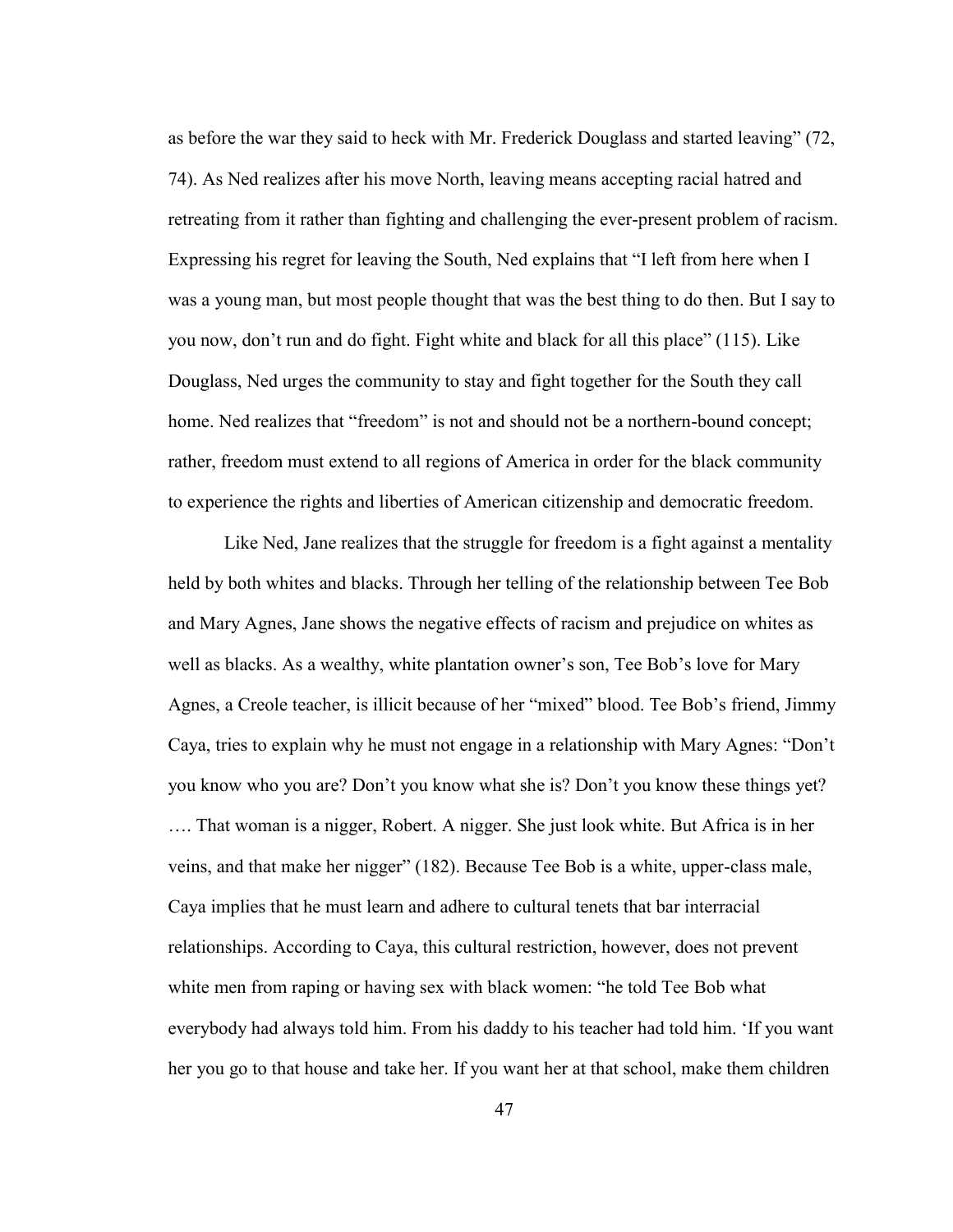go out in the yard and wait. Take her in that ditch if you can't wait to get her home. But she's there for that and nothing else'" (183). Defending his conversation with Tee Bob, Caya later explains that he "t[old] [Tee Bob] no more than what my daddy told me …. What my daddy's daddy told him. What Mr. Paul told Mr. Robert. What Mr. Paul's daddy told him. What your daddy told you. No more than the rules we been living by ever since we been here" (201). Caya does not question "the rules" because tradition enforces and justifies the rules by their longevity.

Despite "learning" the rules of racial interaction from Caya, Tee Bob cannot accept his culture and the prejudice that forbids his love for Mary Agnes. After realizing that society forces black women, like Mary Agnes, to be willing recipients of rape, Tee Bob understands his awful power as a white man and commits suicide—he cannot allow society to violate his love for Mary Agnes. Trying to understand the suicide, Jane consults Tee Bob's parrain, Jules Raynard, who explains that society, black and white, is responsible for Tee Bob's death:

> We all killed him. We tried to make him follow a set of rules our people gived us long ago. But these rules just ain't old enough …. Somewhere in the past …. Way, way back, men like Robert could love women like Mary Agnes. But somewhere along the way, somebody wrote a new set of rules condemning all that …. But Tee Bob couldn't obey. That's why we got rid of him. All us. Me, you, the girl—all us. (204)

Raynard explains that by accepting this "set of rules" both whites and blacks allow racism and prejudice to continue. As Jeff Karem explains, Gaines "represents the black and white communities as colluding in this suppression of freedom. Rather than perceiving them as 'culturally separate,' … the novel shows the white and black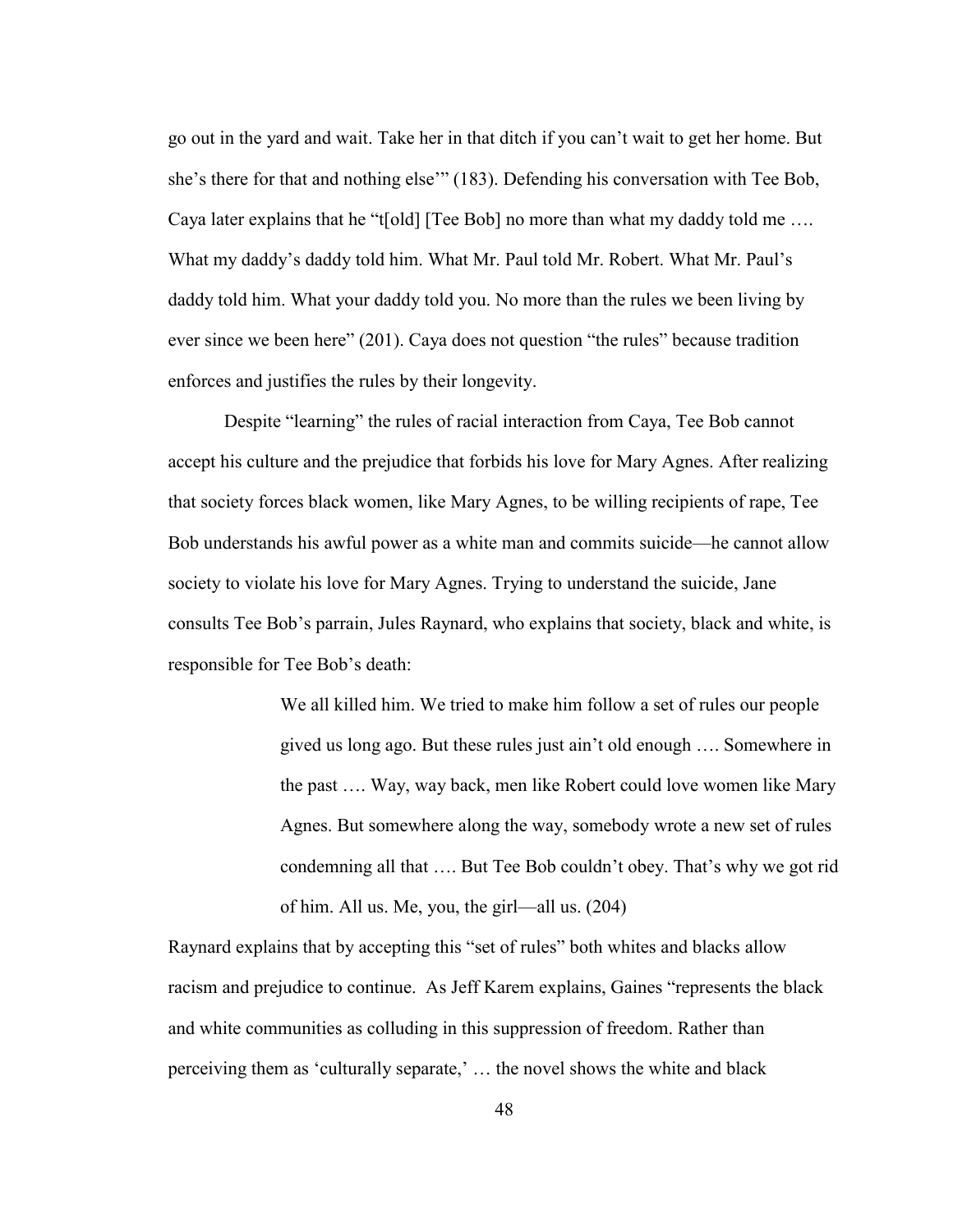communities working together to uphold a set of limitations on individual assent" (110). As Tee Bob's suicide demonstrates, this "set of limitations" victimizes blacks as well as whites who do not conform to its standards. Jane's account of this story broadens the idea of the freedom struggle, making it a multiracial struggle against the racist society that hinders the freedom of black and whites relations. His story "demonstrate[s] the dangerous rigidity of community itself, revealing the struggles faced by those who break the rules of the majority" (Karem 110). Tee Bob stands alone in his struggle against a rigid and racist societal order and ultimately commits suicide, believing society will never change. Although Tee Bob's resistance is a "forerunner of things to come," the freedom struggle in Jane's narrative continues to be a black movement for equality and civil rights rather than a fight of blacks and white working together (Wertheim 232). A collective movement, however, does not form until the end of Jane's narrative when a black leader rises to lead the way.

The idea of freedom as "collective deliverance" encompasses a hope for a Mosesfigure who will lead the people out of slavery and into freedom (King 28). In *Miss Jane Pittman*, the community searches for a leader, "The One," who will lead them in the fight for civil rights. This emphasis on the individual "racial champion" of the community and the "capitalization of One suggests an explicitly holy power for the individual and a reverence for his or her capacity to champion the community" (Karem 110). The community's reliance on a Messiah-figure for salvation is due to their fear and lack of determination. The people want to rely on a leader to fight for progress rather than to engage in the fight themselves. Jane explains that the hope for a leader is always present in oppressed groups: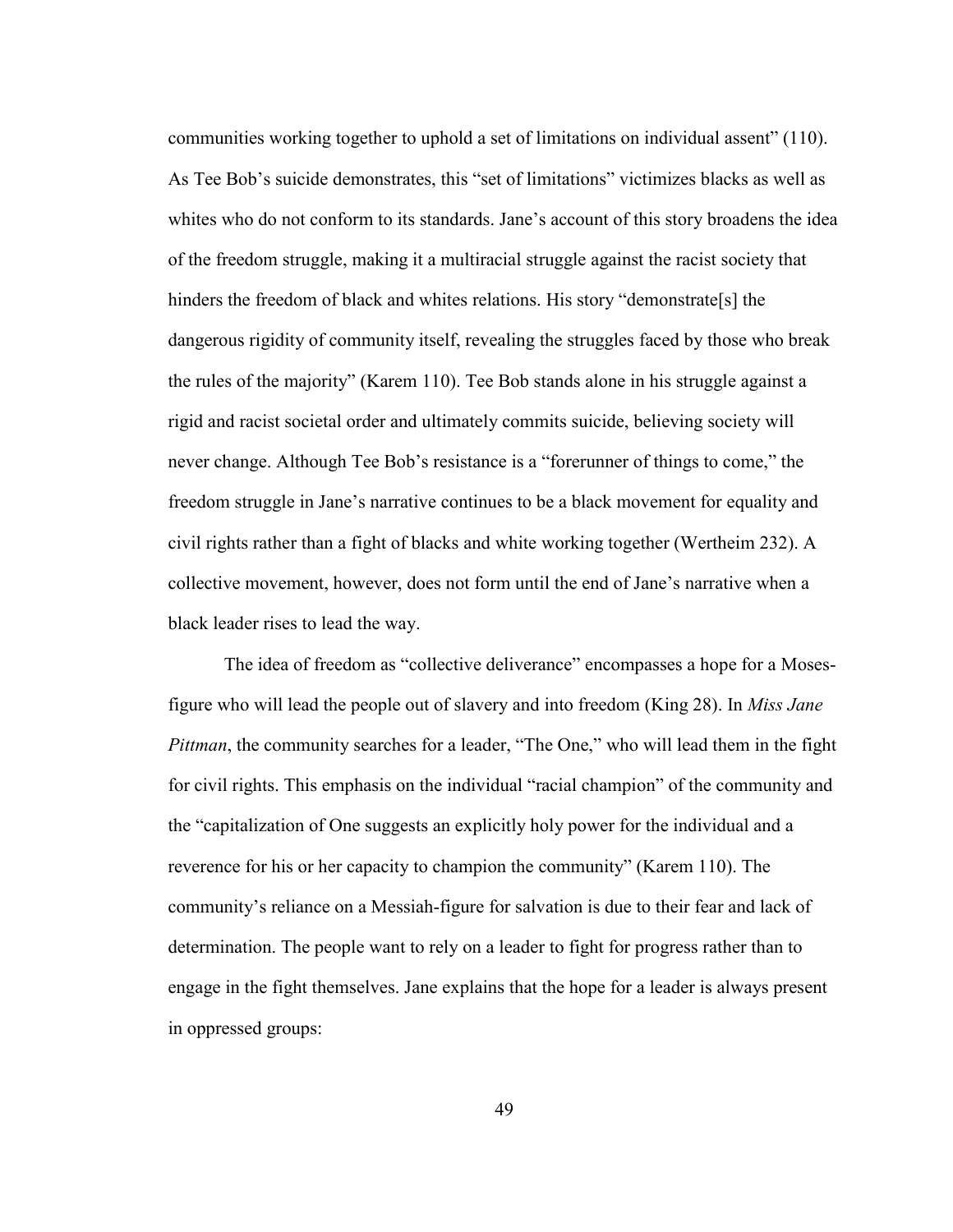People's always looking for somebody to come lead them. Go to the Old Testament; go to the New. They did it in slavery; after the war they did it; they did it in the hard times that people want call Reconstruction; they did

it in the Depression—another hard times; and they doing it now. (211) The wait and search for a leader keeps the people hoping, not in themselves but in an outside agent who will deliver them. Jane's community looks for "the One" with the birth of every child, and it ultimately chooses Jimmy as "the One" because of its need for a leader. Examining Jimmy's "chosenness," Jane explains the community's selection of Jimmy as their leader: "Why did we pick him? Well, why do you pick anybody? We picked him because we needed somebody. We could 'a' picked one of Strut Hawkins boys or one of Joe Simon's boys. We could 'a' picked one of Aunt Lou Bolin's boys but we picked him" (212). The community's awareness of a movement in Alabama enforces their belief in and hope for a leader from their own group: "we said if Alabama could give "One" that good, Samson, Luzana could do the same. Oh, no, no, no, we didn't say it exactly like that. We felt it more. In here, in there. People never say things like that. They feel it in the heart" (212). Jane's community desires to start a movement in Louisiana; however, its fixation on a "leader lead movement" keeps them from action.

To confirm their belief in Jimmy's "Oneness," the community deliberately reads his actions as signs of his future leadership and forces him to conform to their standards for "the One": "by the time he was twelve he was definitely the One. We watched him every move he made. We made sure he made just the right ones. If he tried to go afoul and he did at times—we told him what he had heard and what he had seen" (220). By "look[ing] at him hard," the community members try to remind Jimmy of the prophetic calling they believe he hears (220). When Jimmy gets in a fight with a group of boys, the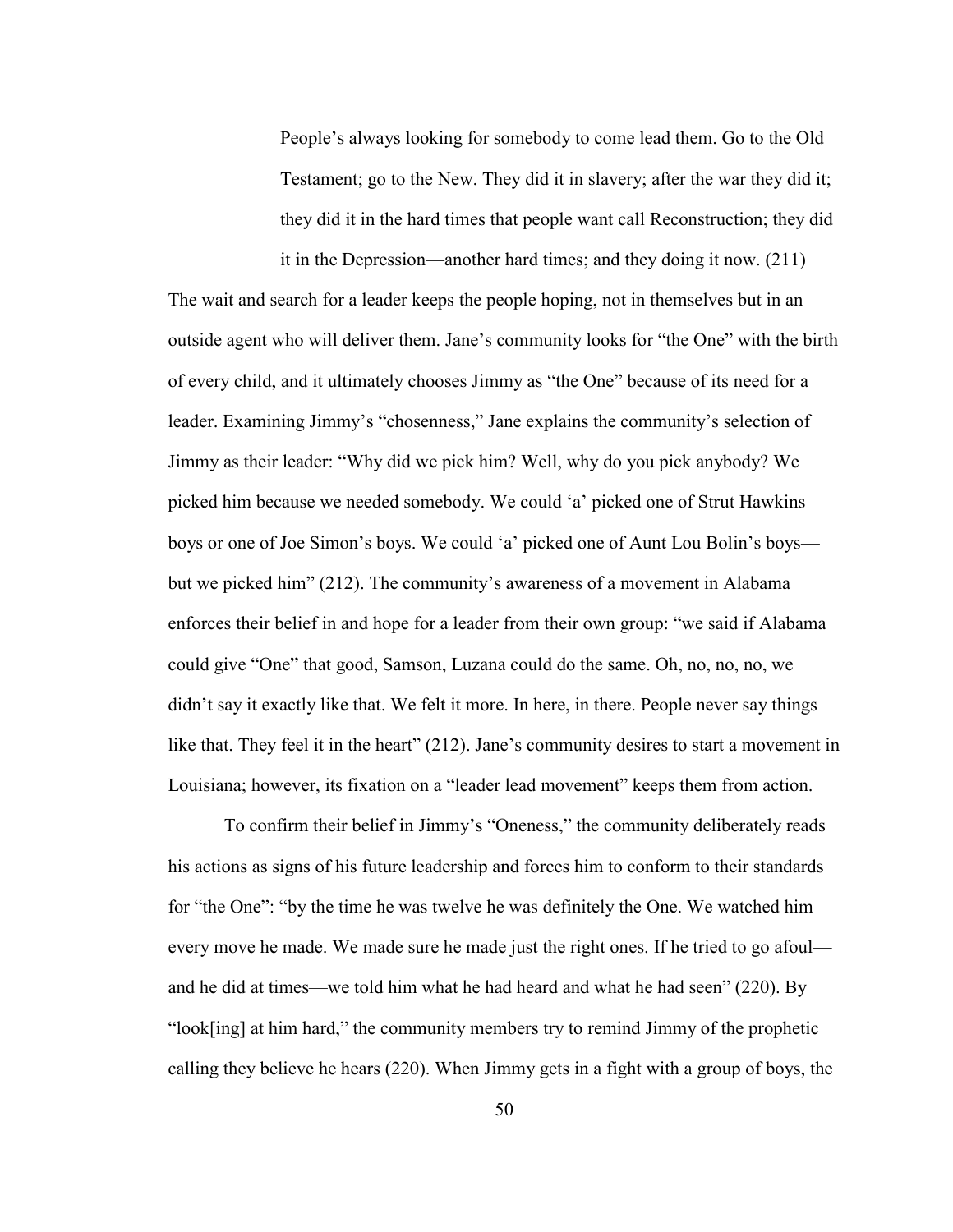community "chatize[s] him no matter who was wrong. He wasn't suppose to fight these in the quarters, he was suppose to stand up for them" (215). The community anticipates Jimmy's "get[ing] religion" and desires for him to preach like other movement leaders but eventually relinquishes this requirement because of their already high expectations for him: "Just because we made him the One, don't let's try to make him a preacher too" (226). When Jimmy decides to leave for Washington a year before "that desegregating bill passed," the people understand that "that was the reason … we had made him the one" (227). Jimmy's timing suggests to the people that he will have a significant influence in the civil rights movement. As with Ned, Jane explains that "if [Jimmy] was the One, he was go'n have to leave sooner or later," and would return with an education and the ability to lead (215). However, when Jimmy returns, the community refuses to follow his leadership despite their former hopes in him.

When "all that Civil Rights trouble" starts, the community becomes fearful of the threats and abuse they see accompanying a movement (230). Jane explains that the fear kept the community "content" and unwilling to challenge the oppressive sharecropping system that defines their life in the quarters: "Everything was going on somewhere else. Alabama, Mi'sippi, New Orleans—but not Samson. The niggers here was contented" (231). The landowner's threats of eviction keep the community from fighting in the movement by "demonstrating on [his] place" (233). He tries to dissuade the people from acting by convincing them of their freedom on his land: "I just want to remind every last one of y'all y'all living on this place for free. You pay me no rent, you pay me no water bill. You don't give me a turnip out of your garden, you don't give me one egg out of your hen house. You pick all the pecans you can find on the place and all I ask for is half, what I never get .... Anybody 'round here think he needs more freedom than he already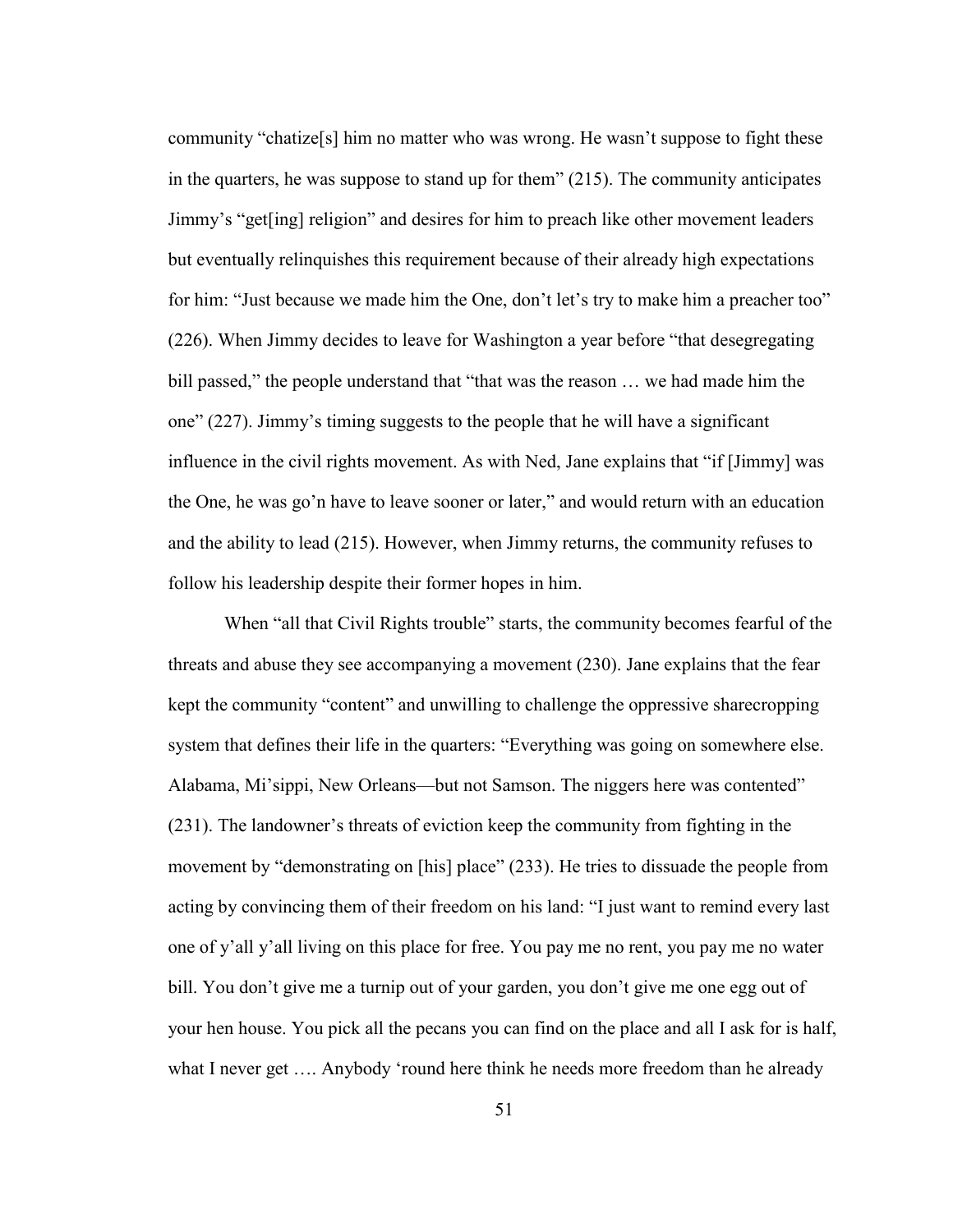got is free to pack up and leave now" (232-233). Robert Samson's arguments against the need for a freedom movement and his threats initially hinder Jimmy's influence when he returns to lead the community. Jimmy's attempts to begin a movement in the black church by arguing that "Good Christians fight," but the community answers that it does not understand the purpose of the "fight:" "You don't come to our church no more, Jimmy. But now you come because you want us to help you. A cause we don't even understand" (237). Labeling Jimmy an outsider to their community, people separate themselves from the Jimmy and the movement they initially sought through his leadership. His return is "not a triumph … but … a moment of estrangement" in the community as he is "isolate[d] … [from] the communal space of the church" (Karem 110-111). Through Elder Banks, the narrative again relates the hesitancy and complacency of the elder generation to move or act against racial oppression: "I know how you feel, Jimmy …. I was young myself once and I know how the young feel. But we old now, Jimmy. This church is old …. All we want to do is live our life quietly as we can and die peaceably as the Lord will allow us. We would like to die in our homes, have our funerals in our church, be buried in that graveyard where all our people and loved ones are" (239). As Elder Banks explains, the community's age and fear of racial violence motivate the people to remain silent and complacent. The community cannot foresee a successful movement starting in Samson, and the people eventually resign their hope for change: "What happened in Birmingham, what happened in Atlanta, can't happen here. Maybe something else; maybe when all of us in here are gone" (239). The fragile "kinship" of the community breaks when it no longer centers its hope on a central figure.

52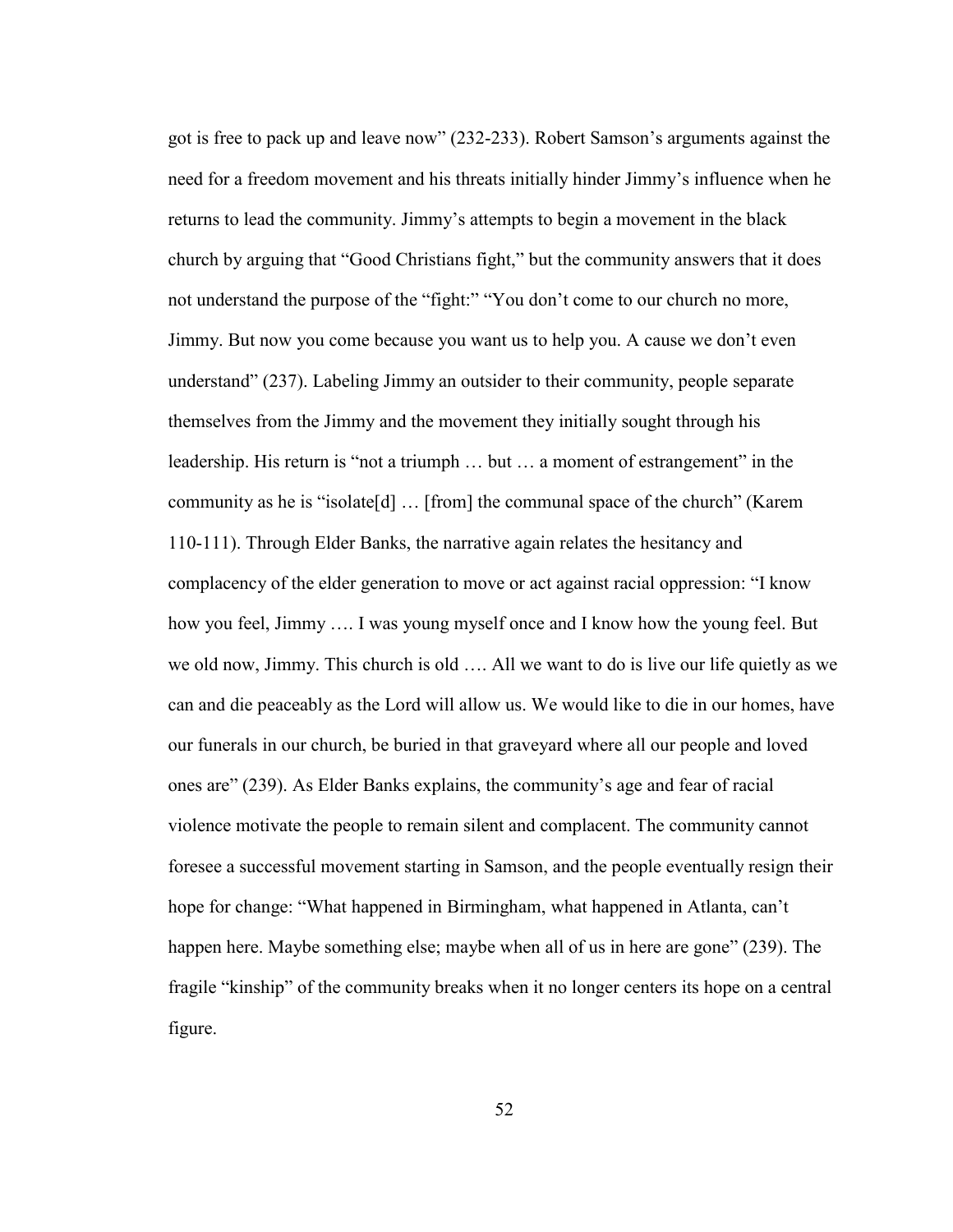When the community rallies against Jimmy, their exclusion of him shatters the collectivity and communal spirit that defines Cooke's "kinship" stage. The people do not want Jimmy's "deliverance" nor do they want to fight themselves. In an aside addressed to Jimmy, Jane explains how the collective psychology of the group functions to both rely on him and reject him as a leader:

> It's not that they don't love you, Jimmy; it's not that they don't believe in you; but they don't know what you talking about. You talk of freedom, Jimmy. Freedom here is able to make a little living and have the white folks say you good …. Oh Jimmy, didn't they ask for you? And didn't He send you, and when they saw you, didn't they want you? They want you, Jimmy, but now you here they don't understand nothing you telling them. You see, Jimmy, they want you to cure the ache, but they want you to do it and don't give them pain. And the worse pain, Jimmy, you can inflict is what you doing now—that's trying to make them see they good as the other man. (250)

The people still want the freedom Jimmy signifies but they are content with the relative economic "freedom" and safety that complying with white society affords them. As Jane understands, "freedom and opportunity must be conceived in the folk mind and actualized there before it can be affected in the immediate social situation" (Andrews 149). Because the community cannot "conceive" of freedom outside its current state, it resolves to accept limited "freedom" and wait for a leader to "deliver" greater freedom. However, the community conceives a "leader" as a Messiah-figure that would bring salvation, not a leader they would follow in action. When Jane speaks to Jimmy about the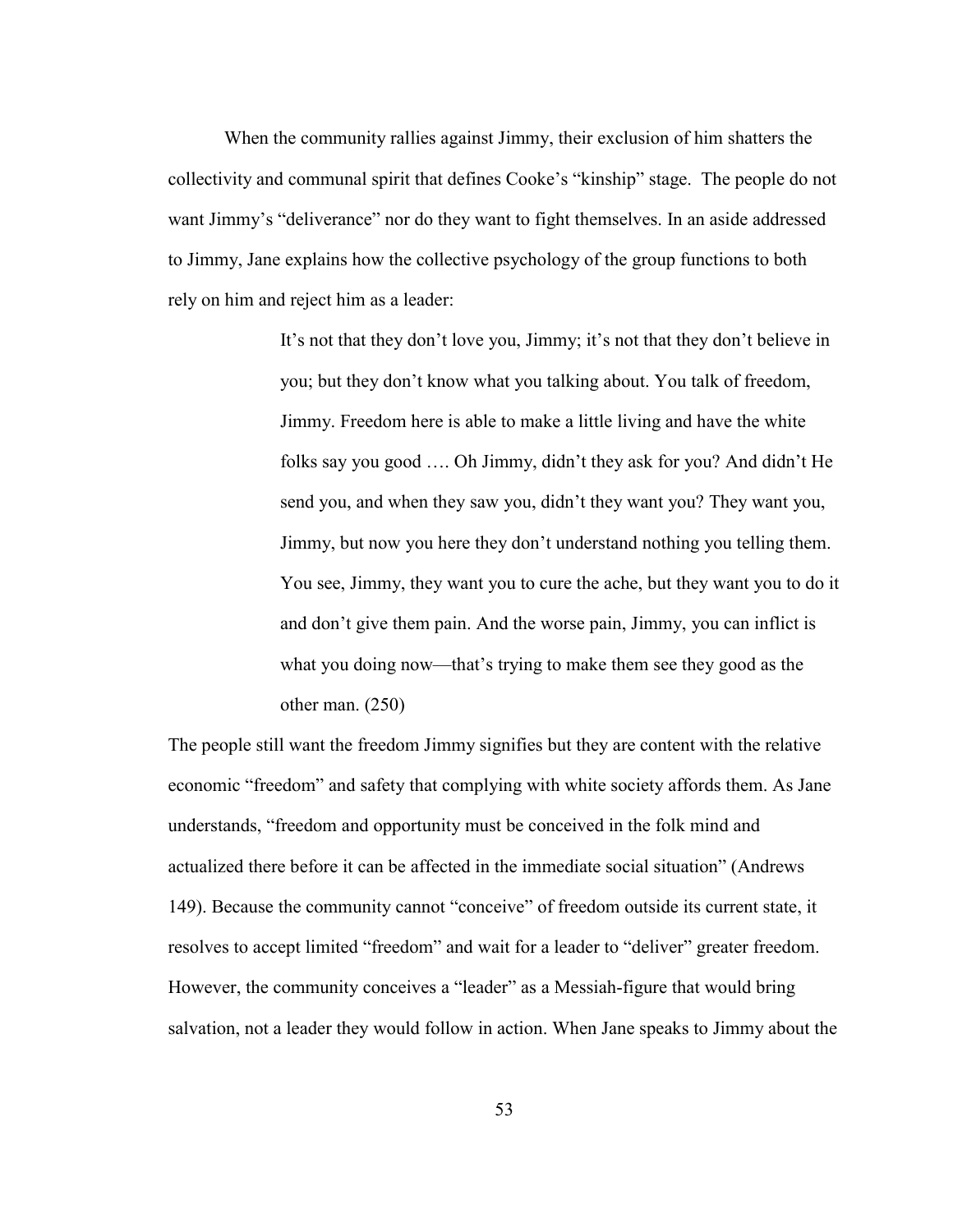community's reluctance to follow him, she explains that the people must first realize that death is worse than fear before they will move:

> Something got to get in the air first. Something got to start floating out there and they got to feel it. It got to seep all through their flesh, and all through their bones. But it's not out there yet. Nothing out there but white hate and nigger fear. And fear they feel is the only way to keep going. One day they must realize fear is worse than any death. When that time come they will be ready to move with you. (241)

Unbeknownst to Jane, the "something" that will incite a movement within the community is Jimmy's death. When Jimmy concocts a plan for protest at Bayonne's courthouse, the young people promise to follow him but "change their minds" as soon as Jimmy leaves (249). A few community members, including Miss Jane, assemble the morning of the protest to walk to Bayonne but their "walk" demonstrates fear rather than belief in their movement: "They was not marching, they was not hurrying; it didn't look like they was even talking to each other. They was walking like every last one of them was by himself and any little noise could turn him around" (257). Despite their fear, the people finally demonstrate their willingness to fight for themselves—an action Jane recognizes as significant: "Most of them was scared and they wasn't shame to show it. But they was standing there, and that's what mattered" (257). The mood of the group, however, changes from fear to outrage when news of Jimmy's death arrives. When Robert Samson approaches the crowd with the news, he intends to dissuade the movement and incite fear in the people, but Jane and "the braver ones" defy his words and push past him.

54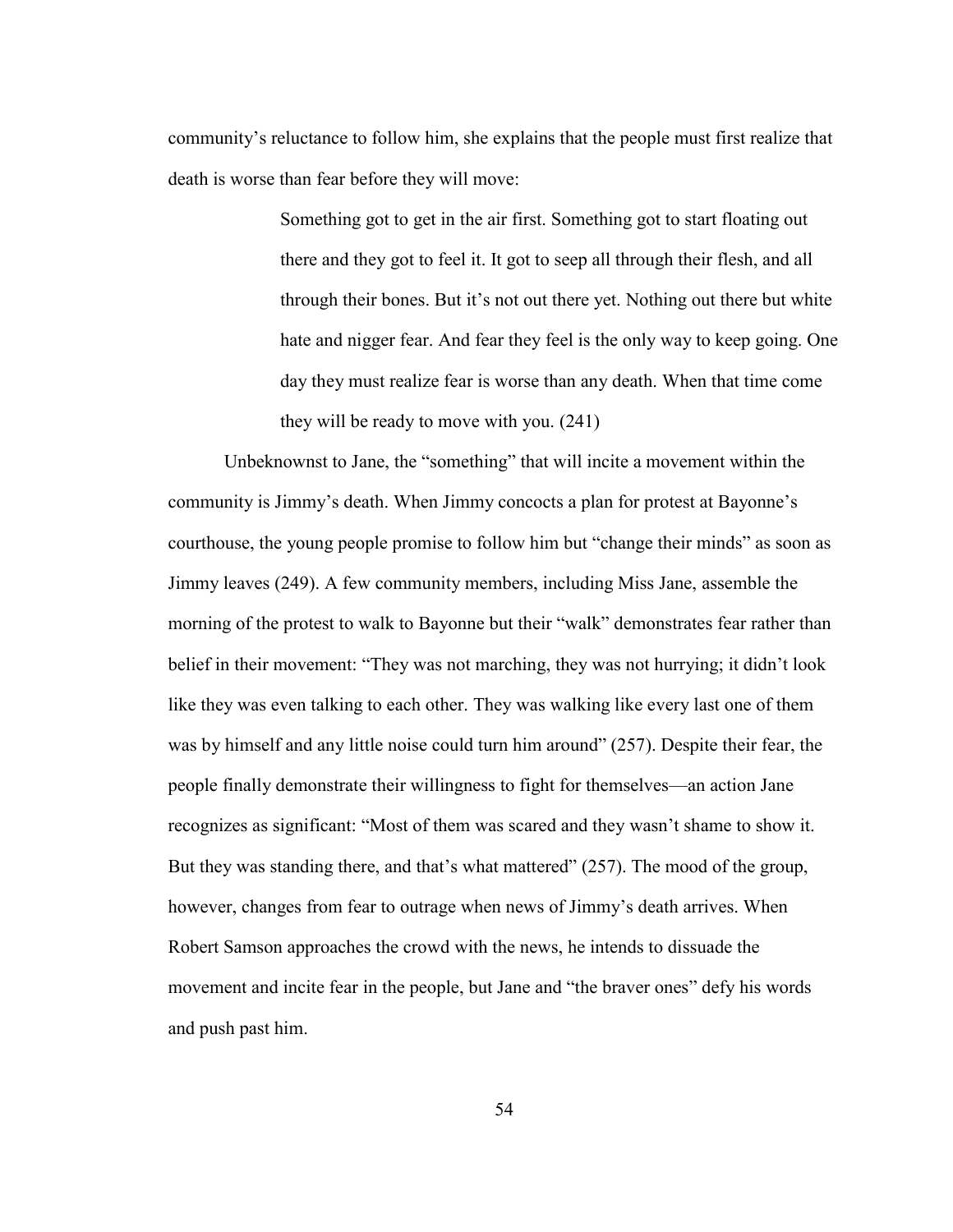Despite Jimmy's "literal" death, Jane explains that he continues to live through the movement of the people: "Just a little piece of him is dead …. The rest of him is waiting for us in Bayonne" (259). Jimmy's individual "fight" and subsequent death gain him reentrance into the community and through him, the community restores its sense of kinship and togetherness. Exploring the co-dependence of the individual and the community, Jeff Karem explains:

> The community is only galvanized into action because Jimmy is willing literally, to "stand" on his own town in protest, in opposition to the wishes of his fellow African Americans. His sacrifice, in turn, only achieves its political potential once the community rallies and figuratively "meets" him in town to continue the protest. The triumphs of both Jimmy and the community are thus dialectically dependent upon one another. (111)

Jimmy's individual act becomes significant when the community eventually rallies in protest; however, the community only acts once Jimmy commits his significant act and dies. Through Jimmy's story, Gaines implies that an individual sense of selfdetermination is necessary before a community can move together with a collective sense of pride and self-respect for the community group (Karem 126). Jane's strength to defy Richard Samson is the result of the self-knowledge she gains through her "journeys," and with this knowledge, she becomes an effective organizer for the community at the end of the narrative.

Through Jane's "journeys" of religious conversion, she develops a sense of selfdetermination and strength in religious freedom. To gain salvation, Jane experiences a "journey" through the hardships in her life and struggle with her "load" (143). Jane describes the conversion experience as a challenge in which Jesus—"a White Man with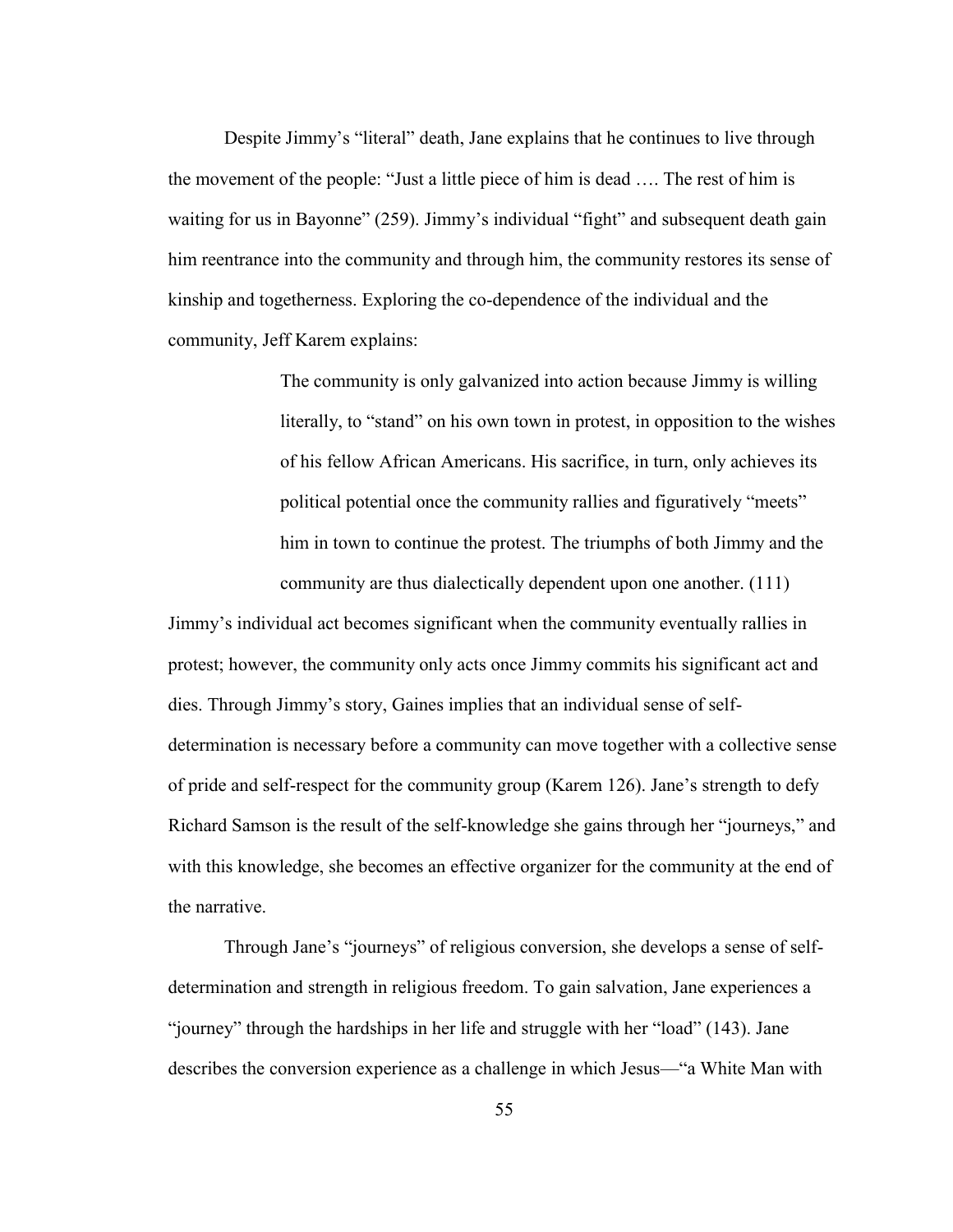long yellow hair"—tells her that "to get rid of that load and be rid of it always, you must take it 'cross yon river" (143). During her religious journey, Jane encounters the deceased Ned and Joe Pittman who offer to carry the load for her, she passes through a swamp of alligators and snakes, and she sees Albert Cluveau sitting on the horse that killed Joe Pittman, holding the gun he used to kill Ned (143-144). Despite the trials and the offers of help, Jane understands that she must carry the load herself "because the load I was carrying on my back was heavier than the weight of death" (144). Jane's fear of death vanishes when she recognizes that carrying her "load" is a heavier struggle—a struggle she learns she can survive. Jane's Jesus does not struggle through the river for her but forces her to develop the strength to handle trials and suffering. He awaits her arrival on the other side of the river, and then "raise[s] the load off [her] shoulder"  $(144)$ . After completing her individual journey, Jane becomes a member of the church community. This order of events (individual struggle, then "kinship in community) is similar to Jimmy's journey in leadership, from individual effort to communal reinstatement as an icon of the movement. Jimmy encourages Jane to be part of the movement because she "can inspire others," and her willingness to join is the result of her lack of fear for death—a fear she lost in her "journeys" (242). She voices her lack of fear to Mary, explaining that she "will die in Bayonne only if the Lord wills it …. if not, I'll die in my bed. I hope" (249). The fear that hinders the community's movement does not stifle Jane's individual strength. By defying Robert Samson by word and action, Jane becomes a leader for her community to follow. Her age of one-hundred years suggests that the movement is not just for the young but for the whole black community. Jane recognizes that like the rivers she mentions earlier in her narrative, the black community will attain freedom one day. Although the levee holds the waters back, the "water will never die …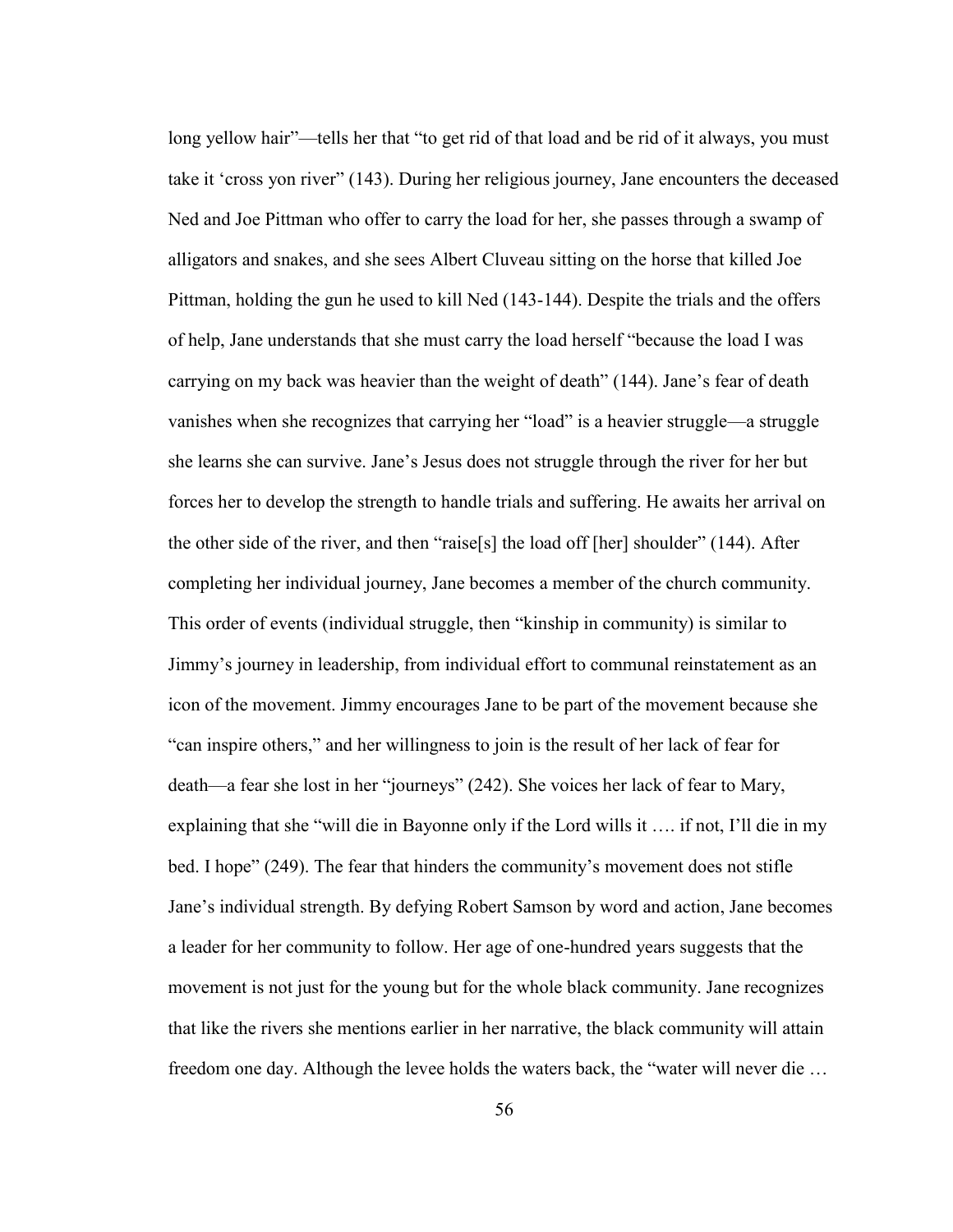[and] will run free again" (158). Jane understands that despite the restrictions and racial violence, the black community will rise and overcome the barriers that have held them back. As "Miss Jane's religious travels take her across the river to the freedom of the soul," "social freedom," although yet to come, "is like the freedom of the river, inevitable" (Wertheim 230). Her assurance in a future freedom gives her the strength to endure and fight against the oppression that defines her life.

Gaines's autobiographical concept for *Miss Jane Pittman* evokes the construction of selfhood through narrative. In "The Narrative Self: Race, Politics, and Culture in Black American Women's Autobiography," Nellie Y. McKay suggests that "black autobiographers used narrative to fight their battle against chattel slavery and to engage on the search for political and psychological freedom for all black people" (96). Although *Miss Jane Pittman* is fictional and not a true autobiography, Gaines as narrator suggests that "Miss Jane's story is all of their stories, and their stories are Miss Jane's" (viii). Gaines implies that Miss Jane is a voice for the black community; therefore, her autobiography establishes a collective self-identity for the black people. Although others "carr[y] the story for her ….when she was tired or when she just did not feel like talking any more, or when she has forgotten certain things," Jane asserts her selfhood by declaring "'No, no, no, no, no'" when "she did not agree" and "the other person would not contradict her" (vii). Jane's voice both establishes her identity and recognizes the struggle of blacks whose stories cannot be told audibly. *Miss Jane Pittman* as an autobiography emphasizes "individual worth, group pride, and the humanity of black people," making it a universal story of the "long" black struggle and the promise of black self-determination (McKay 96).

57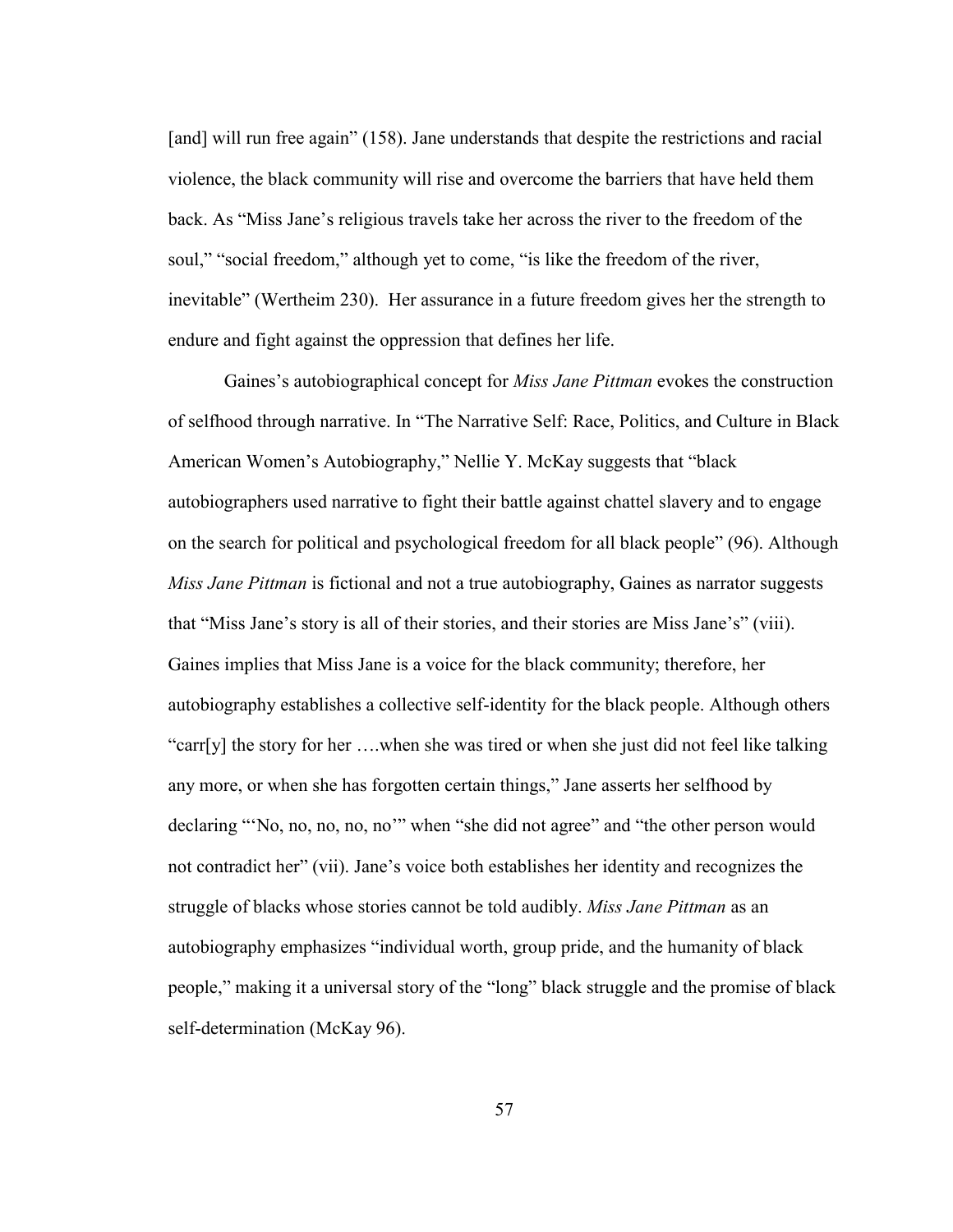## CHAPTER IV

## ALICE WALKER'S MERIDIAN: THE CONTINUED FIGHT FOR FREEDOM IN THE POST-CIVIL RIGHTS ERA

Like Gaines's *The Autobiography of Miss Jane Pittman*, Alice Walker's *Meridian*  stresses the importance of self-knowledge and the individual (spiritual) attainment of freedom before participating in or leading a community effort for freedom. Set both during and after the recognized Civil Rights Movement of the 1960s, *Meridian* focuses on the failure of mass organized movements and the continued need for grassroots centered movements. *Meridian* implies that the struggle for civil rights, equality, and freedom is a struggle that must continue past the end of the 1960s Civil Rights Movement. Walker challenges the conventional definition of the movement as a "halcyon decade" long by calling attention to the unfinished business left after the peak of the 1960s movement (Hall 1234). By employing the methods of grassroots movements, the people become agents in the struggle and therefore take ownership of their freedom. Read less as a post-Civil Rights narrative than as a "neo-segregation narrative," *Meridian*  "seek[s] to expose systems of exclusion and disenfranchisement today [and to] upset dominant national narratives of achieved equality and Jim Crow's passing" (Norman 3). The "neo-segregation narrative," as Brian Norman identifies it, "take[s] on such contemporary concerns as the merits and limits of integration, self-segregation, multiculturalism, legislative reform, and the prospect of a truly postrace era…" (13). Meridian's activism suggests that each community must work to affirm the national and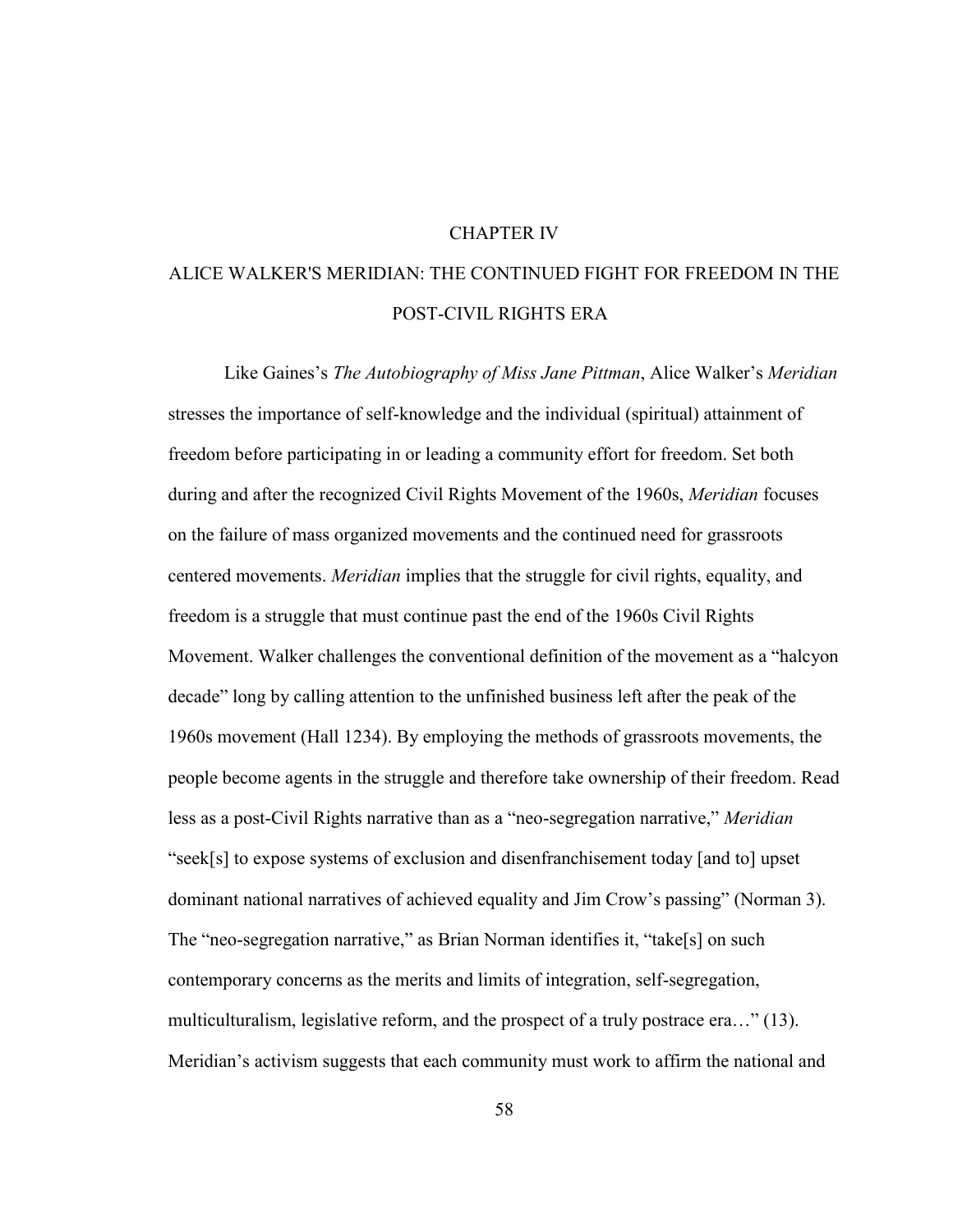political progress made by the Civil Rights Movement; otherwise, de facto segregation and racism will continue to impact black lives. Because of *Meridian*'s emphasis on the 1960s Civil Rights Movement and black life afterward, Michael Cooke labels the novel a prime example of the "intimacy" stage of African American literature:

> Walker recapitulates the stages of self-veiling, solitude, and kinship within the matrix of intimacy. She helps us to see that self-veiling, which looks like a form of masochism rooted in the despair of color, extends indifferently out into the culture at large; in this regard, the achievement of intimacy entails not just a racial but a national breakthrough. (41)

As a character, Meridian represents more than the black struggle for freedom that is "rooted in the despair of color," which Cooke explains a universal audience cannot understand. Rather, Meridian represents the struggle of the self, not only as an African American and a woman, but as a human being. As Cooke explains, the "intimacy" stage is "marked especially by an openness toward the turns of inner life as well as the force of things without, and by a conviction of being at home in any dimension of human experience" (41). To Cooke, "intimacy" allows the black author to focus on humanity rather than "blackness" (41). The goal of "intimacy," however, is not to "dissolve the black connection in some illusion of universality, but rather to affirm it in its distinctiveness while observing its play as a datum and as an instrument, and not just as a subject matter" (41). As black feminists like Deborah E. McDowell, Hazel V. Carby, and Nellie Y. McKay have suggested, racism, sexism, and class oppression are intricately bound, creating ties between black women and other marginalized groups. Freedom through the perspective of "intimacy" becomes a universal struggle—a struggle of whites, blacks, and other racial groups to affirm their own sense of humanity and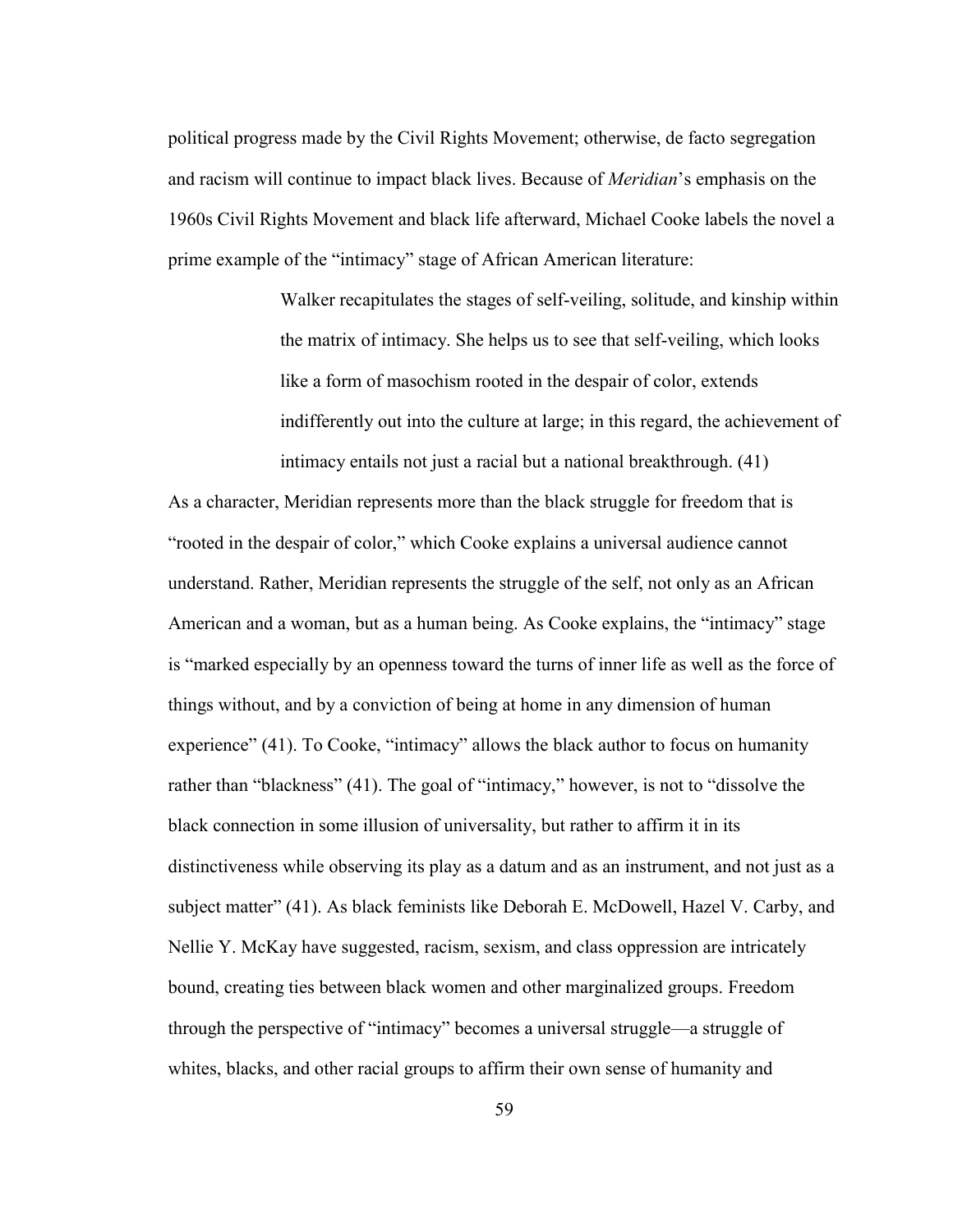autonomy and to recognize the humanity and individuality of others. Walker "object[s] to 'protest literature' that focuses on whites as antagonists" and rather creates a work "that exposes the subconscious of a people, because the people's dreams, imaginings, rituals, [and] legends ... are known to be important" (Anderson 41).

Before discovering her sense of self, Meridian's environment traps her in the conventional role of black womanhood. Walker illustrates the constructions of black womanhood as an internalization of the tropes of white southern womanhood—elements of the "belle" and "lady" prevail at the aptly named Saxon College. The limiting nature of this construct continually creates tension for both the black and white women in Walker's novel. Like her mother, Meridian is incapable of growth in her role as a wife and mother: "She was capable of thought and growth and action only if unfettered by the needs of dependents, or the demands, requirements, of a husband" (40). Meridian's mother only comes to this realization after her marriage, believing beforehand that married woman held "a mysterious inner life, secret from her, that made them willing, even happy to endure" (41). This illusion of happiness conceals the restricted life of conventional womanhood and convinces women that the "fettered" life of marriage brings happiness. Women reinforce this "happiness" because unhappiness would place their conventional "womanliness" into question. In her adolescence, Meridian's mother "delight[s] in her independence [and] the adventure [of] fingering her possibilities, … [and] want[s] more of life to happen to her" (40-41). Her economic independence as a schoolteacher gives her "the freedom of thinking out the possibilities of her life" even though she can only imagine two possibilities: staying in her home town to teach or moving somewhere else (40). Despite her cravings for independence and disillusionment in marriage and motherhood, Meridian's mother imposes the same restrictions on her daughter. She, as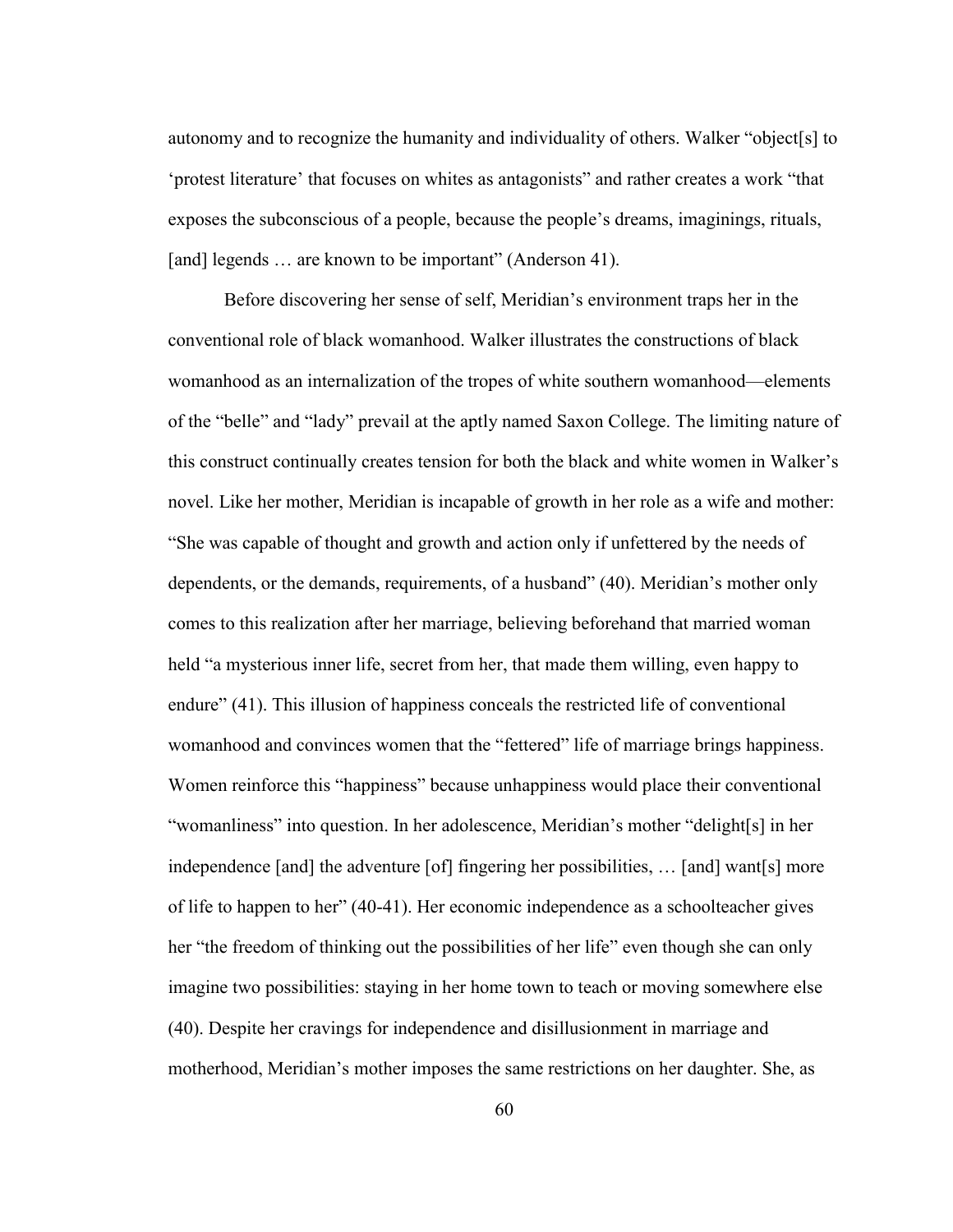Meridian describes her, becomes "Black Motherhood personified" (96). Meridian's mother provides her no information on sex but expects her daughter to be the chaste virgin of conventional womanhood: "her mother only cautioned her to 'be sweet.' She did not realize this was a euphemism for 'Keep your panties up and your dress down,' an expression she had heard and been puzzled by" (55). Because of the taboo nature of sex, Meridian's mother discretely presents the topic because talking about sex is "unladylike" discourse. Meridian, however, soon becomes the object of male desire and loses her virginity at an early age.

Torn between the expectations of conventional culture and men's desire, Meridian gives herself first to men and then to marriage and motherhood. Everything within Meridian's culture denies the subjectivity of women and focuses on their sexuality: "She read *Sepia*, *Tan*, *True Confessions*, *Real Romances*, and *Jet*. According to these magazines, Woman was a mindless body, a sex creature, something to hang false hair and nails on" (68). Within this culture, Meridian fulfills the role expected of her despite her distaste for sex. Pregnant "outside of wedlock," Meridian faces society's double standard—the school expels Meridian for her pregnancy but Eddie, the child's father, still has the opportunity to earn a diploma (58). To Meridian, the child is a "ball and chain" (65) that prevents her from achieving "more of a life" (41) and keeps her bound to domestic life: "She hated the fact that although [Eddie] was still in school and she was not, he did not seem to know anything about books—or about the world. She learned more than he knew from watching TV quiz programs. He was not interested in 'education' … but in finishing school" (67). Meridian conceives of her potential outside of marriage and motherhood and resents the freedom Eddie has as a male. When Meridian and Eddie break up, Eddie "assume[s], naturally, that the baby would remain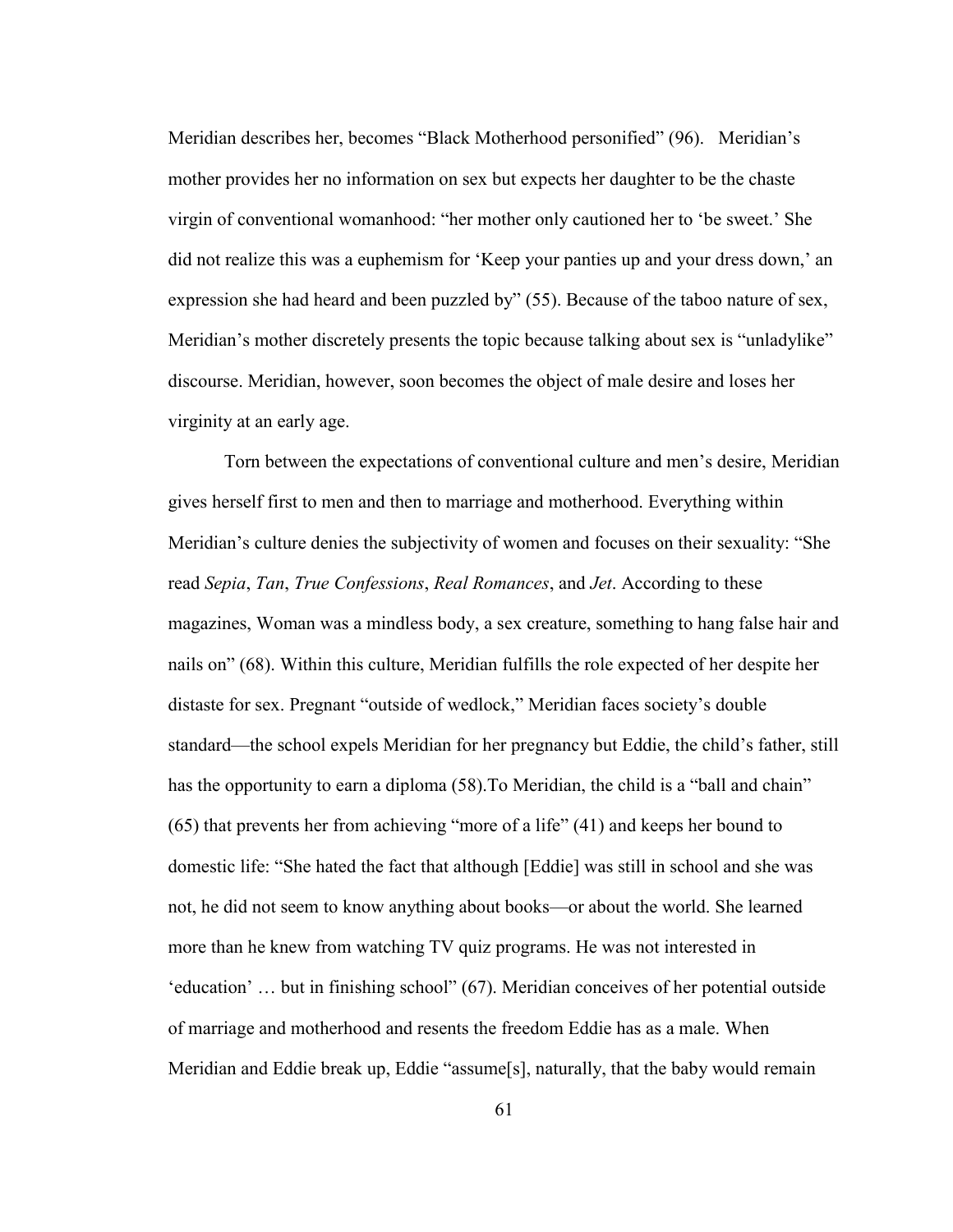with her" because of a cultural conception that for women, motherhood should be "natural" (68). Feeling bound by motherhood, Meridian desires to kill the child in order to escape cultural expectations and achieve independence. She wants the freedom she sees in the life of other schoolgirls, girls who do not understand their independence from motherhood: "They simply did not know they were living their own lives—between twelve and fifteen—but assumed they lived someone else's" (72). Already, these girls try to conform to images of womanhood by imitating the fantasy lives of "movie idols," yet Meridian recognizes the freedom of their "fantasy" and the restrictions of her reality (72). The imitation of "movie idols," however, is another example of the internalized tropes of white womanhood—the Hollywood standard of beauty is rooted in whiteness. When Meridian perceives an opportunity for individual and political freedom in SNCC, she abandons her child and accepts her mother's shame in order to experience a new life.

In the Civil Rights Movement, Meridian seeks individual and political freedom from societal restrictions that constrain her as a woman and as an African American. Meridian's mother, however, does not understand her daughter's need to be part of the movement—"she had no desire to understand politics" (75). Unlike the "majority of black townspeople [who] were sympathetic to the Movement from the first, and told Meridian she was doing a good thing: typing, teaching illiterates to read and write, demonstrating against segregated and keeping the Movement house open," Meridian's mother "was not sympathetic" to the Movement (82). Mrs. Hill asserts that Meridian "wasted a year of her life" in the Movement because she believes that segregation is natural and God-given: "God separated the sheeps from the goats and the black folks from the white …. It never bothered me to sit in the back of the bus, you get just a good a view and you don't have all those nasty white assess passing you" (83). Mrs. Hill's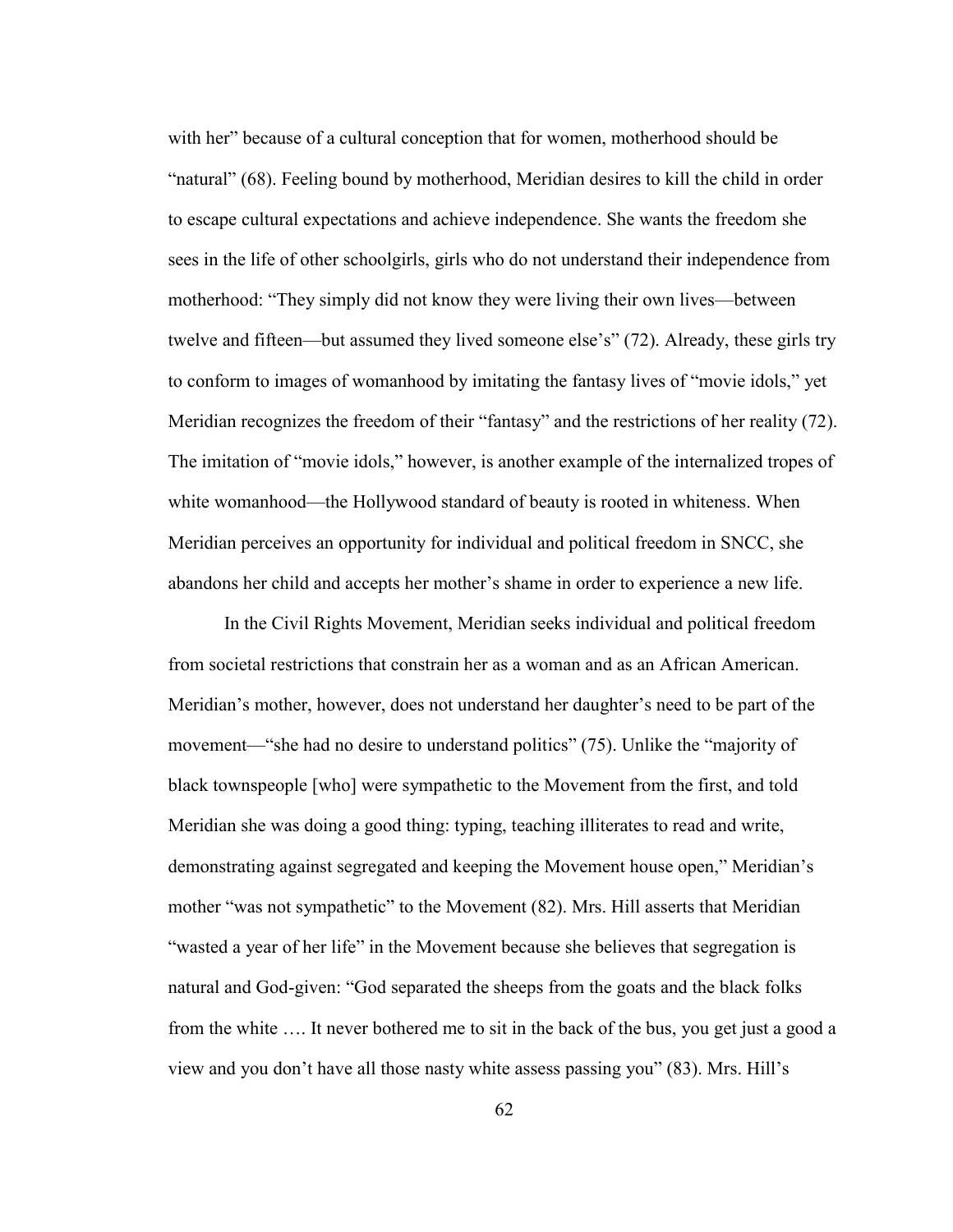acceptance of segregation reflects the teachings of the black church, which often taught its congregations to be content in suffering racial abuse and segregation and to wait for freedom in the afterlife. Implying that motherhood is the natural "Christian" desire of women, Meridian's mother considers her "a monster" for not "want[ing] Eddie Jr." (88). According to the ideal of Black Motherhood, "African women are expected to be mothers several times over, and if they do not measure up to the community's expectations by choice or by natural necessity, then they must bear the stigma of being regarded as less than whole women" (Brown qtd. in Uwakweh 47). In Mrs. Hill's eyes, Meridian loses her humanity and "womanliness" by striving for the conventional male desires of higher education and political action.

Although Meridian resolves to abandon motherhood in order to attain the freedom of education, she questions her conceptualization of "freedom" in light of a definition of freedom held by slave women:

> If her mother had had children in slavery she would not, automatically, have been allowed to keep them, because they would not have belonged to her but the white person who "owned" them all. Meridian knew that enslaved woman had been made miserable by the sale of their children, that they had laid down their lives, gladly, for their children, that the daughters of these enslaved women had thought their greatest blessing from "Freedom" was that it meant they could keep their own children. And what had Meridian Hill done with her precious child? She had given him away. She thought of her mother as being worthy of this maternal history, and of herself as belonging to an unworthy minority, for which

> > 63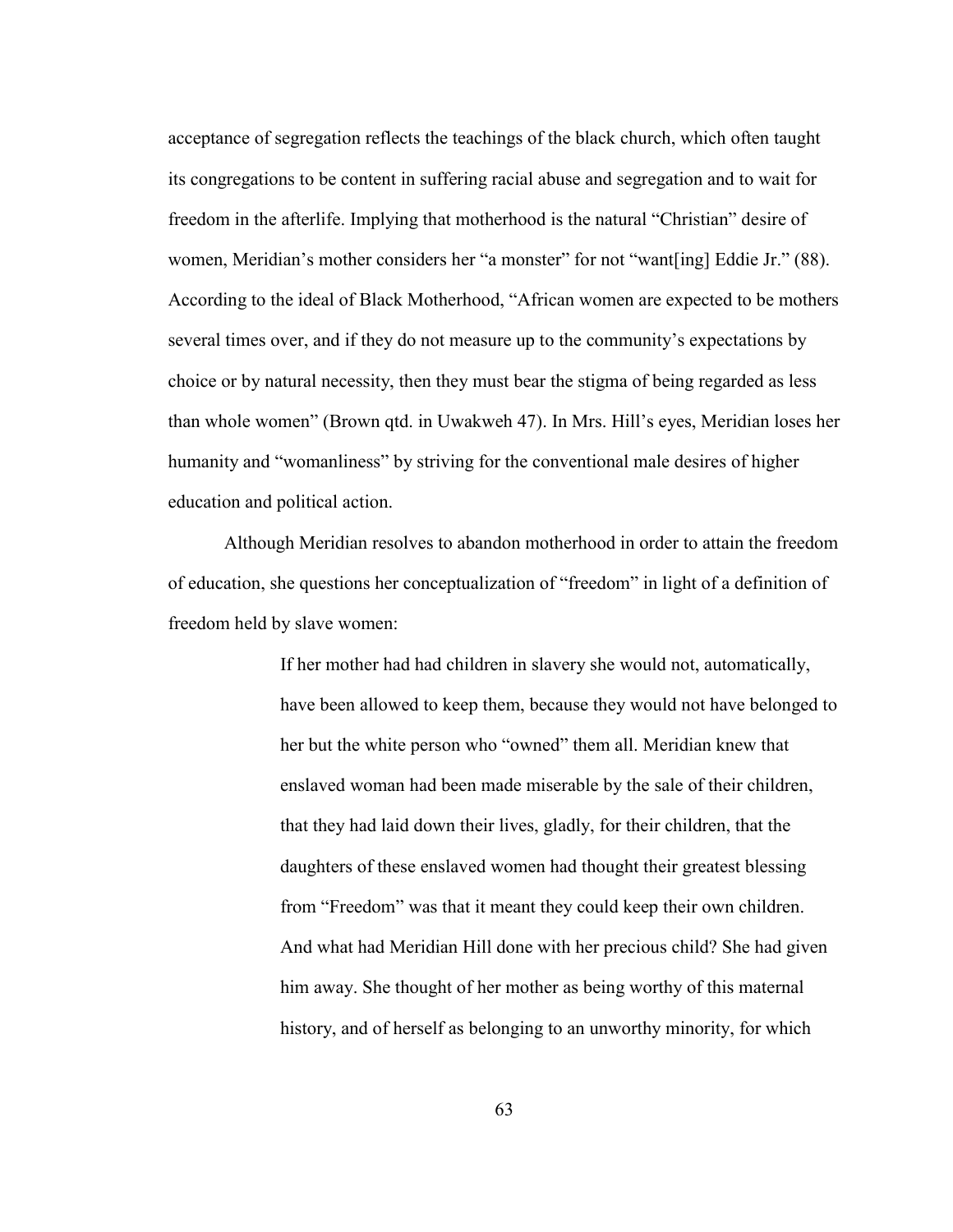there was no precedent and of which she was, as far as she knew, the only member. (90)

Meridian feels extreme guilt and a "spiritual degeneration" for abandoning the idea of "freedom" held by slave women. The voice of conventional "Christian" womanhood begins to haunt her thoughts and "curse[s] her existence—an existence that could not live up to the standard of motherhood that had gone before" (90). With her culture's expectations ingrained in her mind, Meridian understands that this "voice" of hatred is her own: "the voice that said terrible things about her lack of value—was her own voice. It was talking to her, and it was full of hate" (91). Despite her "radical" decision to attend college, Meridian struggles to break free of expectations and restrictions imposed upon her by her mother and society. As Meridian soon discovers, the college only offers an illusion of freedom; it maintains the same cultural expectations that define women by either their virginity or motherhood.

At Saxon College, Meridian encounters an institutionalized form of her mother's conception of womanhood. As a conservative religious school, Saxon fixates on female sexuality: "Saxon ladies were, by definition, virgins. They were always treated as if they were thirteen years old" (93). The reverence for virginity traditionally was applied to white women in the South, with black women subjected to stereotypes of primal sensuality. Saxon, however, uses the "belle" and "lady" tropes as the premise for constructing an acceptable form of black womanhood, which promotes the internalization of white superiority. In *Turning South Again*, Baker explains that "the significance of education for the culture of [white] dominance […] is that it enforces and surveils mind and manner in the service of the 'public good'" (63). With the reinforcement of white dominance as the "public good," black education meant being "stripped of past habits,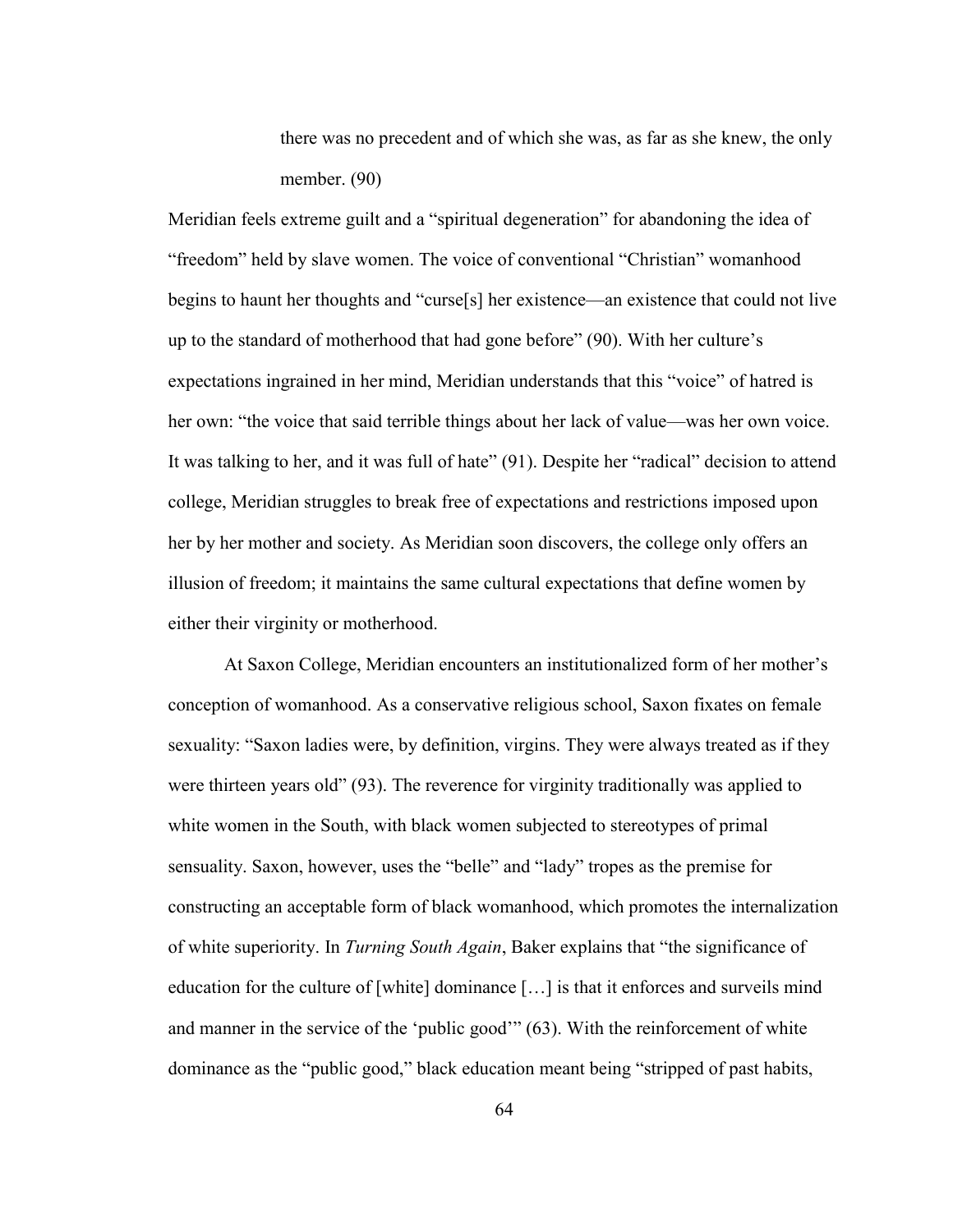language, and modes of being—and 'incorporated,' not into the body public but as the assimilated, marginal, darkly in-place shadow of civilization" (64). Within this hegemonic system, the education of blacks was an effort to emphasize their "otherness" to the "inherent" manners, civilization, and education of white society. The pre-pubescent nature of the Saxon girls is foreign to Meridian who hides "that [she] had been married and divorced and had had a child" (93). Like Meridian's high school, Saxon expels girls for immoral or "'decadent' behavior" and holds them to "proper social rules" (94). The college believes that "social rules" will allows the girls "to be accepted as … equal[s]" in the world (94). This idea is reminiscent of Booker T. Washington's conservative doctrine of conformity to "white" society and its standards. According to this perspective, adherence to "social rules" would demonstrate black civility to whites who thought it absent from the black community. Meridian describes the effect of Saxon's education of "ladyhood" on the female pupils and her difference from these ideal women: "They learned to make French food, English tea and German music without once having the urge to slip off the heavily guarded campus at five in the morning to photograph a strange tree as the light hit it just the right way—as Meridian had …." (28). The girls become like the "docile" pupils Wright describes in *Black Boy*—silent and unquestioning—which aids their education in the domesticity of conventional womanhood: "Most of the students timid, imitative, bright enough but not daring, were being ushered nearer to Ladyhood every day" (27). Unlike these girls, Meridian questions and explores her environment and the "social rules" imposed upon her. Saxon only "hold[s] out a promise of security and dignity to Meridian, if she will give herself and her convictions or instincts over in some self-diminshing way" (Cooke 159). Meridian, however, cannot accept losing herself to conform to the "white" ideals of Saxon. In Anne-Marion, Meridian finds a friend who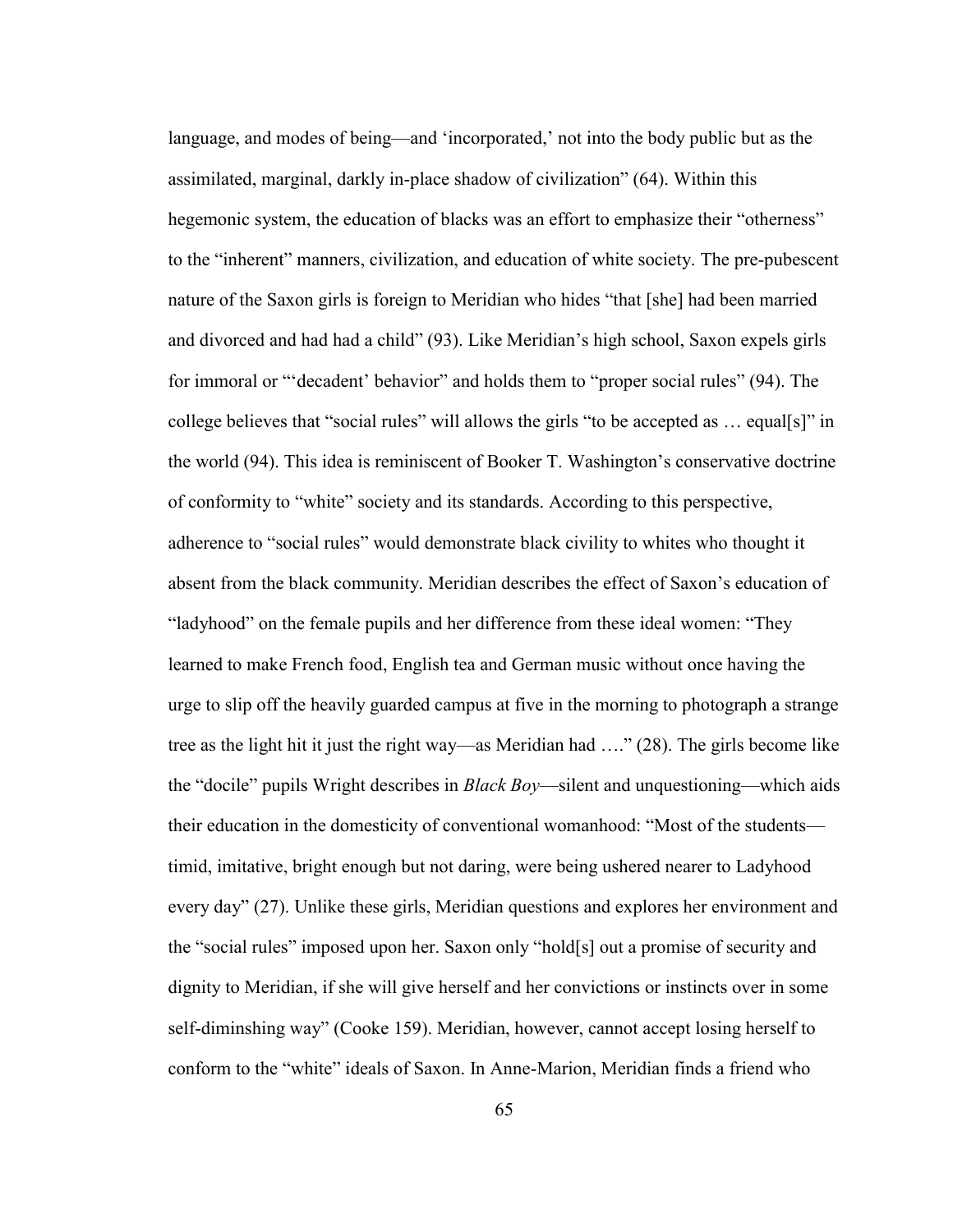breaks free of female conventionality: "Anne-Marion was a deviate in the honors house: there because of her brilliance but only tolerated because it was clear that she was one, too, on whom true Ladyhood would never be conferred" (27). On Saxon's campus, women like Meridian and Anne-Marion are either ignored or disciplined for their intelligence and outspokenness. For this reason, the symbol and story of the Sojourner tree perfectly illustrate the denial of blacks' and women's discursive subjectivity both during slavery and in the present day. Louvinie, a slave on the Saxon plantation, told African stories to the Saxon children under the Sojourner tree until one day, she tells a frightening story that causes one of the children to have a heart attack and die. As punishment, the slave master cuts out her tongue. Despite this loss, Louvinie mutely pleads for her tongue "because she knew the curse of her native land: Without one's tongue in one's mouth or in a special spot of one's choosing, the singer in one's soul was lost forever to grunt and snort through eternity like a pig" (34). As Louvinie understands, the intimate bond of language and the soul is essential to one's subjectivity in the world. Like Master Saxon, Saxon College tries to deny black women any conceptualization of selfhood other than the "ladyhood" of a wife and mother.

Through Anne-Marion's friendship, Meridian not only finds a kindred spirit but also discovers an organization that promises to offer freedom. Anne-Marion considers herself a "revolutionary," with beliefs that align her with the Black Nationalist Movement. Anne-Marion believes in combating hate and violence with hate and violence—an approach that Meridian thinks will be ineffective in bringing peace and freedom to both the black population and the nation. This nationalist movement tactic stems from the teaching of Franz Fanon who "felt that true psychological liberation from colonial domination was impossible if independence was granted … rather than seized by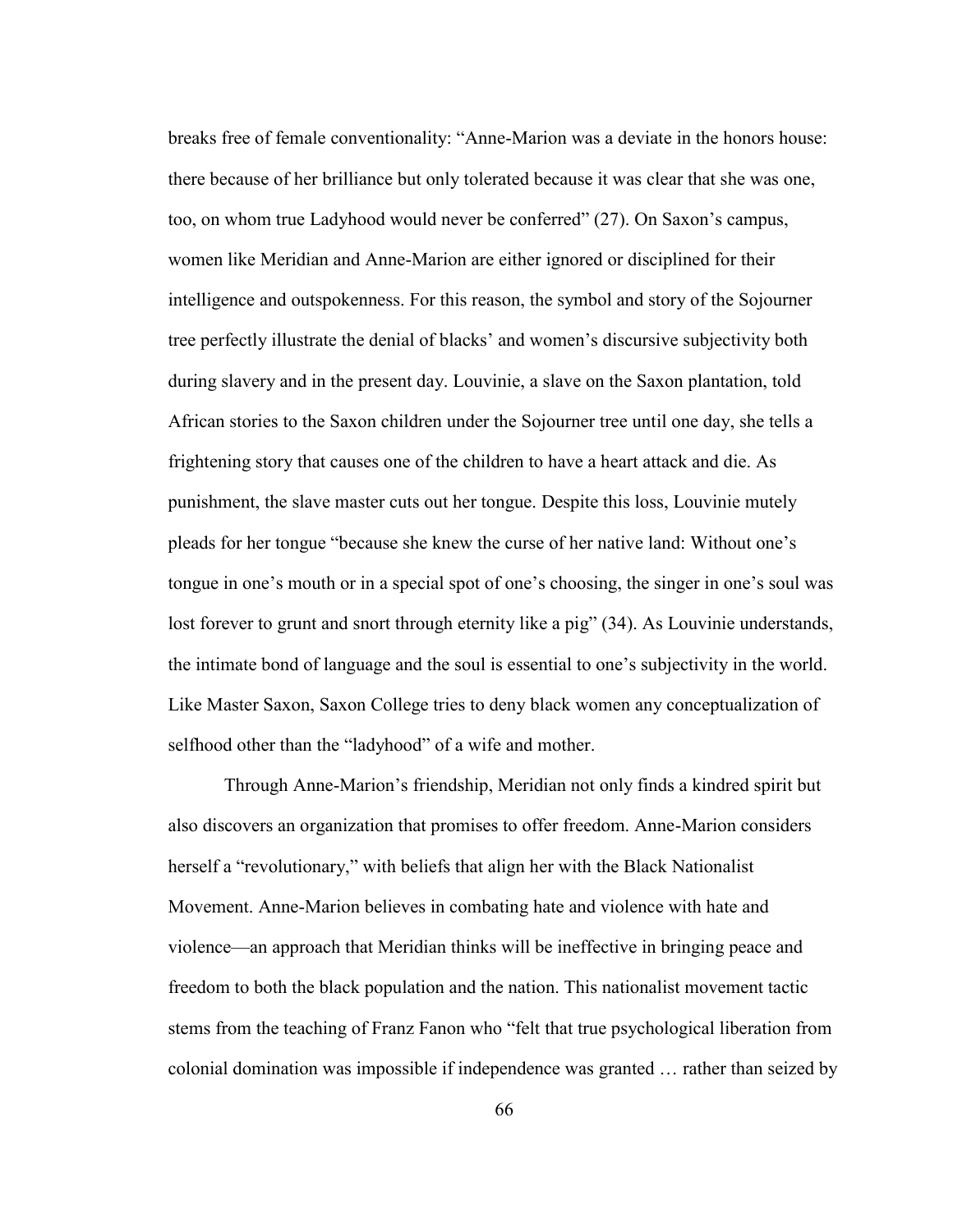armed struggle" (King 173). Fanon's "therapeutics of violence," however, only stifles human progress (174). By combating hate with violence, the oppressed becomes the oppressor and thereby takes ownership of the oppressors' tyrannical methods of mastery. As Richard H. King describes, the black nationalists wanted "white patriarchal domination … to be destroyed, only to be replaced by the 'fraternal' contract among (generally male) revolutionaries who then would reestablish black male patriarchy of sorts …. The 'best' of the new black culture looked distressingly like the worst of the old white one" (193). Anne-Marion expresses the black nationalists' ideology in a conversation about landownership with Meridian:

> Both girls had lived and studied enough to know they despised capitalism; they perceived it had done well in America because it had rested directly on their fathers' and mothers' backs. The difference between them was this: Anne-Marion did not know if she would be a success as a capitalist, while Meridian did not think she could enjoy owning things other could not have. Anne-Marion wanted black to have the same opportunity to make as much money as the richest white people. But Meridian wanted the destruction of the rich as a class and the eradication of all personal economic preserves. Her senior thesis was based on the notion that no one should be allowed to own more land than could be worked on in a day, by hand. Anne-Marion thought this was quaint. When black people can own the seashore, she said, I want miles and miles of it. And I never want to see a face I didn't invite walking across my sand." (122)

Anne-Marion wants the economic power held by the oppressive white society and hopes blacks will eventually overtake and dominate this social hierarchy. Conversely, Meridian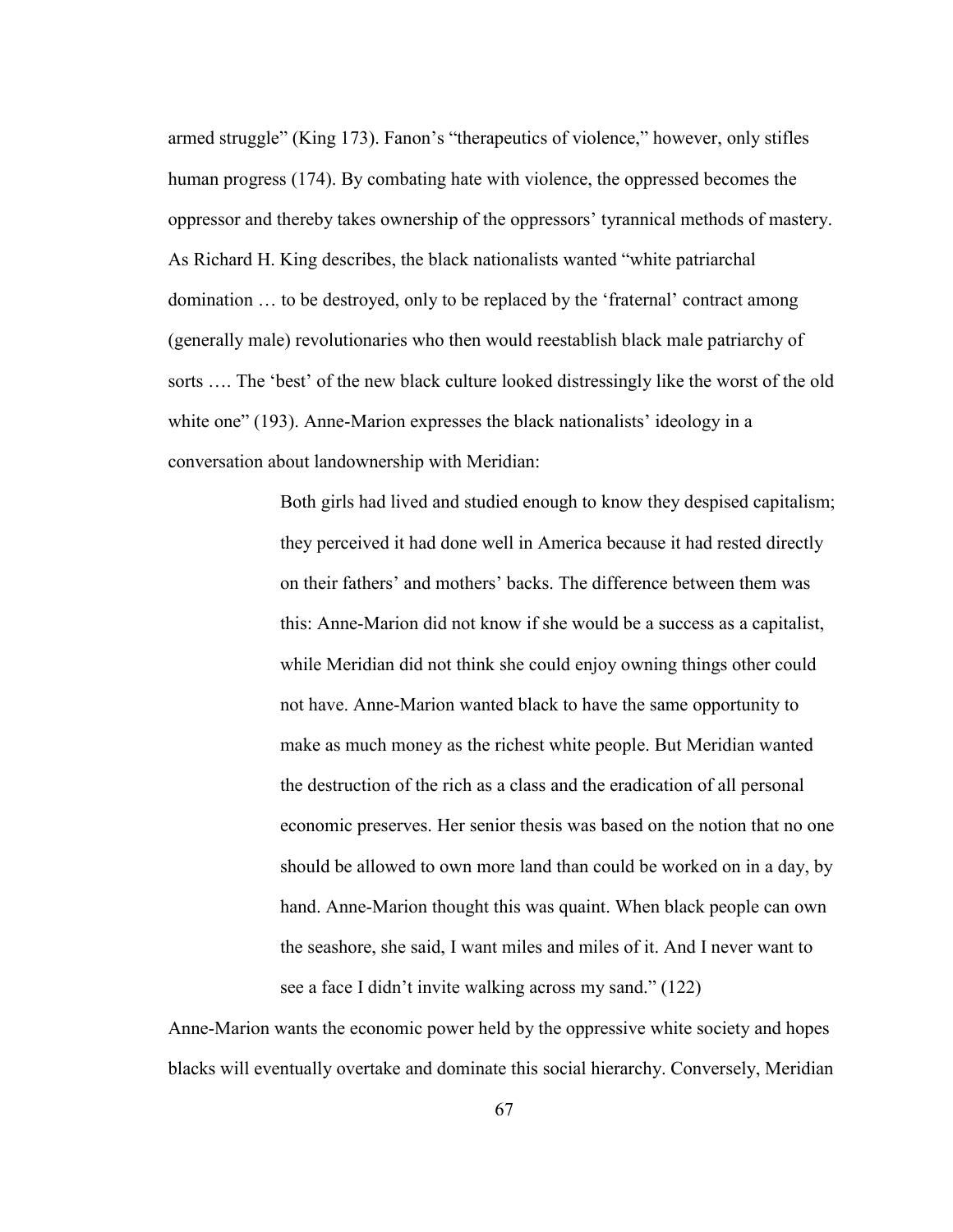desires economic equality for whites and blacks, with no class ruling over the other. The universal benefit of Meridian's economic perspective amounts to freedom for all members of society. Meridian cannot accept class or racial oppression and struggles to adopt Anne-Marion's revolutionary perspective. Like the black nationalists, Anne-Marion advocates violence for the attainment of black freedom—an idea Meridian only waveringly adopts.

Attending revolutionary group meetings, Meridian learns that membership requires voicing one's willingness to kill. Taunted with the label of "coward," Meridian understands that "to join this group she must make a declaration of her willingness to die for the Revolution, which she had done. She must also answer the question 'Will you kill for the Revolution?' with a positive yes. This, however, her tongue could not manage" (13-14). Meridian can commit to giving her life for the Revolution, but she cannot accept the charge to kill for it. Meridian questions what killing will do to the souls of the black community: "When she was transformed in church it was always by the purity of the singers' should, which she could actually hear, the purity that lifted their songs like a flight of doves above her music-drunken head. If they committed murder—and to her even revolutionary murder was murder—what would the music be like?" (14). Although the group rationalizes revolutionary murder as necessary, Meridian believes killing will tarnish the freedom attained by the group. In fact, she perceives that murder will bound them in the slavery of guilt—a feeling she expresses frequently in the narrative (40). Even though Meridian promises to "kill for the Revolution," she questions the group's ability to take violent action:

> This group might or might not do something revolutionary. It was after all a group of students, of intellectuals, converted to a belief in violence only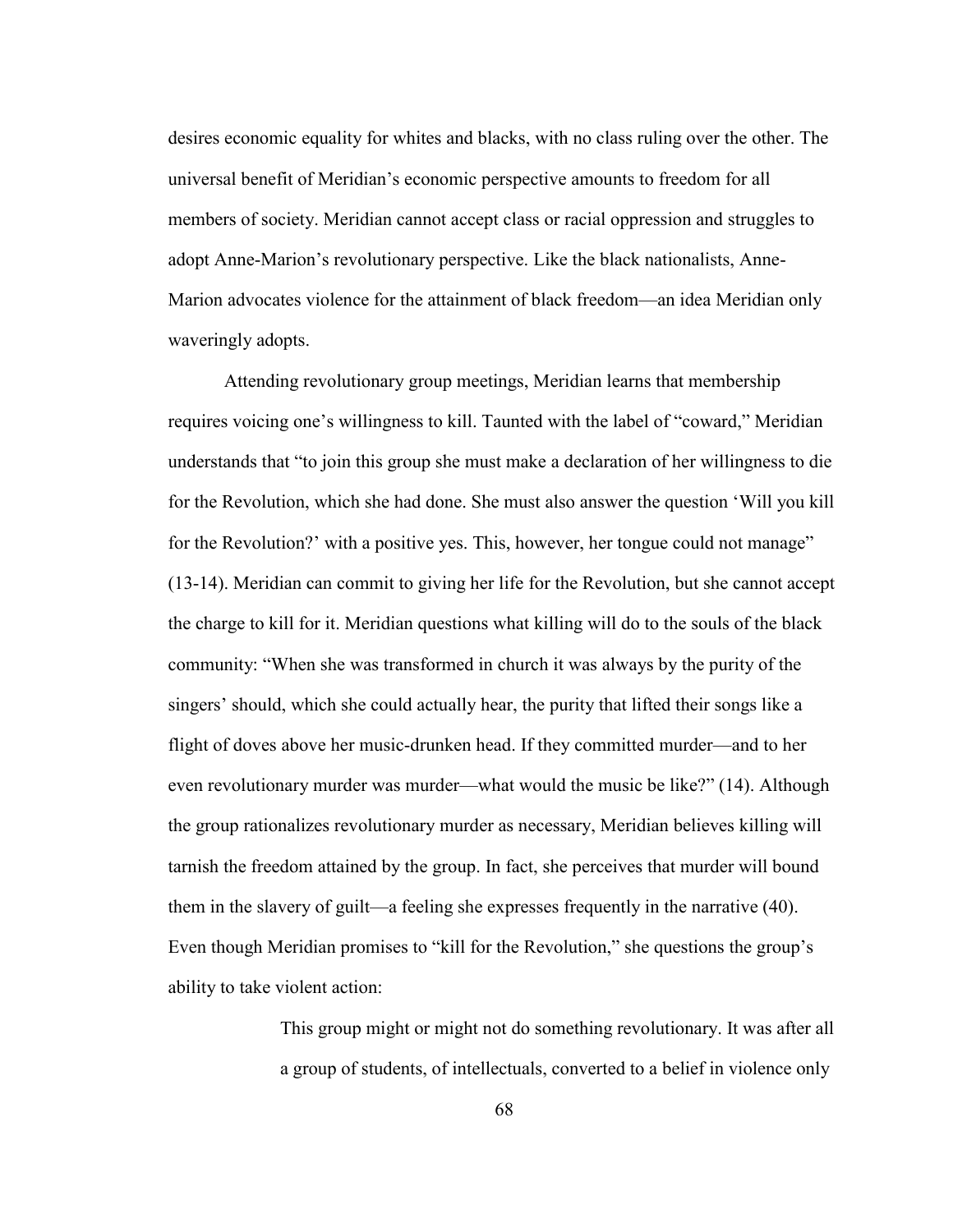after witnessing the extreme violence, against black dissidents, of the federal government and police. Would they rob a bank? Bomb a landmark? Blow up a police station? Would they ever have to be face to face with the enemy, guns drawn? Perhaps. Perhaps not. (15)

Meridian tries to justify her membership in the group by citing the group's "intellectual" reasoning for violent action and by determining the unlikelihood of the group's opportunities for violence. Even though she believes the opportunity for violence is small, Meridian feels unsettled by her pledge for violence: "'But that isn't the point!' the small voice [inside her] screeched. The point was, she could not think lightly of shedding blood" (15). Meridian cannot give voice to an ideology she does not believe in, even if that ideology will never call for her action. The individual need for self-understanding and self-purity keeps Meridian from fully committing to the group mentality. Like Richard Wright, Meridian refuses to lose her selfhood and voice to the restrictive demands of any movement. When Meridian expresses her hesitancy toward killing, Anne-Marion chastises her wavering commitment:

> "Then you will kill for the Revolution, not just die for it?" Anne Marion's once lovely voice, beloved voice. "Like a fool!" the voice added, bitterly and hard.

"I don't know."

"Shee-it…!"

"But can you say you probably will? That you will."

"No." (18-19)

Urging Meridian to accept the Revolution's ideology, Anne-Marion understands that without the commitment to kill, Meridian must leave the group. Upon hearing Meridian's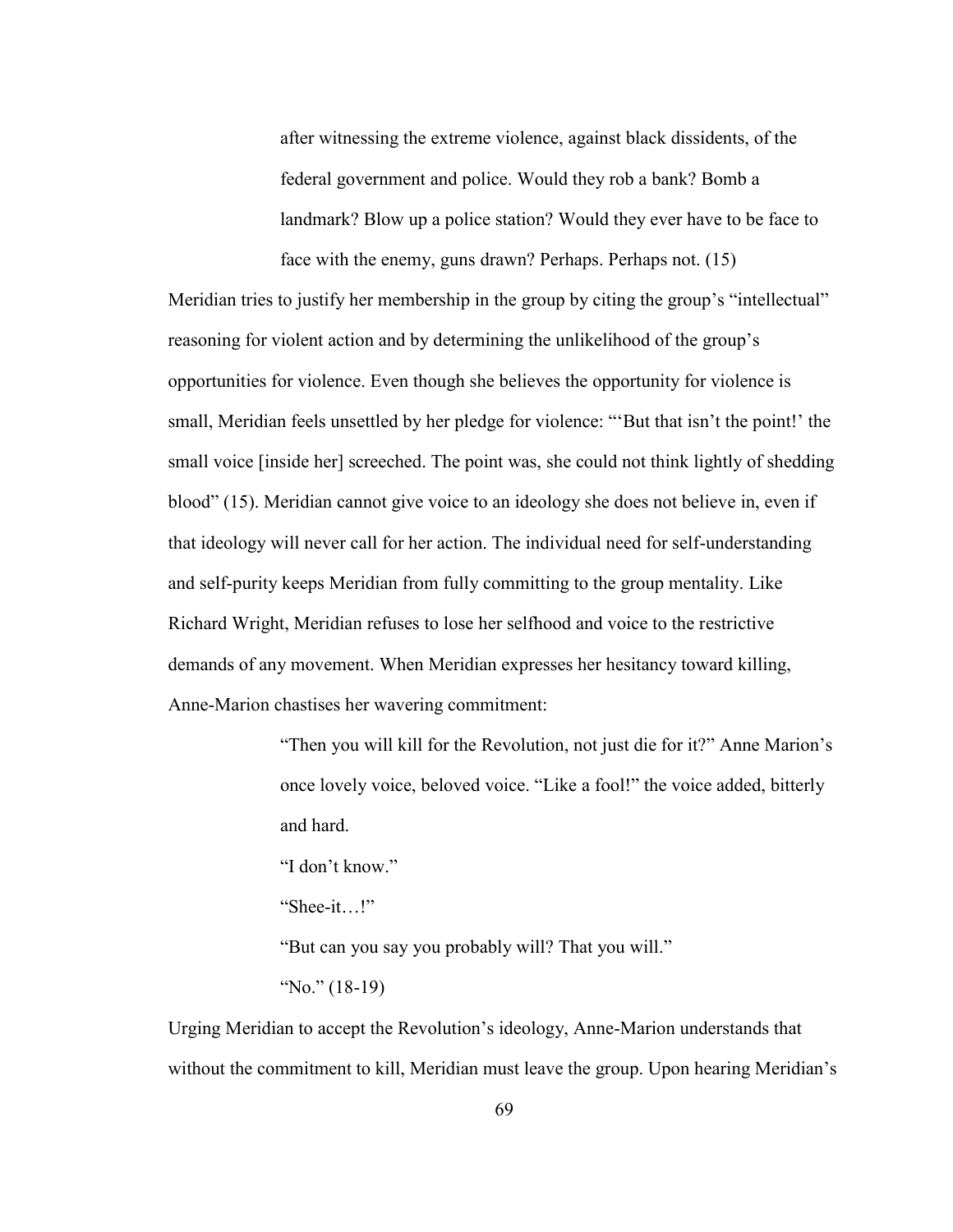hesitancy, "everyone turn[s] away" from Meridian, and Anne-Marion immediately questions where she will go: "'What will you do? Where will you go?' Only Anne-Marion still cared enough to ask, though her true eyes—with their bright twinkle—had been replaced with black marbles" (19). Anne-Marion cannot conceive a life outside the revolutionary group; the group informs her understanding of self and hardens her empathy for human life through its ideology. Although Meridian confirms that "violence is as American as cherry pie" and asserts that "nonviolence has failed," she does not believe the revolutionary community can attain freedom through its violent ideology (18). To Meridian, revolution must affirm the individual rather than kill it by violence or by dogmatic restrictions. In "uphold[ing] the spiritual ideals of a human liberation moment," Meridian develops the "austerity and strength of purpose needed for true revolution: the struggle with the recalcitrant self" (Stein 130).

Joining a SNCC-like civil rights group, Meridian again searches for freedom inside an organized movement. Her search, however, leads her to understand that "impersonal institutions," like Saxon and mass organized movements, "can smother as much as protect us" (Cooke 159). This group engages in the "Freedom marches" symbolic of nonviolent protest, yet dissension and violence within the group ultimately reveals the fragility of this movement. Truman Held, a leader in the organization, holds beliefs similar to the revolutionaries despite his unwillingness to kill:

> I used to raise my arm and shout, "Death to the honkies, too" said Truman, but I understood I didn't really mean it. Not really. Not like men who attacked the police during the riots. I thought of what it would be like to kill, when I thought I was going to be drafted. In the army killing would be alright, I supposed …. In the army you would simply kill to keep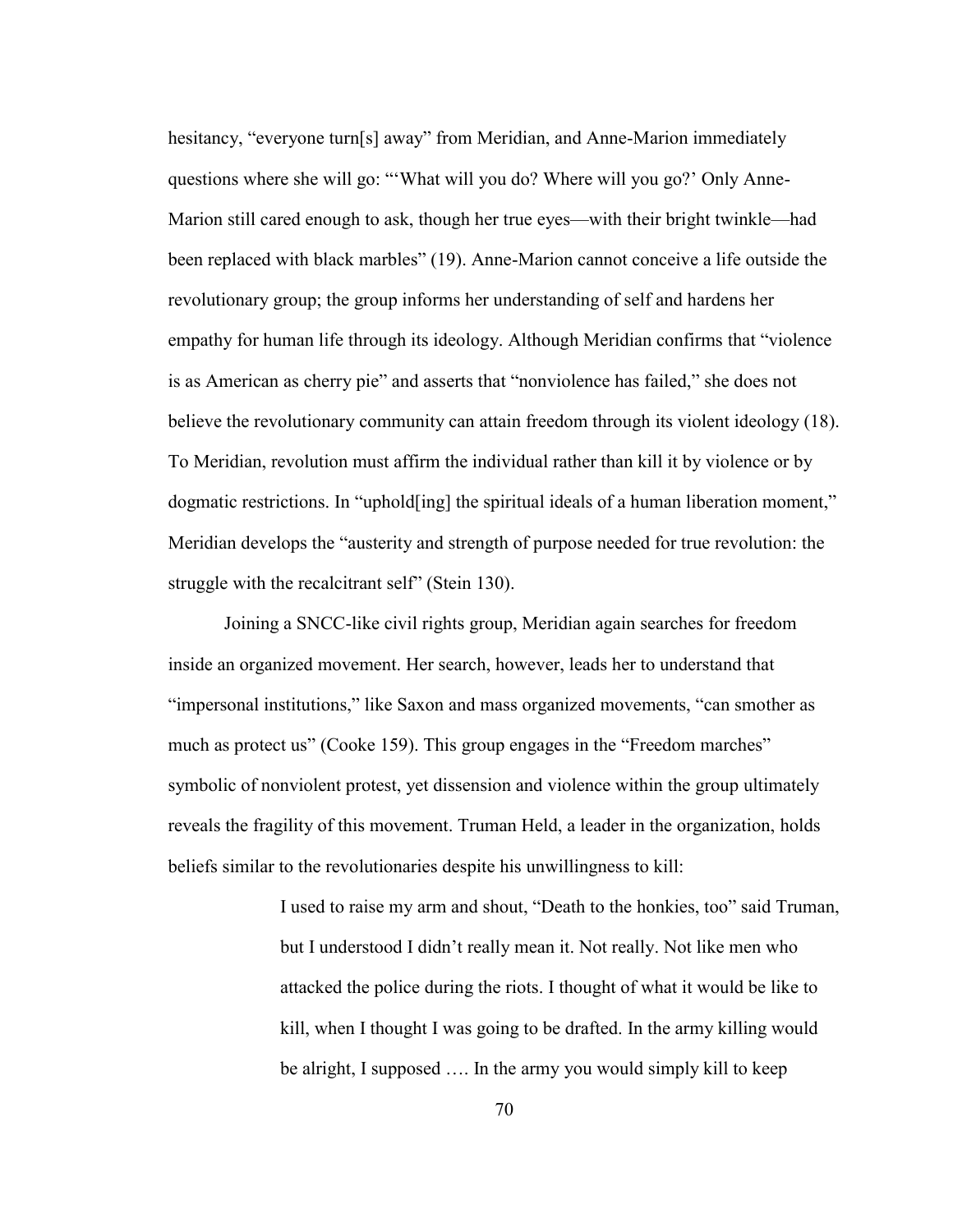yourself alive. Revolutionary killing is systematic. You line people up who have abused you, as a group, and you simply eradicate them, like you would a disease. (204)

Truman's "academic" rational bothers Meridian who acknowledges that the "disease" Truman defends eradicating is "a disease with face, with children … human voices" (204). Unlike Truman, Meridian cannot objectify any section of humanity. This type of objectification becomes problematic within the civil rights group as tensions rise concerning the role of whites in the movement.

Toward the latter part of the 1960s Civil Rights Movement, groups like SNCC ended white involvement in the movement. Although SNCC "starte<sup>[d]</sup> out idealistically committed to nonviolence and an interracial beloved community, by the late 1960s [its] battle-toughened troops endorsed retaliatory self-defense, black nationalism, and the overthrow of capitalism" (Lawson 17). The adoption of Black Nationalist ideology led SNCC to remove white activists in order to promote the solidarity of "'the people,' a locution implying a unified totality with a single collective identity" (King 152). Movement rhetoric thus changed from "Freedom Now" and "Black and White Together" to "Black Power" (King 155, Danielson 321). When the group forces Lynne, a white worker in the movement, to abandon her activism, Meridian notes that "the Movement itself was changing. Lynne was no longer welcome at any of the meetings. She was excluded from the marches. She was no longer allowed to write articles for the paper" (146). Lynne becomes an object of black hatred because she is white, and her husband, Truman, encounters hostility because of his marriage to her. As Lynne suggests, Truman marries her when "Black and White Together" is fashionable and "run[s] off as soon as black became beautiful" (160): "'You can go home now,' is what Truman said to me.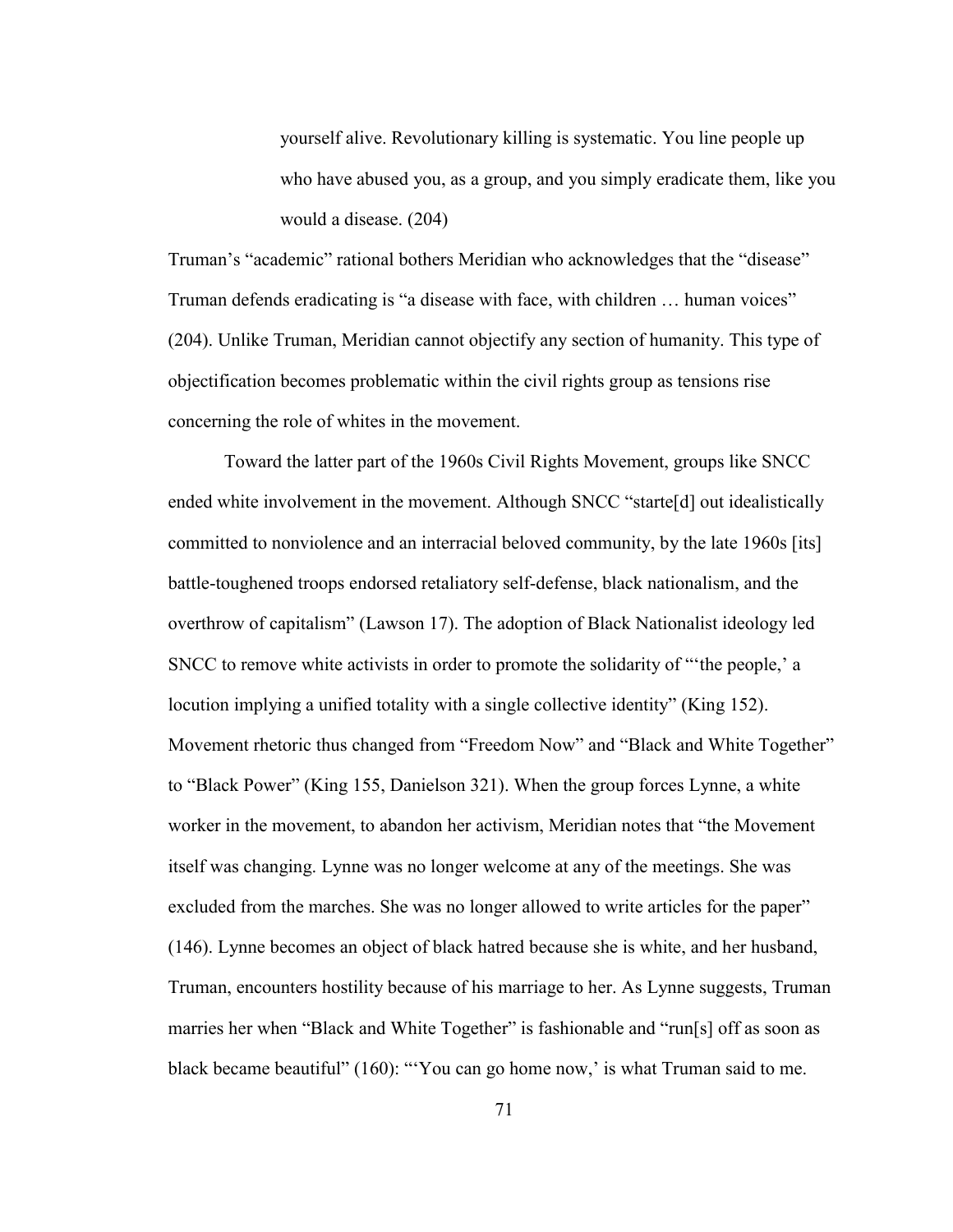Like, this little flirtation of yours to find out how the other half lives is over now, so you can just take your sorry white ass home" (192). On Meridian, Truman projects the image of black womanhood and "brown strength" and believes that she "would not mind being a resource for someone else…. here was a woman to rest in, as a ship must have a port. As a train must have a shed" (149). Truman also projects the image of black motherhood on Meridian when he begs her to "have my beautiful black babies" (120). Meridian, like Lynne, becomes an object that symbolizes Truman's adherence to different trends in the movement (Yoon 194).

Lynne's objectification, however, later becomes a brutal show of black hatred. To Tommy Odds, Lynne is "guilty of whiteness" (142) and deserving of rape: "Tommy Odds thought she was not a human being, as if her whiteness, the mystique of it, the danger of it, the historically verboten nature of it, encouraged him to attempt to destroy her without any feelings of guilt" (176). In a racial reversal of *Miss Jane Pittman*'s Tee Bob and Mary Agnes, Lynne accepts the rape as punishment for her whiteness: "She lay instead thinking of his feelings, his hardships, of the way he was black and belonged to people who lived without hope; she thought about the loss of his arm. She felt her own guilt" (172). Recognizing this guilt, Tommy Odds abuses Lynne's need to "aton[e] for his sins" and uses her to assert his power over the white race (179). Lynne gives herself as a sacrifice to "white sin" and thus accepts the movement's new black separatist ideology. By raping Lynne, Tommy affirms his "manhood"—a quality of "self-respect and assertion" the black nationalists "identified as a particularly male need" (King 195). As the movement changes from togetherness to Black Nationalist separatism, Meridian begins to look to SNCC's past history of grassroots movements to achieve political and personal freedom.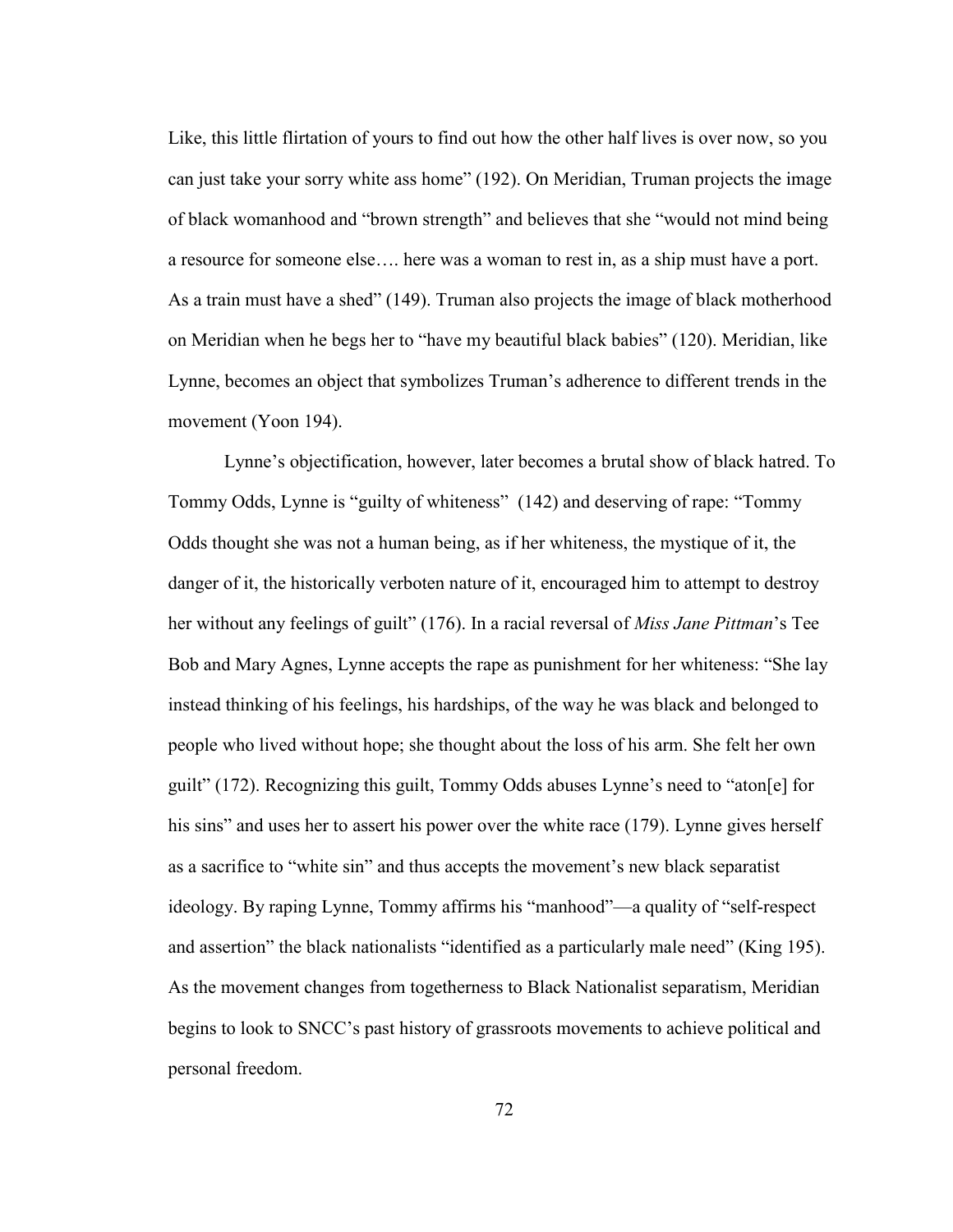Meridian leaves the leader-oriented groups of SNCC and the Revolutionaries to initiate a grassroots, community-oriented movement that will allow blacks to be leaders in their own struggle for freedom. Meridian's grassroots ideology is reminiscent of SNCC's original "theory of organizing that stressed the way in which a sense of community self-respect and self-determination grew from the community's efforts to generate its own programs and leaders" (King 143). By generating programs and leaders within the community, the community develops a sense of agency and self-respect that aids their freedom struggle. When Meridian expresses that she will adopt this "old" Civil Rights Movement strategy, Anne-Marion questions the success of this type of movement:

> "I'll go back to the people, live among them, like Civil Rights workers use to do."

"You're not serious?" (19)

Meridian's plan seems ridiculous to Anne-Marion who believes that national, militant movement rather than local movement will succeed in bringing widespread change to black life in America. When Truman visits Meridian and sees her grassroots activity, he expresses an opinion similar to Anne-Marion's: "You make yourself catatonic behind a lot of meaningless action that will never get anybody anywhere" (12). He criticizes her fight to allow the black children to see the visiting freak show, claiming that her action is meaningless because of the ridiculous nature of the cause. Although the town's segregationists policies surprise him,—"But the Civil Rights Movement changed all that!"—Truman believes the struggle for freedom is over (8). Truman, like the "white liberals and deserting Civil Rights sponsors" Walker describes in "The Civil Rights Movement: What Good Was It?", is "quick to justify...disaffection from the Movement by claiming that it is all over" without considering the "changes in [the] personal lives [of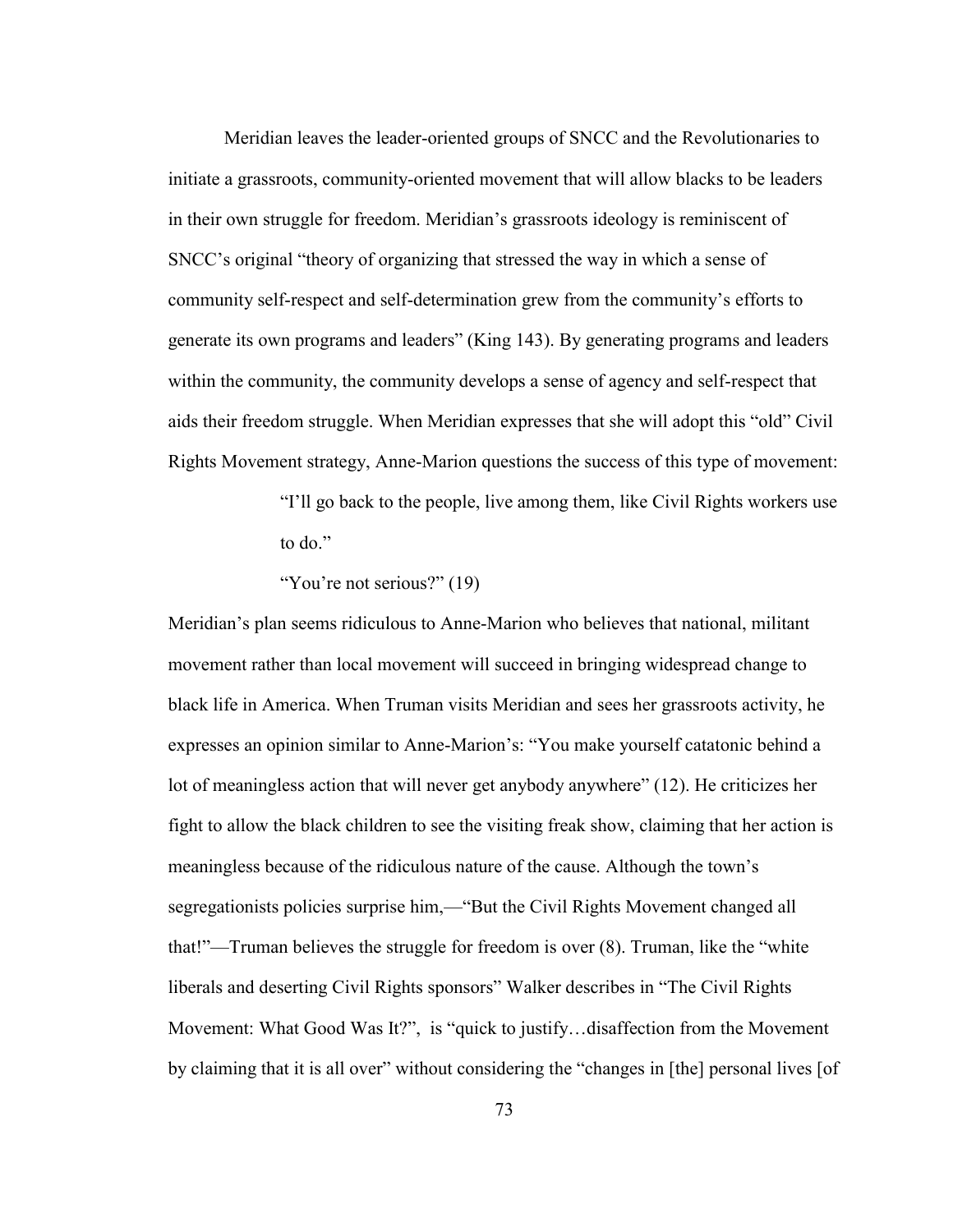blacks] because of the influence of people in the Movement" (120-121). Truman belongs to the group Walker identifies as "the very class that owes its new affluence to the Movement [and] now refuses to support the organizations that made its success possible, and has retreated from its concern for black people who are poor" ("Choosing to Stay at Home" 168). Regardless of the cause, Meridian recognizes that she must fight inequality and prejudice whatever the cause and pressure the local white government to change its discriminatory policies.

Truman's disregard for grassroots organization reflects the "gendered duality of local/national" movements in which the local is the feminine and the national, leadershiporiented movement is the masculine (Green 60). Laurie B. Green explains that:

> the binary opposition between local and nation … usually assigns women to the local. In some cases, this movement inadvertently neglects the farreaching consequences of women's activism. Acknowledging women as the backbone of local campaigns as organizers, networkers, and supporters does not necessarily lead to assessing their impact on national politics and leaders. If the national is construed as the place from which initiative and leadership emanate, then the local can mistakenly be relegated to a dependent or satellite status—a source of energy and momentum, but not direction.  $(60)$

Truman discounts Meridian's activism because it has no apparent implications for national change. The "feminine" nature of Meridian's local activism is counter to the "masculine" national movements Truman perceives as politically meaningful. Truman considers Meridian's methods of action dated and unviable, explaining to her that "Revolution was a thing of the sixties …. Do you realize no one is thinking about these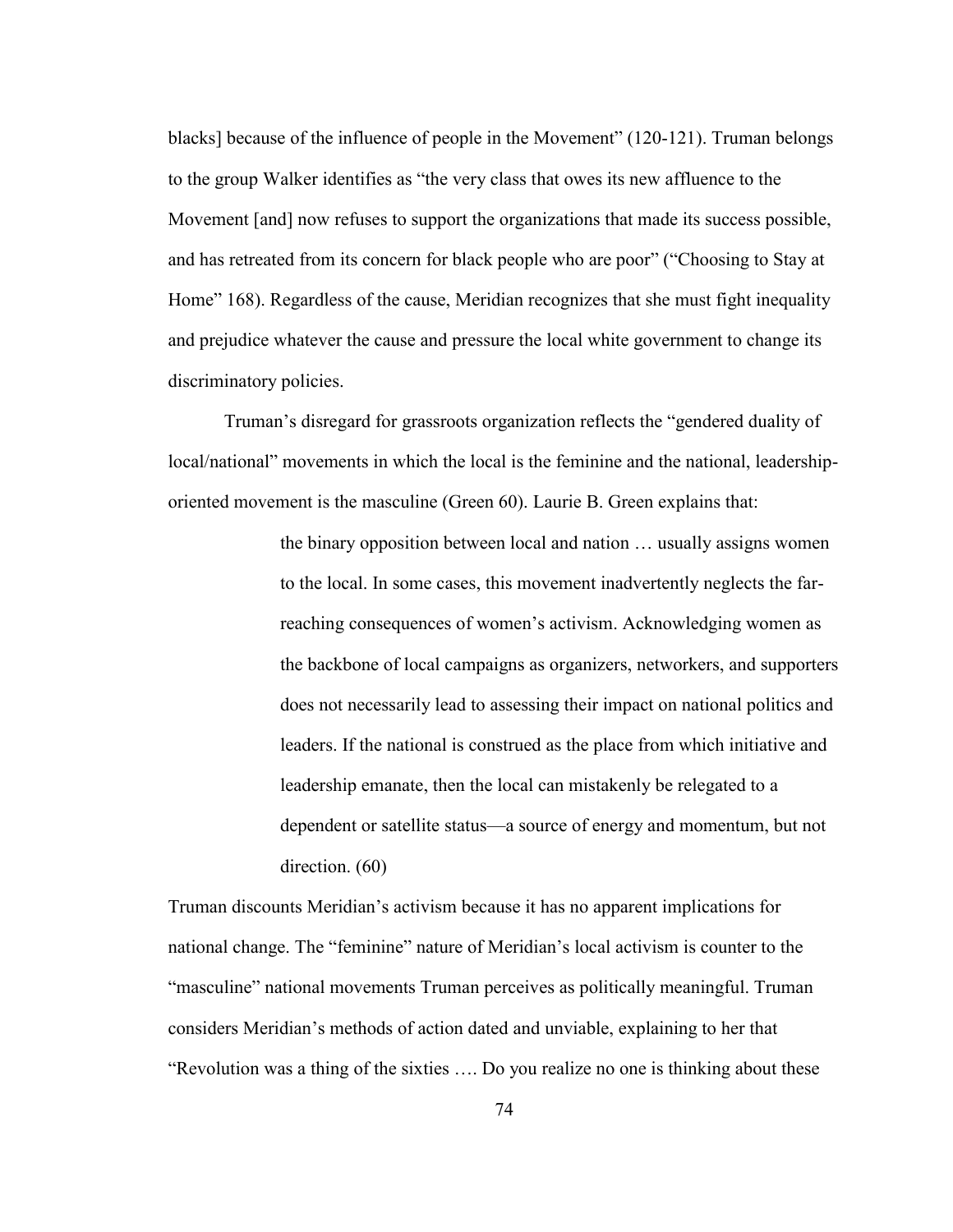things anymore?" (206). Truman views the struggle for civil rights as a movement rooted in the past, but Meridian believes the struggle must continue because the people continue to grapple with the movement's tenets: "But don't you think the basic questions raised by King and Malcolm and the rest still exist? Don't you think people, somewhere deep inside, are still attempting to deal with them?" (206). As Meridian explains, she believes that true Revolution is not found in killing off the oppressor but in teaching people how to live in the post-civil rights era: "revolution would not begin, do you think, with an act of murder—wars might begin that way—but with teaching …. After all, people want to be taught how to live …." (205-206). Meridian "arrives at a definition of revolution that affirms life rather than death" and involves self-transformation in the struggle of selfquestioning (Stein 141). Meridian describes teaching as a communal activity, not led by a single teacher but by the community in both a collective and individual search for answers to their freedom struggle: "I imagine good teaching as a circle of earnest people sitting down to ask each other meaningful questions. I don't see it as a handling down of answers. So much of what passes for teaching is merely a pointing out of what items to want" (206). Meridian recognizes the coercive force of mass national movements and their political agendas and believes each individual must decide what "items" of freedom he or she is willing to fight for.

To attain equality for the black community, Meridian not only acts as a leader in her "performances" of protest but asks the people to engage in the fight for equality by voting. Because the 1960s Civil Rights Movement changes little for the community in which Meridian lives, the people do not believe their vote will have any significance in the white-dominated political system. Rather than misleading or falsely persuading the people, Meridian affirms and answers their disbelief in politic's ability to affect change: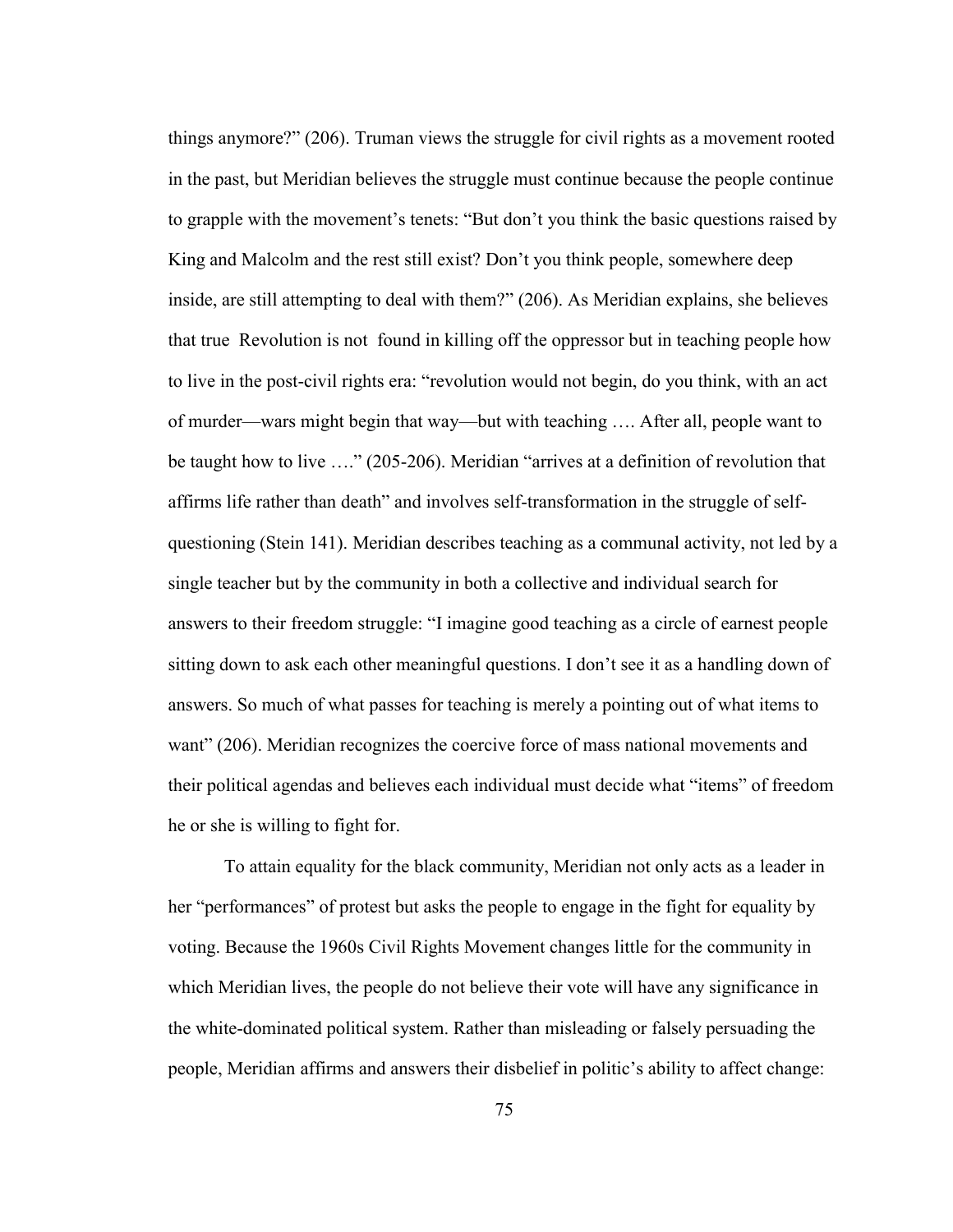"[Voting] may be useless. Or maybe it's the beginning of using your voice. You have to get used to using your voice. You start on simple things and move on …." (225). Meridian makes "action" available to the people by emphasizing the "simple things" they can struggle for and achieve. Most importantly, the people must develop a voice for themselves rather than allowing a leader to speak for them. As Jane Mansbridge explains, the "individual act of voting … is useless when considered from the standpoint of individual self-interest, but not when considered from the standpoint of political duty or solidarity or keeping faith with one's own beliefs" (qtd. in King 66). To Meridian, voting not only signifies political freedom but the achievement of individual agency and voice. In the post-civil rights era, Meridian perceives the importance of the individual and the community in securing the rights and freedom promised by the national government in the Civil Rights Act of 1964. As Meridian understands, legal rights are meaningless to communities absorbed in the racial hatred and prejudice that legality cannot dissolve.

Although Meridian acts as a leader within the community, she emphasizes the important interdependency of the community and herself. When Meridian leaves the militant group, she returns to the South to "remai[n] close to the people—to see them, to be with them, to understand them and herself, the people who now fed her and tolerated her and also, in a fashion, cared about her" (19). For Meridian, being part of community requires an intimate knowledge of both the people and the self—an intimacy that creates a bond of mutual care. Because of Meridian's leadership and "performances," the people provide her with material resources: "Meridian was living in an adequately furnished house that the black community—having witnessed one of her performances and the paralysis that follows it—provided" (153). The exchange between Meridian and the community is both spiritual and material. Meridian acts on the behalf of the community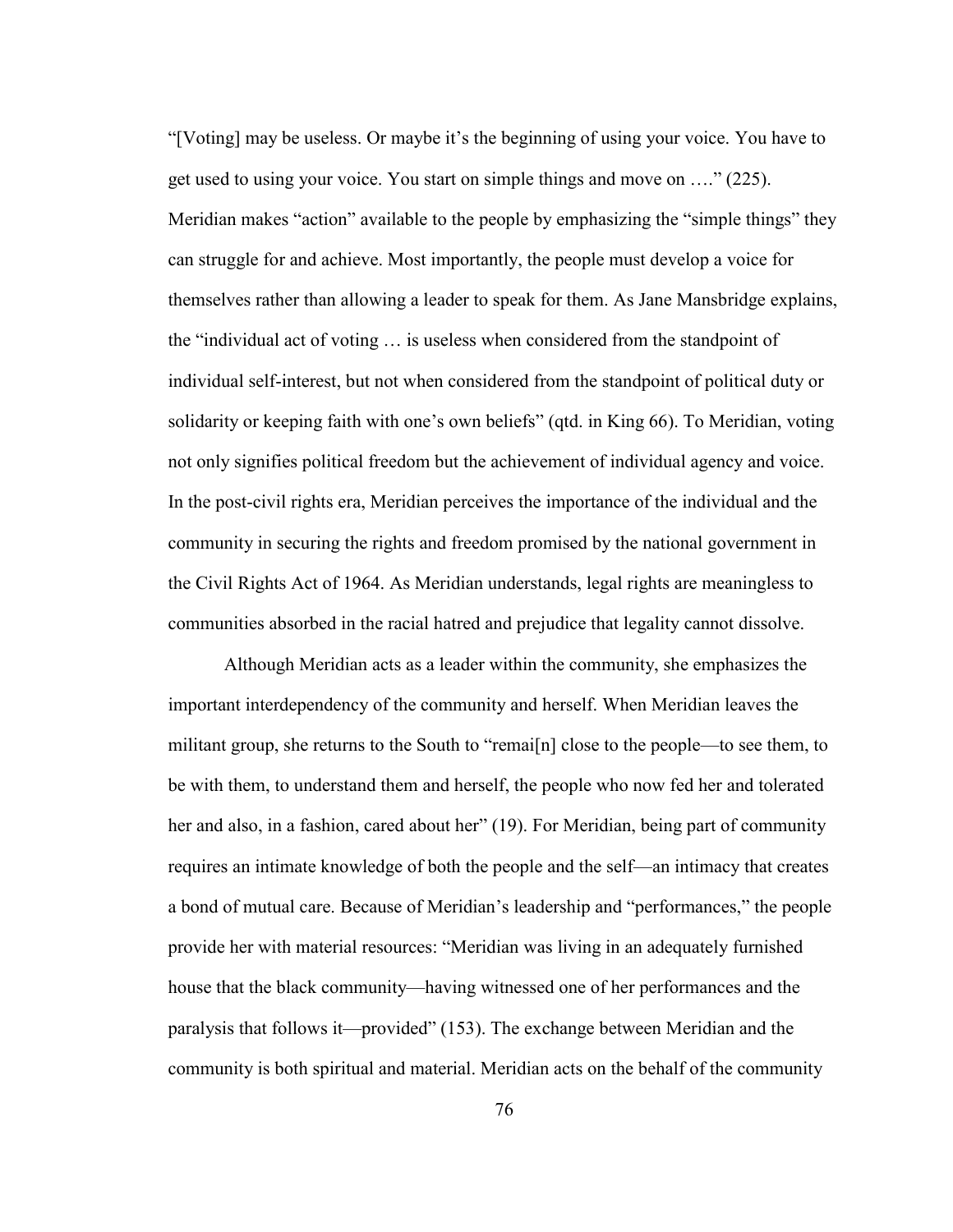by giving herself spiritually and psychically to their struggle, and the community responds by following and providing for her. The community follows Meridian in one of her "performances" when she brings a drowned black boy to the mayor's office to demonstrate the effects of the city's segregationist policies—because the city closed the public swimming pool to blacks, the boy resolved to cool off in the dangerous reservoir (208-209). When Meridian collapses and later awakes, the people respond by promising her aid and memorial for her leadership to the community: "When she was up again they came to her and offered her everything, including the promise that they would name the next girl child they had after her. Instead she made them promise they would learn, as their smallest resistance to the murder of their children, to use the vote" (209). Memorial and aid are only symbolic and material to Meridian; what she desires is a transformation of the community into a self-freeing agent of change—a community that can survive without the presence of her leadership. Meridian believes in the "Oneness" of the community and the self, and idea that allows her to give herself completely to the struggle of the black community. Meridian explains that for whites and blacks, "the years in America had created them One Life" (220). Jace Anderson explains that this "'One Life' encompasses all of those affected by racism—which Meridian attests, are all citizens. Meridian's fight to continue her life is a fight for the nation's life" (42-43). Affirming the importance of a communal "One Life," Walker explains that "existence….means being part of the world community" that encompasses all cultures ("The Civil Rights Movement" 125). By denying herself and materialism, Meridian attains "intimacy" with the community in its "Oneness." In making herself "one" with the community, Meridian discovers her willingness to fight and die for the community.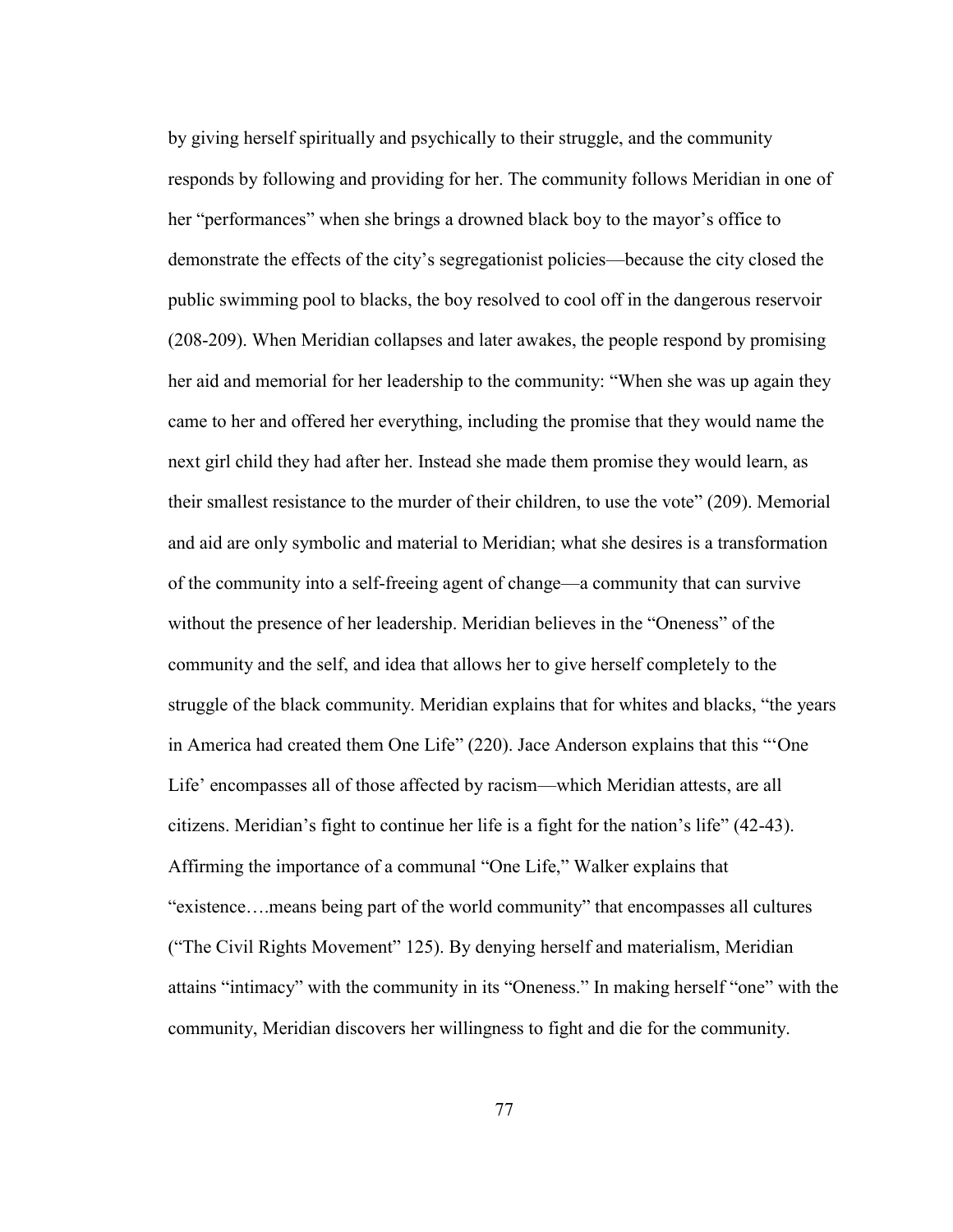Within the revolutionary group, Meridian cannot commit to the militant ideology of killing for the revolution; however, she discovers a willingness to engage in retaliatory action after committing herself to the "One Life" of the community. Like Miss Jane Pittman, Meridian enters the church skeptically at first and discovers its freeing power. Meridian explains that she "had always thought of the black church as mainly a reactionary power" but discovers a "new" church "where the problems of life were not discussed fraudulently, and the approach to the future was considered communally, and moral questions were taken seriously" (218). Meridian expects the compliant and "docile" church of Richard Wright's *Black Boy* yet encounters a politically and socially engaged congregation that strives to uphold and struggle for the "Oneness" of a free black society. The church valorizes a man's son who fought and died "on behalf of us" and promises to "protect what [the boy] fought for …" (219). The "intimacy" of the church community and the great sadness of the boy's father provokes within Meridian a willingness to fight and die for the black freedom struggle: "the respect she owed her life was to continue, against whatever obstacles, to live it, and not give up any particle of it without a fight to the death, preferably not her own …. she made a promise to the redeyed man herself: that yes, indeed to would kill, before she allowed anyone to murder his son again" (219-220). Although "Meridian's dedication to her promise does not remain constant," she wavers because of her intense recognition of the humanity of all people, good or bad (220). Meridian's wavering commitment to killing reflects her occasional need for self-defense—not an infrequent adoption of militancy. Historian Emilye Crosby encourages scholars to "move beyond [this] framework of nonviolence versus selfdefense/violence dichotomy" to recognize the "complex picture" of self-defense in the civil rights movement (222). She explains that: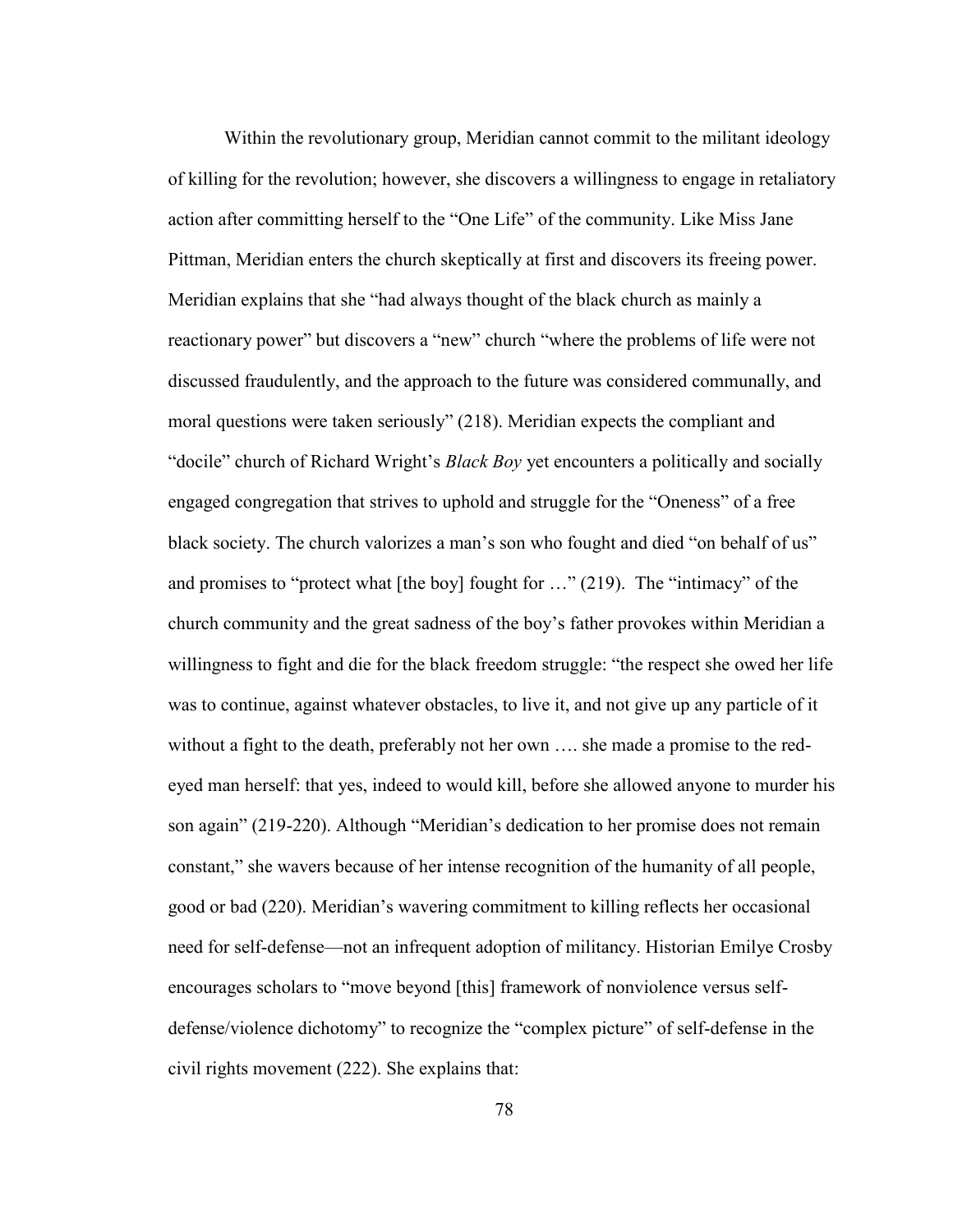the idea that there was a natural progression whereby self-defense became more militant and political as it was organized and visible falls apart when we examine it through the lens of local studies. While there are some identifiable trends and patterns, it is also evident that to a considerable extent African American activists made a choice based on their priorities, the tools available to them, and the specific contexts of their local circumstances. (235)

Meridian recognizes that her "local circumstances" may call for violence in the form of self-defense, but she refrains from engaging in the militant bloodshed of revolutionary groups. Regardless of her stance on violence, Meridian holds firm to her commitment to die for the community. When the local government threatens her protest with an army tank, she explains her pact with the people: "We have an understanding …. That if somebody has it go it might as well be the person who's ready" (11). By making herself "ready" to die, Meridian frees herself from the fear, oppression, and materialism that denies agency.

Meridian's understanding and denial of self allows her to belong wherever she finds herself. She becomes intimate with others, experiencing what they experience by way of renunciations: 'she could [not] enjoy owning things others could not have'" (Cooke 174). Meridian extends this freedom of the self to Truman by "set[ting] [him] free" from the restraints of gender-oriented romantic love" (238). When Meridian leaves the community, she appoints Truman as a leader and gives to him the intimate "Oneness" of community: "It was his house now, after all. His cell. Tomorrow the people would come and bring him food. Someone would come and milk his cow. They would wait patiently for him to perform, to take them along the next guideless step. Perhaps he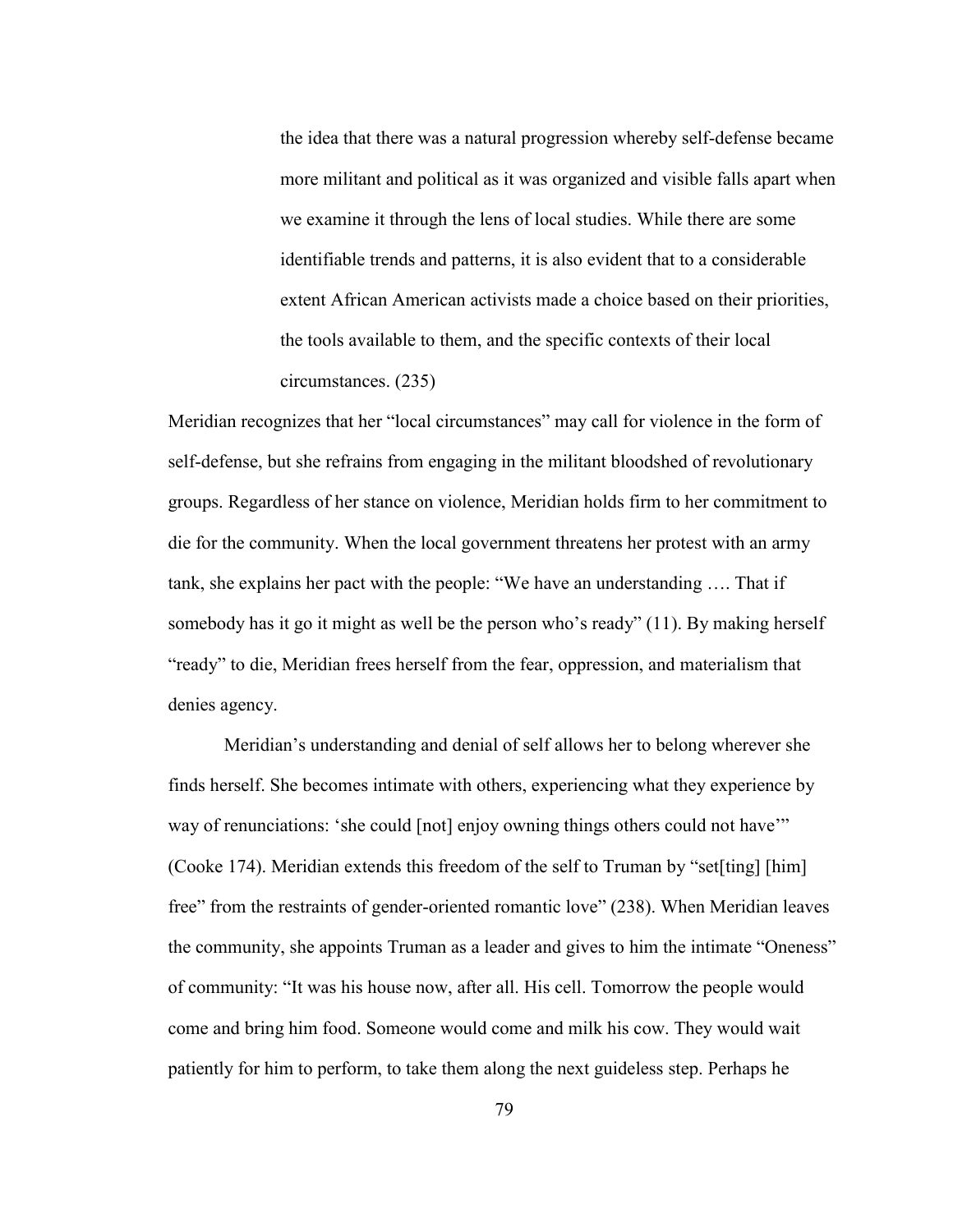would" (242). Like Meridian, Truman will experience the intimate interdependency of the community and the self. As Truman "gradually abandons his Volvo, his white women, his art—and even his troublesome masculinity," he "has moments 'when he fe[els] intensely maternal'" (Danielson 325, Walker 228). Truman's "maternal" feelings reflect Walker's concept of "womanism"—an ideal "committed to survival and wholeness of the entire people, male and female" ("In Search of Our Mothers' Gardens" xi). Together, Truman and the people must struggle and learn the same freedom of self Meridian achieves—a conflict of the soul which "must now be borne in terror by all the rest of them" (242). Meridian's "power" becomes "not that of being present, but of a serenely strenuous presence, in the spirit, in the minds of all she meets" (Cooke 176). The spiritual "presence" of Meridian is a persistent calling for the self-development of the community and Truman. In this post-civil rights era, the mass movement evolves into a personal search for self-respect and self-knowledge that affirms the "Oneness" of the national community.

Meridian engages in the "One Life" of the community by exploring the history of the freedom struggle. The pure "music" and soul of the black community prevents Meridian from committing to revolutionary murder. She explains that:

> she felt herself to be, not holding on to something from the past, but held by something in the past: by the memory of old black men in the South who, caught by surprise in the eye of a camera, never shifted their position but looked directly back; by the sight of young girls singing in a country choir, their hair shining with brushing and grease, their voices the voices of angels. (14)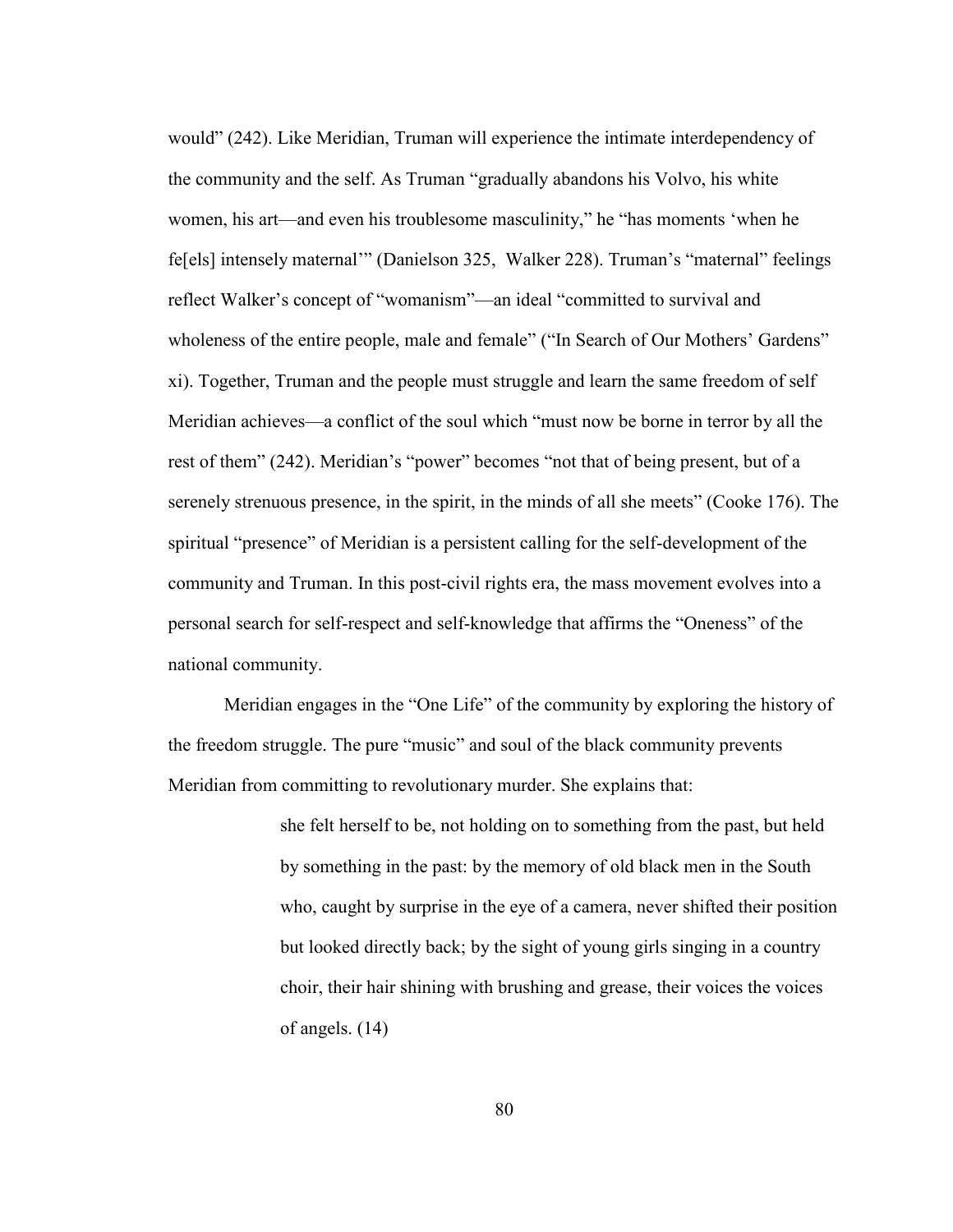The resiliency and purity of former generations "holds" Meridian from participating in militant action. Although Meridian eventually recognizes that this "extreme purity of life was compelled by necessity" rather than choice, she refuses to mar their history and the history of the black community with the impurity of violence (130). Anne-Marion accuses Meridian of "being weak and insensitive to History;" however, Meridian's "weak[ness]" to history is what propels her leadership and commitment to the movement. Frenzella E. DeLancey explains that:

> If Meridian is to learn from the community, she must have some respect for its history and culture; thus, if "some pathetic, distracted old marcher wished to bend Meridian's ear about his or her Jesus, Meridian would stand patiently and listen." Demonstrating a willingness to learn from the people, Meridian "was constantly wanting to know about the songs: 'Where did such and such a one come from? Or 'How many years do you think black people have been singing this'" (28). This communal knowledge and history prepares Meridian for the role she assumes at the end of her transformative period. (5)

Meridian's understanding of the community's history is essential to her role as its leader and to her incorporation into its "Oneness." Meridian believes that memory of the past will move the people to struggle for the "One Life" of the national, black and white community. As leader in this "One Life," Meridian promises that:

> I will come forward and sing from memory songs they will need once more to hear. For it is the song of the people, transformed by the experiences of each generation, that holds them together, and if any part of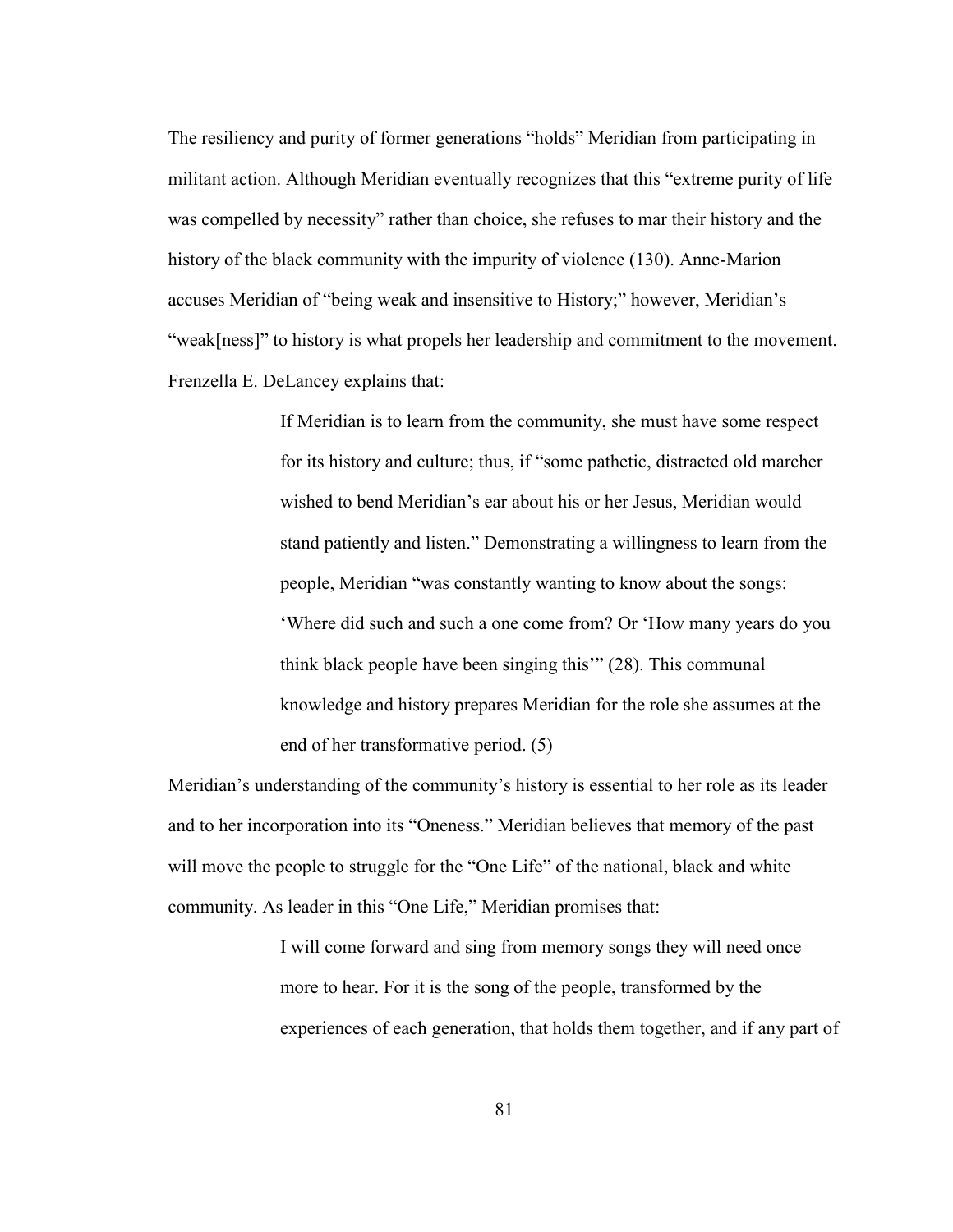it is lost the people suffer and are without soul. If I can only do that, my role will not have been a useless one after all. (221)

The song of the people continues to inform Meridian's vision of the collective soul of the black community. Understanding history connects generations and establishes a united struggle that serves as a reference for future generations.

Unlike Meridian, Anne-Marion gives no reverence to history. Leading a riot on Saxon's campus, Anne-Marion destroys The Sojourner—a tree that serves as a reminder of slavery's cruelty. Rather than preserve the tree's symbolic history, the rioters "in a fury of confusion and frustration … worked all night, and chopped and sawed down, level to the ground, that mighty, ancient, sheltering music tree" (39). The "confusion and frustration" of the rioters reflects the hostile, reactive nature of the revolutionary movement. In their "fury," the "music tree" and the pure, soul music the black community becomes lost. As Michael G. Cooke explains:

> The destruction of the Sojourner is the ultimate act of group dynamic in *Meridian*, and significantly it displays the group undoing of the good of its members. A vicious paradox appears, for the members of the group proceed in the closet concert and yet for farthest from awareness of themselves, of one another or of one another's good. (169)

Rather than uplifting community, the rioters' group act destroys both self-awareness and community because of the blind rage of their action. Although the idea of a "soul freedom" isolates Meridian in her search for self-respect and self-knowledge, she believes that a continued struggle for personal and collective freedom will reveal truth to the those involved in the struggle: " all the people who are as alone as I am will one day gather at the river. We will watch the evening sun go down. And in the darkness maybe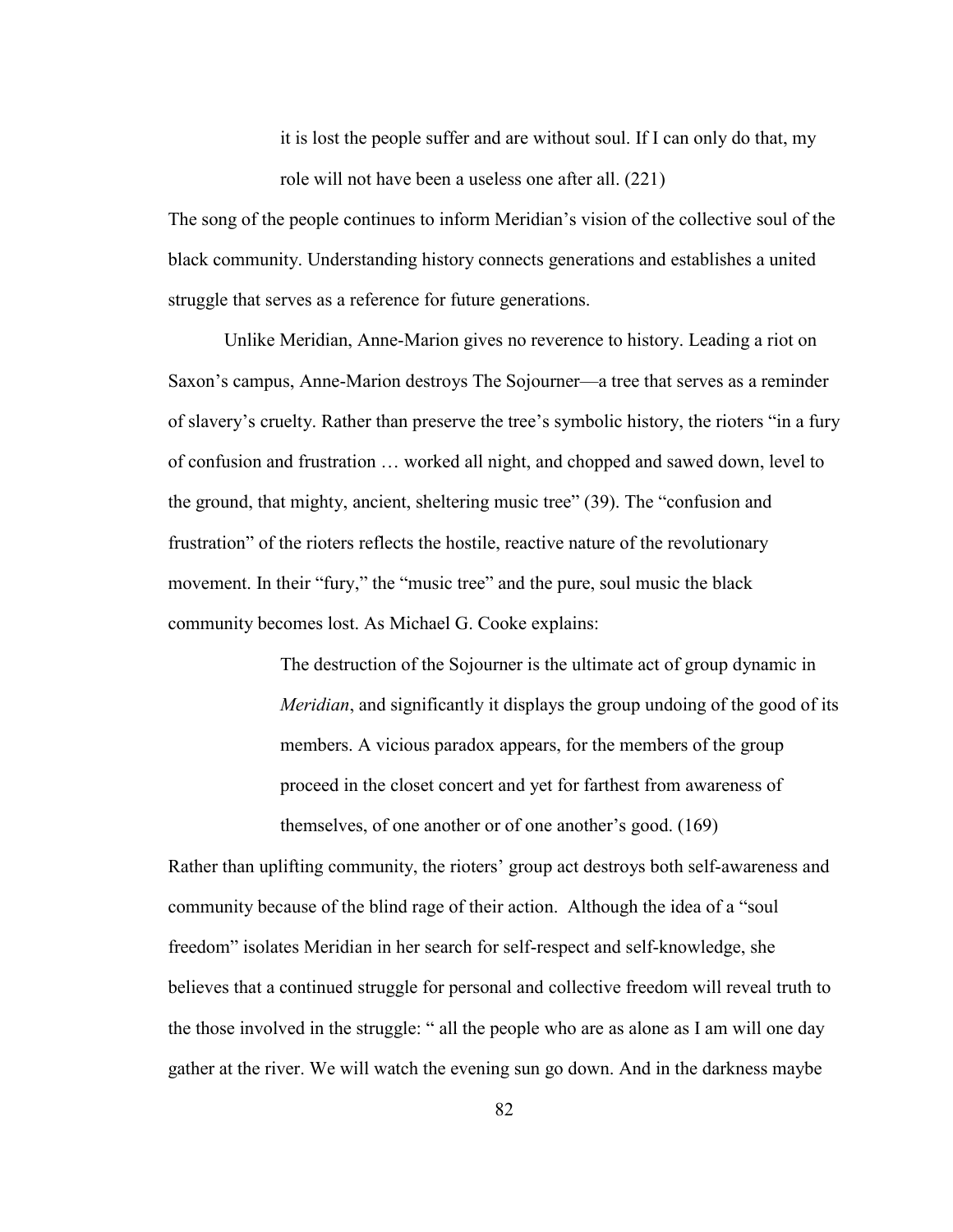we will now the truth" (242). Local grassroots organizations, as scholars now recognize, were "preeminently … movement[s] for self-determination rather than a movement for integration of the races or even for equal civil rights" (Moye 166). Although Meridian recognizes the importance of political freedom, the freedom of "self-determination" and self-respect is the emphasis of her struggle. For Meridian, the struggle for freedom is not merely an outward action but "an idea [that...] penetrate[s] her life" (242). This struggle for "freedom," as Walker depicts in Meridian and describes in "Choosing to Stay at Home," is "a personal and lonely battle, [in which] one faces down fears of today so that those of tomorrow might be engaged" (170). By strengthening community through grassroots movement and the denial of her material self, Meridian attains freedom in the "Oneness" of community.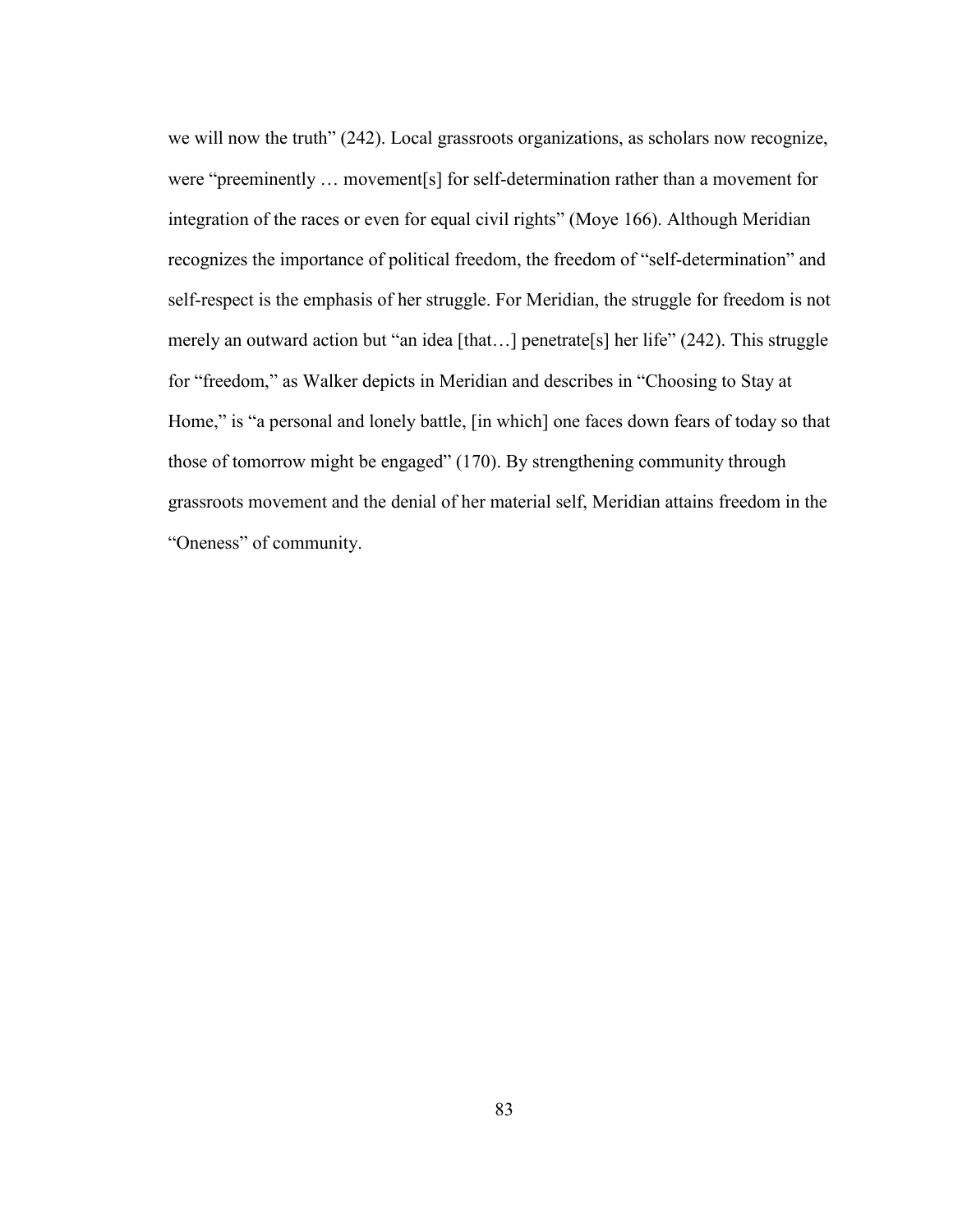## CHAPTER V

## **CONCLUSION**

By exploring the idea of freedom in Richard Wright's *Black Boy*, Ernest Gaines's *The Autobiography of Miss Jane Pittman*, and Alice Walker's *Meridian*, literature's great value in rethinking the length of the Civil Rights Movement becomes perceptibly clear. While *Miss Jane Pittman* and *Meridian* touch upon the movement's "one halcyon decade," the novels focus on the civil rights struggle in eras prior to and after the recognized Civil Rights Movement (Hall 1234). Wright's *Black Boy* presents a picture of black life during the 1910s-1940s—a period of isolated, individual struggle for the attainment of civil rights. The concept of "freedom" and the hope for black political and social freedom in America changes significantly from *Black Boy* to *Meridian*. Furthermore, the novels provide different approaches and aims for organized movement and protest as the freedom movement widens to promote freedom from racism and prejudice for not only African Americans but the entire nation.

While Wright's *Black Boy* paints a bleak picture of black life in America, devoid of any organized movement for fear of Jim Crow's tactics of violence, the novel offers hope for a later movement as a revolutionary spirit develops in black America: "for it is in them, though they may not know it, that a revolution has taken place and is biding its time to translate itself into a new and strange way of life" (302). The promise of a "collective deliverance" for Wright's time, however, was an impossibility as racism and prejudice "stunted [the] life" of the community spirit (King 28, Wright 197). For Wright,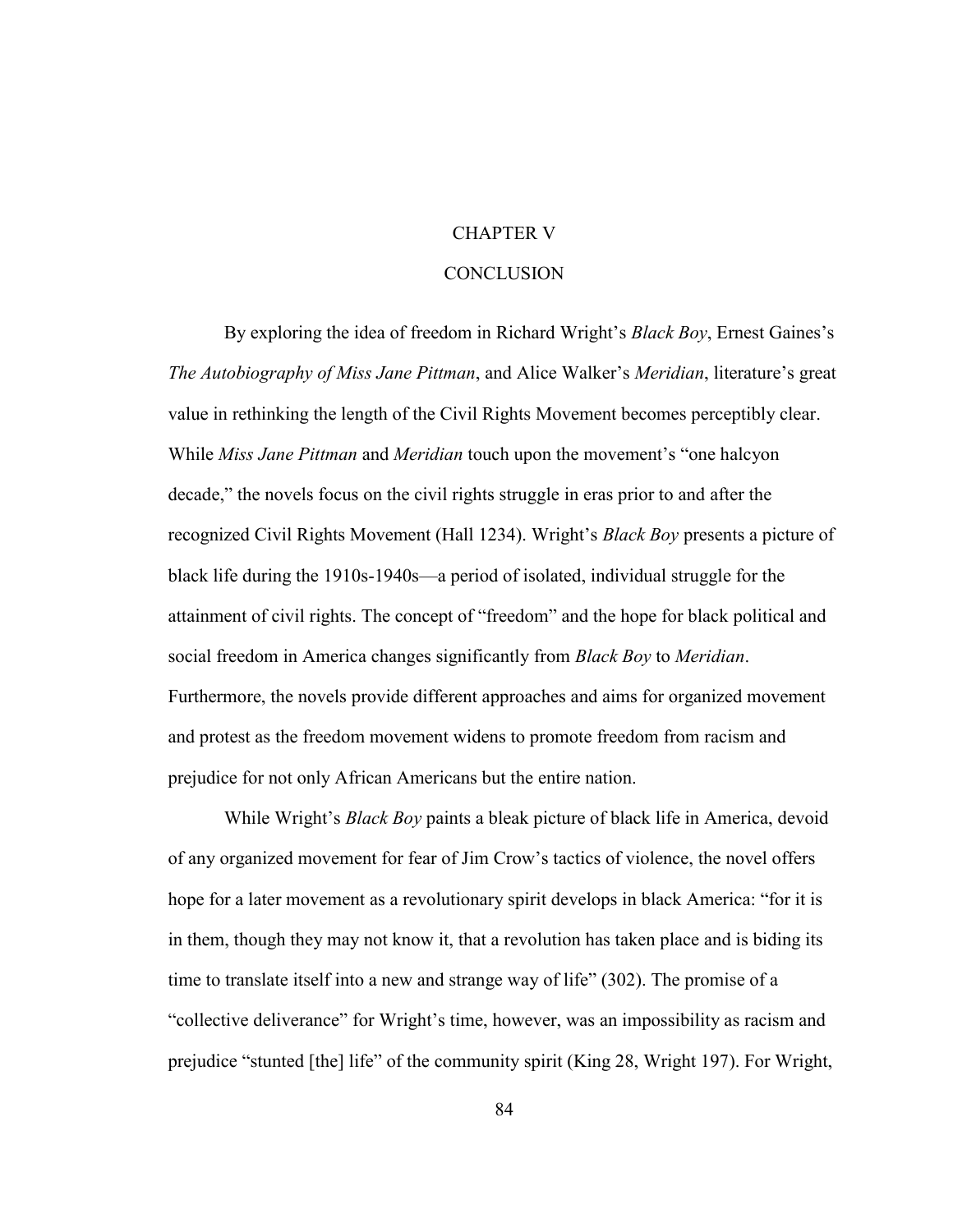progress in the freedom struggle first required a change in white America, yet he acknowledged that blacks ultimately must resolve the "Negro problem" since whites seemed blind to their plight (297). By broadening the scope of racial tension to include the North, Wright implicated the nation for its involvement in the racism that suppressed black freedom. Nevertheless, the ability to affect change in America and attain freedom remained a distant hope for Wright—a struggle he perceived as a "long" and slow political, social, and psychological effort for blacks and whites.

In Ernest Gaines's *Miss Jane Pittman* and Alice Walker's *Meridian*, community is an essential component in the black freedom struggle. While fear initially stifles the collective power of Jane's community, the people overcome their reliance on leader-led movement and ultimately recognize that widespread movement affects greater change. *Miss Jane Pittman* epitomizes the idea of the "long" civil rights movement by encompassing pre-emancipation slavery to the beginning of the recognized 1960s Civil Rights Movement. With the arrival of emancipation, Miss Jane and the former slaves explore the idea of "freedom" yet never fully attain the political and social liberty the word implies. Like Walker's Meridian, Miss Jane acknowledges, with the story of Tee Bob and Mary Agnes, that racism and prejudice negatively affect both blacks and whites. Although Gaines's novel ends at the Movement's beginnings, *Miss Jane Pittman* pictures the autonomy and collective power of Miss Jane and her community as the promise of future political and social freedom for blacks in America.

Alice Walker's *Meridian* explores the unfinished work of the recognized Civil Rights Movement and the need for the continuation of grassroots efforts in each American community. Unlike the leader-led Civil Rights Movement, Meridian's grassroots movements place responsibility on the individual for enacting change in his or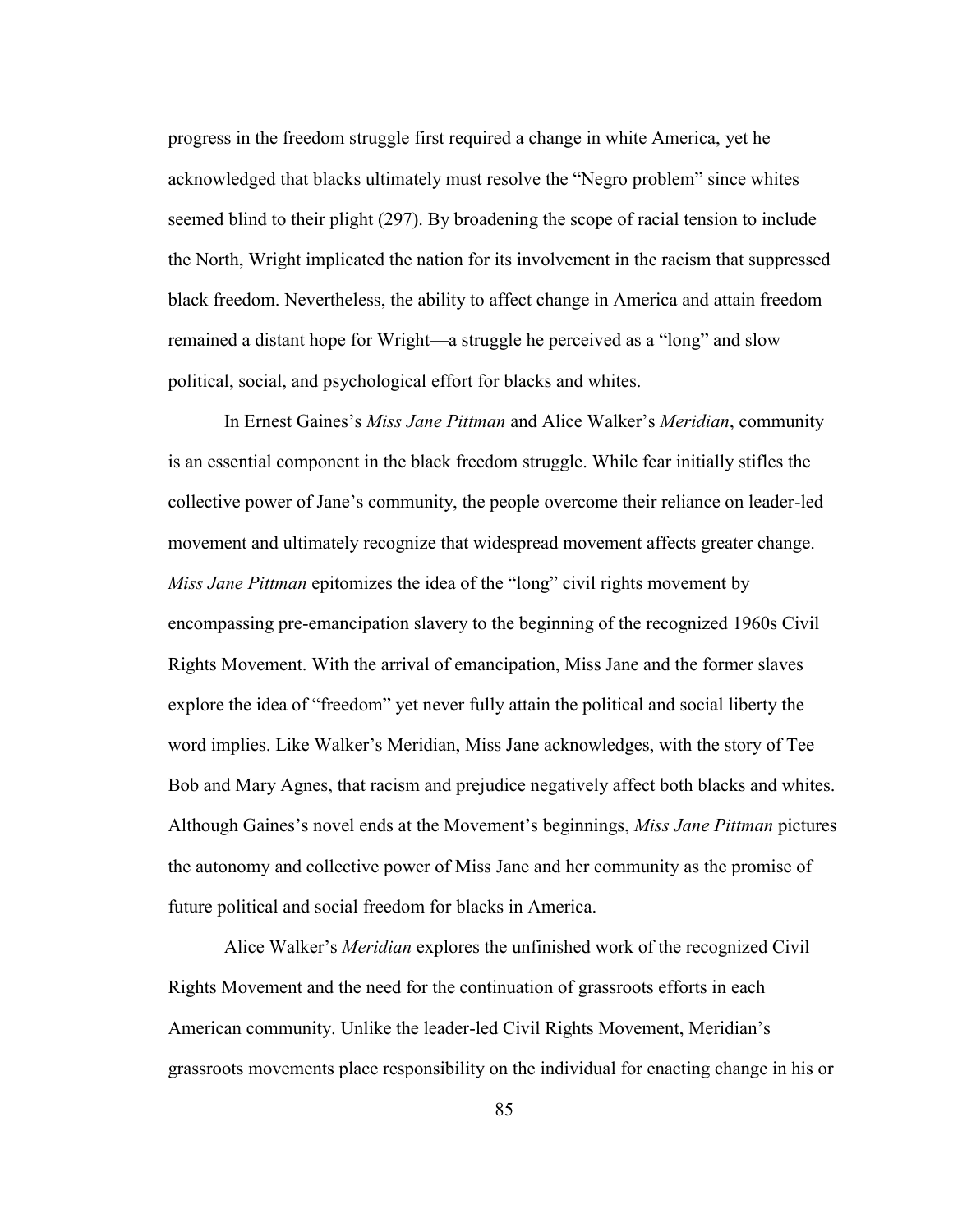her community. For Meridian, the interdependency of the self and the communally shared experience of racism and prejudice in America creates a "One Life" that includes blacks and whites in the struggle for freedom (221). As an African American and a woman, Meridian recognizes a universal, human struggle that is personal and individual and yet affirmative of the shared humanity of all people. As the concept of a "freedom struggle" changes from Wright's *Black Boy* to Walker's *Meridian,* the scope of the "long" civil rights movement widens, providing a more accurate picture of racism and prejudice as a national issue rather than an exclusively Southern problem. By limiting the freedom struggle to the 1960s movement, we overlook the unfinished work of Walker's Meridian and ignore the contemporary economic and educational disparities caused by racism and prejudice in the American political and social system.

Furthermore, with current debates surrounding the supposed end of Southern Studies and African American literature, this "long" approach argues that the unfinished business of the Civil Rights Movement necessitates the continuation of these genres and fields of research. Although the demise of Jim Crow legislation ended the presence of *de jure* segregation in the United States, the American legal system continues to create and maintain inequalities among racial and social groups. America has yet to enter a postracial era, and until that time we must recognize and expose the inequalities that continue to create a divide in our country. Southern Studies and African American literature are relevant to this continued discussion of racial inequality in America; therefore, we must avoid calling an end to these genres and fields or else we will neglect their important place in contemporary society.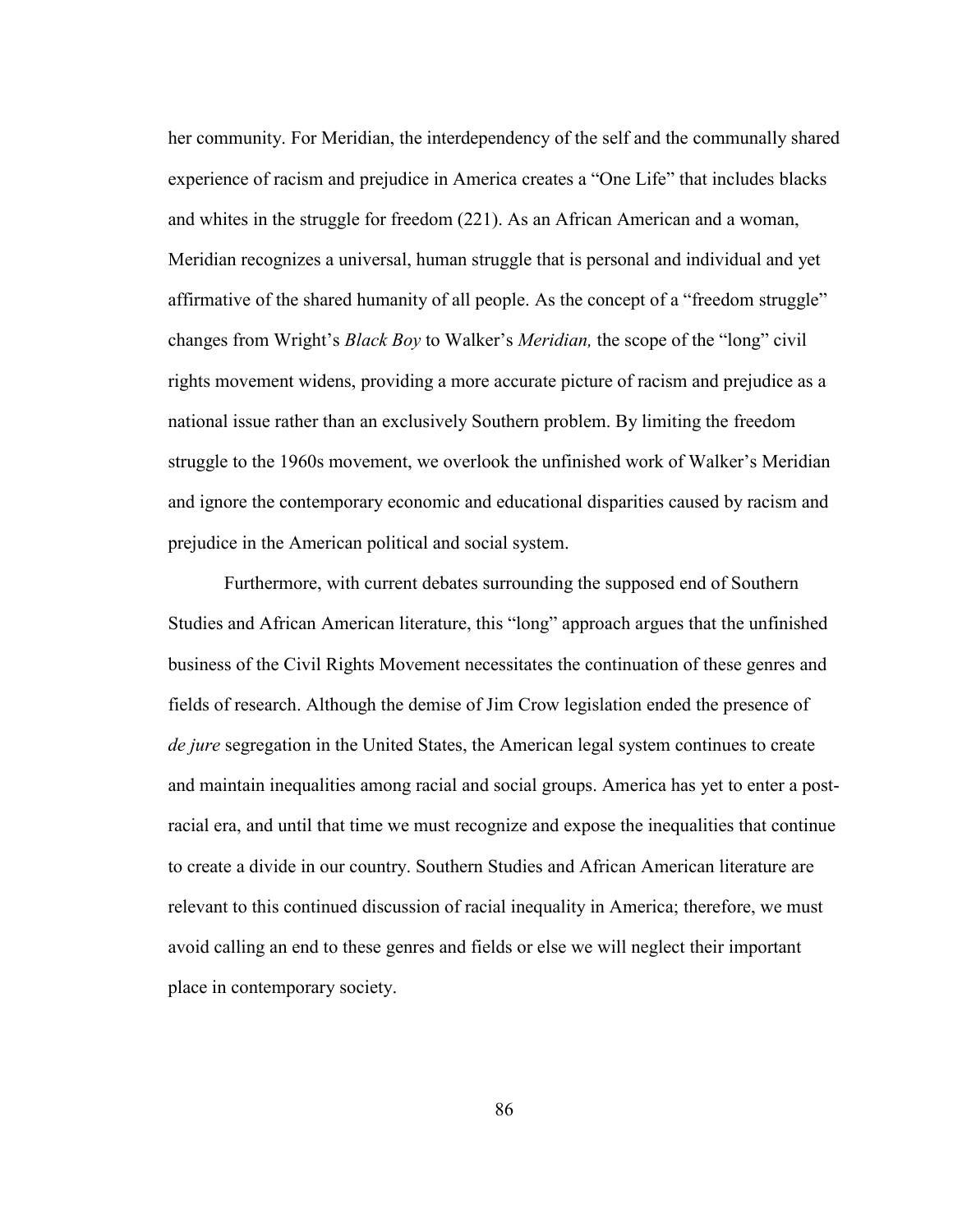## WORKS CITED

- Anderson, Jace. "Re-Writing Race: Subverting Language in Anne Moody's Coming of Age in Mississippi and Alice Walker's *Meridian*." *A/B: Auto/Biography Studies* 8.1 (1993): 33-50. *MLA International Bibliography*. EBSCO. Web. 10 July 2011
- Andrews, William L. "Richard Wright and the African-American Autobiography Tradition." *Style* 27.2 (1993): 271-284. *MLA International Bibliography*. EBSCO. Web. 15 July 2011.
- ---. "'We Ain't Going Back There': The Idea of Progress in *The Autobiography of Miss Jane Pittman*." *Black American Literature Forum* 11.4 (1977): 146-149. *MLA International Bibliography*. EBSCO. Web. 30 June 2011.
- Baker, Houston A., Jr. *Turning South Again*. Durham: Duke University Press, 2001. Print.
- Brown, Lloyd. *Women Writers in Black Africa*. Westport: Greenwood Press, 1981. Print.
- Byerman, Keith E. "A 'Slow-to-Anger People: *The Autobiography of Miss Jane Pittman* as Historical Fiction. *Critical Reflections on the Fiction of Ernest J. Gaines*. Ed. David C.Estes. Athens: University of Georgia Press, 1994.
- Callahan, John F. *In the African-American Grain: Call-and-Response in Twentieth-Century Black Fiction.* Chicago: University of Illinois Press, 2001. Print.
- Carby, Hazel V. *Reconstructing Womanhood: The Emergence of the Afro-American Novelist.* Oxford: Oxford University Press, 1987. Print.
- Cooke, Michael G. *Afro-American Literature in the Twentieth Century*. New Haven: Yale University Press, 1984. Print.
- Crosby, Emilye. "'It Wasn't the Wild West': Keeping Local Studies in Self-Defense Historiography." *Civil Rights History from the Group Up: Local Struggles, A National Movement*. Ed. Emilye Crosby. Athens: University of Georgia Press, 2011. Print.
- Danielson, Susan. "Alice Walker's *Meridian*, Feminism, and the 'Movement'." *Women's Studies: An Interdisciplinary Journal* 16.3-4 (1989): 317-330. *MLA International Bibliography*. EBSCO. Web. 10 July 2011.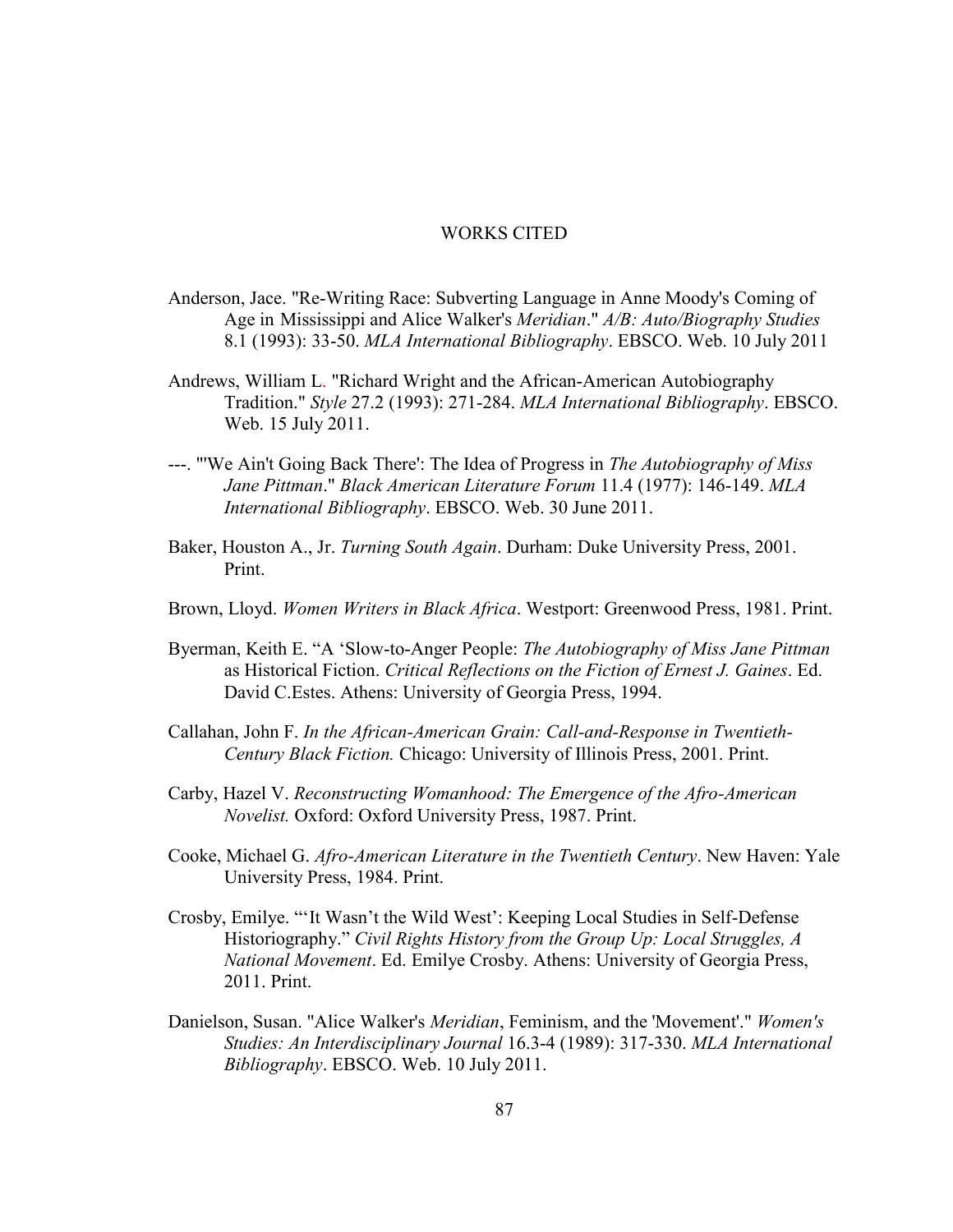- Dawson, Michael C. *Black Visions: The Roots of Contemporary African-American Political Ideologies.* Chicago: University of Chicago Press, 2001. Print.
- De Lancey, Frenzella E. "Squaring the Afrocentric Circle: Womanism and Humanism in Alice Walker's *Meridian*." *Literary Griot: International Journal of Black Expressive Cultural Studies* 5.1 (1993): 1-16. *MLA International Bibliography*. EBSCO. 10 July 2011.
- Douglas, Kelly Brown and Ronald E. Hopson. "Understanding the Black Church: The Dynamics of Change." *Journal of Religious Thought*. 56-57 (2001): 95- 113. *Ebscohost*. Web. 22 November 2010
- Douglass, Frederick. *Narrative of the Life of Frederick Douglass*. New York: Penguin, 1845. Print.
- Du Bois, W.E.B. *The Souls of Black Folk*. New York: Penguin, 1903. Print.
- Foner, Eric. *Reconstruction: America's Unfinished Revolution 1863-1877*. New York: Harper & Row, 1988. Print.
- Gaines, Ernest. *The Autobiography of Miss Jane Pittman.* New York: Bantam, 1971. Print.
- Green, Laurie B. "Challenging the Civil Rights Narrative: Women, Gender, and the 'Politics of Protection.'" *Civil Rights History from the Group Up: Local Struggles, A National Movement*. Ed. Emilye Crosby. Athens: University of Georgia Press, 2011. Print.
- Hakutani, Yoshinobu. "Racial Discourse And Self-Creation: Richard Wright's Black Boy." *Teaching American Ethnic Literatures: Nineteen Essays*. 119-132. Albuquerque: U of New Mexico P, 1996. *MLA International Bibliography*. Web. 5 Aug. 2011.
- Hall, Jacquelyn Dowd. "The Long Civil Rights Movement and the Political Uses of the Past." *The Journal of American History*. 91.1 (2005): 1233-1263. *JSTOR*. Web. 25 February 2011.
- Howland, Jacob. "*Black Boy*: A Story of Soul-Making and a Quest for the Real." *Phylon: A Review of Race and Culture* 47.2 (1986): 117-127. *MLA International Bibliography*. EBSCO. Web. 15 July 2011.
- Karem, Jeff. "Richard Wright's Reception." *The Romance of Authenticity: The Cultural Politics of Regional and Ethnic Literatures.* Charlotte: University of Virginia Press, 2004. Print.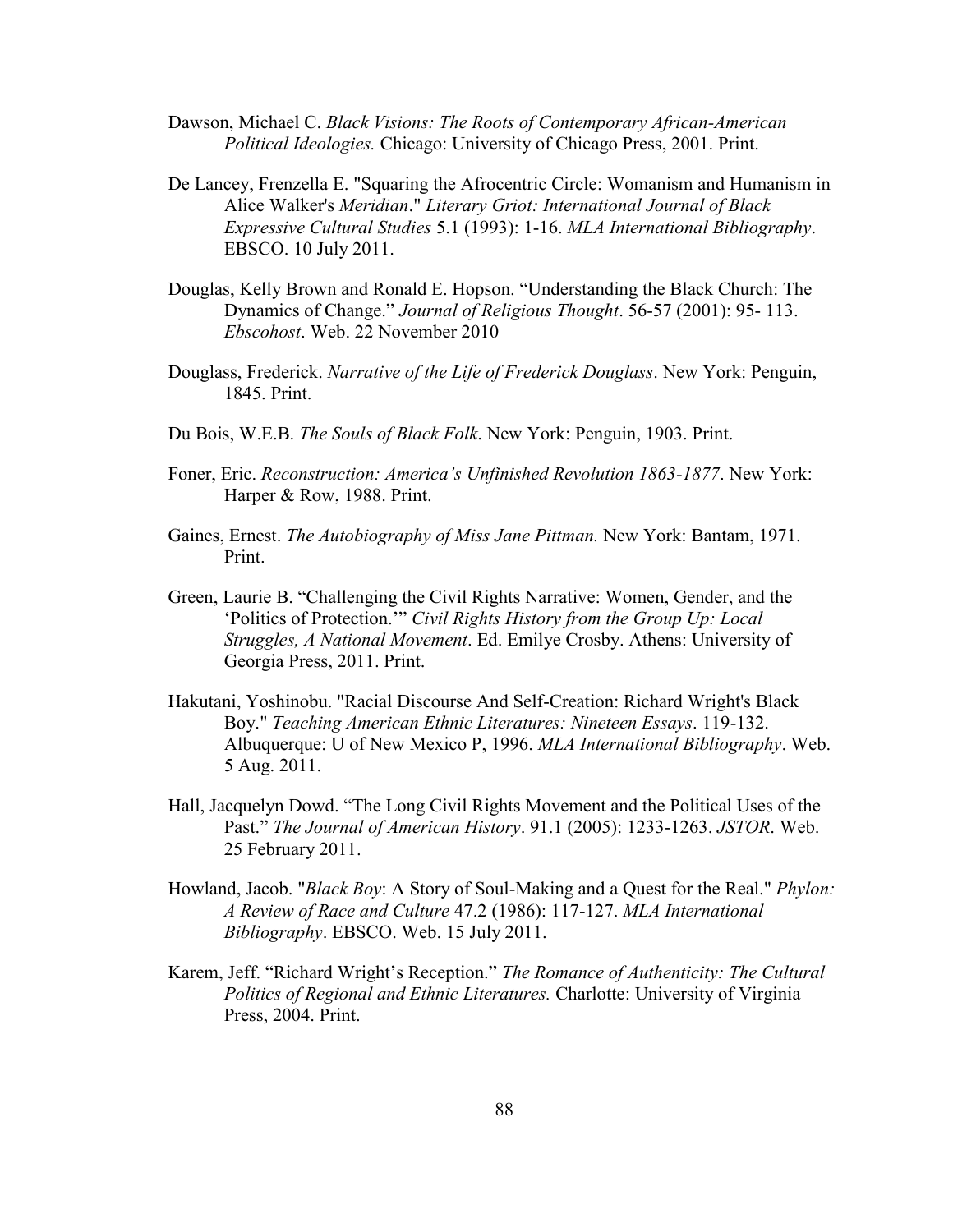- ---. "Searching for Heroes: Ernest Gaines and His Readers." *The Romance of Authenticity: The Cultural Politics of Regional and Ethnic Literatures.* Charlotte: University of VirginiaPress, 2004. Print.
- King, Richard H. *Civil Rights and the Idea of Freedom*. Athens: University of Georgia Press, 1996. Print.
- Lassiter, Matthew D. and Joseph Crespino. "Introduction: The End of Southern History." *The Myth of Southern Exceptionalism.* Ed. Matthew D. Lassiter and Joseph Crespino. Oxford: Oxford University Press, 2010. 3-22. Print.
- Lawson, Steven F. *Civil Rights Crossroads: Nation, Community, and the Black Freedom Struggle*. Lexington: University Press of Kentucky, 2003. Print.
- Ling, Peter J. and Sharon Monteith. "Gender and the Civil Rights Movement." *Gender in the Civil Rights Movement*. New York: Garland Publishing, 1999. 1-16. Print.
- Lowe, John. "Palette of Fire: The Aesthetics of Propaganda in *Black Boy* and *In the Castle of My Skin*." *Mississippi Quarterly: The Journal of Southern Cultures* 61.4 (2008): 553-580. *MLA International Bibliography*. EBSCO. 15 July 2011.
- Moye, J. Todd. "Focusing Our Eyes on the Prize: How Community Studies are Reframing andRewriting the History of the Civil Rights Movement." *Civil Rights History from the Group Up: Local Struggles, A National Movement*. Ed. Emilye Crosby. Athens: University of Georgia Press, 2011. Print.
- McDowell, Deborah E. *The Changing Same: Black Women's Literature, Criticism, and Theory*. Bloomington: Indiana University Press, 1995. Print.
- McKay, Nellie Y. "The Narrative Self: Race, Politics, and Culture in Black American Women's Autobiography." *Women, Autobiography, Theory: A Reader*. Ed. Sidonie Smith and JuliaWatson. Madison: University of Wisconsin Press, 1998. Print.
- Norman, Brian. *Neo-Segregation Narratives: Jim Crow in Post-Civil Rights American Literature.* Athens: University of Georgia Press, 2010. Print.
- Rambsy, Howard, III. "The Vengeance of Black Boys: How Richard Wright, Paul Beatty, and Aaron McGruder Strike Back." *Mississippi Quarterly: The Journal of Southern Cultures* 61.4 (2008): 643-657. *MLA International Bibliography*. EBSCO. Web. 15 July 2011.
- Sitkoff, Harvard. *Toward Freedom Land: The Long Struggle for Racial Equality in America*. Lexington: University Press of Kentucky, 2010. Print.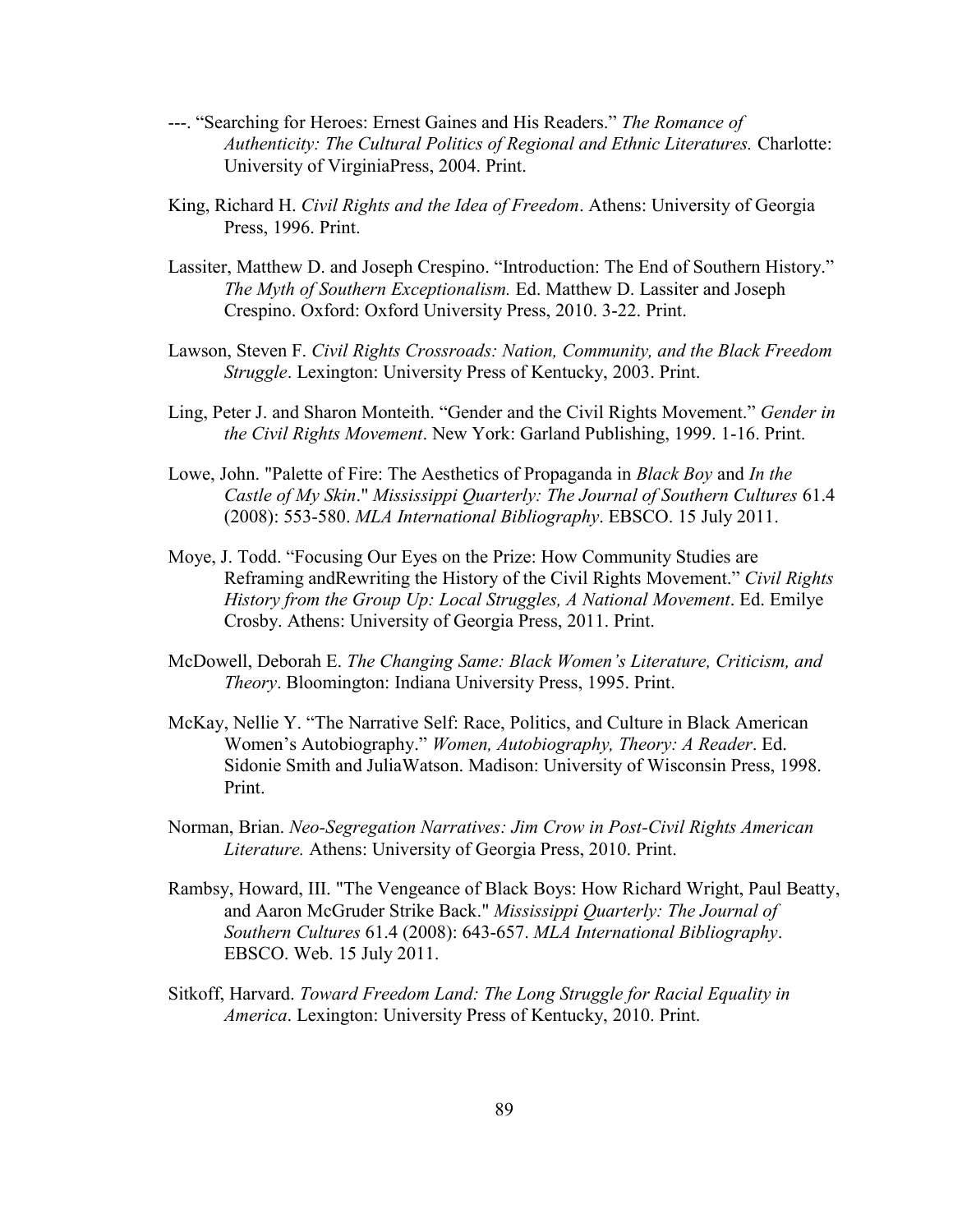- Stein, Karen F. "*Meridian*: Alice Walker's Critique of Revolution." *Black American Literature Forum* 20.1-2 (1986): 129-141. *MLA International Bibliography*. EBSCO. Web. 10 July 2011.
- Tate, Claudia C. "*Black Boy*: Richard Wright's 'Tragic Sense of Life'." *Black American Literature Forum* 10.4 (1976): 117-119. *MLA International Bibliography*. EBSCO. Web. 15 July 2011.
- Uwakweh, Pauline Ada. "Female Choices: The Militant Option In Buchi Emecheta's Destination Biafra And Alice Walker's *Meridian*." *ALA Bulletin: A Publication of the African Literature Association* 23.1 (1997): 47-59. *MLA International Bibliography*. Web. 5 Aug. 2011.
- Walker, Alice. "Choosing to Stay at Home: Ten Years After the March on Washington" *In Search of Our Mothers' Gardens*. New York: Harcourt Brace Jovanovich, 1983. 158-170. Print.
- ---. *In Search of Our Mothers' Gardens*. New York: Harcourt Brace Jovanovich, 1983. Print.
- ---. *Meridian*. Orlando: Harcourt, 1976. Print.
- ---. "The Civil Rights Movement: What Good Was It?" *In Search of Our Mothers' Gardens*. New York: Harcourt Brace Jovanovich, 1983. 119-129. Print.
- Ward, Jerry W. Jr. "Everybody's Protest Novel: the Richard Wright Era." *Cambridge Companion to the African American Novel.* Ed. Maryemma Graham. Cambridge: Cambridge University Press, 2004. 173-188. Print.
- Wertheim, Albert. "Journey to Freedom: Ernest Gaines's *The Autobiography of Miss Jane Pittman* (1971)." *The Afro-American Novel since 1960*. 219-235. Amsterdam: Grüner, 1982. *MLA International Bibliography*. EBSCO. Web. 30 June 2011.
- Wright, Richard. *Black Boy*. New York: Harpers Collins, 1944. Print.
- ---. *Black Power*. New York: Harper Collins, 1954. Print.
- ---. "The Handiest Truth to Me to Plow up Was in My Own Hand." *P. M. Magazine*. Apr.1945: 3. Print.
- Yoon, Seongho. "Gendering the Movement: Black Womanhood, SNCC, and Post-Civil Rights Anxieties in Alice Walker's *Meridian*." *Feminist Studies in English Literature* 14.2 (2006): 179-207. *MLA International Bibliography*. EBSCO. Web. 10 July 2011.